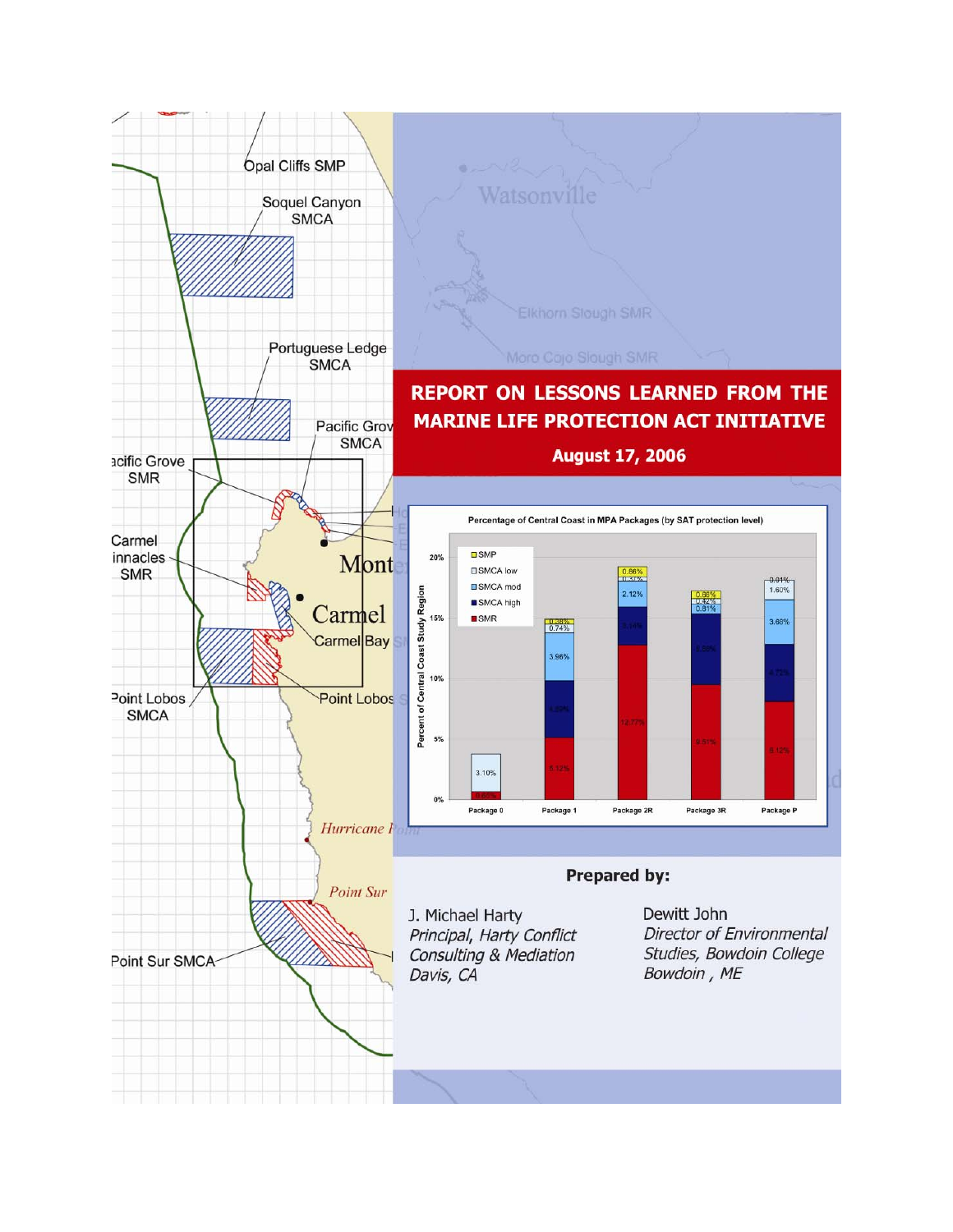# **Executive Summary**

<span id="page-1-0"></span>California is a recognized leader in efforts to effectively manage and protect ocean resources. A key management shift over the past decade has been to emphasize protection of marine ecosystems over individual species. The Marine Life Protection Act ("MLPA"), enacted in 1999 with significant support from the environmental community, takes this approach.

The MLPA vests authority for creation and implementation of a Marine Life Protection Program ("MLPP") with the Fish and Game Commission ("Commission") and the Department of Fish and Game ("Department"). The Department made two attempts from 2000-2003 to implement the MLPA (MLPA 1 and MLPA 2). Both fell short of producing a MLPP or MPA networks along California's 1,100 miles of coast. A separate Channel Islands effort resulted in a Commission vote to establish MPAs, but the process generated significant lingering controversy and is not typically characterized as a success.

Governor Arnold Schwarzenegger took office in November 2003 during a period of political ferment and severe budget shortfalls. His platform included a commitment to ocean protection, and the new Secretary for Resources, Mike Chrisman, began working with representatives from the Resources Legacy Fund Foundation ("RLFF"), a private philanthropic group, and Ryan Broddrick, the new Director of the Department, to implement the MLPA using a public-private model. Extended negotiations during early 2004 resulted in a groundbreaking Memorandum of Understanding for a Marine Life Protection Action Initiative (the "MOU" and the "Initiative").

The key elements of the MOU were:

- **Private funding and contracting through the RLFF rather than through state mechanisms**
- Focus on an area of the central coast as a pilot
- Creation of a Central Coast Regional Stakeholder Group ("CCRSG") to develop alternative networks of MPAs
- Creation of a Blue Ribbon Task Force of distinguished people experienced in public policy but not directly associated with MLPA or MPA issues, whose task was to oversee the CCRSG effort and deliver alternatives to the Department and Commission for a decision
- Professional staff to support the BRTF and maintain a tight project focus
- Use of a Master Plan Science Advisory Team that would not design MPAs but rather support alternative development
- Creation of a Master Plan Framework to support development of the MLPP in phases
- Ambitious deadlines that include delivering a draft Framework to the Commission by May 2005 and a proposal for alternative networks of MPAs by March 2006, and
- A partnership among the Signatories: the Resources Agency, the Department, and RLFF

*Finding 1. There is no question that the Initiative has been significantly more successful than earlier efforts to implement the MLPA, even before a decision by the Commission.* This report is intended to identify "lessons learned" from the Initiative, in part to assist in decision making about one or more future study areas. There are three additional findings: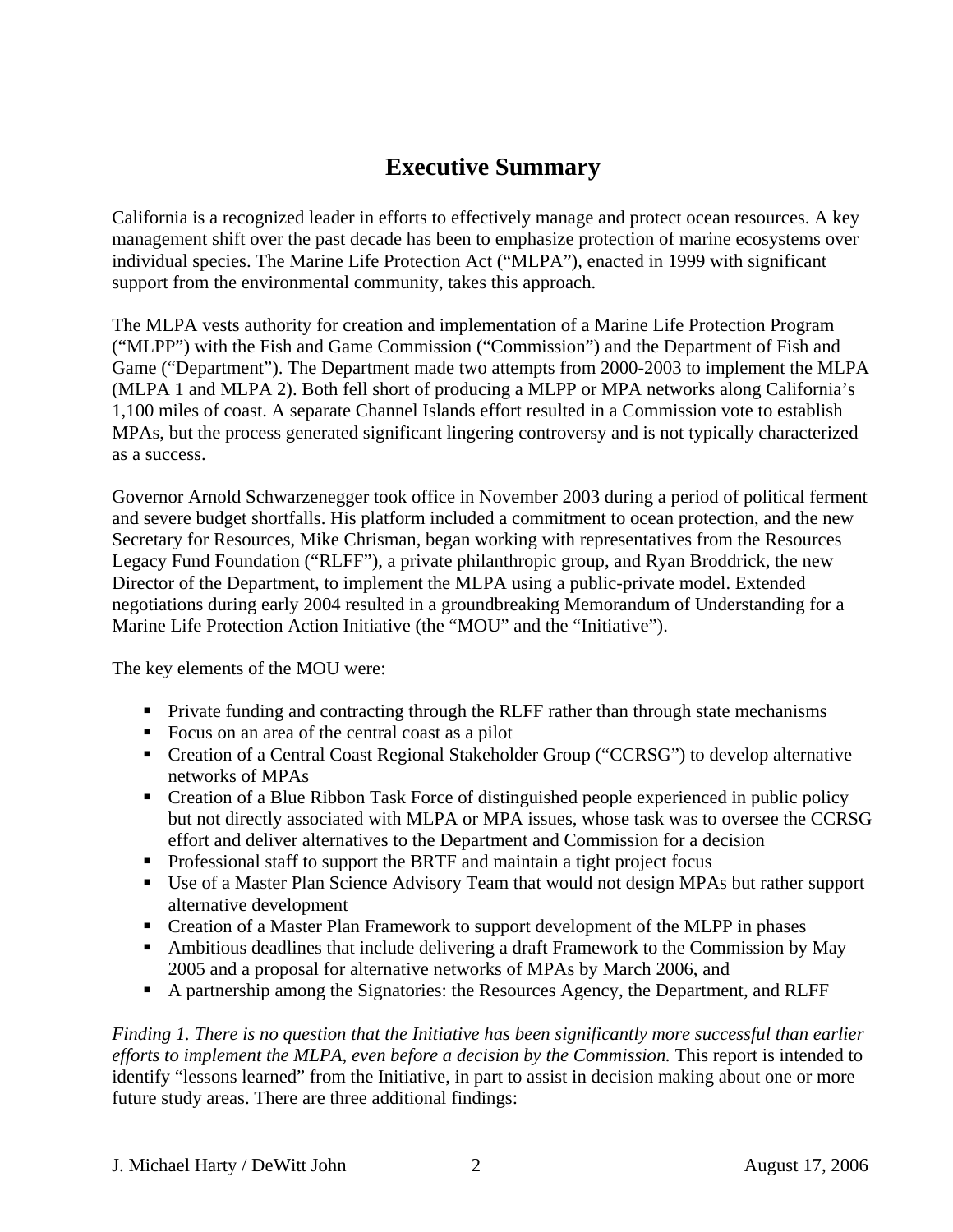<span id="page-2-0"></span>*Finding 2. The Initiative processes and the BRTF recommendations provided a sufficient foundation for decision-making by the Commission.* 

 *Finding 3. The key elements of the Initiative functioned effectively in the central coast process overall, even with the questions and caveats to be anticipated in such a complex endeavor.*

 *Finding 4. There is no conclusive reason at this time why the basic structure and approach of the Initiative cannot be replicated for the next study area. There are a number of issues and open questions, including:* 

- *the availability of private funding*
- *the challenge of retaining and recruiting high-quality contract staff, BRTF members, and SAT members in light of the demands imposed by the Initiative*
- *the availability of key Department staff to focus intensively on the next area*
- *the extent to which key stakeholders, particularly consumptive interests, will endorse the Initiative model following the Commission's ultimate decision for the central coast. The CCRSG Report provides further insight on this question.*

### *RECOMMENDATIONS*

- **1. The basic Initiative structure -- a BRTF with contract Staff, RSG, SAT, and effective Departmental involvement – is the best option for the next study area, with limited modifications based on lessons learned.**
- **2. The State of California should negotiate a new Memorandum of Understanding with the Resources Legacy Fund Foundation or other entities to ensure adequate funding for future study areas as well as for implementation of Commission decisions about MPAs along the central coast.** 
	- **a. The Resources Agency and Department should open discussions with the RLLF and other private entities about funding for management of MPA networks.**
	- **b. The RLFF and all private funders must work with the other Signatories, BRTF, and Staff to ensure separation and clear boundaries.**
	- **c. The Signatories should consider whether other funders, or non-profit entities, might become part of the public-private partnership.**
- **3. The Department of Fish and Game should have the same roles and responsibilities in the next study area but should participate more proactively in the regional stakeholder process and should focus a substantial portion of its new resources on implementation of the Commission's decisions to establish MPA networks along the central coast.** 
	- **a. With respect to a RSG in the next study area, the Department should engage more directly with regional stakeholders as they develop packages of proposed MPA networks.**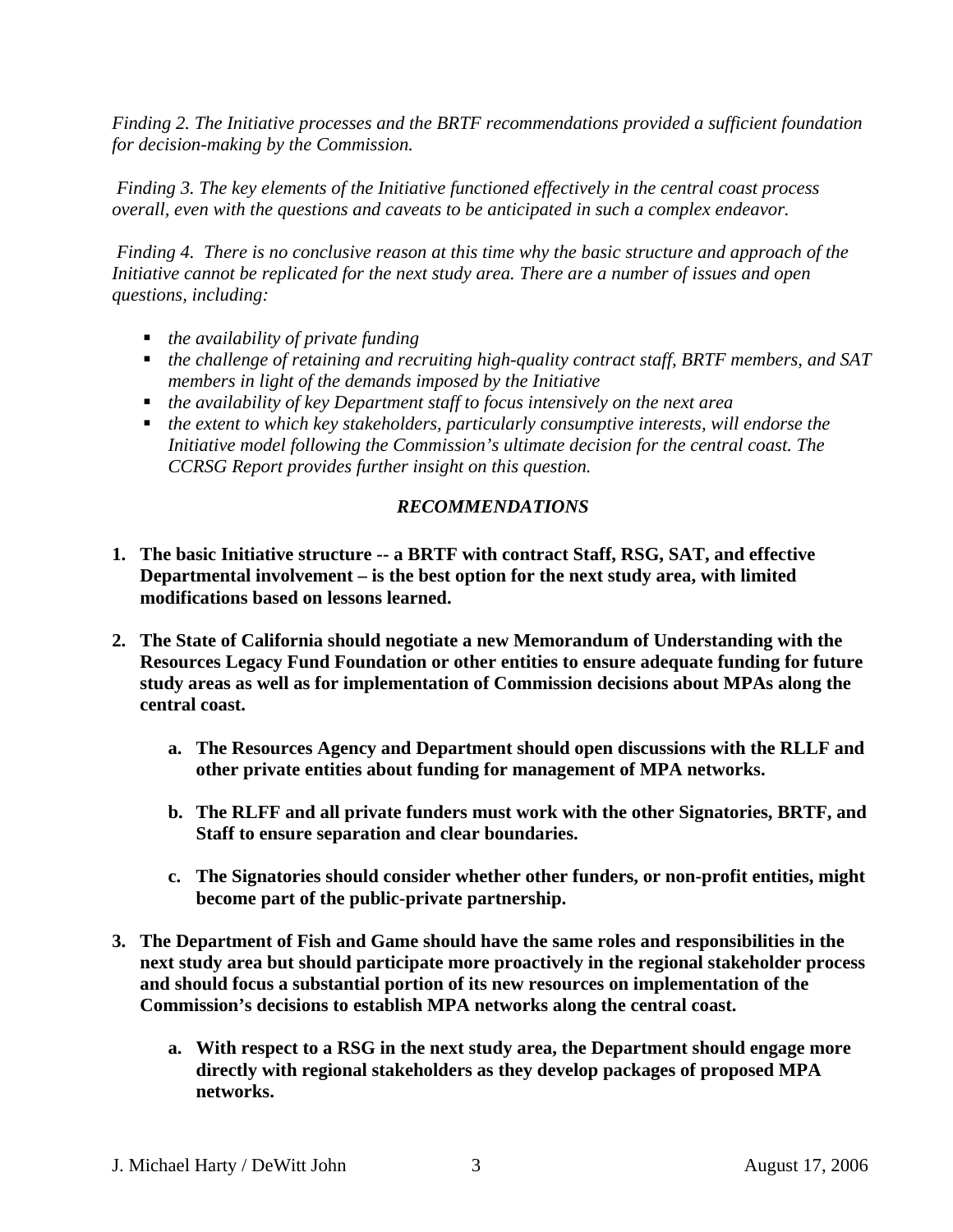- **b. The Resources Agency and Department, with appropriate support from other elements of the Initiative, should establish a specific goal of building the capacity of the Department, particularly the Marine Region, to effectively expand its role in future MPA design processes while at the same time implementing MPAs adopted by the Commission.**
- **c. The Department should foster local relationships between its MPA staff and stakeholders to support both design and long-term implementation.**
- **d. Future study area planning should build on the Department's experience with implementing and managing MPAs.**
- **4. A Blue Ribbon Task Force should play a central role in the next study area as it did for the Initiative.** 
	- **a. The criteria for appointment of BRTF members should remain the same.**
	- **b. Two or three members of the central coast BRTF might be appointed to the new BRTF to provide continuity.**
	- **c. The new BRTF should develop operating guidelines for its work in the next study area.**
	- **d. The BRTF should value consensus and carefully weigh the potential consequences for the overall process before creating its own package of alternatives, or modifying stakeholder packages on its own, when working with a RSG in the next study area.**
	- **e. BRTF members should plan to participate in all BRTF meetings.**
	- **f. The BRTF, Department and Commission should seek opportunities to promote integrated decision making for the next study area, and BRTF members should also maximize opportunities for informal discussions.**
	- **g. The BRTF should focus on key issues linked to MPA network design and implementation and limit the time it spends on local user conflicts if these are not significant for overall network effectiveness.**
- **5. The responsibility for managing the next study area should remain with private sector Staff hired under the public-private partnership.** 
	- **a. The basic principles used to manage the Initiative so far should continue.**
	- **b. The BRTF Chair should continue to hire an Executive Director with the same role and responsibilities.**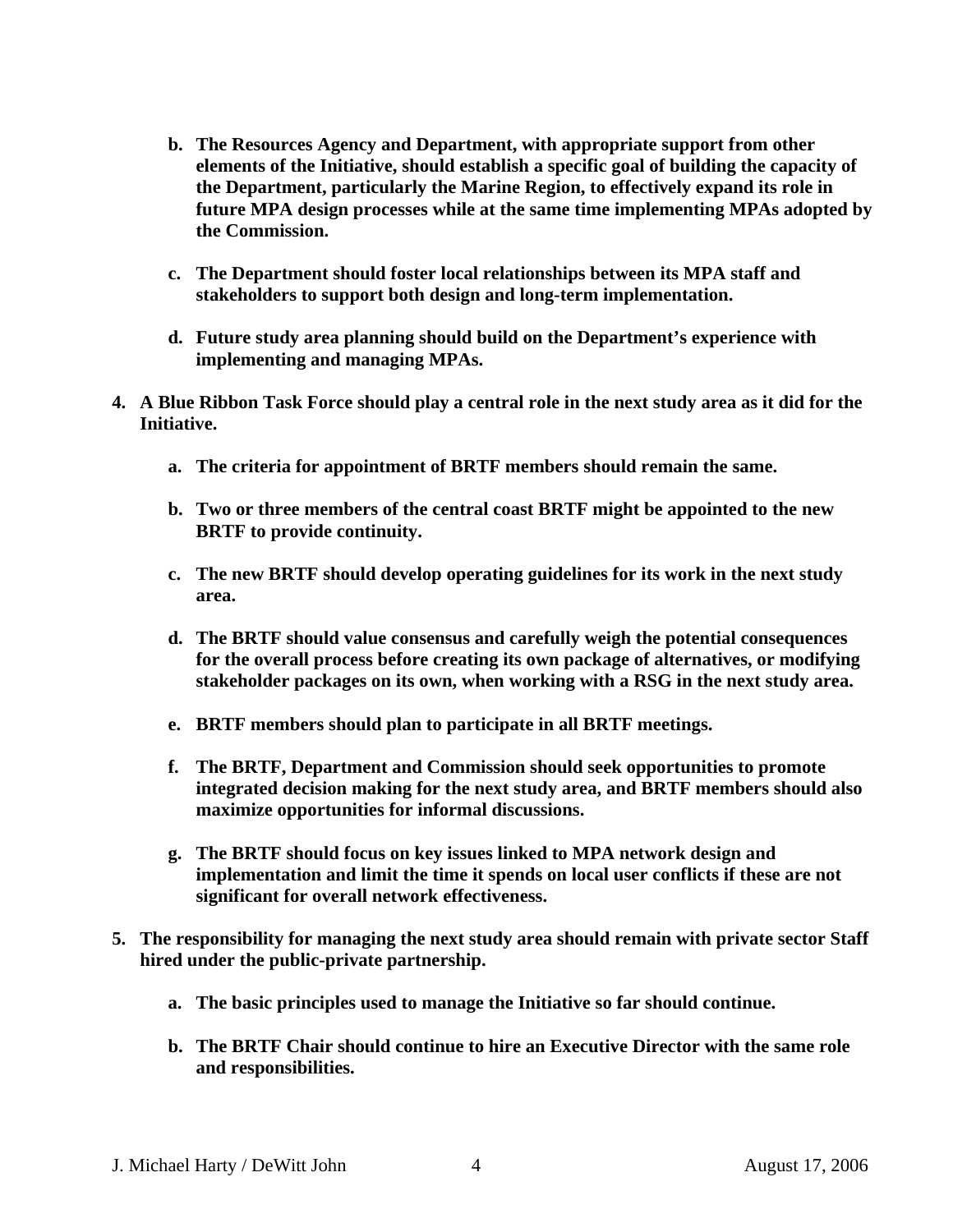- **c. The Executive Director should continue to have significant flexibility in hiring project staff and consultants and should not be constrained by DFG hiring and contracting requirements.**
- **d. Roles, responsibilities, and expectations among the Department, BRTF, and Staff should be addressed explicitly at the beginning of a new study area.**
- **6. The Science Advisory Team should continue in the same role in the next study area.** 
	- **a. The SAT should support the BRTF and Department but not "draw lines on a map."**
	- **b. The Department should retain final responsibility for appointing the SAT but should consult extensively with the next BRTF Chair about SAT composition prior to making final choices.**
	- **c. The SAT should make progress in addressing the challenges of bringing the "best scientific information available" to bear on the design of networks of MPAs.**
	- **d. The SAT should be provided the resources needed to support the BRTF and the Department.**
	- **e. The SAT should select its own co-chairs.**
	- **f. The SAT should use professional facilitation services provided as part of overall support for its activities.**
	- **g. The SAT members should not be compensated for their time, in order to protect their independence, but should continue to be reimbursed for expenses.**
- **7. The Commission, Department, and BRTF should collaborate to clarify two issues that were highly contentious in the central coast process – how to deal with conflicting scientific approaches to marine life protection, and how much information about socioeconomic impacts is required for decision-making about MPA network design.** 
	- **a. Address the broad issue of integrating fisheries management, marine ecology, and MPA planning directly, at the start of planning in the next study area.**
	- **b. Make a basic policy decision about the role of socio-economic information for the next study area.**
- **8. In planning for the next study area there should be a thoughtful evaluation of potential "hot spots" and issues—a conflict assessment—and specific design choices should reflect this evaluation.**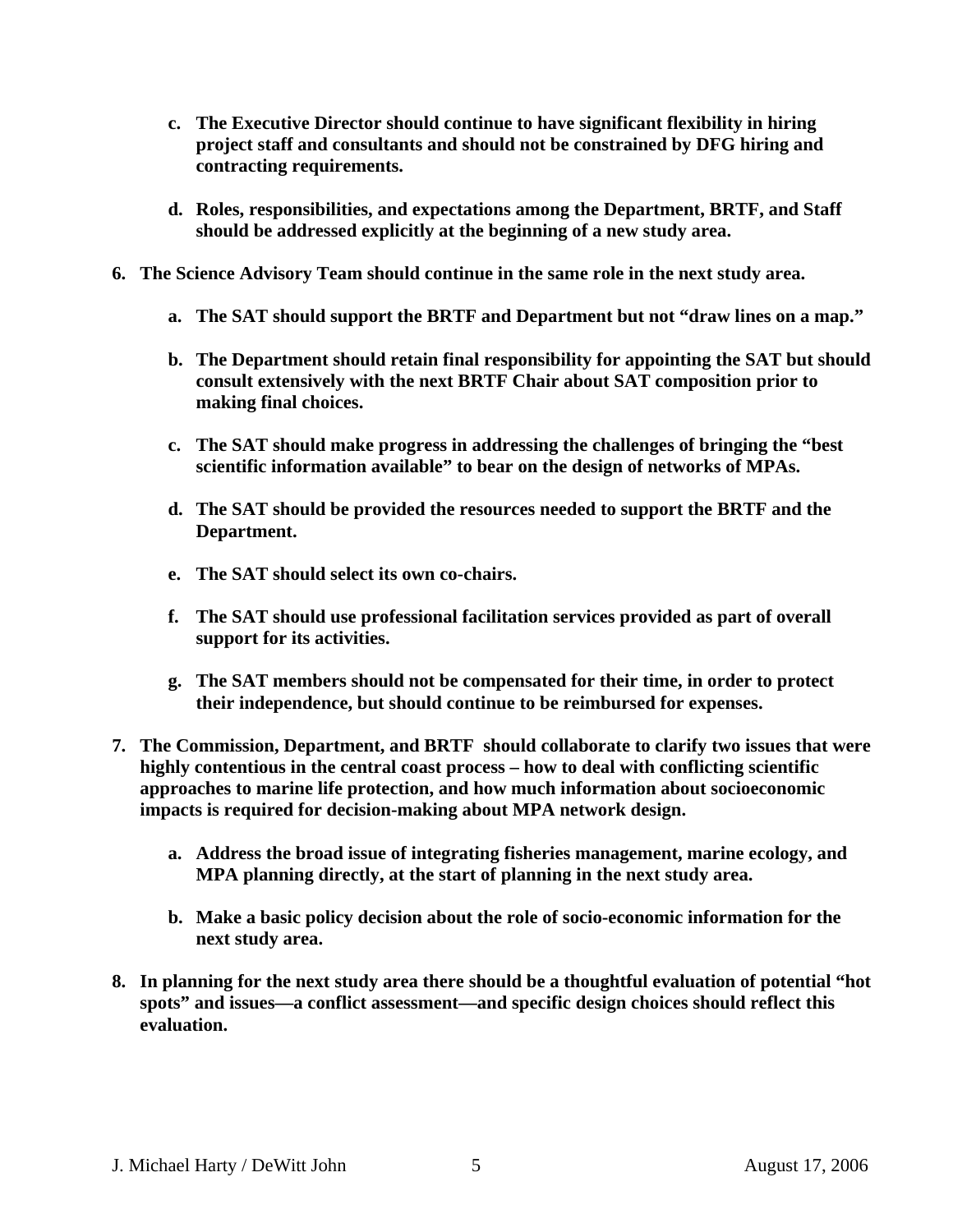# **Expanded Summary of Key Findings**

<span id="page-5-0"></span>*Did the Initiative processes and BRTF recommendations provide a reasonable foundation for decision making by the Commission?* 

The BRTF forwarded three alternative packages to the Department, designated 1, 2R, and 3R, with the last recommended as the preferred alternative. Package 1 was a direct product of the CCRSG process, developed by fishing and other consumptive interests. Package 2R was a BRTF revision of a package developed by non-consumptive interests in the CCRSG. Package 3R also was a BRTF revision of a CCRSG package, in this case prepared originally by a mixed group that was trying to find a consensus position late in the CCRSG process. All of the packages forwarded to the Department represented a significant improvement over California's existing set of *ad hoc* MPAs along the central coast, which were addressed in the Initiative as Package 0.

The three packages bracketed a politically feasible range of policy choices for a final decision by the Commission. The Department's preferred alternative, Package P, falls within this range. It is based on Package 3R and reflects proposed solutions to enforcement and other issues that were not resolved to the Department's satisfaction by either the CCRSG or BRTF.

The alternatives all appear to meet the requirements of the MLPA. They are all the result of a robust stakeholder process, and all have been evaluated by the SAT according to the Framework's Guidelines. They are all supported by extensive documentation. The differences among them reflect different policy and political choices, particularly between consumptive and non-consumptive interests. The Commission could vote to adopt Package 1 if its judgment suggests an outcome most favorable to consumptive interests. Package 2R offers the highest overall level of protection. Packages 3R and P offer different responses to the tradeoffs between consumptive and nonconsumptive uses, with Package P perhaps offering greater enforceability and Package 3R having been developed in a public setting.

There is controversy associated with two aspects of these alternatives: the extent to which they meet the MLPA's requirement for the use of "best readily available science," and their treatment of socioeconomic information. In summary:

**Science**. The MLPA requires use of the *best readily available science* in developing the master plan that guides decisions about MPAs. It also requires use of "the most up-to-date science" for MPA design guidelines. Fishing interests consistently criticized the SAT process and the Initiative's alternatives by pointing out a perceived imbalance on the SAT between marine ecologists and fisheries scientists. This imbalance, and the SAT's alleged failure to utilize mathematical models preferred by fisheries scientists, represents a failure to meet the MLPA's science standards according to this critique.

It is accurate to say that marine ecologists were more heavily represented on the SAT than fisheries biologists on a purely numerical basis. But at least four scientists on the SAT did have acknowledged, significant fisheries science expertise – such as work on distribution, abundance, and movements of harvested marine fisheries; habitat-specific stock assessments; and modeling the population dynamics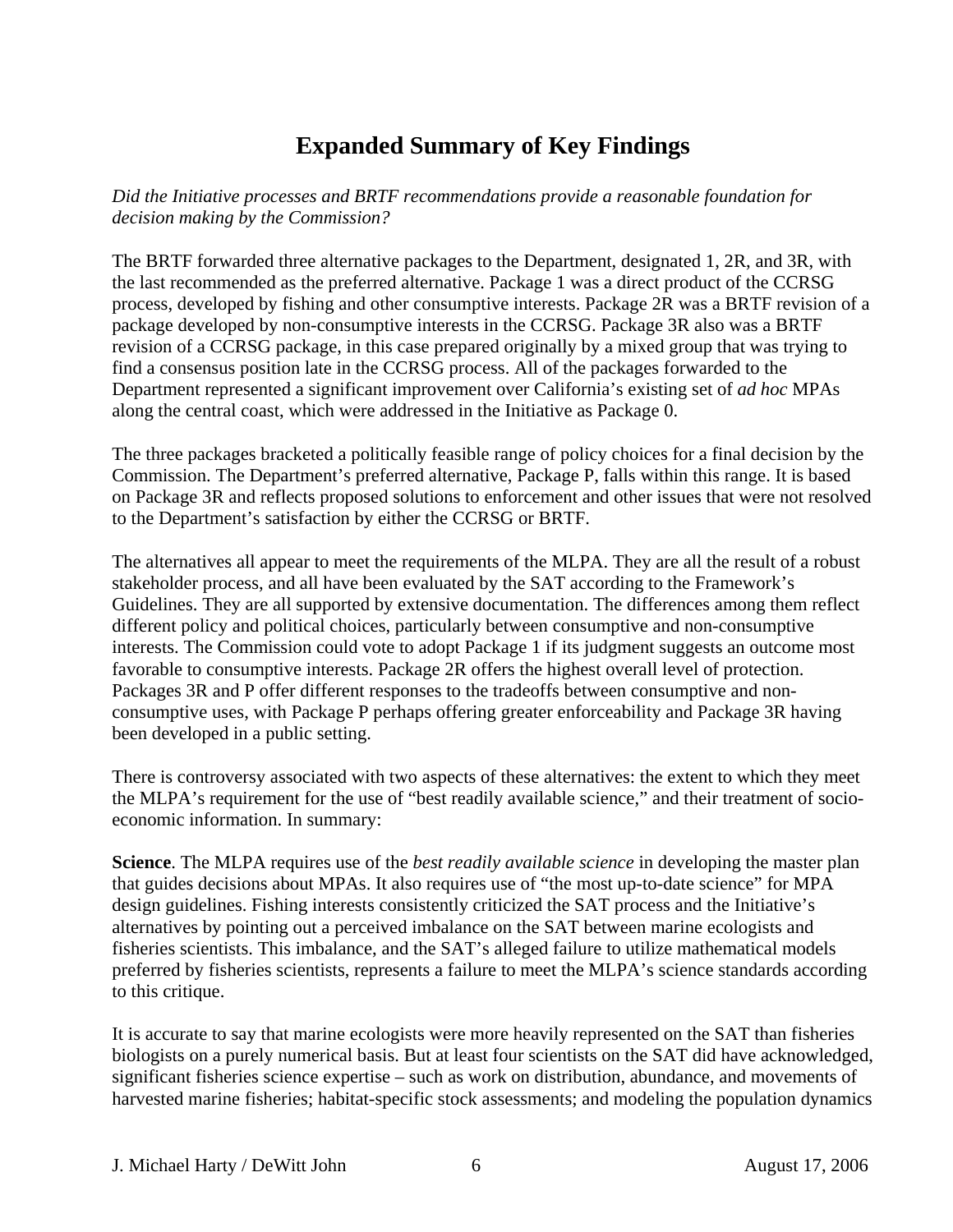of harvested species. One had done this work for the Pacific Fishery Management Council. It is also true that the hypotheses and tools used by marine ecologists formed the basis for the Framework and significantly influenced design and evaluation of the various alternatives, but this body of information includes published fishery models about MPAs according to several SAT members.

There is persistent conflict associated with the policy of establishing networks of MPAs and the science that is driving their design and evaluation. Part of this conflict involves the use of MPAs to support fisheries. The critique offered by consumptive interests is an extension of this larger debate that has been underway for at least a decade involving marine ecologists and fisheries scientists. The critique also is part of a larger policy challenge facing California: the integration of MPAs into overall coastal management. The SAT was charged with assisting the design of MPA networks, not with integrating MPAs into California fishery policy. The BRTF was informed of the different viewpoints during its deliberations. The BRTF also was aware of the consistent political opposition of consumptive interests to creation of new MPAs.

The Department of Fish and Game commissioned two external peer reviews of the SAT's work through Oregon Sea Grant and California Sea Grant. These evaluations praised SAT work. Here is a quote from one peer reviewer: "In general, the Science Advisory Team should be commended for their ability to search out the *best available science* and apply it to the specific problem of designing an MPA network. The last few years have seen an intense focus on estimating larval dispersion distances, and the Advisory Team has done an excellent job of applying this research to the problem at hand." [*emphasis supplied*]

In contrast, the California Fisheries Coalition organized a separate "peer review" by three highly regarded fisheries management scientists, two of whom had been invited to serve on the SAT but had declined to do so. Their report flatly asserts that "[t]he best readily available science is the use of quantitative models." It criticizes the SAT for failing to use such models, and argues that the results from the authors' models undermines the SAT's central hypothesis (larval transport), Guidelines, and evaluation of MPA packages. The review claims this resulted in distorted and unsound advice to the BRTF about alternative networks of MPAs proposed by the CCRSG. The SAT prepared a detailed response to this review.

A reasonable conclusion would be that (1) there are clear disagreements about what constitutes best available scientific information and how to use that information to design MPA networks, (2) the SAT based its work on hypotheses and data endorsed by marine ecologists and this included consideration of various fisheries models, (3) the SAT's work meets the standard of "best available scientific information" according to the external peer review, and (4) the BRTF made an informed policy choice to move ahead in the face of scientific conflict in order to implement the MLPA.

The Initiative was a policy making process, not a scientific one. This distinction is critical. In the first, failed effort by DFG to implement the MLPA, scientists "drew lines on a map" to identify possible MPAs. In contrast, the Initiative process gave regional stakeholders and the BRTF the responsibility for designing alternative MPA networks with guidance and evaluation from the SAT, although there are different views about the BRTF's ultimate role. The SAT's obligation was to support open and constructive scientific debate *insofar as it contributed to the Initiative's goals*, namely developing plausible alternatives of MPA networks for consideration by the Commission.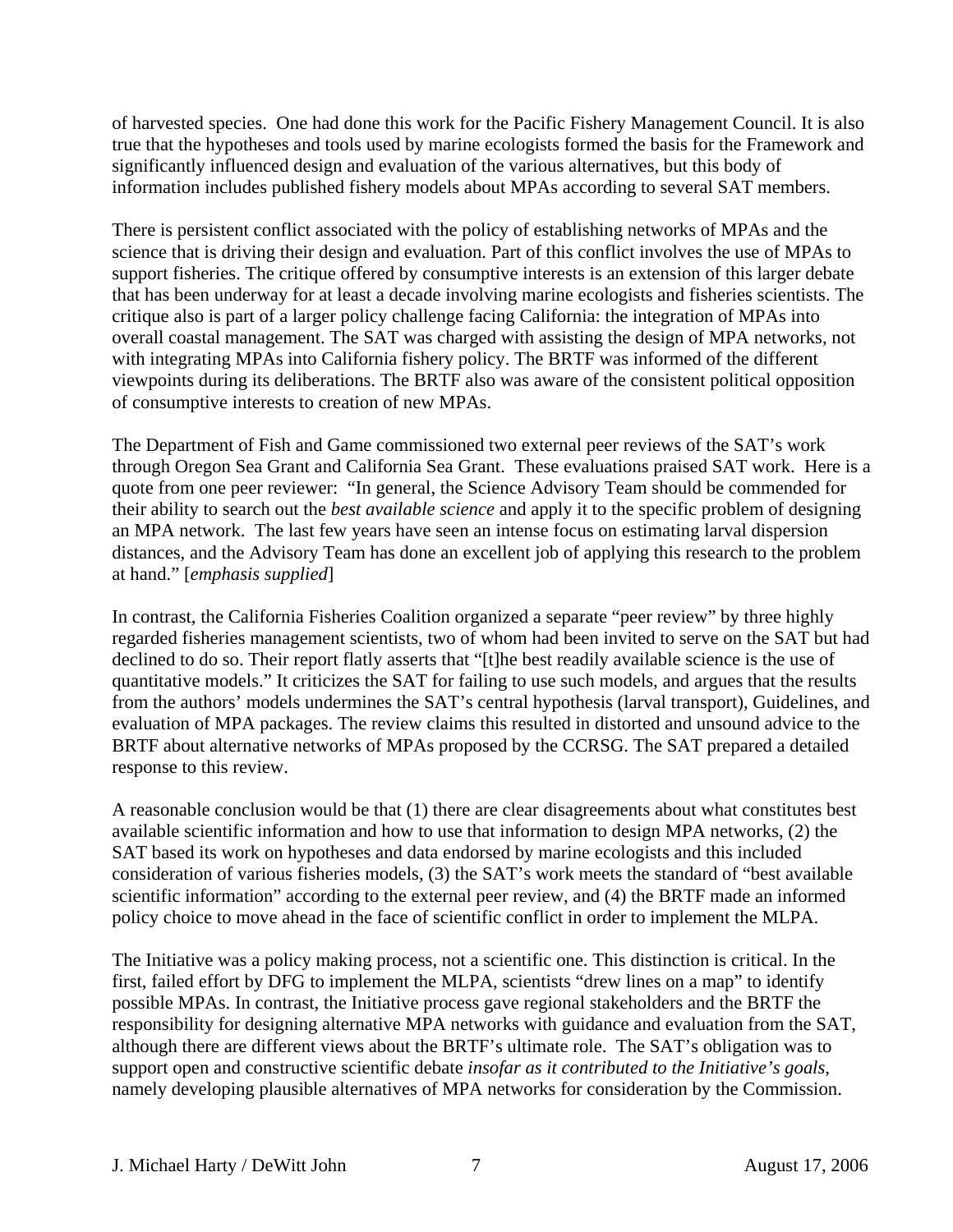This included ensuring that relevant viewpoints were effectively represented while also maintaining focus and not being consumed with an ongoing scientific disagreement.

It is likely that the tools used to design and evaluate MPAs will improve over time, and may ultimately involve mathematical models like those used in traditional fisheries science. One member of the SAT who is developing such tools has been funded by the Initiative to continue his work. Future study areas will benefit from continued robust scientific investigation and debate. While it will be helpful if the competing scientific camps can find ways to work jointly to support marine management in the future, the approach to "best available scientific information" is not a significant shortcoming in the Initiative process.

**Socio-economics**. A second criticism of the alternatives, again raised by fishing and other consumptive interests, is the treatment of potential socio-economic impacts associated with creation of MPA networks. The MLPA refers to economics in several places but does not include it explicitly in the six statutory goals described above. There are significant difficulties associated with gathering, applying, and analyzing data at an appropriate spatial scale to be relevant to MPA network design, and data about the benefits associated with MPA networks is not readily available.

The Initiative contracted with Ecotrust and Dr. Astrid Scholz (a SAT member) for an analysis of the relative effects of proposed MPA packages on commercial and recreational fisheries along the central coast. Ecotrust's product was a "worst-case" analysis, and specifically was not an environmental impact analysis and did not address behavioral responses, i.e., redirected fishing effort, due to a lack of data. The analysis was made available fairly late in the CCRSG process of designing MPA alternatives under constraints that limited its value. Nevertheless, impacts on consumptive users were a factor in MPA package design and evaluation. There was no equivalent effort to analyze potential benefits associated with MPA creation.

An external review of the Ecotrust analysis pointed out the limitations of the approach but was generally supportive of it as a rough measure of the upper bound of relative impacts among various MPA alternatives. The report concludes that "if the goal is to assess the upper bound of impacts from MPAs by utilizing the knowledge of fishermen through survey methods, then the current methodology designed by Ecotrust serves as a good start." The CFC also prepared a critique.

In summary, the Initiative attempted to incorporate socio-economics into MPA design. There are diverse perspectives on the results. This effort resulted in significant learning that should influence decision making about future study areas. Based on these factors and its secondary role in the language of the MLPA, the approach followed by the Initiative does not change the overall evaluation of the BRTF's recommendations. The CCRSG Report provides additional perspectives on the treatment of socio-economic information.

**Finding 2:** The Initiative processes and the BRTF recommendations provided a sufficient foundation for deliberation and decision-making by the Commission.

## *Did the key elements of the Initiative work on the Central Coast?*

This question addresses the effectiveness of the four major elements in the Initiative process – the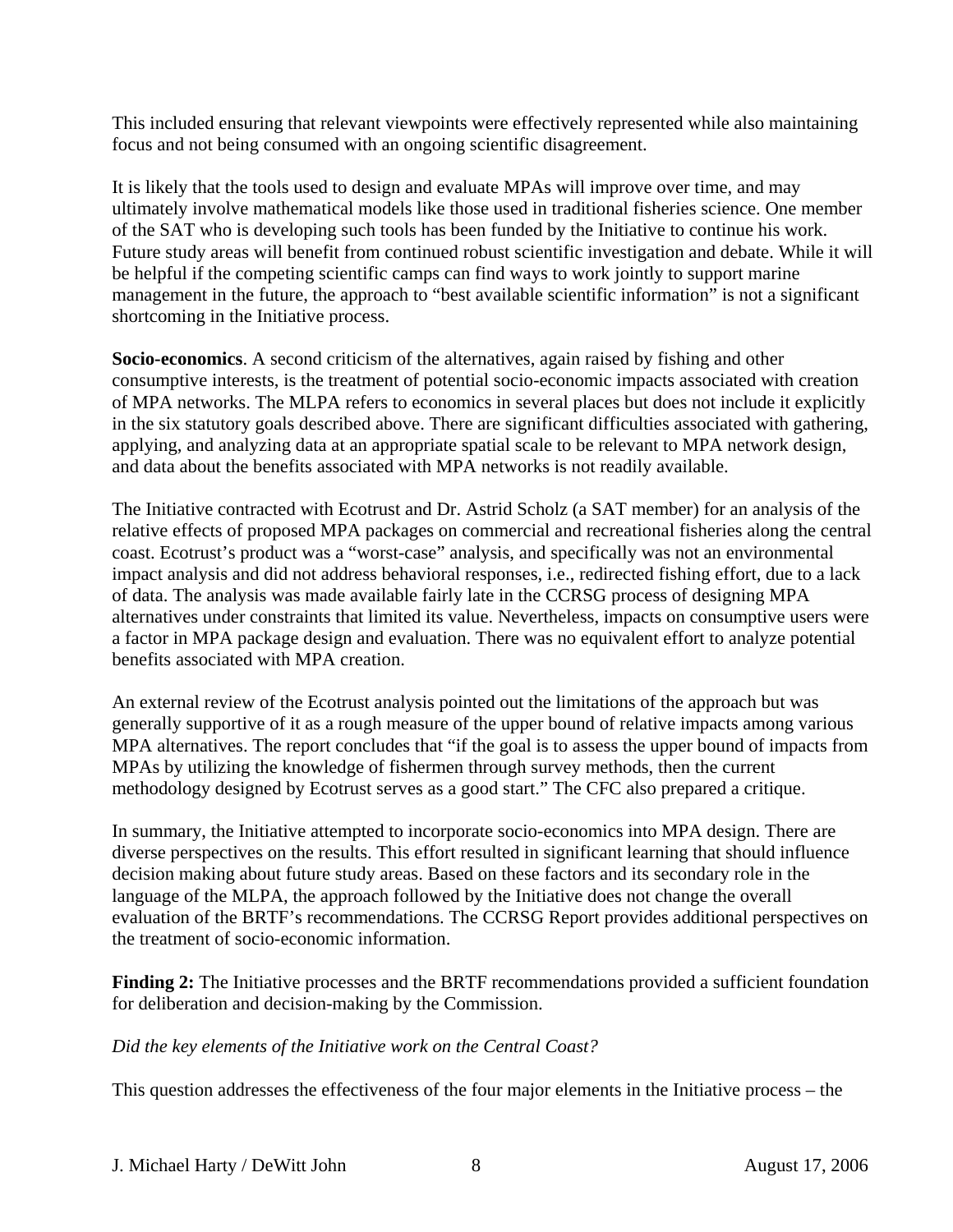BRTF, the SAT, Initiative staff, and the public-private partnership that provided financial support for these new elements – as well as the Department's role in the Initiative. (The CCRSG process is examined in detail in the CCRSG Report and is not addressed here.) The focus of this section is on satisfaction, perceptions about how each element worked, new kinds of knowledge contributed by the Initiative, and each element's overall contribution to the Initiative.

*Most interviewees reported that they felt the basic Initiative process worked fairly well—with some reservations and exceptions explained below*. This group included senior management at the Resources Agency and Department. Department staff with day-to-day responsibility had a number of issues but also reported overall satisfaction. Consumptive users generally reported dissatisfaction with the BRTF and SAT. A number of people were holding back from a final judgment of the Initiative, waiting to see how the Commission will respond to the BRTF and Department recommendations.

**BRTF**. All BRTF members were interviewed for the report and described general satisfaction with the Initiative. One significant concern was how their work products, particularly their preferred alternative, would be treated by the Department and the Commission.

The BRTF was seen as generally effective in generating a set of plausible, high-resolution policy alternatives for consideration by the Department and Commission. The general comfort of BRTF members with public policy decision making allowed them to be comfortable and "make the system work." The Chair was viewed as playing a particularly valuable role in controlling meetings and generally ensuring no leadership vacuum developed. Along with this general satisfaction there is consistent dissatisfaction among stakeholders, the SAT, and Department with the BRTF's treatment of the three stakeholder packages at its March 14-15, 2006 meeting. In particular, the BRTF's decision to modify two of the packages prior to forwarding them to the Department caused significant negative reactions.

The dissatisfaction of fishing and other consumptive interests is an exception to the general level of satisfaction described above. Most fishing interests criticized the BRTF's makeup and actions, although not their commitment and effort. One important finding from the interviews is that the tactics and strategy employed by consumptive interests were perceived negatively by several BRTF members and ultimately limited their initial sensitivity to consumptive needs and willingness to seek responsive solutions.

The inability of the BRTF to reach consensus on a preferred alternative received significant attention during interviews. This outcome may affect the willingness of the Department and Commission to consider its recommendations. BRTF members offered a range of views about the reasons for disagreement, including lack of time for private discussions and being asked to digest too much information too fast at the March 14-15, 2006 meeting. BRTF members also expressed different views about whether consensus could have been achieved.

**SAT**. BRTF members agreed unanimously that they felt the SAT fulfilled its charge of supporting the BRTF, despite the challenging circumstances. The Department also appears generally satisfied with the SAT, although there are exceptions for specific issues. Stakeholder views about the SAT are addressed in the CCRSG Report. Satisfaction levels of SAT members differ according to several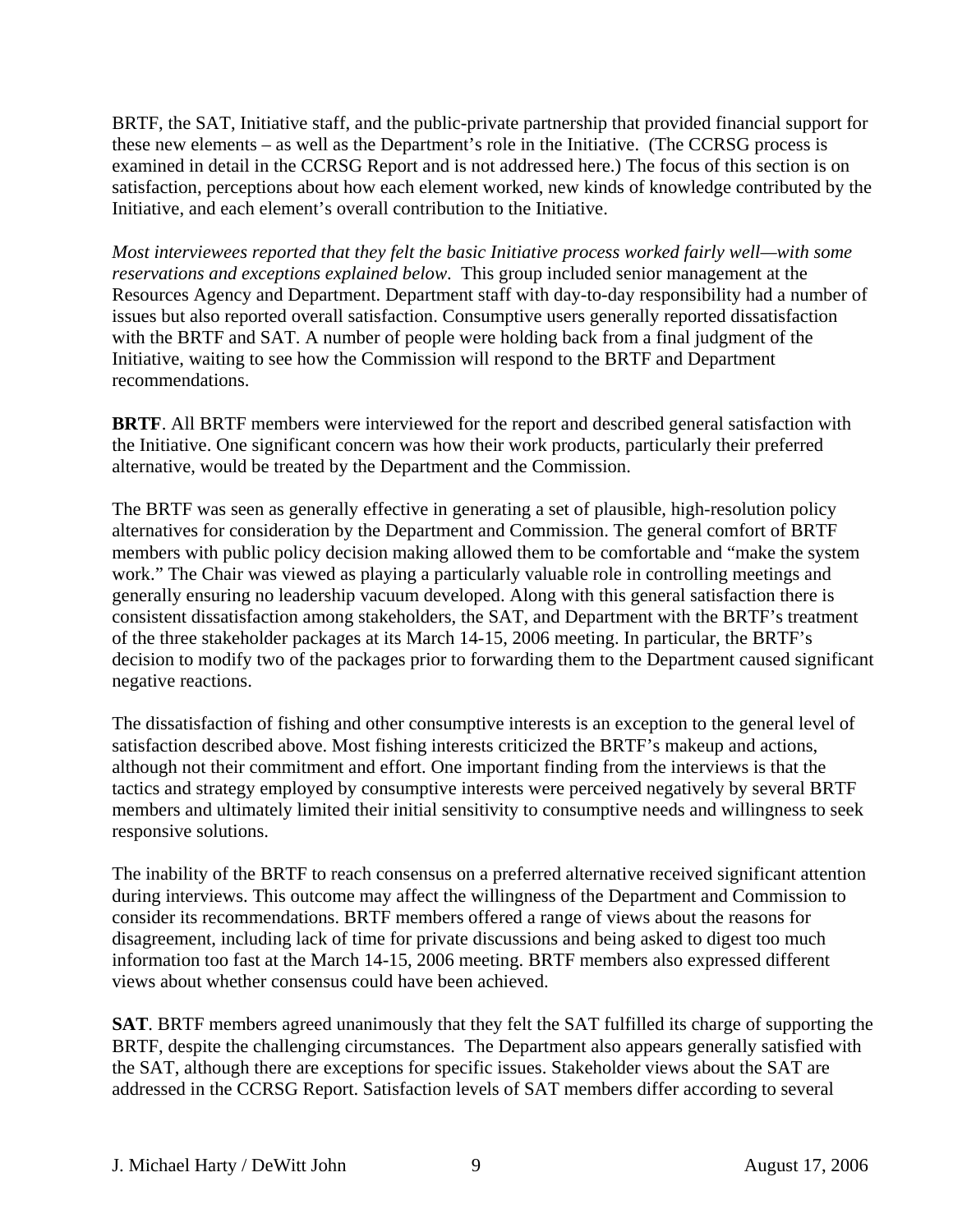factors, but also are consistent on some points. Half of the SAT's members were interviewed [11], so all conclusions must be qualified. Those SAT members who worked extensively on the Framework and on the Evaluation sub-team are generally satisfied with their work, and several are eager to move on to the next study area. Here are key issues that emerged from interviews:

- The SAT structure, procedures, and deliverables were not clear at the beginning of the Initiative, and this led to perceptions of confusion and wasted time. At least one original SAT member left the group because of these factors.
- There was inadequate planning for SAT needs, and this hindered the SAT's ability to work.
- The SAT experienced conflicts over management and leadership styles, personalities, and role expectations that involved the Department and Staff.
- The SAT lacked sufficient time to do its work.
- The lack of compensation for SAT members had an uneven impact depending on individual employment and funding arrangements. It was a significant factor for some SAT members who contributed hundreds of hours of time.

There were a number of issues related to the different roles of SAT members, as follows:

- Two SAT members were contractors to the Initiative. This caused some problems related to analysis of their deliverables.
- At least two SAT members received contracts to perform additional work as a result of their involvement with the Initiative. There were diverse views about this among SAT members.
- One SAT member receives funding as a Pew Marine Conservation Fellow to support MPA research. There were a range of views about whether this presented a real or perceived conflict of interest.

The SAT contributed extensively to the pool of available knowledge about designing MPAs. One contribution is the Framework (now incorporated into the draft Master Plan) which is available to everyone. The Guidelines for Evaluation of MPA Networks are a particularly valuable element of the Framework and are available for use in future study areas. There are analytical tools for applying the Evaluation Guidelines, including spreadsheets that translate GIS habitat values into graphic representations. The SAT's Guidelines and their application to the CCRSG alternatives have been subjected to external peer review, with largely positive results. This information also is available for future study areas. Finally, the SAT prepared discrete "units" for educating the BRTF about MPAs, and this curriculum also is an asset for the future.

**Initiative Staff**. The Initiative was a new way of doing business and operated on a very tight timetable. Its staff had to design much of the process at the same time they were doing the work. The current version of the Framework, which describes the process for designing MPA networks in significant detail, did not exist in August 2004. Nevertheless, the professional staff (including the Executive Director) was largely able to meet the deadlines in the MOU and support development of alternative MPA networks delivered to the Department by the BRTF. The keys to these outcomes were:

- 1. Flexibility to create and adapt processes, hire personnel, and contract with experts
- 2. Shared responsibility among DFG, the BRTF, and the Executive Director and staff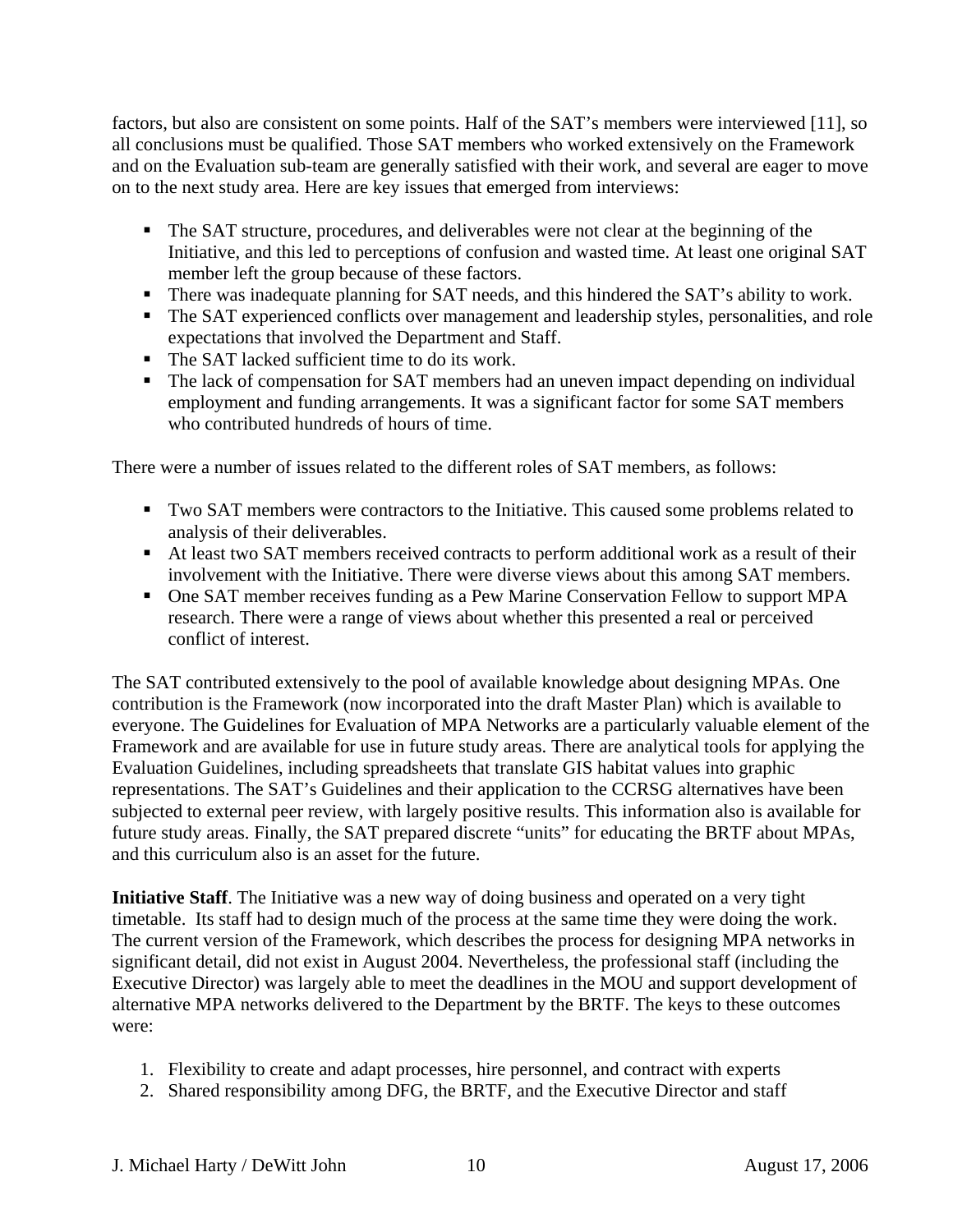- 3. A mutual commitment to success
- 4. High-quality, highly motivated people, i.e., good hiring
- 5. Singularity of purpose
- 6. A disciplined focus on Initiative goals
- 7. An ability to avoid being painted as partisan

**Public-Private Partnership**. A public-private partnership inevitably challenges people to accommodate differences around values and expectations; project complexity and ambition magnify these challenges and increase the importance of finding solutions. This accommodation was essential for the Initiative, particularly because key people had no prior working relationship. Interviews suggest that overall these relationships were positive, with some acknowledged exceptions.

The Initiative would not have been possible with substantial philanthropic funding through the MOU's public-private arrangements. No dissenting views about the significance of this contribution emerged during interviews. The Initiative was notable in its level of financial resources, stakeholder engagement, quality of work products, accessibility to the public, and project focus. Many people rated the Initiative highly compared with other public processes, and some called it the best they had seen. It is not unreasonable to link significant new state funding for FY 2007 with the accomplishments made possible by private contributions.

The source of private funds was constantly criticized by fishing and other consumptive interests. The basic concern is that the private funders are advocates for certain environmental values, and that these values inevitably will exert undue influence over policy outcomes in the Initiative. The Signatories appear to have structured the partnership to promote *separation*, an arms-length relationship, from the BRTF and ultimate decision makers, and to emphasize transparency and openness.

The partnership relied heavily on highly qualified contract staff at an executive and senior management level. Compensation for these staff was underestimated and likely will remain high for the next study area.

Financial oversight occurred on several fronts. The RLFF addressed fiduciary obligations to funders through its board and staff. The BRTF and Executive Director provided oversight of the Initiative budget, and this information was available to the public. The Executive Director and Staff worked directly with RLFF on contracting matters. Overall, despite the lack of a model, this set of relationships appears to have worked reasonably well. One issue for the future is the extent of the Executive Director's authority to enter into and modify contracts.

**The Department's Role**. The Department played a significant role in the achievements of the Initiative. The Marine Region team provided technical expertise, management skills, and a reliable if muted voice about policy positions.

The Initiative was based on a fundamental restructuring of the Department's role in implementing the MLPA. This balance was tested at various points, including the Department's decision to develop Package P as its preferred alternative. The Department identified five reasons why this was necessary, but there is an important question whether robust engagement as a stakeholder with the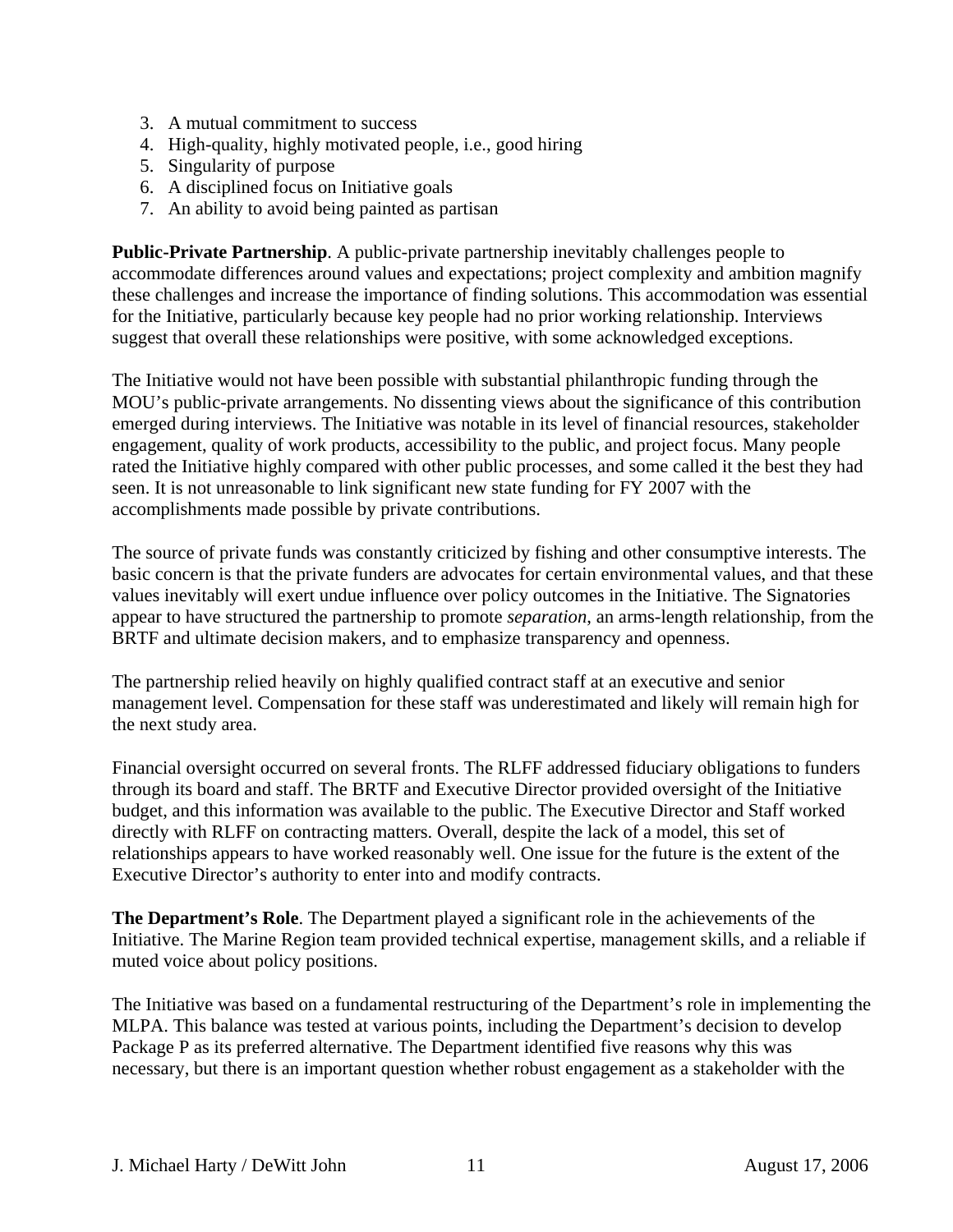CCRSG might have allowed other stakeholders to address some of the Department's needs in the various MPA alternative packages.

One critical question will be the lessons the Department takes from the Initiative, and how it will utilize its new budget authority. There may be interest in "undoing" the restructuring of roles reflected in the MOU by expanding Departmental authority in future study areas. This approach could include limiting (or eliminating) the BRTF, and even assuming control over contracting and hiring of consultants. Such steps would not be consistent with the Department's resources and staffing capacity at this time, and likely would reduce the overall value of the stakeholder process.

**Finding 3:** The key elements of the Initiative functioned effectively in the central coast process overall, even with the questions and caveats to be anticipated in such a complex endeavor.

## *Can the Initiative be replicated?*

The question of replicating the Initiative is receiving significant attention at this time. There are reports of initial planning and decision making for the next study area, and the Legislature and Administration appear to have agreed on appropriations for this purpose. If a private-public partnership is to be continued, the time appears ripe to begin discussions about a second MOU or similar vehicle. Apart from the Initiative, the potential for future public-private partnerships is relevant for California. One veteran of California government sees this approach as "the wave of the future," because citizens want more government to deal with environmental issues but are unwilling to pay through increased taxes. A summary review of key factors follows.

*Financial Support*. Private funding for the Initiative through December 2006 is planned at \$7.4 million. The potential for future private funding, either for the next study area or for implementing a Commission decision, is unknown. There clearly is potential public funding, as demonstrated by the increase for MLPA implementation in FY 2007. Whether this will extend into the future is not known. In any event, the mix of public-private funding for the future likely would change, but interviews suggest that public funding alone will not be sufficient to support completion of the Master Plan for the entire coast and implementation.

*Political Support*. The Schwarzenegger Administration has actively supported the public-private partnership for MLPA implementation to date. There is no sign of this changing in the short term.

*Structure*. It appears the basic structure of the Initiative could be replicated for the next study area, assuming financial and political support.

*Departmental Resources*. A small group of Marine Region staff played key roles in the Initiative (and also brought the experience of the Channel Islands, MLPA 1 and MLPA 2). Nevertheless, the Initiative taxed the Department's internal resources, staff capacity, and systems. The Department has not recovered from several years of significant budget cuts. New budget authority will not immediately replenish shortages in personnel, skills, and experience. Moreover, the Department must work within the rigid state personnel system, which does not promote the qualities that were so essential to the Initiative. Nor does the state contracting system offer the type of flexibility that served the Initiative. These issues were acknowledged during interviews with Department staff.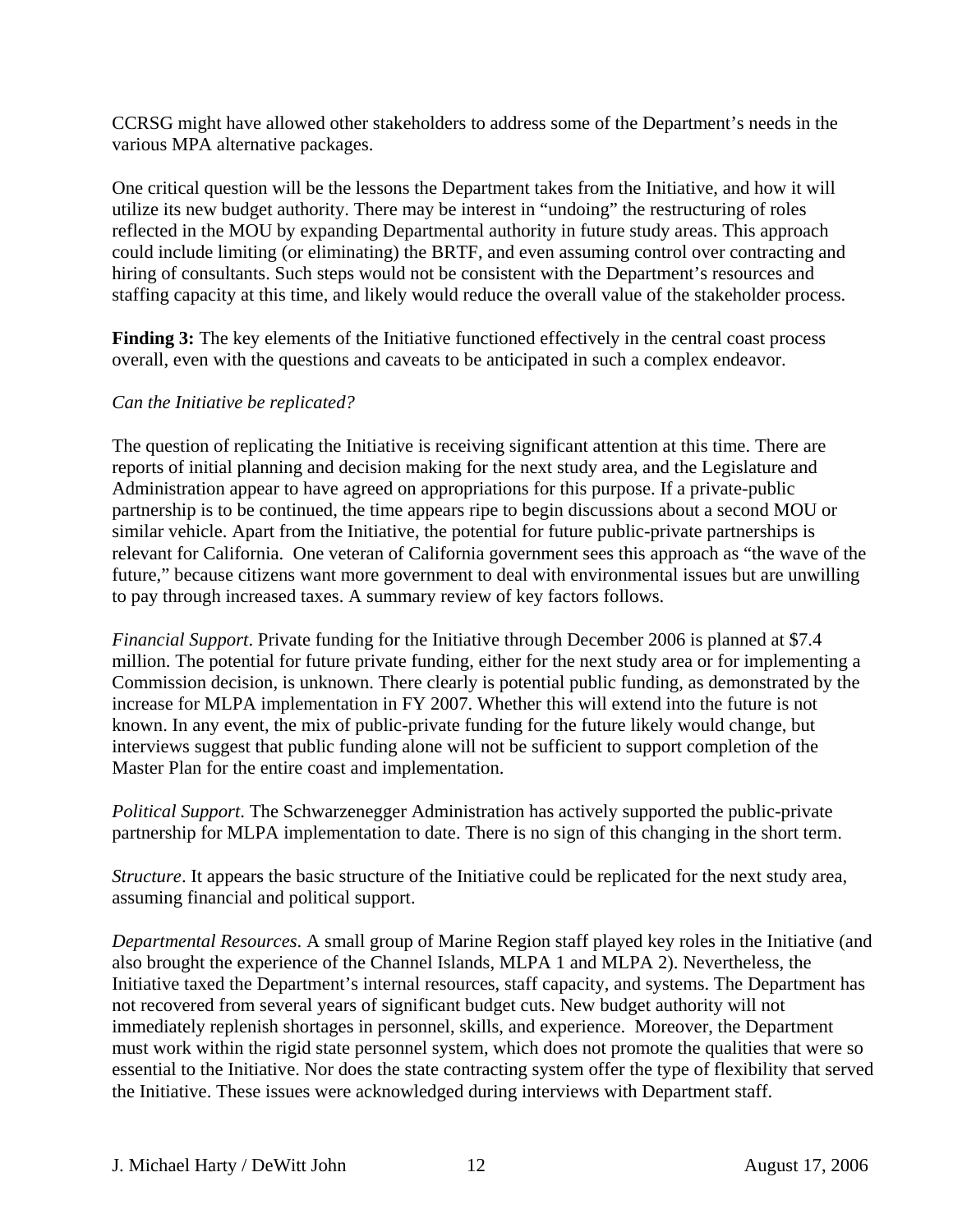*Human Costs*. The Initiative accomplished its objectives at high personal costs to stakeholders, BRTF and Department staff, consultants, SAT members, and the BRTF members. The number of meetings and related time commitments had a direct impact on anyone who faced a choice about working or participating in the Initiative. For those engaged in fishing, this often entailed a direct loss of income. Other stakeholders used personal vacation time, or left their businesses to attend Initiative meetings. Ultimately there are undeniable personal disincentives to participate in another Initiative, particularly if it carries the same human costs linked to workload, timeline, and pressure. The influence of these disincentives will vary with individual situations. There also will be significant value if experience and knowledge gained during the Initiative can be carried into the next study area.

*Differences in Future Study Areas*. Interviews suggest that customization and flexibility will be important characteristics in designing approaches to future study areas. No one has endorsed a cookie cutter approach using only one shape, for several reasons. First, there will be significant differences in the natural characteristics of each study area, e.g., types and distribution of habitat, natural features, and species, to name only a few. The amount of information available for future study areas will also be a factor. The central coast was selected for the Initiative in part because there was a reasonable amount of data about key natural features already available. There also will be different user dynamics. As one example, interviews indicate that there is "less room and more users" along the Southern California coast, and "less room for error." There likely will, however, be continuity among some stakeholders, and some veteran advocates who "sat out" the central coast process. Both factors will be significant.

*Legal Issues*. In many respects the Initiative appears to be *sui generis*. In particular, there is no clear precedent for a privately funded natural resource planning effort on this scale that will result in public rulemaking. This means that rules about how to structure roles, responsibilities, and relationships within the Initiative were created along the way, and that participants in the Initiative were constantly asked to innovate and live with uncertainty in this effort to "get it right." It also means that the legal implications of this partnership model are open to question and likely to be tested by interests opposed to the MLPA or the current approach to its implementation. One lawsuit has already been filed. A CEQA challenge to the Commission's decision would not be a surprise. Whether litigation will affect efforts to replicate the Initiative cannot be reliably predicted in this report.

*Leadership*. The MOU identifies leadership as an important characteristic for the Initiative. Interviews consistently cite the leadership provided by individuals and groups as an essential element in achieving the MOU's objectives as well as other results. The Initiative was staffed by a group of strong personalities who devised ways to work with one another effectively and to inspire others. This is true for the BRTF, the Staff, and Department. Leadership on the SAT ultimately appears to have rested with the small group of scientists who did a huge amount of work to support MPA network design and evaluation. Leadership also manifested itself within the CCRSG, which also featured numerous strong personalities. [*See* CCRSG Report] The potential to replicate the Initiative will depend significantly on leadership from these same positions.

**Finding 4***:* There is no conclusive reason at this time why the basic structure and approach of the Initiative cannot be replicated for the next study area. There are a number of open questions, such as the availability of private funding and the challenge of retaining and recruiting high-quality contract staff, BRTF members, and SAT members in light of the demands imposed by the Initiative. There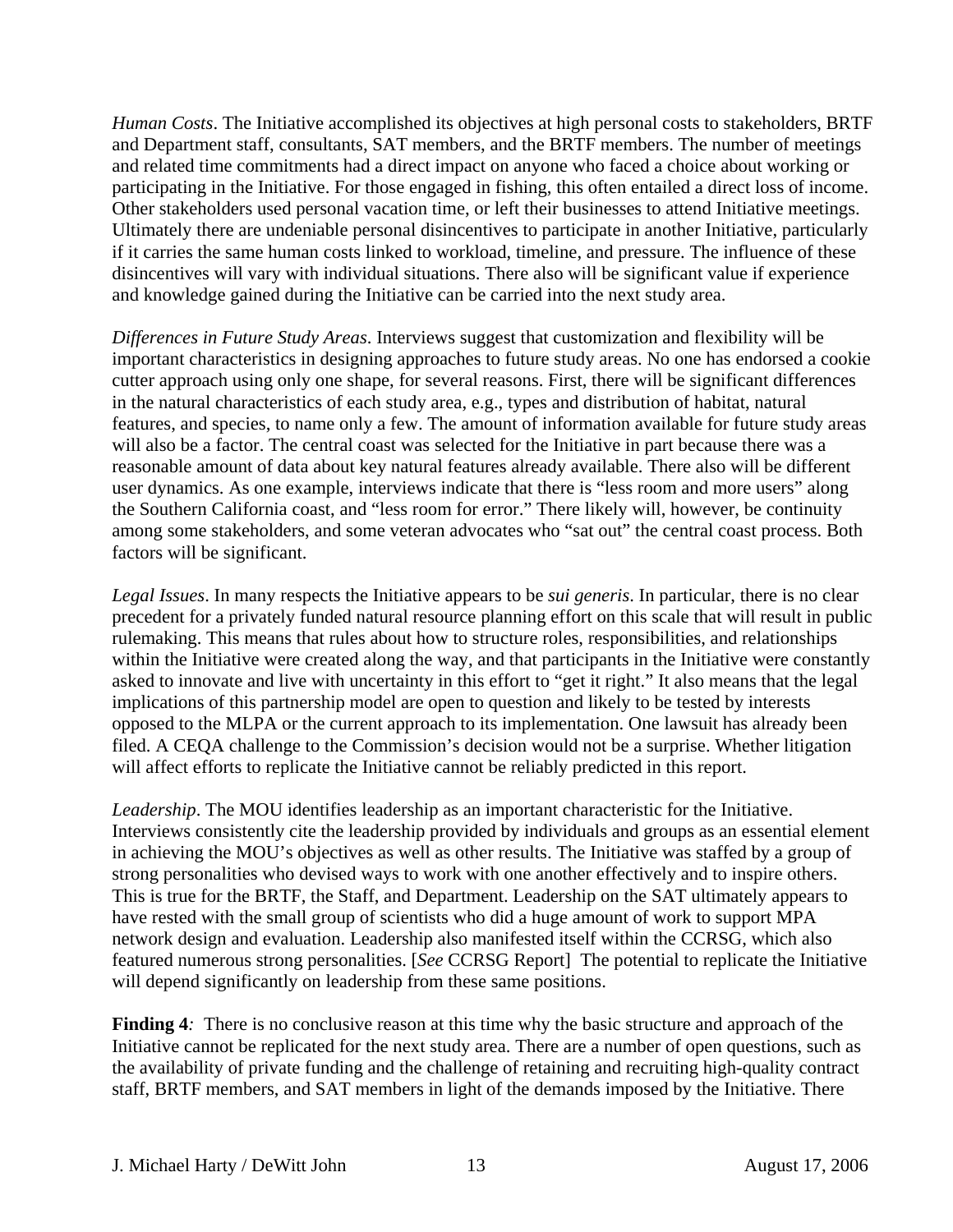also are questions about the availability of key Department staff to focus intensively on the next area. One final question is the extent to which key stakeholders, particularly consumptive interests, will endorse the Initiative process. This will be influenced by the Commission's ultimate decision for the central coast. The CCRSG Report provides further insight on this question.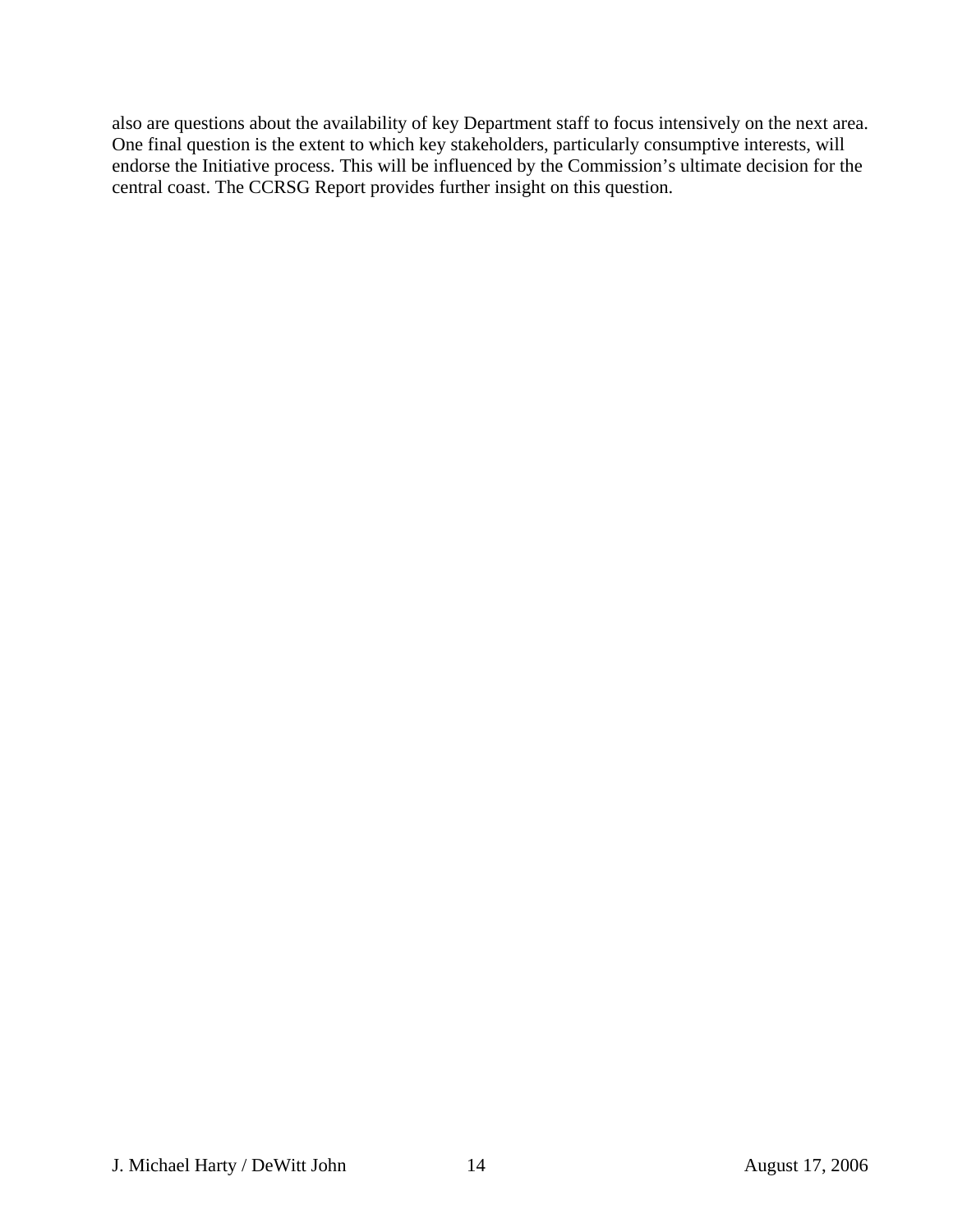# **Contents**

<span id="page-14-0"></span>

| L                                                                                          |  |
|--------------------------------------------------------------------------------------------|--|
| $\Pi$ .                                                                                    |  |
|                                                                                            |  |
|                                                                                            |  |
| III.                                                                                       |  |
|                                                                                            |  |
|                                                                                            |  |
|                                                                                            |  |
|                                                                                            |  |
|                                                                                            |  |
|                                                                                            |  |
| IV.                                                                                        |  |
|                                                                                            |  |
| Part One: Did the Initiative Processes and BRTF Recommendations Provide a Reasonable       |  |
|                                                                                            |  |
| Part Two: Did the Key Elements of the Initiative Work Effectively on the Central Coast? 49 |  |
|                                                                                            |  |
| V.                                                                                         |  |
| V.                                                                                         |  |
|                                                                                            |  |
|                                                                                            |  |
|                                                                                            |  |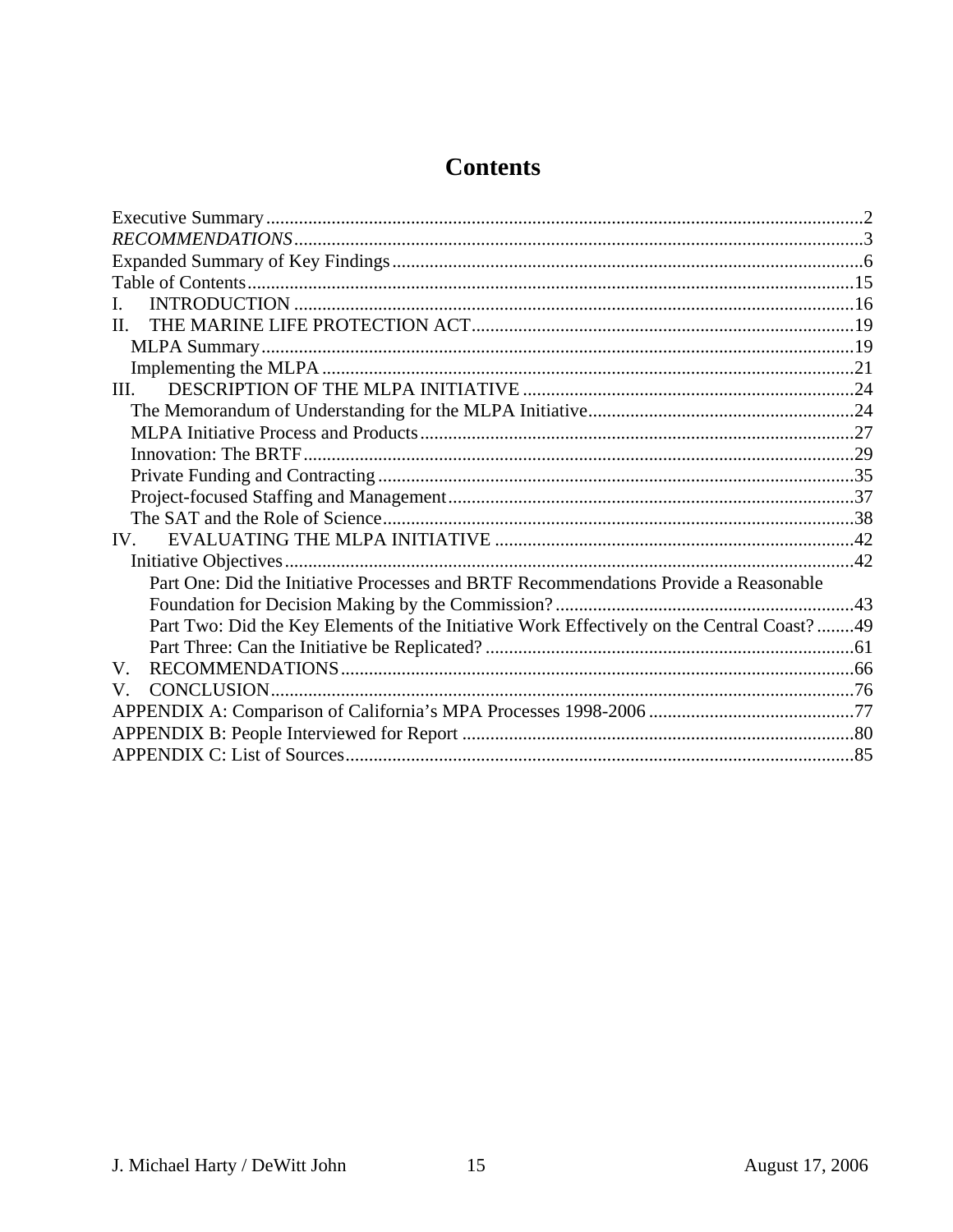# **I. INTRODUCTION**

<span id="page-15-0"></span>California's state government was in turmoil as 2004 began. Voters had recalled Governor Gray Davis in October 2003, and the legislative and executive branches in Sacramento were coping with significant, unexpected changes caused by the election of Governor Arnold Schwarzenegger, who took office in November. The State was in the throes of a massive budget deficit, and state agencies were slashing spending and losing personnel.

For the California Department of Fish and Game ("DFG" or "Department") and the California Resources Agency, the challenges of January 2004 were compounded by the demise of a second attempt to implement the Marine Life Protection Act ("MLPA"). The MLPA was a 1999 effort by the State Legislature to protect ocean resources by establishing a network of marine protected areas ("MPAs"). DFG and the Fish and Game Commission ("Commission") were directed to implement the MLPA, although they were provided no additional funding to do so by the Legislature.

DFG had tried twice, using two different approaches, to develop proposed networks of MPAs using a mix of sound science and stakeholder input, including local knowledge. Both efforts were seen as failures, for different reasons. There was strong opposition from fishing interests to the concept of creating MPAs along California's coast where consumptive uses such as commercial and sport fishing would be limited or barred. Representatives of these interests reacted strongly, and with suspicion, when initial concepts for MPAs developed by a volunteer MLPA science team assembled by the Department were presented for public input in 2001. There were scientific disputes that spilled into the policy debate. And the challenges of conducting a planning exercise for the entire 1,100 mile length of California's coastline were significant.

Environmental and conservation groups were the moving force behind the MLPA, and their supporters in the Legislature subjected DFG to regular criticism at public hearings about the lack of progress on implementing the MLPA. DFG was losing resources in the Marine Region, and outside the Department some people perceived a lack of motivation—fairly or not—to make the MLPA work. The State was out of money: a headline in the Sacramento Bee on January 14, 2004 summarized the problem: *Calif. Budget woes stall plan for coastal marine reserves*. By January 2004, DFG management had decided to end the effort and prepared a detailed letter to participants explaining its decision to "place the process on permanent hold." The letter described a test for embarking on any further effort to implement the statute: "We will only continue the MLPA implementation process when we are able to adequately support a comprehensive, scientifically based, constituent involvement process."

There also were hints in January 2004 of a possible solution: a public-private partnership to complete the process. Secretary for Resources Mike Chrisman, a former Commission member, acknowledged the possibility of adding private contributions to the mix, and a spokesman for The Ocean Conservancy endorsed this approach, along with a scaled-back vision: "We do the Volkswagen version instead of the Cadillac version." There was no obvious model for such a partnership by the State, particularly on a controversial ocean policy initiative, and there were serious questions about DFG's capacity to assume full responsibility for a third effort based on previous outcomes. But DFG and MLPA advocates had learned, sometimes painfully, about what would be needed to get a proposal to the Commission, and those lessons were available to serve as a foundation for a third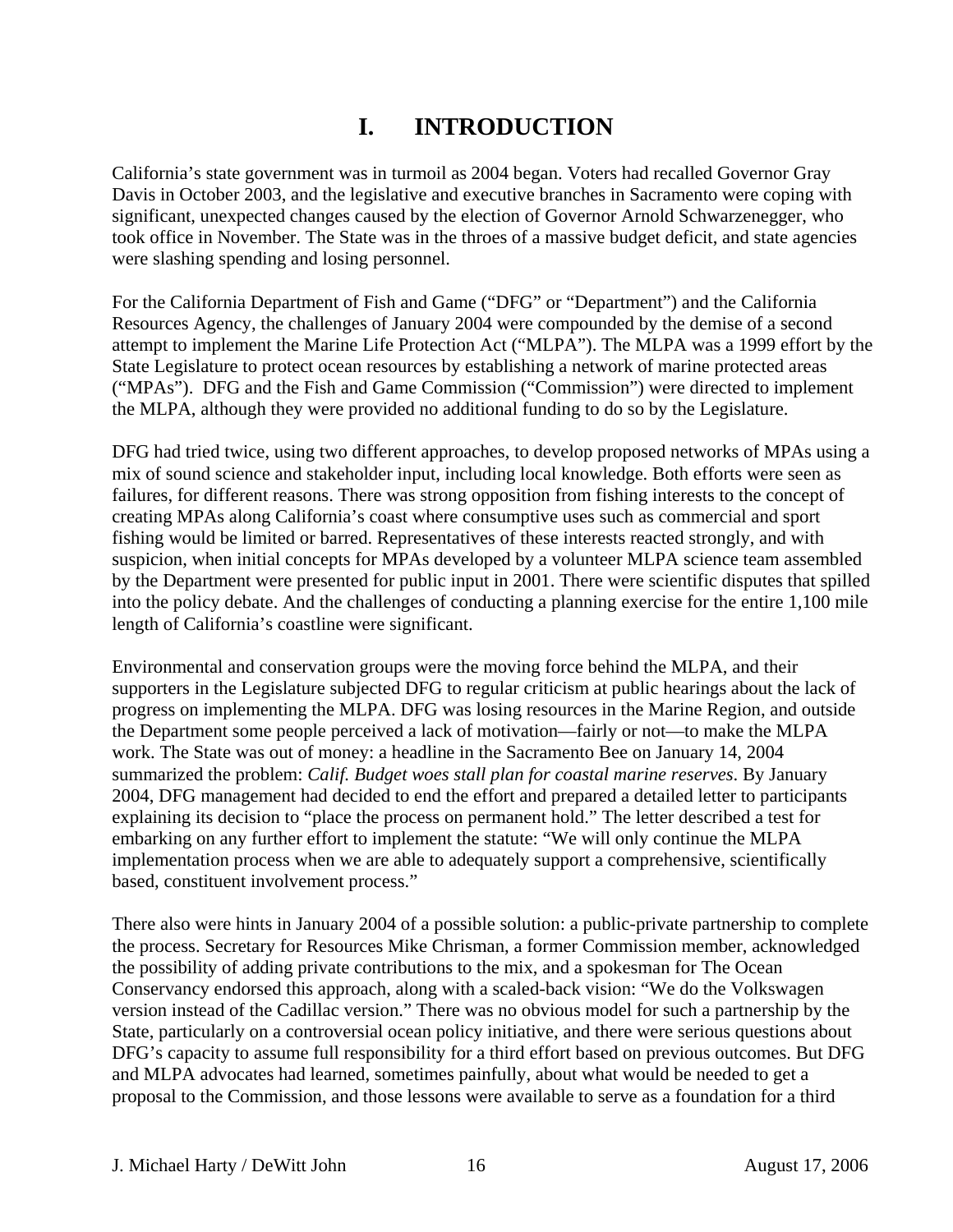effort that eventually was designated the MLPA Initiative ("Initiative").

Just over two years later, in March 2006, the Initiative's Blue Ribbon Task Force ("BRTF") voted to forward three alternative packages of MPA networks for a pilot region, including a preferred alternative, to the Department for consideration and ultimately to the Commission for a decision. These alternative packages focused on a study area along California's central coast and reflected extensive stakeholder input and scientific evaluation, beyond the levels achieved in prior MLPA efforts. Each package provided a significantly higher level of protection for marine ecosystems than California's existing system of small MPAs that had been created over decades in an unplanned and *ad hoc* manner. Despite their opposition to MPAs, a coalition of fishing interests had participated in the Initiative's Central Coast Regional Stakeholder Group ("CCRSG") and developed one of the packages that were forwarded to the Commission. There had been a significant "convergence" among the alternative MPA packages as they were developed and refined, although consensus within the CCRSG on a single package remained elusive and was not a required outcome. The BRTF's members ultimately were not able to agree on a preferred alternative, voting 5-2 at the March 15, 2006 meeting (and by subsequent e-mail). Three months later, in June 2006, DFG forwarded its own preferred alternative to the Commission that was based on the BRTF's preferred alternative, citing its statutory role under the MLPA and the need to address enforcement and other issues. DFG forwarded a draft Master Plan to the Commission in July 2006.

## *Focus and Organization of this Report*

This report presents an initial evaluation of the groundbreaking Initiative process through June 2006. The focus is a broad one that generally excludes the CCRSG. A separate report that focuses on the CCRSG is being prepared concurrently by Raab Associates (the "CCRSG Report").

The report is organized to provide background on the MLPA and DFG's efforts to implement it, a description of the Initiative, evaluation of the Initiative based on three different sets of questions and criteria, and recommendations for future study areas. The core evaluation questions are:

- Did the Initiative provide a reasonable foundation for a decision by the Commission?
- Is the Initiative an acceptable and defensible process?
- Can the Initiative be replicated?

**Note**: On August 15, 2006, the Commission took action to create a MPA network along the central coast. The implications of this decision and the dynamics of the process have important implications for the Initiative and future study areas. This step occurred following completion of interviews for this report. While the report cannot fully address these implications it offers some limited, preliminary observations.

## *Methodology*

This report relies on information gathered from a variety of sources, including:

1. *Confidential interviews with people involved in the Initiative: BRTF members, agency decision makers and staff, scientists, and stakeholders, conducted either individually or in group format*. These personal perspectives were essential to explaining "what happened," and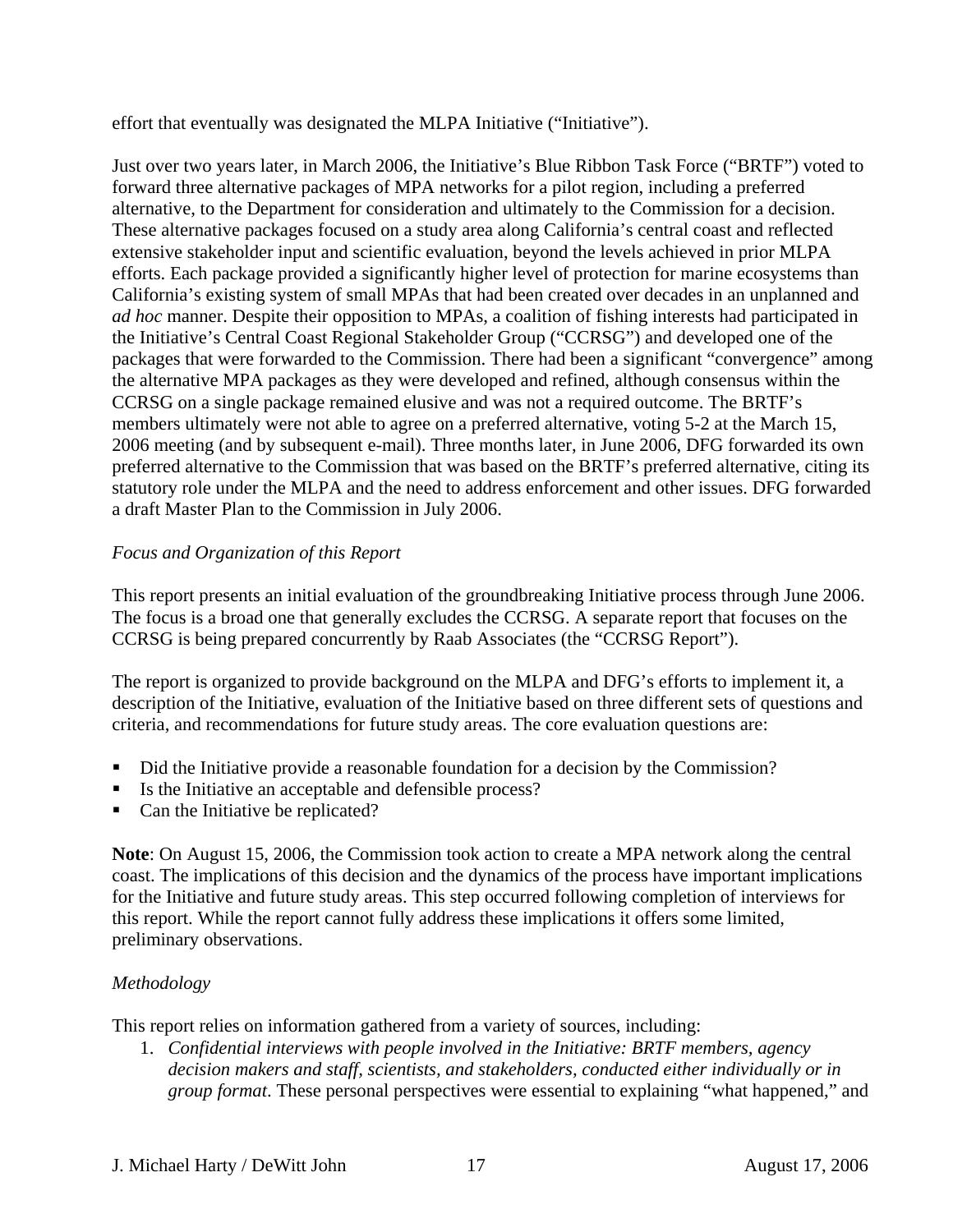to analyzing the effectiveness of the Initiative's critical responses and innovations. They also provided reaction tied closely in time to the culmination of the Initiative process and the Commission's deliberations. Most interviews were held in person. A standard set of questions formed the foundation for each interview within a defined group, such as the BRTF or SAT, with significant customization to address specific experience, perspective, and knowledge. Under ground rules for the interviews the authors promised confidentiality based on nonattribution of content. This report honors that commitment. The report relies on qualitative characterizations of responses rather than statistical measures.<sup>[1](#page-17-0)</sup> A complete list of people interviewed for the report is attached as Appendix B.

- 2. *Follow up questions via telephone* as the report was developed to ensure accuracy.
- 3. *Personal observation* of the BRTF meeting March 14-15, 2006, and the joint BRTF-Commission meeting May 25, 2006;
- 4. *Review of documents* available on the Initiative web site;
- 5. *Review of documents* recommended or provided by stakeholders, such as Sea Grant peer reviews and critiques prepared by the California Fisheries Coalition;
- 6. *Review of other sources* on the Internet, such as the U.S. Oceans Commission web pages;
- 7. *The experience and professional judgment of the authors.*

#### *Authors*

This report has been prepared collaboratively by J. Michael Harty, Harty Conflict Consulting and Mediation (www.hartyconflictconsulting.com), and DeWitt John, Thomas F. Shannon Director of Environmental Studies, Bowdoin College (http://academic.bowdoin.edu/faculty/D/djohn/). A draft of the report was reviewed by John J. Kirlin, Executive Director of the Initiative, Phil Isenberg, Chair of the BRTF, and some Initiative and DFG staff, for factual accuracy, clarity, and consistency. The final report is solely the product of the evaluator-authors, prepared under contracts with the Resources Legacy Fund Foundation.

<span id="page-17-0"></span><sup>&</sup>lt;sup>1</sup> The CCRSG Report includes results of a confidential, standardized, online survey.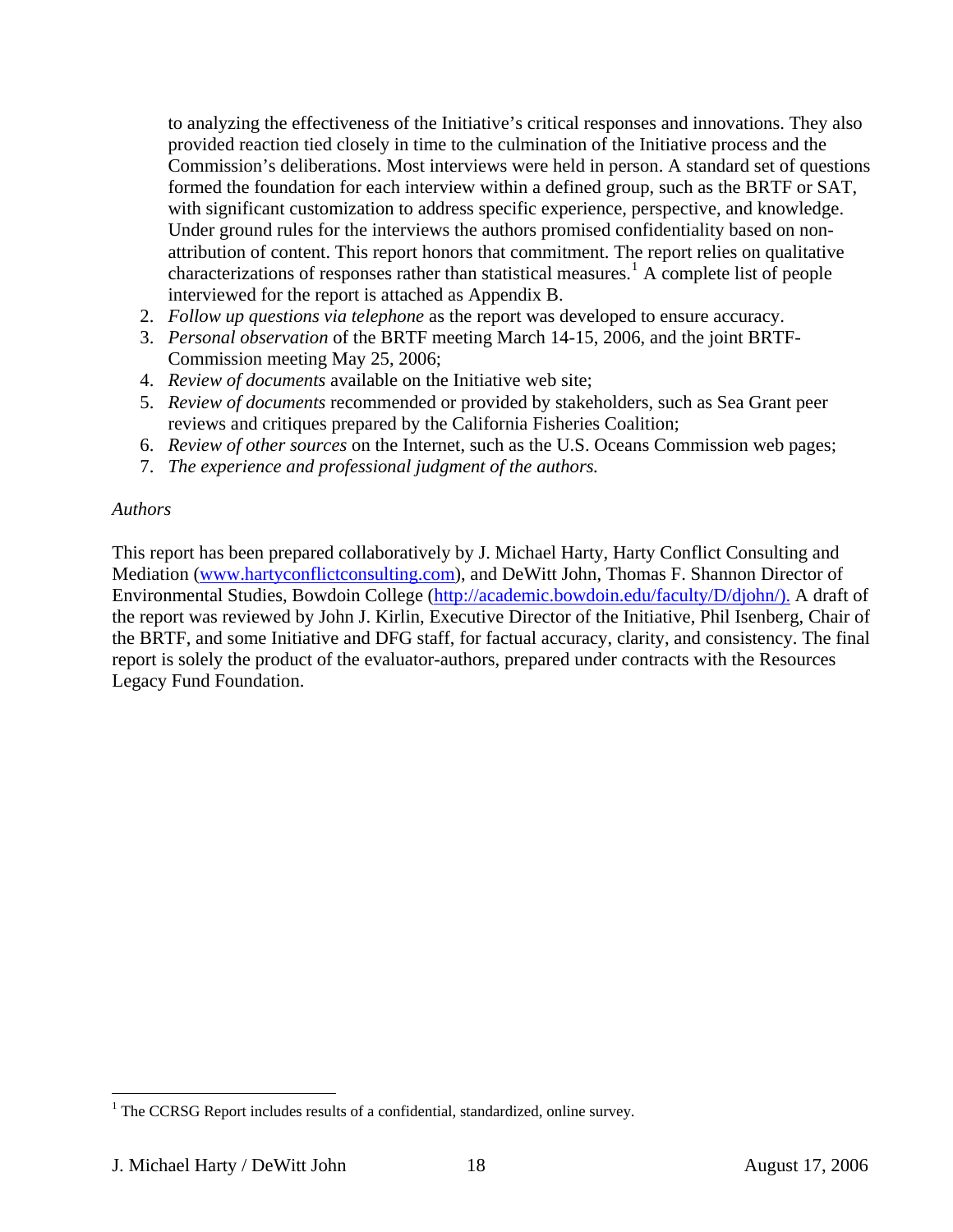# **II. THE MARINE LIFE PROTECTION ACT**

<span id="page-18-0"></span>Evaluation of the Initiative requires familiarity with key elements of California's Marine Life Protection Act, enacted in 1999.<sup>[2](#page-18-1)</sup> Some familiarity with the history of its enactment, including other ocean initiatives in California, is also useful. The MLPA Master Plan Framework offers a useful primer on this history in Section I.<sup>[3](#page-18-2)</sup> Careful reading of background reports such as *California's Ocean Resources: An Agenda for the Future (1997)* makes clear that the MLPA is one step in a decades-long effort by the State of California to protect ocean resources and support resource users. Not surprisingly, there are areas of tension among legislative goals as well as unanswered questions.

## **MLPA Summary**

The MLPA is consistently described in interviews as a piece of environmental and conservation legislation drafted largely by advocacy groups and eventually carried by their supporters in the Legislature. Fishing interests were opposed to the MLPA and succeeded in inserting some of their own language, but the bill as passed was generally seen as a "victory" for one set of interests. Passage of the MLPA did not end disputes over the need for increased ocean protection, and these disputes have delayed efforts to implement the statute.<sup>[4](#page-18-3)</sup> The opposition of fishing and other consumptive interests to MPAs contrasts with the results of polling inside and outside California over the past decade: there appears to be strong public support for setting aside areas of ocean near the coast as sanctuaries where consumptive and other uses are regulated.<sup>[5](#page-18-4)</sup>

The *purpose* of the MLPA is to reexamine and redesign the State's MPA system to increase its coherence and its effectiveness at protecting marine life, habitat, and ecosystems. MPAs are discrete geographic marine or estuarine areas seaward of the mean high tide line or mouth of a coastal river that are primarily intended to protect or conserve marine life and habitat. California law provides for three types of MPAs: state marine reserves, state marine parks, and state marine conservation areas.<sup>[6](#page-18-5)</sup> Each has a different purpose and different levels of restrictions on activities within their boundaries. One key difference involves restrictions on fishing: there is no fishing in state marine reserves, commercial fishing is prohibited in state marine parks, and selected forms of commercial and/or recreational fishing may be prohibited in state marine conservation areas. Public controversy over MPA designations tends to focus on limitations imposed on commercial or recreational fishing (or both). Controversy also arises between recreational divers (who do not "take" fish) and other divers who fish.

The MLPA directs the Commission to adopt a Marine Life Protection Program ("MLPP") to improve

 $\overline{a}$ <sup>2</sup> The statute is codified at Fish and Game Code  $§2850-2863$ .

<span id="page-18-1"></span><sup>&</sup>lt;sup>3</sup> The Framework is available on the Web at:  $\frac{\text{http://www.dfg.ca.gov/MRD/mlpa/pdfs/mpf082205.pdf}}{4 \text{ The } M \text{ PA}}$ <sup>4</sup> The MLBA's finding that "MBAs and sound fishery management are complementary components of

<span id="page-18-3"></span><span id="page-18-2"></span><sup>&</sup>lt;sup>4</sup> The MLPA's finding that "MPAs and sound fishery management are complementary components of a comprehensive effort to sustain marine habitats and fisheries" has done little to suppress this basic conflict. 5

<span id="page-18-4"></span><sup>&</sup>lt;sup>5</sup> See, e.g., Review of Existing Research for the Ocean Project, February 1999, prepared by Belden, Russonello & Stewart and American Viewpoint, indicating support from 85% of those polled in June 1996. The Public Policy Institute of California [PPIC]has polled Californians on this subject at least twice, in 2003 and 2006, with similar results. *See, e.g.,* PPIC California Statewide Survey, February 2006, available at http://www.ppic.org/content/pubs/survey/S\_206MBS.pdf. 6

<span id="page-18-5"></span><sup>&</sup>lt;sup>6</sup> Framework pp. 50-52, citing Marine Managed Areas Improvement Act.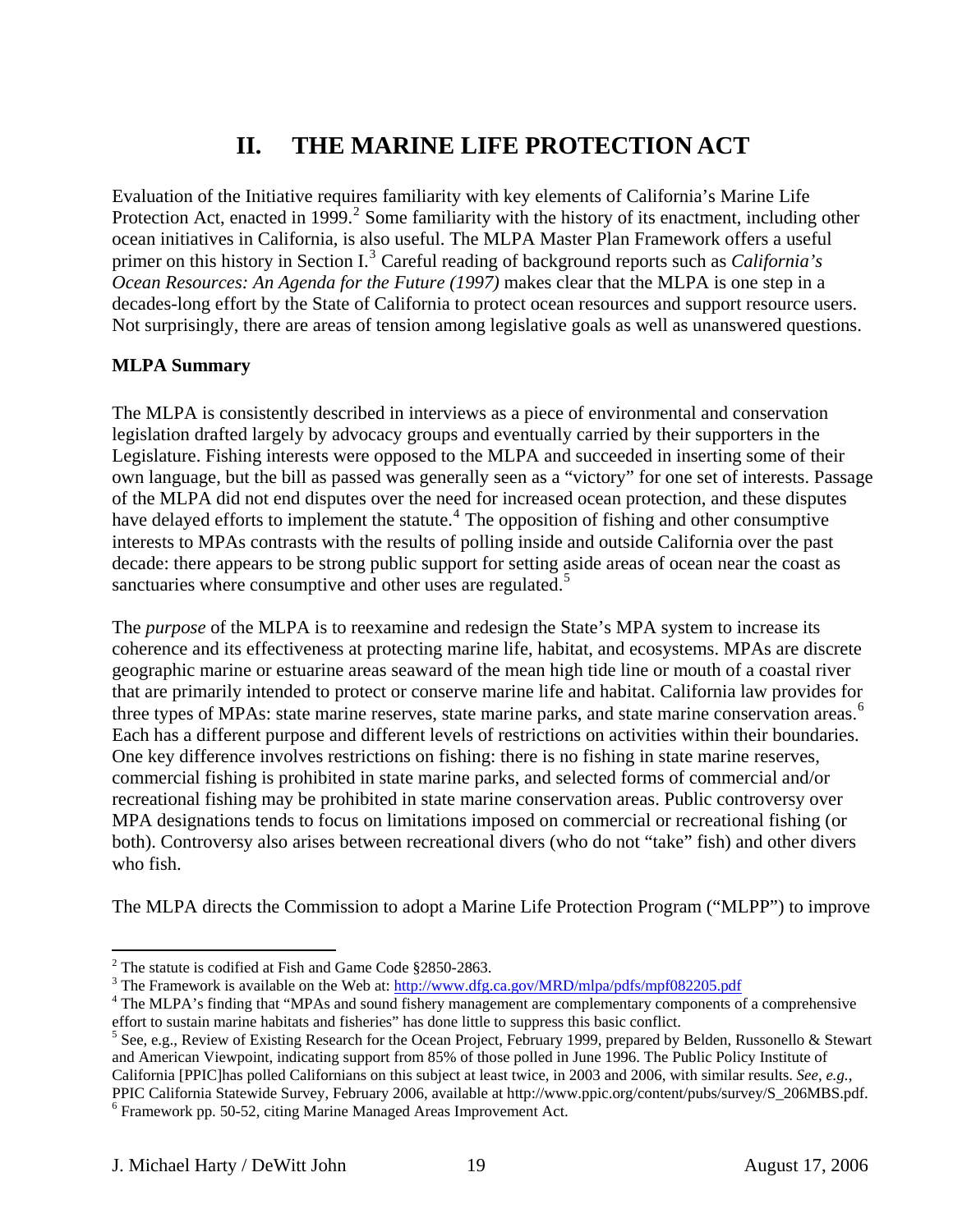the design and management of the MPA system. The MLPP has six goals:

- 1. To protect the natural diversity and abundance of marine life, and the structure, function, and integrity of marine ecosystems.
- 2. To help sustain, conserve, and protect marine life populations, including those of economic value, and rebuild those that are depleted.
- 3. To improve recreational, educational, and study opportunities provided by marine ecosystems that are subject to minimal human disturbance, and to manage these uses in a manner consistent with protecting biodiversity.
- 4. To protect marine natural heritage, including protection of representative and unique marine life habitats in California waters for their intrinsic value.
- 5. To ensure that California's MPAs have clearly defined objectives, effective management measures, and adequate enforcement, and are based on sound scientific guidelines.
- 6. To ensure that the state's MPAs are designed and managed, to the extent possible, as a network.[7](#page-19-0)

The MLPP is required by statute to include these five elements:

- 1. An improved marine life reserve component consistent with the guidelines in subdivision (c) of Section 2857.
- 2. Specific identified objectives, and management and enforcement measures, for all MPAs in the system.
- 3. Provisions for monitoring, research, an evaluation at selected sites to facilitate adaptive management of MPAs and ensure that the system meets the goals stated in this chapter.
- 4. Provisions for educating the public about MPAs, and for administering and enforcing MPAs in a manner that encourages public participation.
- 5. A process for the establishment, modification, or abolishment of existing MPAs or new MPAs established pursuant to this program, that involves interested parties, consistent with paragraph (7) of subdivision (b) of Section 7050, and that facilitates the designation of MPAs consistent with the master plan adopted pursuant to Section 2[8](#page-19-1)55.<sup>8</sup>

The MLPA also directs the Commission to adopt a master plan to guide the MLPP and decisions about siting new MPAs and modifying existing MPAs. The master plan is to be based on the "best readily available science." The Department is directed to prepare the master plan, using a master plan team composed of:

- **DFG staff, the Department of Parks and Recreation, and the State Water Resources Control Board**
- Five to seven scientists (with one having expertise in the "economics and culture of California coastal communities")
- One member having direct expertise with ocean habitat and sea life in California marine waters.

Team members are to have expertise in marine life protection; be knowledgeable about the use of protected areas as a marine ecosystem management tool; and be familiar with California's underwater ecosystems, biology and habitat requirements of major species groups, and water quality and related

<span id="page-19-0"></span> 7 FGC §2853(b)

<span id="page-19-1"></span> $8 \text{ FGC } $2853(c)$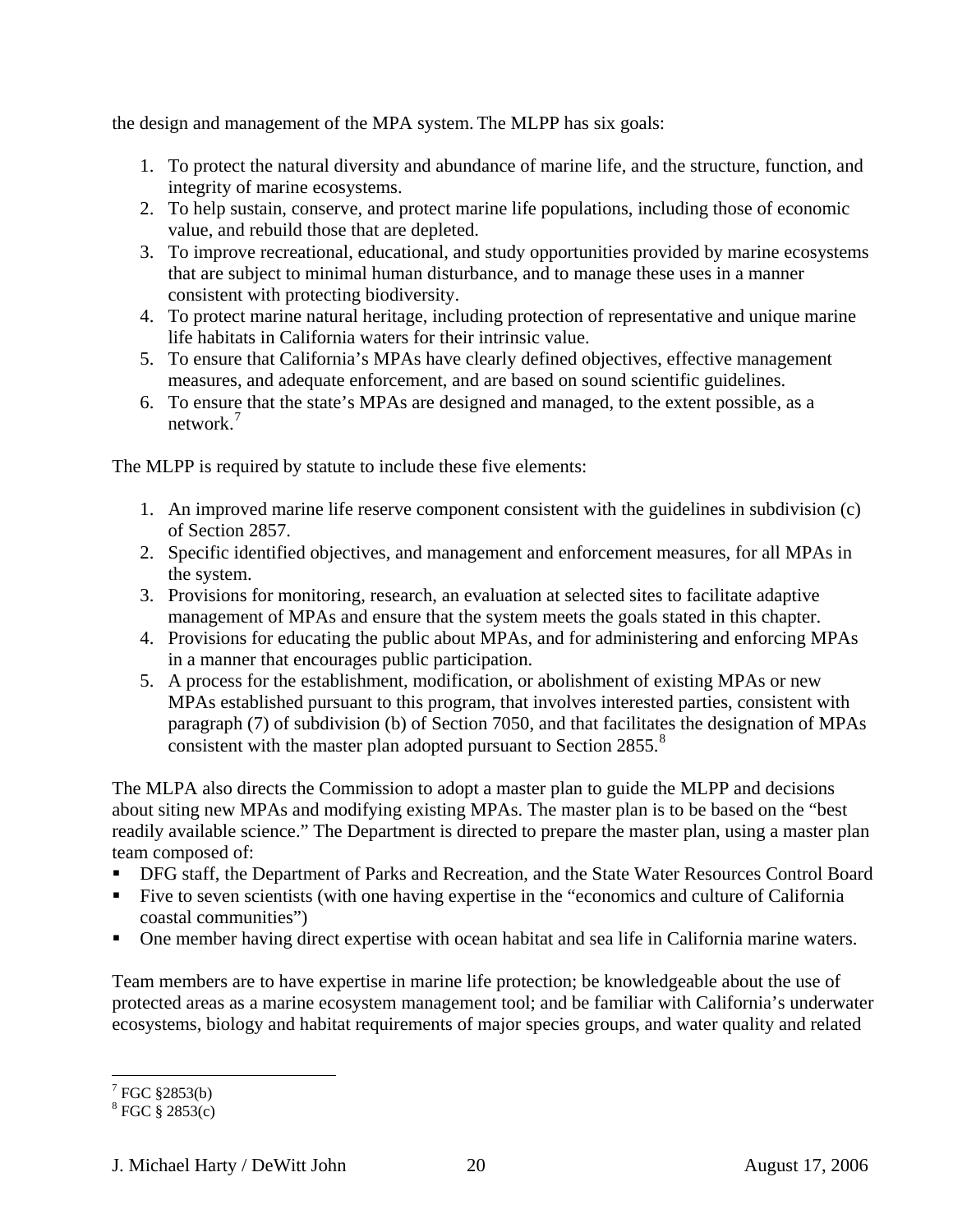<span id="page-20-0"></span>issues.<sup>[9](#page-20-1)</sup>

Input to the master plan is required from participants in fisheries, marine conservationists, marine scientists, and other interested parties. DFG and the team are to "take into account" relevant information from local communities.

The MLPA specifies the contents of the master plan in some detail. One requirement is "recommended alternative networks of MPAs, including marine life reserves in each biogeographical region." The statute does not define the term "alternative networks of MPAs." A second requirement is "a preferred siting alternative for a network of MPAs." There are specific design requirements for the preferred siting alternative, including goals and objectives for each MPA that comprises the network. Other master plan requirements include recommendations for monitoring, research and evaluation in selected areas of the preferred alternative, management and enforcement measures, and funding sources to ensure all MPA management activities are carried out.<sup>[10](#page-20-2)</sup>

The MLPA directs DFG to convene "siting workshops" in each biogeographical region "to review the alternatives for MPA networks and to provide advice on a preferred siting alternative. The department and team shall develop a preferred siting alternative that incorporates information and views provided by people who live in the area and other interested parties, including economic information, to the extent possible while maintaining consistency" with MLPA goals*.* [11](#page-20-3)

DFG is directed to submit a draft master plan to the Commission by January 1, 2005. The Commission is directed to adopt a final master plan and MLPP by December 1, 2005 *and implement the program, to the extent funds are available*. Prior to adoption of a master plan the Commission is directed to receive and act on petitions to add, delete, or modify MPAs.  $^{12}$  $^{12}$  $^{12}$ 

Finally, the statute provides no dedicated funding.

## **Implementing the MLPA**

DFG tried three times between 1996 and 2004 to establish MPAs through collaborative processes based on significant stakeholder input. The following is a summary of the key influences from each project.

<span id="page-20-1"></span> $9^9$  FGC  $$2855(b)(3)$ 

<sup>&</sup>lt;sup>10</sup> The MLPA does not provide for a master plan framework, or for phasing of the master plan.

<span id="page-20-3"></span><span id="page-20-2"></span> $11$  FGC §2857(a).

<span id="page-20-4"></span> $12$  Interviews suggest the legislative decision to locate ultimate MLPA authority with the Commission was a political compromise, in part the result of a lack of options. One possibility that reportedly was rejected was the Department of Parks and Recreation. A substantial part of the Commission's activity has involved regulation of hunting and fishing, and it is not generally perceived as an ally by environmental advocacy groups. The Commission has traditionally had a species, rather than an ecosystem, focus, but legislative mandates are forcing an important shift. Under the Marine Life Management Act passed in 1998 the Commission is required to take an ecosystem approach to coastal fisheries management. An example is the Near Shore Fishery Management Plan.

[http://www.dfg.ca.gov/mrd/nfmp/section1\\_summary.html](http://www.dfg.ca.gov/mrd/nfmp/section1_summary.html). As discussed later in this report, however, the dynamics of the Commission's recent decision making process on MPAs for the central coast indicate this shift is not complete. The Ocean Protection Council established under the Ocean Protection Act of 2004 recently has become a focus of attention for MLPA implementation through the budget process. The OPC's recently completed Strategic Plan identifies MLPA implementation as a goal. *See* [http://resources.ca.gov/copc/strategic\\_plan.html](http://resources.ca.gov/copc/strategic_plan.html).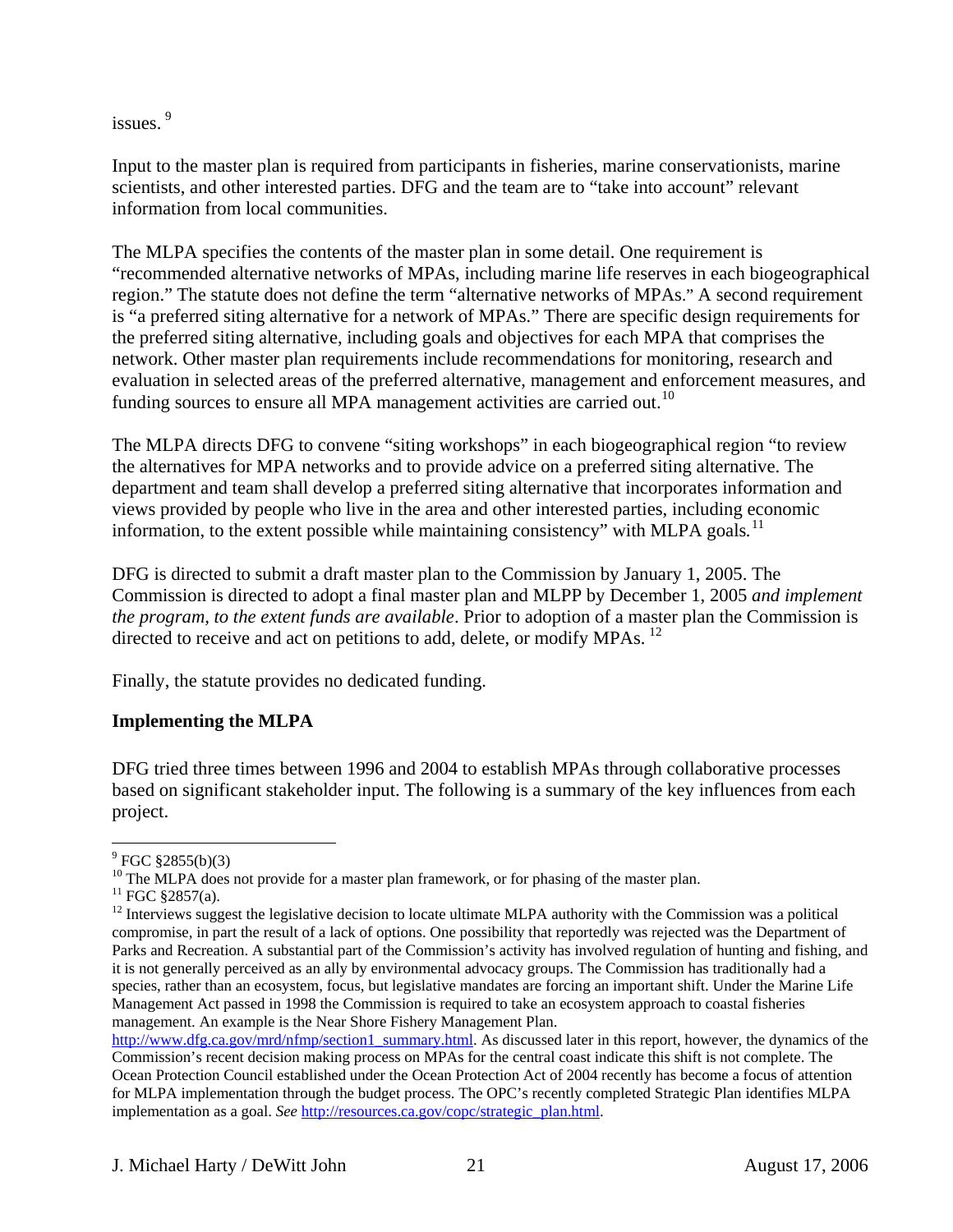In 1999, prior to passage of the MLPA, a group of recreational anglers (the Channel Islands Marine Resources Restoration Committee) and the Channel Islands National Marine Park asked the Commission to establish a network of state marine reserves in the Park.<sup>[13](#page-21-0)</sup> Operating under existing law, the Department and Commission initiated a process to review this request.<sup>[14](#page-21-1)</sup> Key elements of the Channel Islands MPA project included:

- This was a joint effort of DFG and the Channel Islands National Marine Sanctuary.
- There was a substantial stakeholder role through a facilitated Marine Reserve Working Group, or MRWG, that had 17 original members appointed by the Sanctuary Advisory Council and was cochaired by DFG and the Sanctuary. Representatives included commercial fishing, recreational fishing and diving interests, non-consumptive interests, and the larger public.
- The MRWG members committed significant amounts of time to seeking an agreement, from July 1999 to May 2001. Some of these members would also be involved in subsequent efforts to implement the MLPA.
- The decision rule for the CI stakeholder group was consensus, and there was no clear fallback.
- The MRWG was able to use only one type of MPA: state marine reserves that allow "no take." After the MRWG disbanded a second type of MPA, state marine conservation area, was added to the proposal that eventually was voted on by the Commission.
- Based on a variety of sources it appears that representatives for recreational fishing interests blocked a unanimous agreement and caused a "failure" to reach consensus. This reportedly was the result of a refusal to engage collaboratively within the stakeholder group.
- The Science Panel and Socioeconomic Team did not ever review a final product from the MRWG, but did provide input on various options. The Science Panel provided an ecological framework and design criteria for networks of marine reserves.
- The Sanctuary Manager and DFG's Marine Region Manager jointly developed a proposed MPA alternative based on the results of the MRWG effort and presented it to the Commission.
- The Commission process reportedly was highly political, characterized by intense lobbying, and the final vote in October 2002 reflected the influence of then-Governor Davis. While the final vote was 2-1 in favor of creating the MPAs, two members of the Commission who had been expected to vote against the proposal did not attend the key meeting.
- The MPAs adopted by the Commission are a mix of [nine] state marine reserves (no take) and [two] state marine conservation areas with different restrictions on fishing.<sup>[15](#page-21-2)</sup>

Once the MLPA was enacted in 1999 DFG took a literal approach in its first effort at implementation ["MLPA 1"].<sup>[16](#page-21-3)</sup> Beginning in January 2001 DFG formed a Master Plan Team that created Initial Draft Concepts ["IDCs] for alternative networks of MPAs for the entire 1,100 miles of California's coast and used a regional approach to engage the public. DFG conducted nine public meetings statewide to present the IDCs and seek public input in July 2001. DFG did not preview the concepts in smaller

<span id="page-21-0"></span><sup>&</sup>lt;sup>13</sup> The primary documents for information about the CI project are: (1) Davis, Gary E., "Science and Society: Marine Reserve Design for the California Channel Islands," Conservation Biology, Vol. 19, No. 6, pp. 1745-1751 (2005), and (2)<br>Facilitator's Report Regarding the Channel Islands National Marine Sanctuary Working Group, May 23, 20

<span id="page-21-2"></span><span id="page-21-1"></span><sup>&</sup>lt;sup>14</sup> Formal legislative approval of the MLPA occurred during the Channel Islands process.<br><sup>15</sup> According to one source the adopted design did not meet the Science Team's recommended size guidelines for fishery and biodiversity goals. Davis, p. 1749.

<span id="page-21-3"></span><sup>&</sup>lt;sup>16</sup> The differences between MLPA 1 and the Channel Islands process, which was underway during MLPA 1, are notable. *See* Appendix A to this report.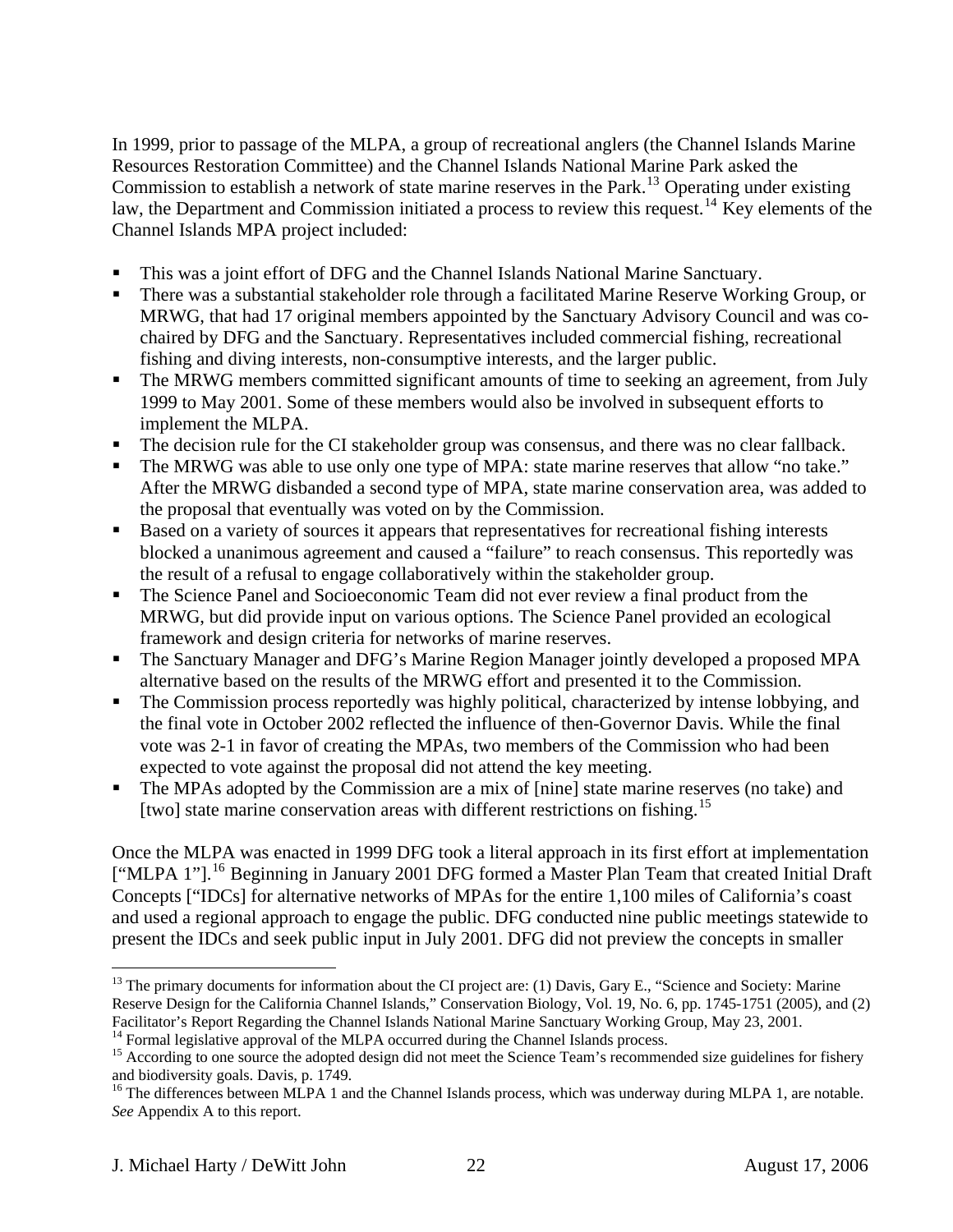meetings with stakeholders but did send out an initial mailing requesting ideas and preferences about potential MPAs to more than 7,000 potential stakeholders. According to interviews there was strong negative reaction from fishing interests at the July 2001 public meetings—the most heavily attended in DFG's history—and this reaction set the tone for the rest of the public process. DFG responded by arranging approximately 60 small meetings with individuals or groups, representing single constituencies, around the State to explain the IDCs and solicit constructive input. These meetings also provided an opportunity to gather advice about future public input processes. The Master Plan Team modified the IDCs based on public feedback, but this revised set of proposed MPAs was never formally completed or released publicly. Key elements of MLPA 1 include:

- MLPA 1 was essentially a DFG-designed and managed effort, without any additional appropriations or contract staff. DFG elected to use a "public meeting" format with formal comment. DFG staff, while highly knowledgeable about fisheries issues, lacked significant experience or training relevant to the procedural and management challenges associated with a project of this scale and sensitivity.
- **•** DFG staff in the Marine Region assumed MLPA 1 implementation responsibilities without additional positions, funding, or other resources.
- The IDCs were "lines on a map" based on the best available MPA science, and were intended by the Master Plan Team only as a concept to generate input from fishermen and other stakeholders with local knowledge. This is not how they were received.
- According to interviews the process was perceived by stakeholders, particularly fishing interests, as being "controlled by scientists."

DFG reorganized their approach based on feedback from MLPA 1 and launched a second effort ["MLPA 2"] in January 2002. This effort was designed with seven regional working groups and relied on assistance from a highly regarded private sector mediation organization.<sup>[17](#page-22-0)</sup> Scientists from the same Master Plan Team were assigned to support each stakeholder group. DFG secured over \$1 million in funding from a variety of sources to support the effort. After each stakeholder group held three initial meetings, however, MLPA 2 gradually lost momentum and effectively came to a halt by December 2003. The immediate causes were a lack of funding to pay for facilitation and loss of DFG staff positions in the Marine Region (*see* Table 1).

Key elements of MLPA 2 include:

- **MLPA 2 maintained a statewide scope**
- There was significant continuity from Channel Islands, MLPA 1, and MLPA 2 within DFG, for the Master Plan Team, and key stakeholders including fishing interests
- The costs and logistical challenges of establishing and continuing seven stakeholder groups simultaneously were significant but not fully acknowledged up front
- The Master Plan Team did not produce or evaluate proposals for alternative networks of MPAs and the regional working groups did not begin this part of the process
- The regional working groups did not proceed at the same pace and had mixed results. Moreover, some statewide MPA issues were not susceptible of resolution at a regional scale.

<span id="page-22-0"></span> $\overline{a}$  $17$  DFG reportedly committed to the seven-group approach prior to hiring outside process design assistance.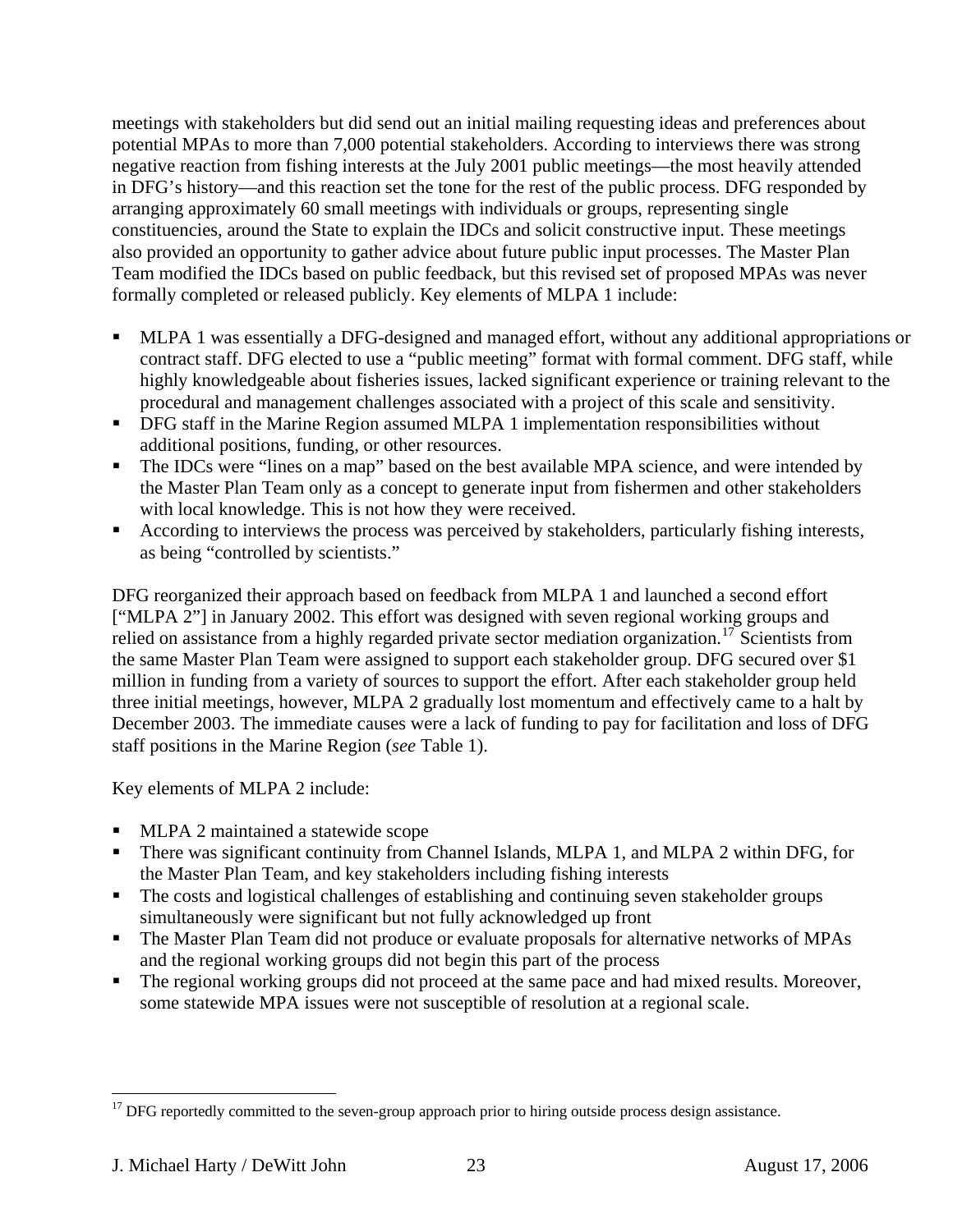# **III. DESCRIPTION OF THE MLPA INITIATIVE**

<span id="page-23-0"></span>The Initiative began almost as soon as Governor Schwarzenegger's new Secretary for Resources, Mike Chrisman, took control of the agency.[18](#page-23-1) Chrisman was familiar with MPA issues as a former member of the Commission, and had been the lone vote against the Channel Islands MPA. Chrisman appointed Ryan Broddrick, a DFG veteran with extensive enforcement background, as DFG Director. There was extensive media coverage in January 2004 of DFG's decision to halt MLPA 2 that focused on the lack of funds. Coverage was generally-though not entirely-supportive of implementing MPAs and highlighted the potential for using private funding to achieve MLPA goals. Here are some examples:

"No-fish plan high and dry; Environment: Opponents of the creation of preserves find the project's budget related stall encouraging news." *DailyBreeze.com*, October 27, 2003

"State's cash woes stall preserve plan; Project to set up protected marine areas along coast now seeks private donors." *Sacramento Bee*, January 24, 2004

"There's private money to save fish: hook it." *MercuryNews.com*, January 22, 2004

The private funding concept was advocated by representatives of environmental and conservation organizations. A former Resources Agency Undersecretary, Michael Mantell, was at the center of the effort through his law firm, the Resources Law Group, and the Resources Legacy Fund and Resources Legacy Fund Foundation ("RLFF").<sup>[19](#page-23-2)</sup> The Schwarzenegger Administration made a decision to support MLPA implementation through a public-private partnership. After high-level negotiations among RLFF, the Resources Agency, and DFG that lasted almost six months, the three organizations signed a ground-breaking Memorandum of Understanding for the California Marine Life Protection Act Initiative on August 27, 2004 (the "MOU").

## **The Memorandum of Understanding for the MLPA Initiative**

Along with an overall goal of helping to implement the MLPA, the MOU identifies the following objectives for the Initiative:

- A. Submit the Department's draft Master Plan Framework to the Commission by May 2005;
- B. Prepare a comprehensive strategy for long-term funding of planning, management and enforcement of marine protected areas by December 2005;
- C. Submit the Department's draft proposal for alternative networks of MPAs for a select area within the central coast to the Commission by March 2006;
- D. Develop recommendations for coordinating the management of marine protected areas with the federal government by November 2006; and
- E. Secure agreement and commitment among State agencies with marine protected area

<span id="page-23-1"></span> $\overline{a}$  $18$  In fact, a private funding concept was developed and discussed during 2003 with Governor Davis' team, but the recall election interrupted this effort and delayed action until 2004.

<span id="page-23-2"></span><sup>&</sup>lt;sup>19</sup> RLFF is a "separate 501(c)(3) non-profit organization that supports and performs essential services for the benefit of the Resources Legacy Fund in promoting land conservation and environmental protection. As a supporting organization to RLF, RLFF shares the same mission to: Conserve or restore natural landscapes, marine systems, and preserve wild lands; promote and facilitate well-planned community growth; and preserve prime farmlands threatened by sprawl. <http://www.resourceslegacyfund.org/rlff/rlff.html>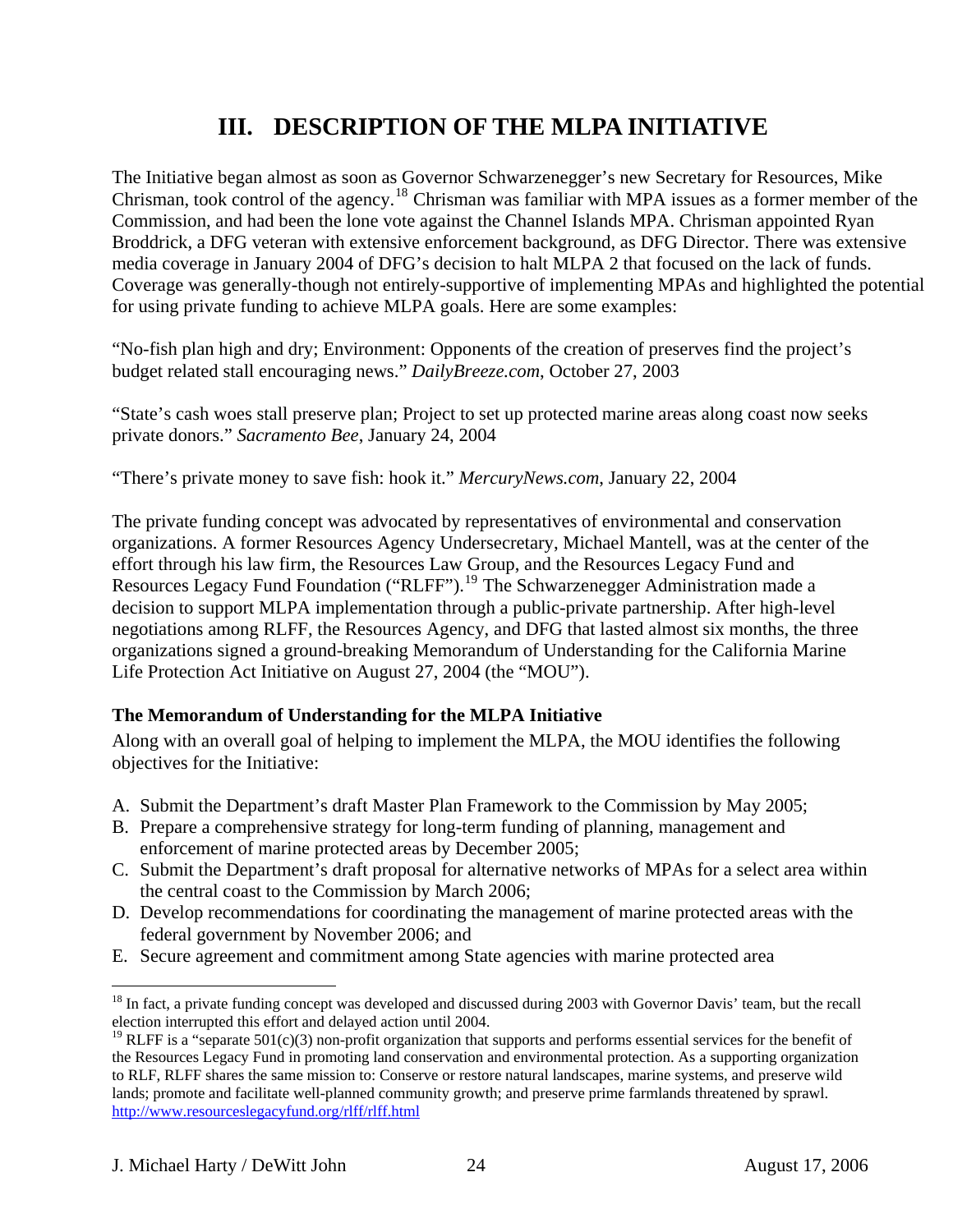responsibilities by November 2006 to complete statewide implementation of the Master Plan by 2011.

The following are key provisions of the MOU:

*Create the Master Plan Framework tool*. The MOU shifts emphasis from a Master Plan to creation of a Master Plan Framework that will serve as an organizing tool for preparing the Master Plan "in phases." It states that "[b]ased on its prior and ongoing efforts to prepare a draft Master Plan, the Department has determined that it will be most effective to prepare the Master Plan in phases."

*Focus on the central coast, not the entire state*. MLPA 1 and 2 had taken on the task of implementing the MLPA for the entire California coast. The MOU focuses generally on "an area along the central coast" but leaves the precise boundaries of the study area to be decided as part of the project. According to interviews this choice reflects a number of factors, including the level of available information, good relationships with resource users in the area, and consistency with the geographic requirements of one of the principal private donors supporting the Initiative.<sup>[20](#page-24-0)</sup>

*Establish a substantial, reliable private sector funding commitment.* Under the MOA, the RLFF commits to provide most of the funding for the Initiative through philanthropic investments, along with some administrative support and oversight. The total amount is not specified in the MOU. The funds are for staff and consultants for the BRTF, reasonable expenses of the BRTF and SAT, and up to \$750,000 for specified DFG personnel over the short term while DFG develops its own funding.

*Create the Blue Ribbon Task Force*. The MOU establishes a volunteer Blue Ribbon Task Force to oversee preparation of the Framework and the proposal for alternative networks of MPAs along the central coast. There is no mention of such a body in the MLPA. The BRTF is not a final decision maker, but rather is advisory to the Department and Commission.

*Preserve an independent role for DFG*. DFG retains final responsibility to "independently review and make any amendments or modifications to the [BRTF's] draft documents that it determines appropriate" before sending them to the Commission.

*Provide for BRTF contract staff and outside consultants*. The MOU recognizes that the BRTF will require its own staff, apart from DFG, and provides for hiring through RLFF. It also provides for hiring outside consultants for a variety of purposes.

*Direct an expanded Science Team to advise and assist the BRTF*. The MOU expands the size of the master plan team by up to eight additional scientists, re-naming it the Master Plan Science *Advisory* Team. The SAT will "advise and assist the BRTF and its staff" in preparing the Framework and

<span id="page-24-0"></span><sup>&</sup>lt;sup>20</sup> The David and Lucile Packard Foundation funds a California Coastal and Marine Initiative, which "focuses grant making and low-interest loans primarily on the Central Coast and its marine environment in order to create tangible, enduring, and significant impacts in the region that can serve as a springboard for broader state and national policy and programs. In addition, the Initiative supports complementary activities at a state level to promote policy reforms important to conservation of coastal resources and, in particular, to secure creation of a statewide network of marine reserves." [http://www.resourceslegacyfund.org/programs/prg\\_ccmi.html](http://www.resourceslegacyfund.org/programs/prg_ccmi.html)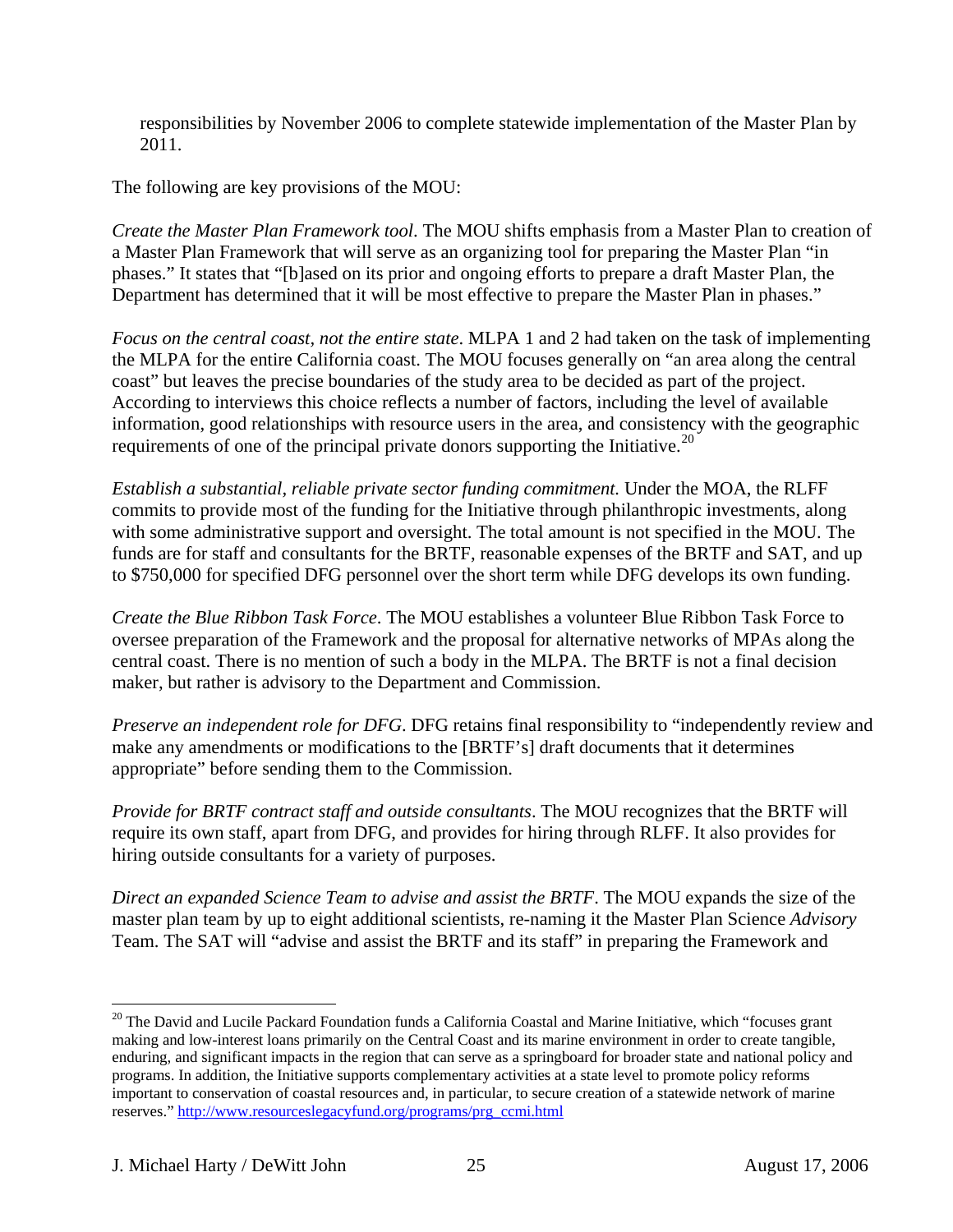proposed alternative networks of MPAs by providing scientific and technical support. The DFG Director is authorized to appoint the SAT in consultation with the BRTF Chair.

*Emphasize transparency*. The MOU emphasizes the importance of transparency and openness to the public in decision making. This includes the BRTF and SAT convening in publicly noticed, open meetings, opportunities for stakeholder and public input, and publicly available work products.

*Create a clear and ambitious timeline*. The MOU commits the parties to submit the draft Framework to the Commission by May 2005, just nine months after signing. Ten months later, by March 2006, BRTF must submit its recommendations for alternative networks of MPAs to the Department. This deadline is 15 months later than the MLPA's original statutory deadline for DFG to submit its draft master plan.

*Emphasize long-term funding of planning, management, and enforcement*. The MOU directs the BRTF to address the MLPA's requirements for implementation.

*Link to the Ocean Resources Management Program*. The MOU explicitly brings the Initiative under the umbrella of California's Ocean Resources Management Program and its authorizing legislation.<sup>[21](#page-25-0)</sup> The Resources Agency is described as fulfilling its obligations under the Program through "a mix of government, private sector, and public-private partnership arrangements."

<span id="page-25-0"></span><sup>21</sup> Public Resources Code §36000 *et seq*.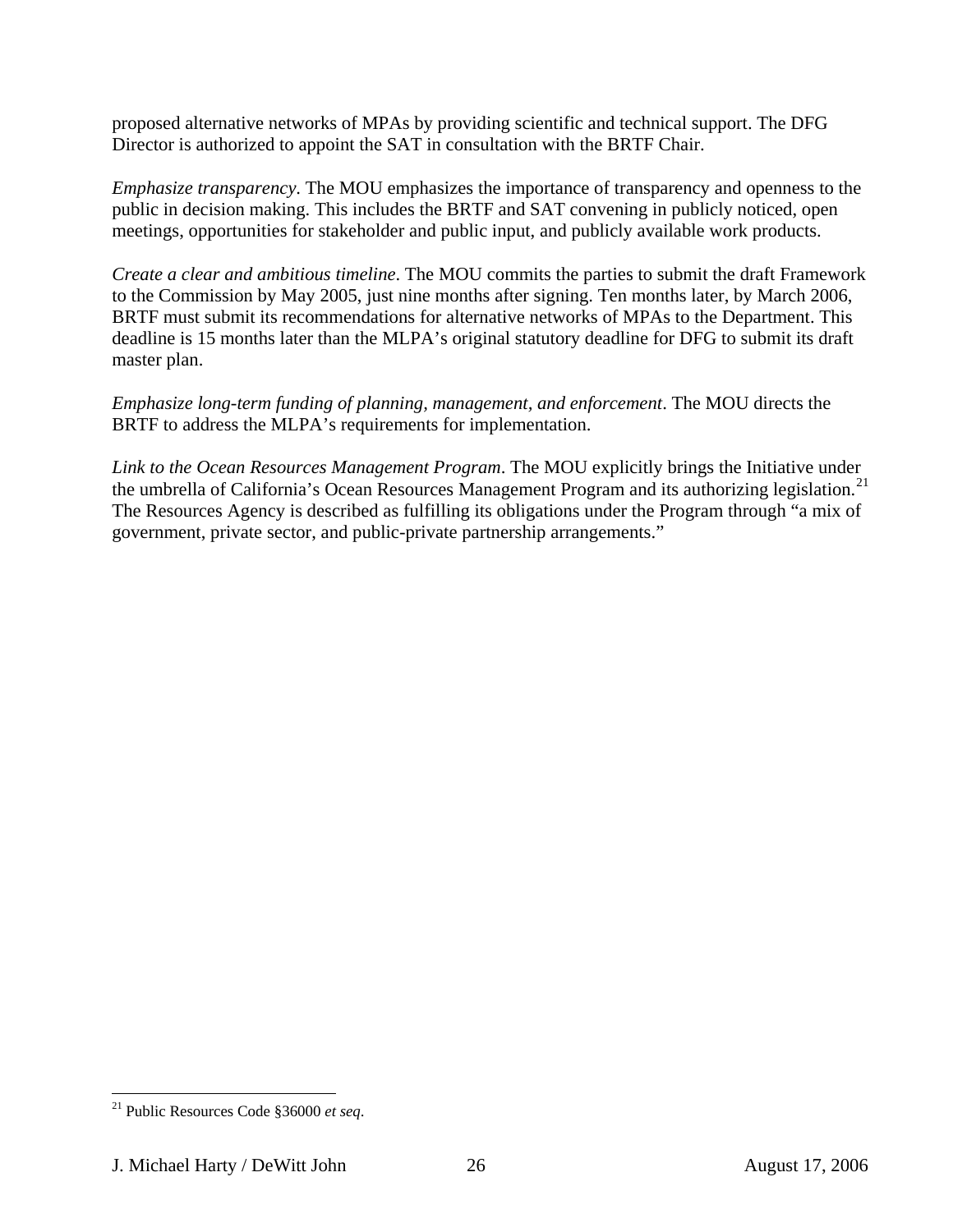<span id="page-26-0"></span>Exhibit B to the MOU is a diagram of the proposed structure for the Initiative.



The decision making structure proposed for the Initiative can be seen in Figure 1 from the Framework, Page 13:



Note: input is solicited from the interested public and stakeholders at each step, until adoption of regulations by the Commission.

## **MLPA Initiative Process and Products**

### *Overview*

The MOU was signed in August 2004. Over the course of the next 18 months, from September 2004 through March 2006, the Initiative engaged hundreds of people, over thousands of hours, in person, via telephone, and remotely over the Internet, in the effort to "get it right" for a section of California's coast and develop a potential model for the future. DFG conducted a series of "focus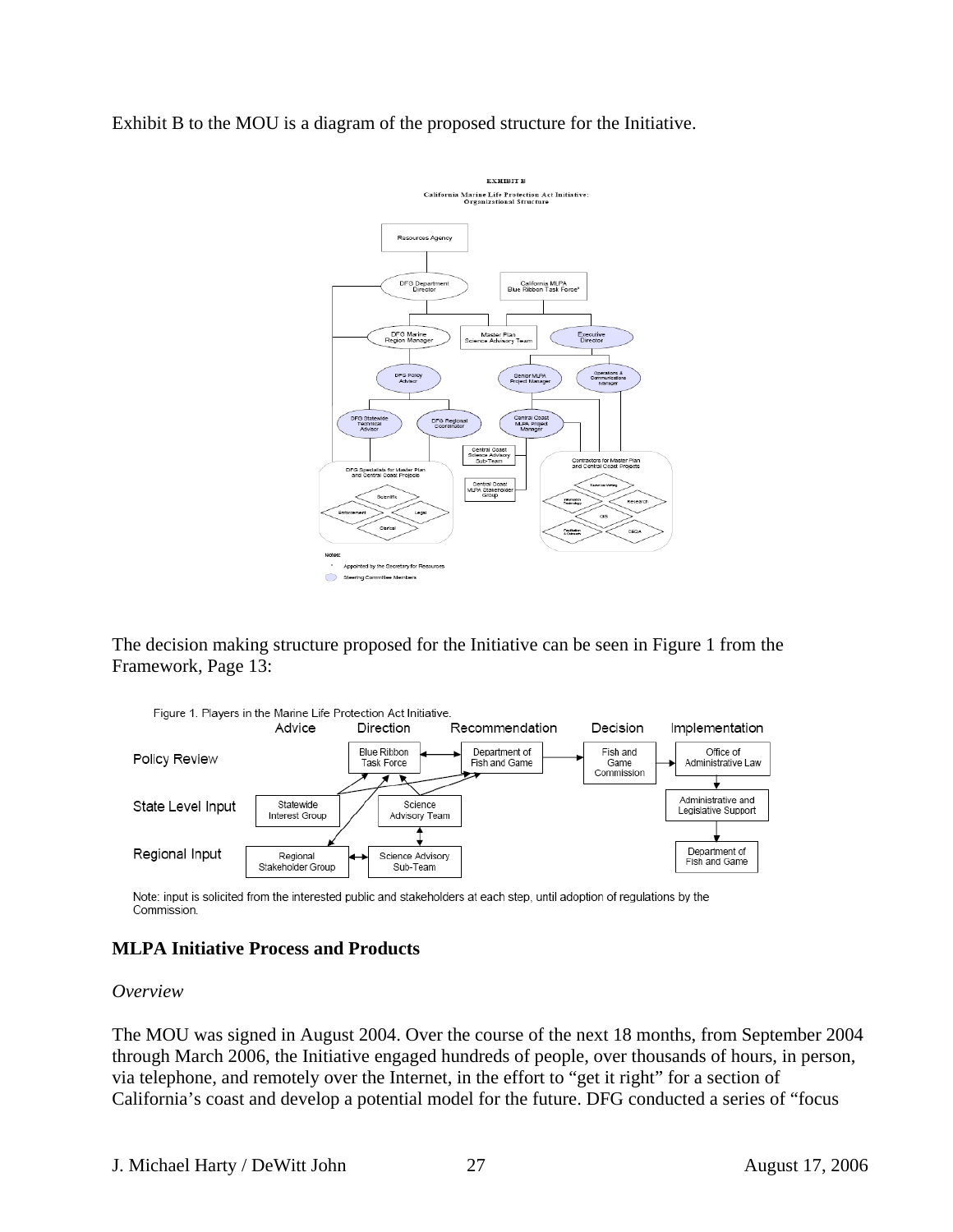groups" with stakeholders to introduce the Initiative and obtain feedback about the proposed design and potential issues. Early contact with stakeholders on a statewide level occurred through a Statewide Interests Group, known as the SIG, which was convened by telephone. The SIG provided input to the BRTF as the SAT and CCRSG were being established, as well as on other threshold issues. The BRTF held its initial meeting in October 2004 and met 13 times; the SAT was enlarged and met as a full group 13 times and countless times in sub-teams; and the Regional Stakeholder Group met 10 times as a full group. Individual stakeholders met as caucuses and across lines outside larger meetings. The Initiative Staff tasked with supporting the BRTF set a pace unheard of inside state government with a commitment to meet the deadlines in the MOU. DFG played a critical role in providing continuity, staff, project management and technical expertise.

#### *Draft Master Plan Framework*

After the BRTF agreed on a specific study area for the central coast in April 2005,<sup>[22](#page-27-0)</sup> the Initiative passed its first MOU milestone when the Commission adopted a draft Master Plan Framework document in August 2005. The Framework includes SAT guidance on MPA network design in Section 3 (p. 37).

### *Recommendation on Alternative MPA Networks*

The Initiative passed another MOU milestone in March 2006 when the BRTF voted to forward to the Department three modified versions of MPA network packages developed through the CCRSG process (Packages 1, 2R, and 3R), including a preferred alternative (3R).

#### *Long-term Financing Strategy*

The BRTF forwarded to Secretary Chrisman a proposed long-term strategy for funding the MLPA dated February 15, 2006, hitting another MOU milestone.

#### *DFG Alternative*

DFG developed its own preferred alternative for the Commission, Package P, based on the BRTF's recommended Package 3R. This alternative was delivered to the Commission on June 22, 2006. DFG's press release announcing Package P quotes Director Broddrick: "The task force and stakeholders did a Herculean job giving the department some well-crafted proposals for consideration. While reviewing them to ensure we could create enforceable boundaries, reduce potential disruption to fishing activities, improve recreational opportunities and meet the scientific goals of the MPA, we needed to make some adjustments. The result of our input is package P."[23](#page-27-1)

#### *Draft Master Plan*

 $\overline{a}$ 

DFG also delivered a draft Master Plan for Marine Protected Areas to the Commission on July 21, 2006. The draft Master Plan builds on the Master Plan Framework created by the MOU and previously adopted by the Commission, and includes new elements.[24](#page-27-2)

The BRTF's record to date suggests it will complete its remaining responsibilities under the MOU and its Charter (a plan for state and federal cooperation, and a plan to promote state agency

<span id="page-27-0"></span><sup>22</sup> The BRTF reportedly was prepared to make this decision in February but lacked a quorum. *See* SAT Meeting Summary March 23, 2005

<span id="page-27-1"></span><sup>23</sup> DFG Press Release, June 23, 2006

<span id="page-27-2"></span><sup>24</sup> http://www.dfg.ca.gov/mrd/mlpa/masterplan.html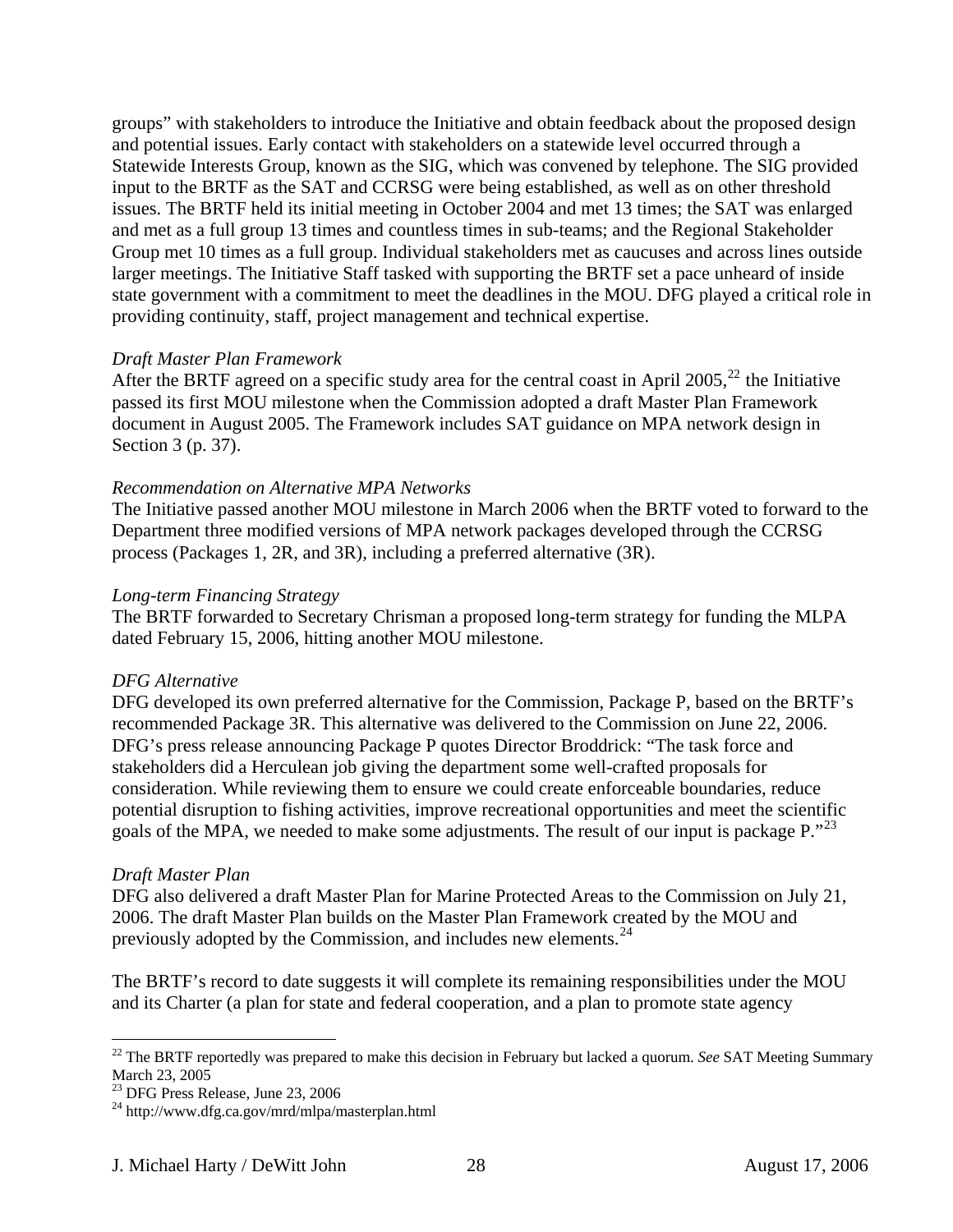<span id="page-28-0"></span>cooperation on MLPA implementation) by December 2006.

It is beyond the scope of this report to provide a comprehensive description of each step of the Initiative. The BRTF's April 28, 2006 transmittal to the Commission is a good starting point for a detailed process description, with six binders of information. The Framework is another useful source of detailed information, particularly for information about the SAT's work. For evaluation purposes, this report will focus primarily on four key aspects of the Initiative: the BRTF, the use of private funding and contracting, the use of project-focused management, and the SAT. The CCRSG Report provides a detailed examination of the CCRSG process that is intended to complement the scope of this report.

## **Innovation: The BRTF**

Secretary Chrisman asked eight private citizens with no previous direct involvement in the MLPA effort to serve as volunteers on a California MLPA Blue Ribbon Task Force to the Resources Agency.<sup>[25](#page-28-1)</sup> He described the BRTF as follows:

"This group represents a wide range of perspectives and is highly regarded for having good judgment. Their track record of results and breadth of experience in statewide and national policymaking is going to play a huge role in the success of this effort. This group has been assembled to look objectively at the history, the science related to marine protected areas, and the process to ensure it remains open, will be accessible and is considerate of all viewpoints."

<span id="page-28-1"></span><sup>&</sup>lt;sup>25</sup> Complete biographies of all BRTF members can be found online at: http://www.dfg.ca.gov/mrd/mlpa/brtf\_bios.html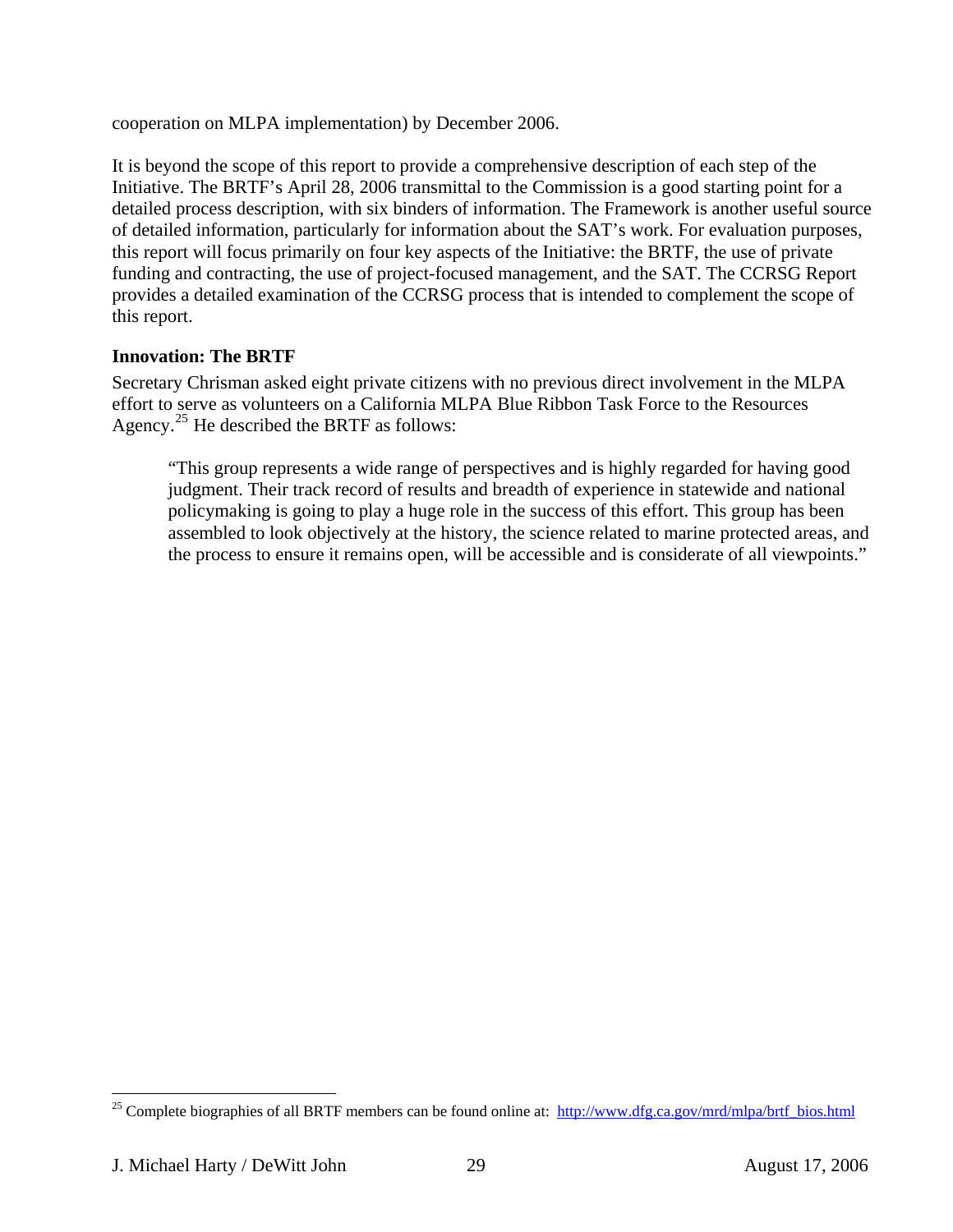### **BRTF Members**



Phillip Isenberg *Chair* 

mayor

Ann D'Amato Chief of Staff, LA County DA Former LA deputy

mayor

- Isenberg/O'Haren, government relations ■ Former CA Assembly
- member 14 yrs. Former Sacramento



William W. Anderson, President and COO, Westrec Marinas

 Former Nat'l Park Service, worked on establishing GGNRA

Cathy Reheis-Boyd  $\bullet$  COO and Chief of Staff, Western States Petroleum Ass'n Former Texaco, Inc. Environmental Coordinator

and Gas Compact



Meg Caldwell

• Director, Environmental and Natural Resources Law and Policy Program, Stanford Law School since 1994





Dr. Jane G. Pisano

- President and Director, LA County Museum of Nat'l History
- Former USC Senior VP for External Relations
- Member, Interstate Oil Former Dean, USC School of Public Administration Former head, Los Angeles 2000



Susan Golding

- The Golding Group consulting
- Former San Diego mayor
- Senior Fellow, UCLA School of Public Policy



Douglas Wheeler

- Hogan & Hartson, LLP
- Former CA Resources **Secretary**
- Former Sierra Club Executive Director

The BRTF Charter cites these qualities:

Distinguished, knowledgeable, and highly credible public leaders

Comm'n

- **Intellect**
- **v**ision

- Public policy experience
- Diversity of professional expertise
- Ability to get things done<sup>[26](#page-29-0)</sup>

<span id="page-29-0"></span><sup>&</sup>lt;sup>26</sup> The BRTF Charter is available on the Web: http://www.dfg.ca.gov/mrd/mlpa/brtf.html#charter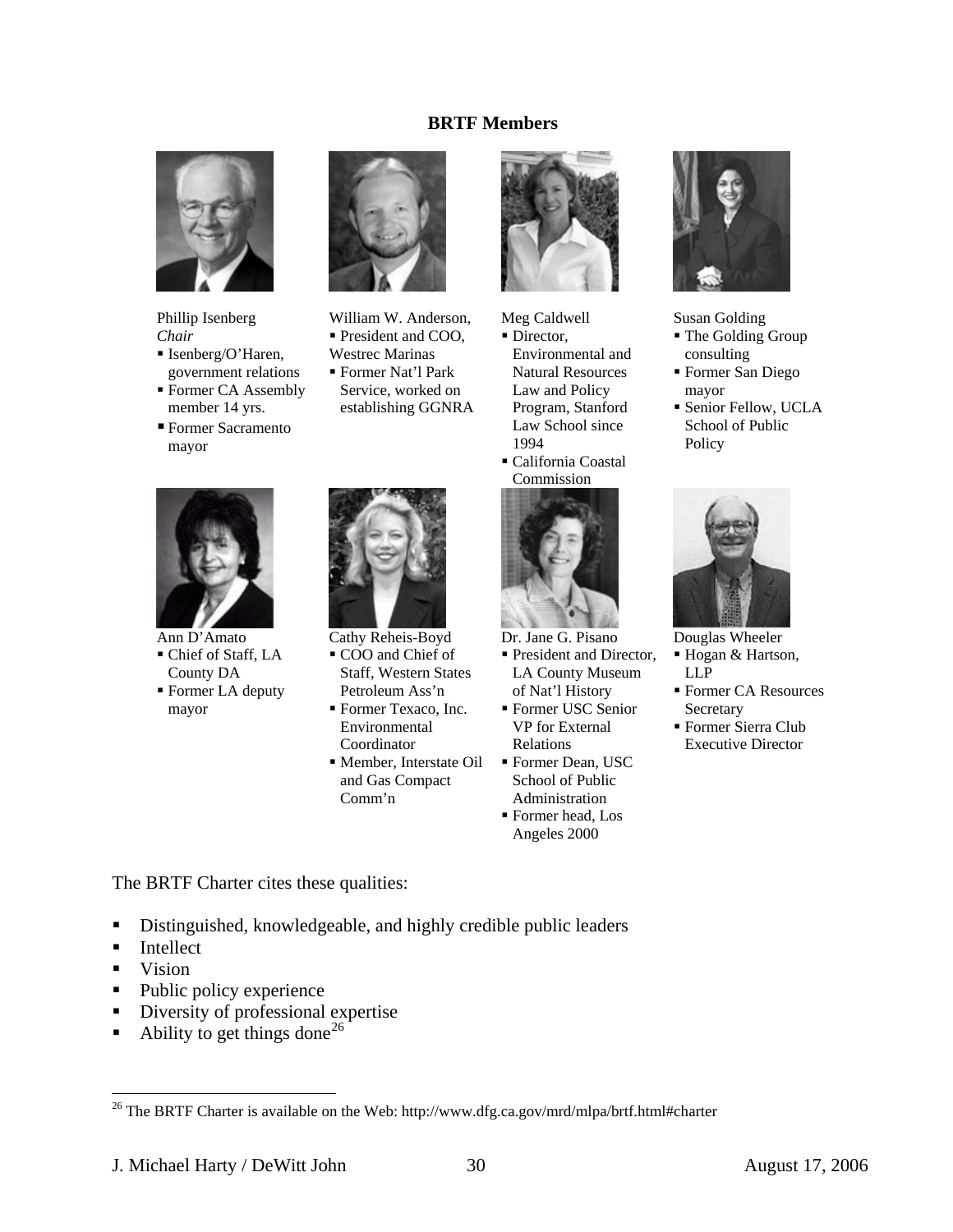BRTF members were selected because they were not viewed as partisan on the issue of MPAs. None of them was actively involved in MLPA 1 or 2. None of the members is a scientist, although all have dealt with science in the public arena. Several members had prior experience with ocean and coastal management issues.

According to its Charter, the BRTF has these responsibilities:

- Oversee development of a draft Master Plan Framework for DFG to present to the Commission
- Oversee a regional project to develop a proposal for alternative networks of marine protected areas . . . to present to the Commission
- Prepare a comprehensive strategy for long-term funding of MLPA implementation
- Develop recommendations for improved coordination with federal agencies involved in marine protected areas management
- Resolve policy disputes and provide direction in the fact of uncertainty
- Meet the objectives of MLPA

Interviews indicate that the BRTF was based at least in part on a model of "decision boards" used in the private sector to support sound decision making. The former Chair of the SAT, Dr. Stephen Barrager, has used this model in private sector decision making, and his ideas reportedly were familiar to those designing the Initiative. As described by Dr. Barrager, decision boards are intended to achieve consensus in order to influence ultimate decision makers.

## *BRTF Deliberations*

The BRTF met as a group 13 times, for multiple days, beginning in October 2004, during the period covered by this report. Members contributed hundreds of hours, and the Chair's total may approach 1,000 hours because of his attendance at CCRSG meetings. All BRTF meetings were open to the public and were available as a Webcast. The meeting agendas and summaries reveal a joint effort to become educated about MLPA issues and address them directly.

The BRTF played a central role in orchestrating the work of the Initiative and in determining its outcome. It provided a critical forum for presentation of stakeholder views and consistently allowed stakeholder input. At the same time, BRTF members, and particularly the Chair, insisted on a respectful environment and consistently challenged stakeholders to be constructive.

Perhaps the most critical decision by the BRTF was forcing stakeholders to develop packages based on the SAT guidelines. This choice tied the elements of the Initiative together, ensuring that advocacy groups worked within the guidelines and parameters established by the SAT and that the groups participated actively in the regional stakeholder process, rather than designing their own packages based on other guidelines and using other processes. $27$ 

According to interviews, BRTF members also worked individually to maximize the effectiveness of different stakeholders in the Initiative process.

Review of the BRTF's work for this report indicates they reached the following decisions:

<span id="page-30-0"></span> $27$  Proposals to eliminate the BRTF role in the future, or limit it, and substitute the Department or Commission raise important questions about the likely quality of stakeholder proposals.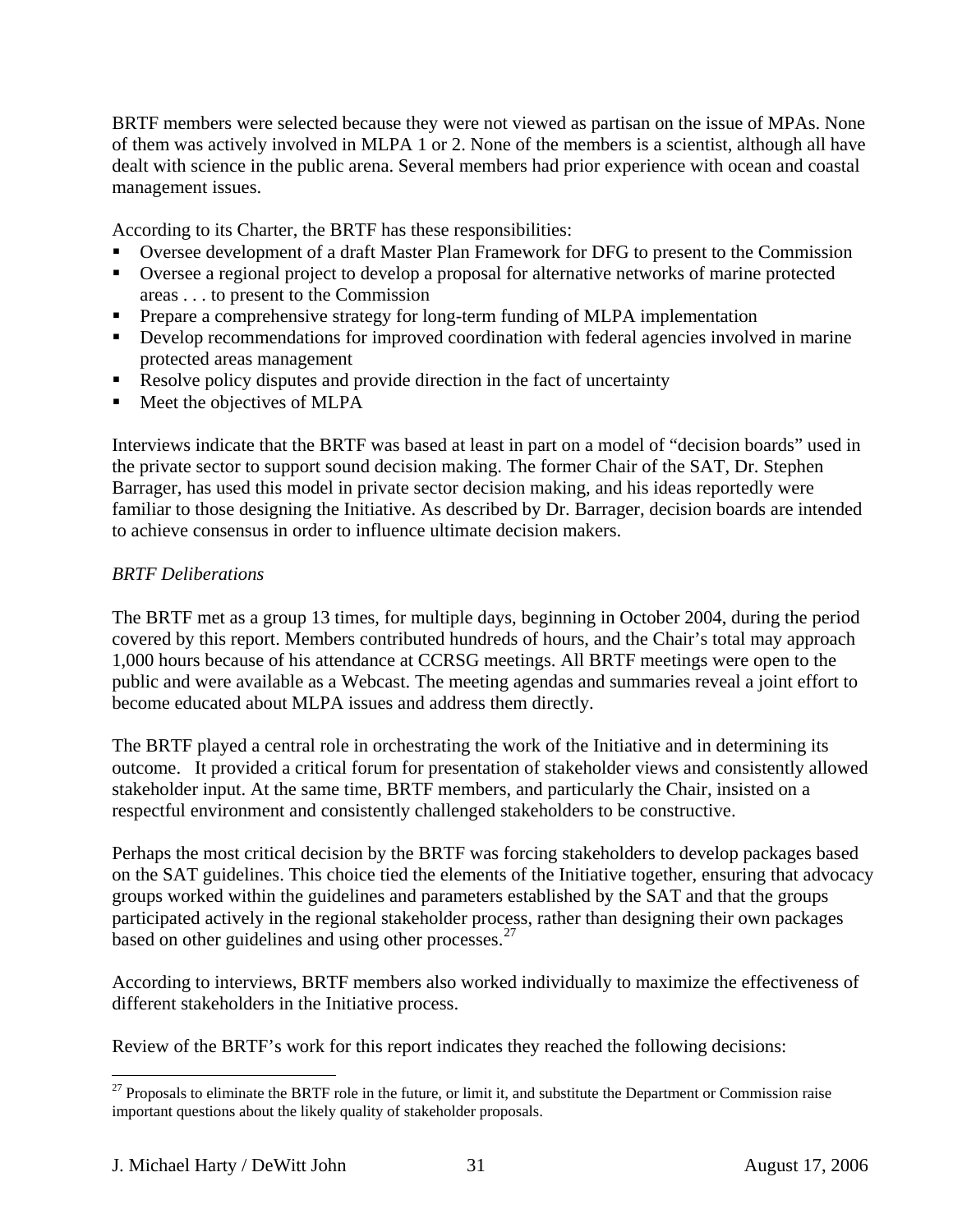*Central Coast study area*: the MOU generally identifies a project along the central coast but doesn't provide details. The BRTF decided on the boundaries of a central coast study area from Pigeon Point in the north to Point Conception in the south at its April 11-12, 2005 meeting.

*Draft Master Plan Framework to Commission* (on schedule): The MOU provides for preparation of a draft Master Plan Framework (Recital G) and assigns oversight to the BRTF. Completing this task required extensive input from the SAT as well as attention from the BRTF.

*Recommendation on Alternative packages of MPAs and Preferred Alternative* (generally on schedule): The BRTF completed its deliberations at a March 14-15, 2006 meeting and forwarded its recommendations to the Department in a memorandum dated April 28, 2006, along with six binders of supporting information.

The BRTF recommended three separate packages for MPA networks to the Department: 1, 2R, and 3R. Package 1 had been developed in the CCRSG by fishing and consumptive user interests. Package 2R was a revised version of a package developed in the CCRSG by environmental, conservation and non-consumptive interests. Package 3R was a revised version of a package created in the CCRSG by a mixed group that included a scientist, with the goal of trying to find a consensus proposal. The BRTF split its final vote on a preferred alternative 5-2 between packages 3R (3 votes in meeting, 2 later via e-mail) and 2R (2 votes). Package 1 did not receive any BRTF votes but was nevertheless forwarded to the Department.<sup>[28](#page-31-0)</sup> The BRTF's approach to selecting a preferred alternative is discussed later in this report.

One BRTF member did not agree that Package 1 meets MPA goals.<sup>[29](#page-31-1)</sup>

In its April 28 memorandum the BRTF explains the process for developing Packages 1, 2R, and 3R and its recommendation of 3R as the preferred alternative. The memorandum refers to the charge in the BRTF charter to "oversee a regional project to develop a proposal for alternative networks of marine protected areas in an area along the central coast to present to the Commission by March 2006." The memorandum concludes: "This charge to the BRTF is now complete with our recommendation of three alternative packages of MPAs and one of those packages as the preferred alternative."

The memorandum makes no explicit claim that the recommended alternative or the other two packages satisfy the requirements of the MLPA. It presents representations of numbers of MPAs, total area of MPAs, and percentage of the study region covered by MPAs based on type of MPA and protection level, in tabular and graphic format, as follows:

<span id="page-31-0"></span><sup>&</sup>lt;sup>28</sup> Package 0 represents the existing set of MPAs.

<span id="page-31-1"></span><sup>29</sup> *See* BRTF comments on individual packages, Attachment B to April 28, 2006 Transmittal memo.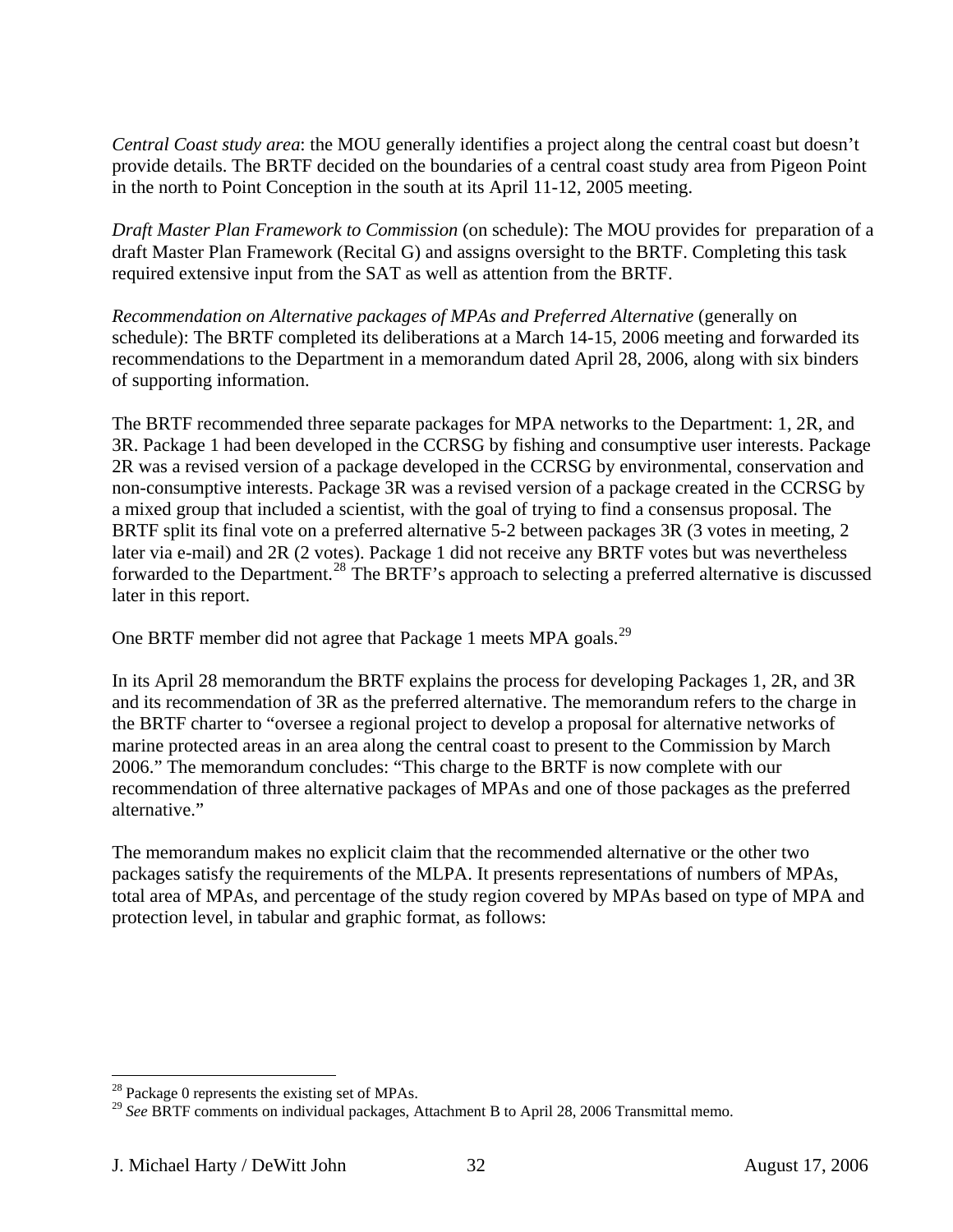|                        | Number of<br><b>MPAs</b> | <b>Total Area of</b><br>MPAs (mi <sup>2</sup> ) | Percentage of<br>Study Region <sup>1</sup> |
|------------------------|--------------------------|-------------------------------------------------|--------------------------------------------|
| <b>Existing MPAs</b>   | 13                       | 43.15 mi <sup>2</sup>                           | 3.75%                                      |
| Package 1              | 29                       | 171.33 $mi^2$                                   | 14.90%                                     |
| Package 2R             | 30                       | 221.45 mi <sup>2</sup>                          | 19.26%                                     |
| Package 3R (preferred) | 31                       | 198.38 mi <sup>2</sup>                          | 17.25%                                     |

<sup>1</sup> The MLPA Central Coast Study Region encompasses 1150.1 square miles.

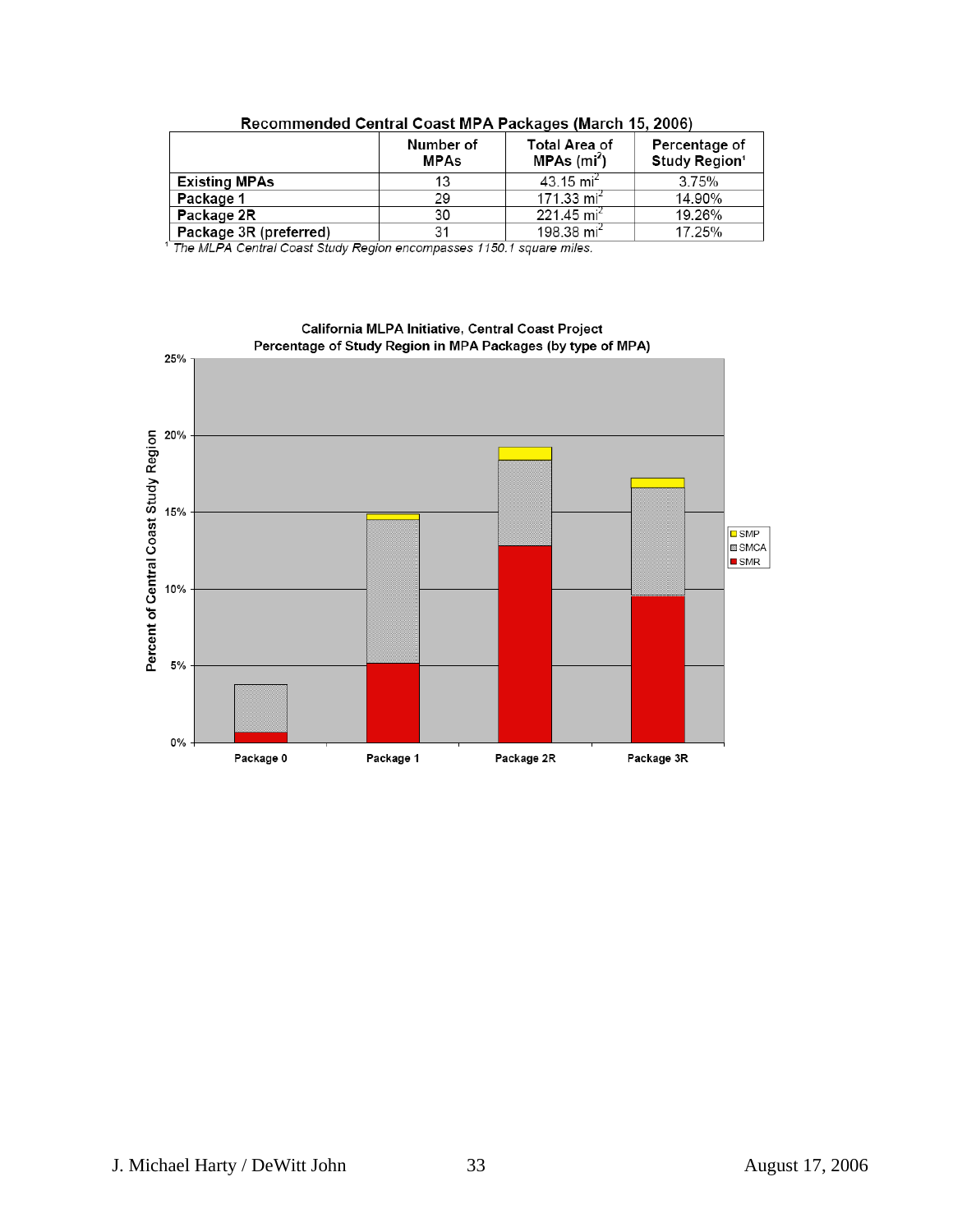

According to the SAT evaluation, each of the three packages forwarded to the Commission by the BRTF represents a substantial increase in protection over the existing set of state MPAs along the central coast. The SAT also advised the BRTF that each of the three packages considered at the March meeting satisfied size and spacing guidelines. The SAT did not rank or score the proposals relative to each other.

*Long-term funding strategy for MLPA implementation*: The BRTF forwarded a memorandum to the Secretary for Resources dated February 15, 2006 that urged making adequate funding of MLPA implementation a priority.[30](#page-33-0) These recommendations are contained in the draft Master Plan's Section 7 on funding.

In addition, the BRTF has overseen preparation of an estimate of the long-term costs to implement the MLPA. This effort relies on estimates of costs for similar programs such as the Monterey Bay National Marine Sanctuary. The cost model predicts average annual costs for the MLPA of \$8.3 million for FY 2005-6, increasing to a high of \$25.3 million in FY2010-11, the target for full implementation, and decreasing slightly to \$24.2 million in FY2014-15. These costs include the Channel Islands MPAs. This effort is intended as a "bounding" exercise and not as a precise prediction of costs.<sup>[31](#page-33-1)</sup>

<span id="page-33-0"></span><sup>&</sup>lt;sup>30</sup> Memorandum from BRTF to Mike Chrisman, Secretary, California Resources Agency, on "Long-term Funding for the Marine Life Protection Act," February 15, 2006

<span id="page-33-1"></span><sup>&</sup>lt;sup>31</sup> "Estimated Long-Term Costs to Implement the California Marine Life Protection Act," prepared by the California Marine Life Protection Act Initiative, April 20, 2006 draft.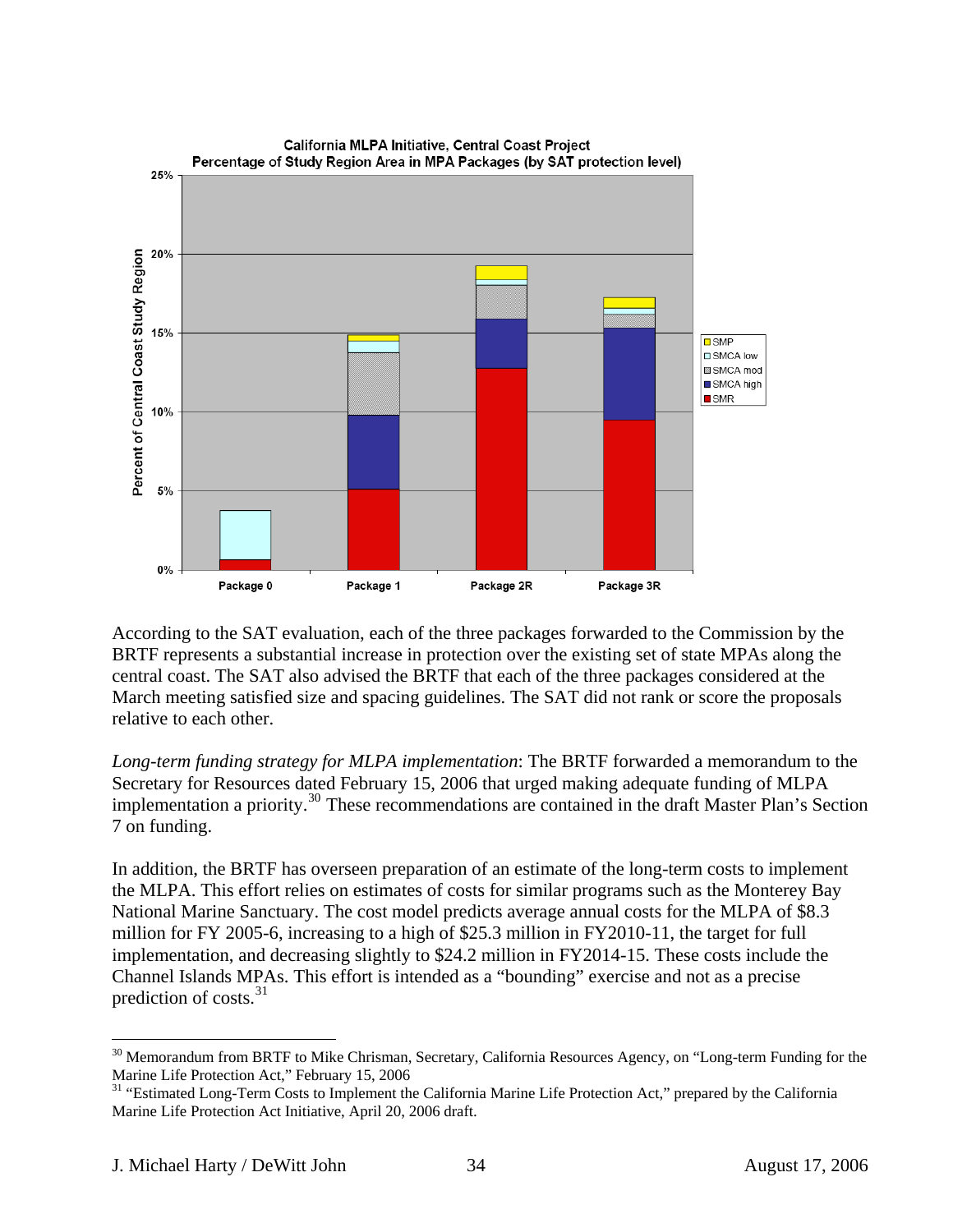## <span id="page-34-0"></span>**Private Funding and Contracting**

The MLPA provides no dedicated source of funding. Prior to the Initiative DFG had tried twice to implement the MLPA using existing funding sources. Neither effort succeeded, and the second effort, MLPA 2, was halted primarily due to funding issues. Budgeted costs for MLPA 2 were approximately \$1.4 million as of May 2003.<sup>[32](#page-34-1)</sup>

In the MOU the RLFF agrees to use its best efforts to "obtain, coordinate, and administer" philanthropic investments to fulfill the objectives of the MOU through December 2006. A separate Funding Description (not part of the MOU) is to describe the funds, and is to be updated periodically. The MOU states: "While private funding will support much of the costs of the Initiative, the work will be open and transparent."<sup>[33](#page-34-2)</sup>

## *RLFF Commitments*

RLFF agrees to provide funding for BRTF staff and to contract with "qualified" personnel to fill the four key staff positions: Executive Director, Operations and Communications Manager, Senior MLPA Project Manager, and Central Coast Project Manager. These hiring decisions are subject to the "recommendation and concurrence" of the BRTF Chair.

RLFF agrees to provide funding for BRTF consultants and to contract with qualified consultants and experts to achieve the MOU objectives, at the request of the BRTF and with its recommendation and concurrence.

RLFF agrees to fund reasonable expenses of the BRTF and SAT, including meeting and travel costs, through December 2006. There is no provision to compensate for time.

RLFF's final funding commitment is for up to \$750,000 for DFG staff listed in the MOU. This support is contingent on DFG annually demonstrating best efforts to assume these costs.

All funding commitments are contingent on the parties fulfilling MOU agreements. The MOU is explicit in not creating any obligation on either the Resources Agency or DFG to expend funds in excess of appropriations authorized by law.

### *Source of RLFF Philanthropic Contributions*

The RLFF project is being funded by three philanthropic organizations: the David and Lucile Packard Foundation, the Marisla Foundation, and the Gordon and Betty Moore Foundation. For information about these foundations see: [www.packard.org](http://www.packard.org/) and [www.moore.org.](http://www.moore.org/) Information about the funding arrangement is available on the Initiative web site: [http://www.dfg.ca.gov/mrd/mlpa/funders.html.](http://www.dfg.ca.gov/mrd/mlpa/funders.html)

### *Initiative Costs*

Total budgeted amounts from private sources for the Initiative through December 2006 are \$7.4

<span id="page-34-1"></span><sup>1</sup>  $32$  This budget estimate does not appear to cover the full MLPA 2 process as conceived and does not include DFG costs. Total costs likely would have been substantially higher according to interviews.

<span id="page-34-2"></span><sup>&</sup>lt;sup>33</sup> MOU Exhibit A.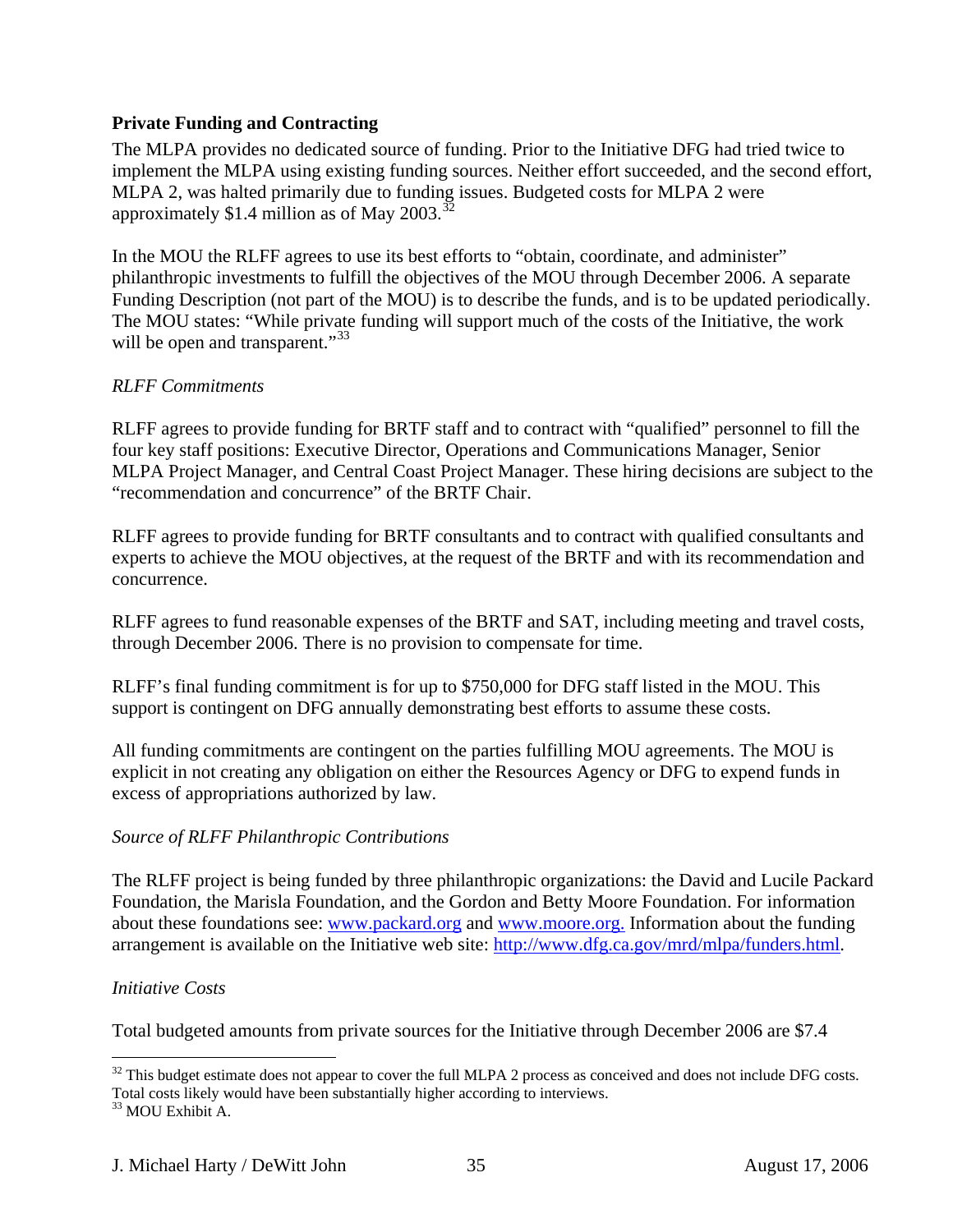million. The Central Coast [completed in December 2005] portion of this total is budgeted at \$2.5 million. This amount includes a portion of overhead from other components of the Initiative. A complete accounting of Initiative costs and expenditures was not requested from RLFF or BRTF staff for this report.

## *Relationship of RLFF to Initiative*

As noted above, the Initiative began as a result of intensive communication and negotiation involving Michael Mantell of RLG and RLFF and Resources Secretary Mike Chrisman.

The MOU provides for semi-annual reports from DFG describing key milestones and challenges. There is an agreement that the Parties will meet annually to review the Funding Description and DFG's efforts to obtain public funding to implement the MLPA, and may meet periodically to review progress toward MOU objectives.

The RLFF Board has a fiduciary obligation to the funders of the Initiative to ensure their philanthropic donations were used consistent with funding guidelines. The Executive Director and a member of the BRTF met with the RLFF Board of Directors on at least one occasion to provide an update on the Initiative. The two RLFF Board members interviewed for this report did not participate in meetings of the BRTF, SAT, or CCRSG.

Staff of the RLFF have ongoing responsibility for managing consultant contracts, including initial contracting and reimbursements, for the Initiative. The Executive Director was in regular communication with RLFF concerning Initiative budgets and contracting. RLFF required the BRTF Executive Director to seek approval from the Board for all contracts in excess of \$50,000, and for contract increases of greater than 15 percent, although this is not specified in the MOU.

Late in 2005 a member of the Initiative Staff, Michael Weber, accepted a position with RLFF. Weber played a significant role for the Initiative in drafting the Framework. Weber previously had spent four years assisting the Commission in developing capacity around fisheries management to implement the MLMA. At RLFF part of his responsibilities include monitoring the progress of the Initiative.

## *Pending litigation*

A lawsuit has been filed challenging the private funding aspect of the Initiative: *Coastside Fishing Club v. California Resources Agency*, No. CVUJ05-1520 (Superior Court, Del Norte County). The complaint names the three MOU signatories and asserts state agencies lack inherent authority to enter into private funding arrangements to implement MLPA, and that they are usurping legislative power to appropriate funds and violating separation of powers provisions in the CA state constitution. According to the allegations in the complaint, this approach opens the door for the Legislature to under-fund programs, which in turn will motivate special interests to bid against one another in order to assume legislative and regulatory drafting power. Venue in the case was changed to San Francisco County Superior Court by an order dated May 17, 2006. This report does not address issues in the litigation, and the authors have no expertise or opinions regarding any legal issues.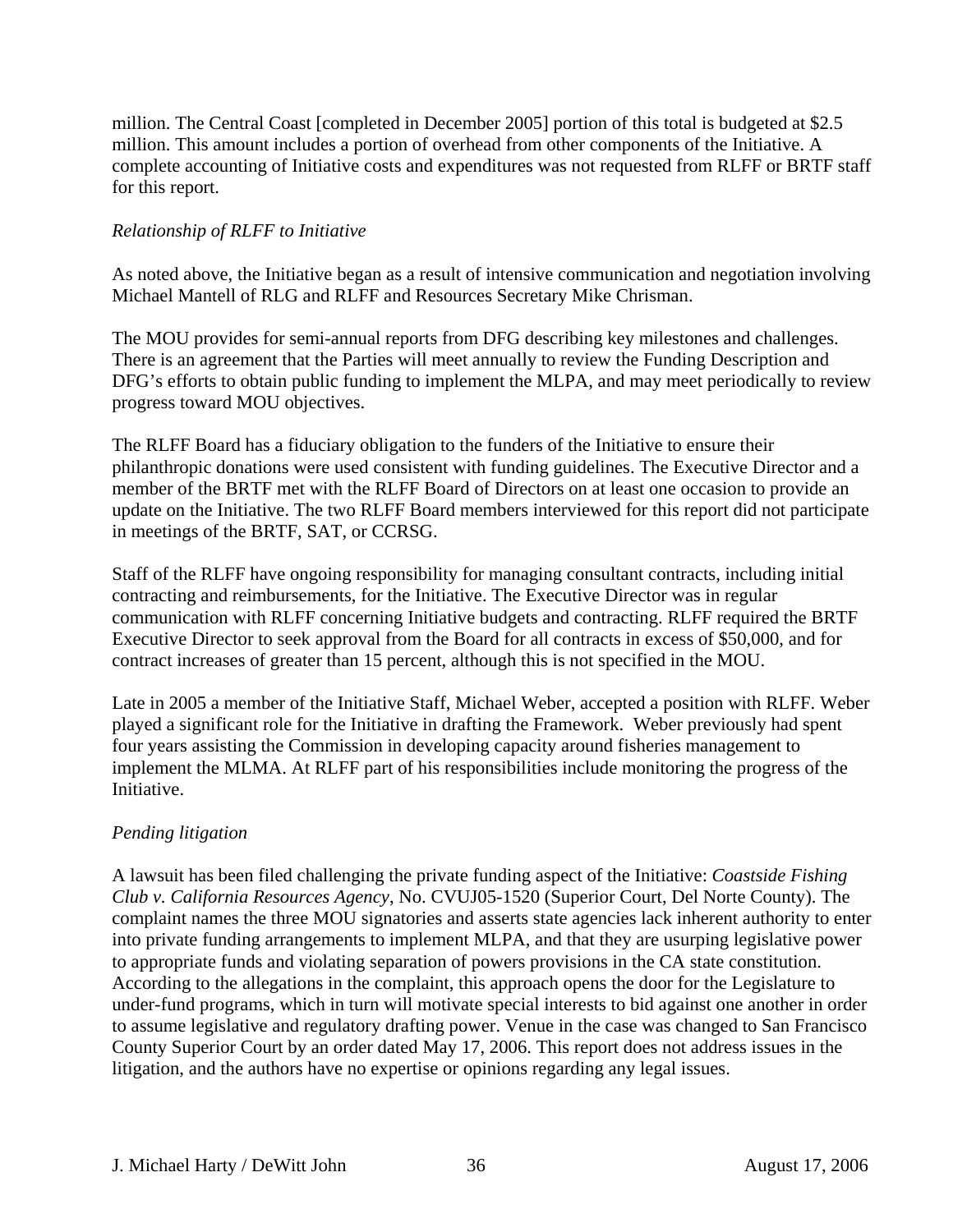### **Project-focused Staffing and Management**

#### *Overview*

Creation of the MLP Program and supporting master plan envisioned by the MLPA also require responses and innovations in project staffing and management to match those directly related to policy development. MLPA 1 was, in many ways, a standard response by DFG to a legislative directive that provided no new funding. Existing staff in the Marine Region were assigned to the project, with substantive knowledge about ocean issues being important. These duties were added to existing responsibilities: the DFG lead juggled MLPA responsibilities with others. No outside consultants were hired for design and facilitation of public meetings. Pursuant to the MLPA, DFG formed a scientific advisory team (Master Plan Team) and relied on that team's expertise for primary input on MPA planning.

DFG responded to problems with MLPA 1 by making some important process changes for MLPA 2. These changes significantly increased logistical complexity (seven regional working groups operating concurrently) and costs. DFG responded to staffing challenges by reaching outside DFG for private sector expertise in mediation and public engagement after making initial commitments to stakeholders about the process design. DFG also increased internal staffing dedicated to the MLPA and emphasized management skills along with policy knowledge. However, DFG continued to rely primarily on internal resources and did not create a team that accurately reflected all project demands. No funding was available to assist the Master Plan Team in providing their expertise and relatively few DFG staff could be dedicated to the process.

DFG's Marine Region was in the throes of significant reductions during MLPA 1 and 2, as well as a hiring freeze. Table 1 presents the results of one effort to reliably identify these reductions.<sup>[34](#page-36-0)</sup>

| <b>Fiscal Year</b> | <b>Positions</b> | <b>Total Allotment</b> |  |
|--------------------|------------------|------------------------|--|
| 1999-2000          | 203.5            | 21,340,494             |  |
| 2000-2001          | 213.5            | 25,118,538             |  |
| 2001-2002          | 213.5            | 24, 281, 973           |  |
| 2002-2003          | 197.5            | 20,729,393             |  |
| 2003-2004          | 173.5            | 18,924,488             |  |
| 2004-2005          | 116.5            | 15,665,395             |  |
| 2005-2006          | 114.7            | 14,820,977             |  |

## **Table 1 DFG Marine Region 1999-2006**

During MLPA 1 and 2 the Marine Region initially gained 10 positions through 2002, then lost 35 positions through 2004. The loss of positions accelerated in 2004 when MLPA 2 had been cancelled.

<span id="page-36-0"></span><sup>&</sup>lt;sup>34</sup> DFG prepares a detailed Budget Fact Book that is available on the Web. DFG's budget is so complicated, however, that this report relies on information developed by Initiative Staff.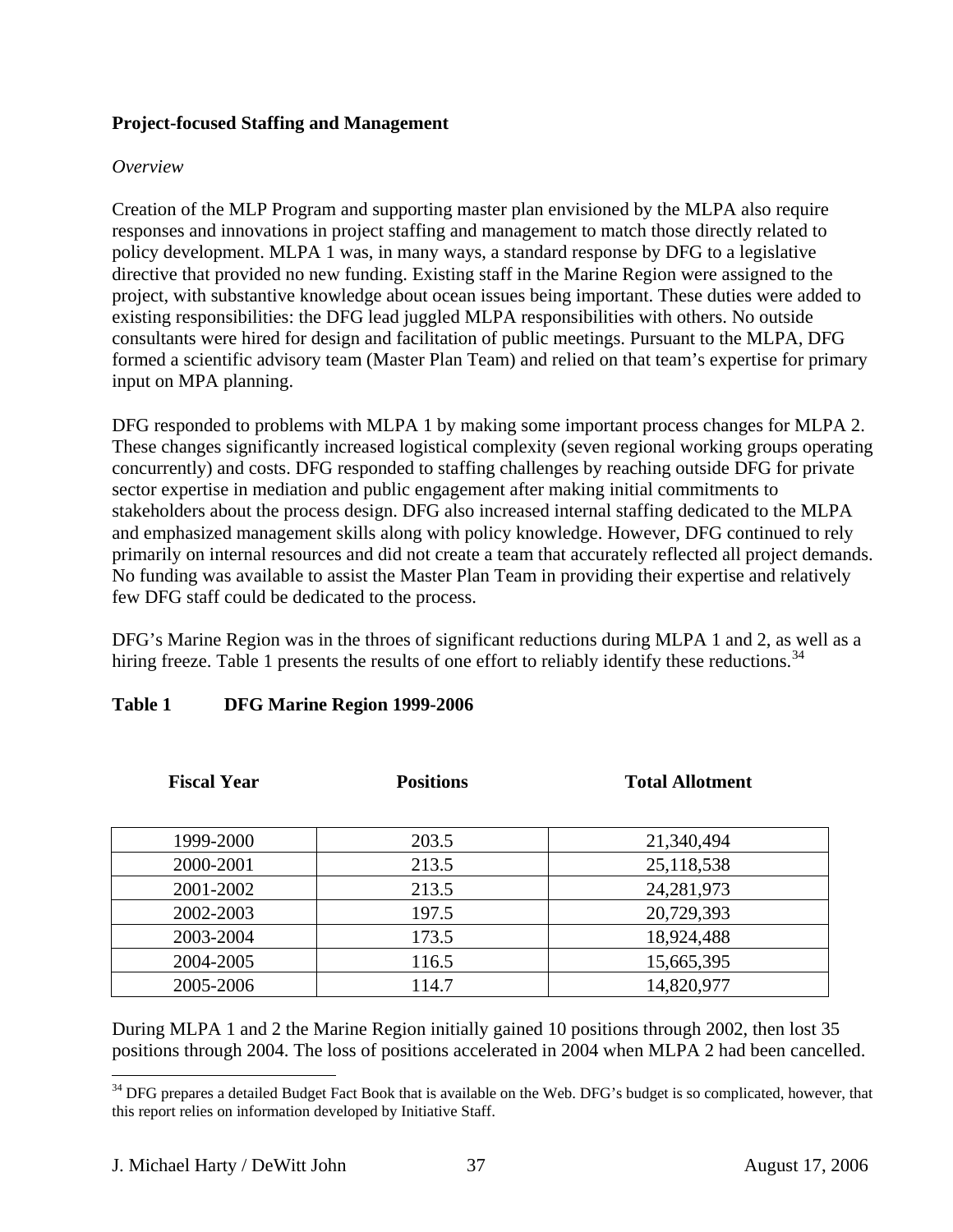These numbers help explain the difficulties faced by DFG in responding to demands that they take on a project of the scale and complexity that characterizes MLPA implementation.

## *External project management and policy expertise*

RLFF contracted with John J. Kirlin to serve as Executive Director. Kirlin has over 30 years of experience analyzing policies, administration and financing directed at complex public problems, particularly in California. He is an elected Fellow of the National Academy of Public Administration and has consulted extensively in the private sector, including as an expert witness. Kirlin also held a faculty position at the University of Southern California for almost three decades, and positions at Indiana University and Purdue University-Indianapolis, and has authored several books and nearly a hundred articles on a range of topics. He was founding editor of the annual volume, *California Policy Choices* (1984-1995).

The Executive Director collaborated with the BRTF Chair to hire Melissa Miller-Henson as Operations and Communications Manager,<sup>[35](#page-37-0)</sup> Michael Weber as MLPA Senior Project Manager, and Michael DeLapa as Central Coast Project Manager, in November 2004. Each of these people was dedicated to the Initiative and played an active and essential role. Kirlin and Miller-Henson remain under contract. DeLapa's contract expired with the conclusion of the Central Coast Project but he has remained active in an advisory role. As noted above, Weber took a position with RLFF in December 2005. Additional staff were hired using RLFF contracting mechanisms.

Key consultants to the Initiative also were hired through contracts with RLFF.<sup>[36](#page-37-1)</sup> This included facilitation support for the Central Coast Project (CONCUR, Inc.). DFG appointed John Ugoretz as MLPA Policy Advisor and Paul Reilly as Central Coast Regional Coordinator during the same period.

## **The SAT and the Role of Science**

## *Overview*

 $\overline{a}$ 

The MLPA is a science-based, and even a science-driven, statute. The Legislature directed DFG to use the best readily available science in developing a master plan for the MLP Program (without defining that term or offering criteria). More importantly, it assigned the role of developing alternative networks of MPAs to DFG and a master plan team of scientists.

The MLPA is explicit about taking "full advantage of scientific expertise on MPAs," and calls for a master plan team having "expertise in marine life protection" and knowledge about "the use of protected areas as a marine ecosystem management tool" to advise and assist in preparation of a draft master plan for adoption by the Commission. [FGC 2855(b)(2)]. The MLPA provides that DFG and the MP Team will develop "recommended networks of MPAs" and "a preferred siting alternative for a network of MPAs." [FGC §2856(a)(2)(D), (F)] This role generated significant conflict during MLPA 1 and was revised significantly in MLPA 2 and the Initiative.

<span id="page-37-0"></span><sup>&</sup>lt;sup>35</sup> Henson is a state employee, and her hiring proved challenging in light of state personnel policies.

<span id="page-37-1"></span><sup>&</sup>lt;sup>36</sup> This report is being prepared pursuant to a contract with RLFF.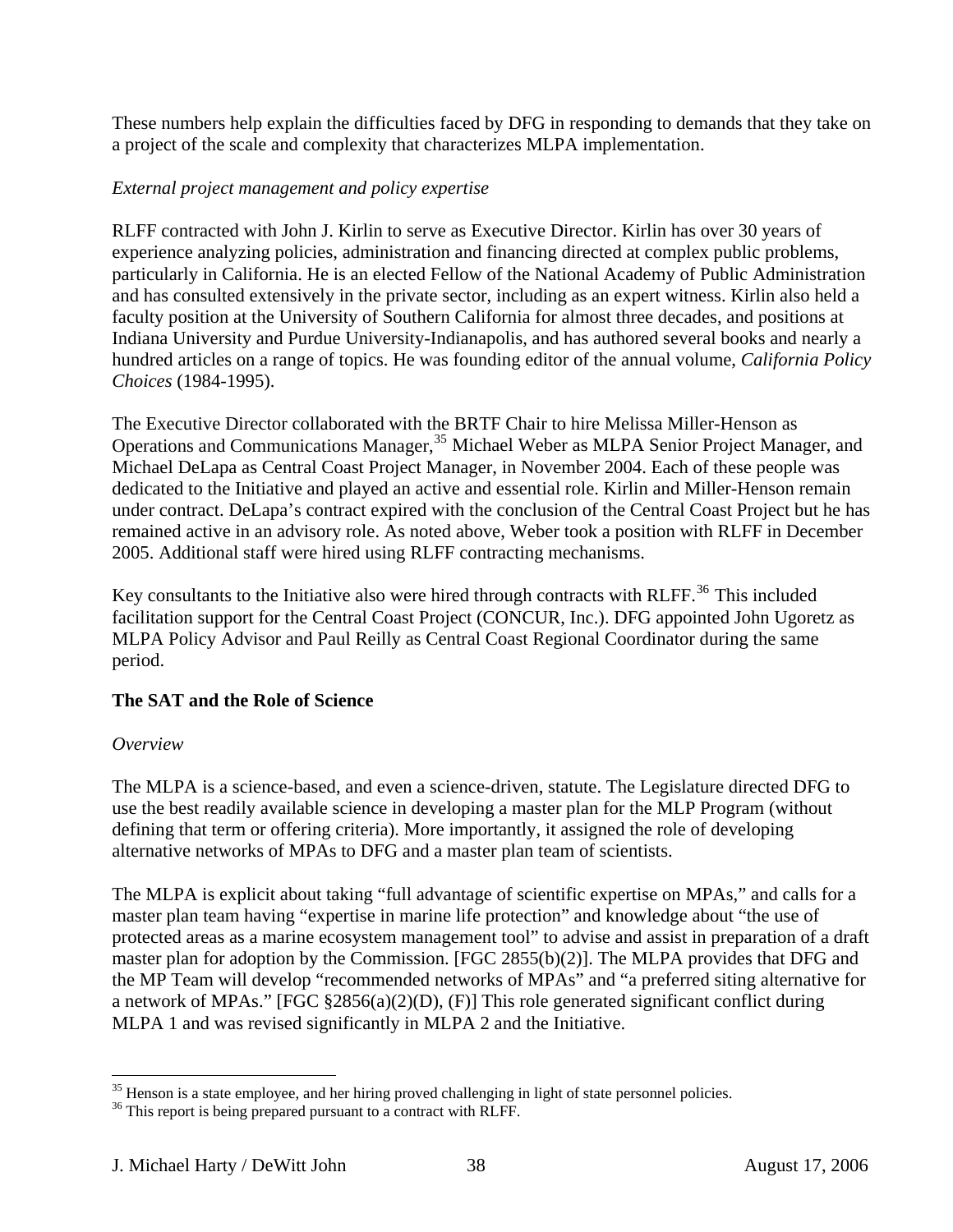#### *The Role of the Science Advisory Team*

For the Initiative, DFG established the California MLPA Master Plan Science *Advisory* Team to the California Department of Fish and Game and the Blue Ribbon Task Force. Key characteristics included:

- DFG essentially doubled the size of the original master plan team for the Initiative's SAT "due to the complexities presented by the task of drafting a Master Plan." The SAT ultimately had 18 members.
- SAT members serve at the pleasure of the DFG Director through November 2006
- The SAT reports to both the DFG Director and the BRTF
- **•** DFG appointed the original SAT Chair (who was not technically a SAT member)
- The Chair had a background in system modeling, economics, and management science rather than natural science
- A total of 13 full SAT meetings, open to the public, were held between January 2005 and May 2006
- SAT members are reimbursed for actual travel expenses related to the Initiative, but not for their time
- Some outside experts participated on panels as part of the BRTF process

The SAT Charter modified the SAT's role for the Initiative: policy issues are the province of the BRTF and the SAT is to focus on science related to "drafting the programmatic portions of the Master Plan and designing networks of marine protected areas." The SAT's Charter describes its primary role as assisting the BRTF to develop a draft Master Plan Framework.<sup>[37](#page-38-0)</sup> Here is the critical language: "In the course of developing recommendations for the draft Master Plan, members *shall refrain from making policy judgments*; rather, where available science presents either options or uncertainty, the Science Team shall frame and refer those policy questions to the Blue Ribbon Task Force." $38$ 

The Charter did not charge the SAT to evaluate alternative packages of MPAs from the CCRSG. The only reference is for a member of the Central Coast Science Advisory Sub-Team to attend CCRSG meetings and "advise on relevant scientific merits of various network proposals." In fact, evaluation was a critical role for the SAT, largely assumed by the Evaluation sub-team. The Initiative represented a significant shift away from the language of the MLPA and the role of scientists in MLPA 1. The SAT members did not develop recommended networks or a preferred siting alternative, but instead developed design guidelines and evaluated stakeholder proposals.<sup>3</sup>

<span id="page-38-0"></span> $37$  The Framework is another innovation of the MOU. It is not part of the MLPA, which describes a master plan.

<span id="page-38-1"></span><sup>&</sup>lt;sup>38</sup> See Science Advisory Team Charter. The SAT established its own guidelines that reiterated the importance of this separation.

<span id="page-38-2"></span><sup>&</sup>lt;sup>39</sup> Some SAT members expressed disappointment at not designing MPAs. The Department's draft Master Plan appears to raise the possibility of such a role in the future. *See* Activities 2.1.1 and 2.2.2. The intent of this language, and the SAT's role, should be clarified.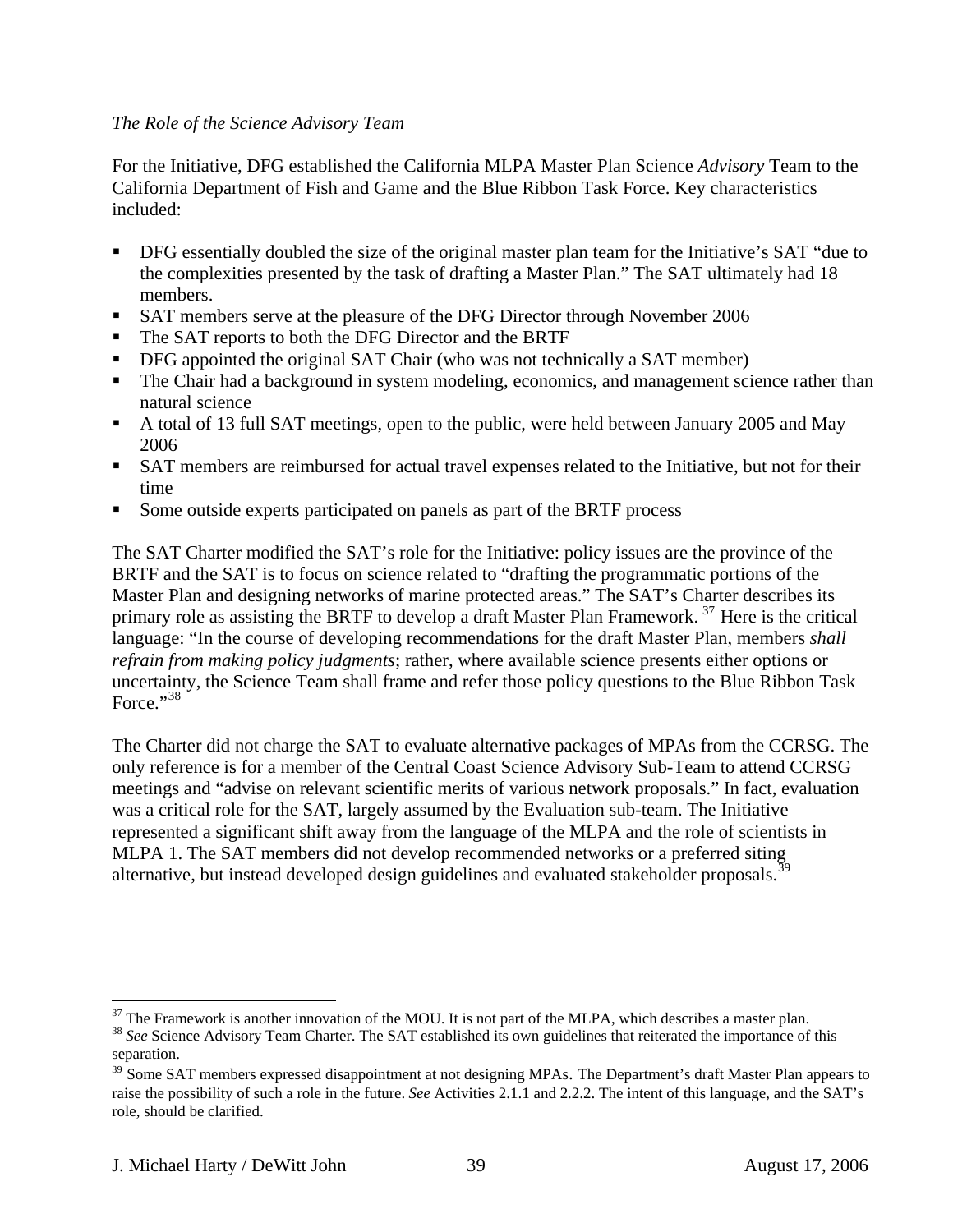| SAT Members as of July 2005 (* denotes member of Central Coast sub-team)                                                     |                                                                                                                                 |                                                                                               |                                                                                                                                        |  |
|------------------------------------------------------------------------------------------------------------------------------|---------------------------------------------------------------------------------------------------------------------------------|-----------------------------------------------------------------------------------------------|----------------------------------------------------------------------------------------------------------------------------------------|--|
| Dr. Steve Barrager<br>(chair), Environmental<br>and Natural Resources<br>Law & Policy Program,<br><b>Stanford Law School</b> | * Dr. Rikk Kvitek,<br><b>Institute for Earth Systems</b><br>Science and Policy,<br>California State<br>University, Monterey Bay | Dave Schaub, Natural<br>Heritage Section,<br>California Department of<br>Parks and Recreation | Dr. William<br>Sydeman, PRBO<br>Conservation<br>Science                                                                                |  |
| Dr. Loo Botsford,<br>Wildlife, Fish and<br>Conservation Biology,<br>University of California,<br>Davis                       | Dr. Steven Murray,<br>Department of Biological<br>Sciences, California State<br>University, Fullerton                           | <b>Susan Schlosser,</b><br>University Extension,<br>California Sea Grant<br>Program           | * Dr. Dean Wendt,<br><b>Center for Coastal</b><br>Marine Science,<br>California<br>Polytechnic State<br>University, San<br>Luis Obispo |  |
| * Dr. Mark Carr,<br>Department of Ecology<br>and Evolutionary Biology,<br>University of California,<br>Santa Cruz            | Dr. Jeff Paduan, Naval<br>Postgraduate School                                                                                   | Kenneth Schiff,<br>Southern California<br><b>Coastal Water Research</b><br>Project            | * Mary Yoklavich,<br><b>Southwest Fisheries</b><br>Science Center.<br><b>NOAA</b> Fisheries                                            |  |
| * Dr. Steven Gaines,<br>Marine Science Institute,<br>University of California,<br>Santa Barbara                              | * Dr. Steve Palumbi,<br>Hopkins Marine Station,<br><b>Stanford University</b>                                                   | Dr. Astrid Scholz,<br>Ecotrust                                                                |                                                                                                                                        |  |
| * Dr. Doyle Hanan,<br>Hanan and Associates                                                                                   | * Dr. Linwood<br>Pendleton, Department of<br><b>Environmental Health</b><br>Sciences, UCLA School<br>of Public Health           | * Dr. Rick Starr,<br>University Extension,<br>California Sea Grant<br>Program                 |                                                                                                                                        |  |

## *SAT Processes*

The SAT used a mixture of full SAT meetings, sub-team work on portions of the draft Framework and evaluation of the CCRSG packages, and individual work. The full SAT meetings were open to the public and available via webcast to promote transparency and openness, and included opportunities for public comment. The meeting summaries for SAT meetings are available on the Web to provide a detailed picture of the SAT process. The sub-teams worked in private. The SAT relied on a "chair" model and did not use professional facilitation. The former Chair applied his expertise to SAT proceedings.

The SAT assumed responsibility for "educating" the BRTF about MPA issues by making presentations at BRTF meetings and answering questions raised by BRTF members. The SAT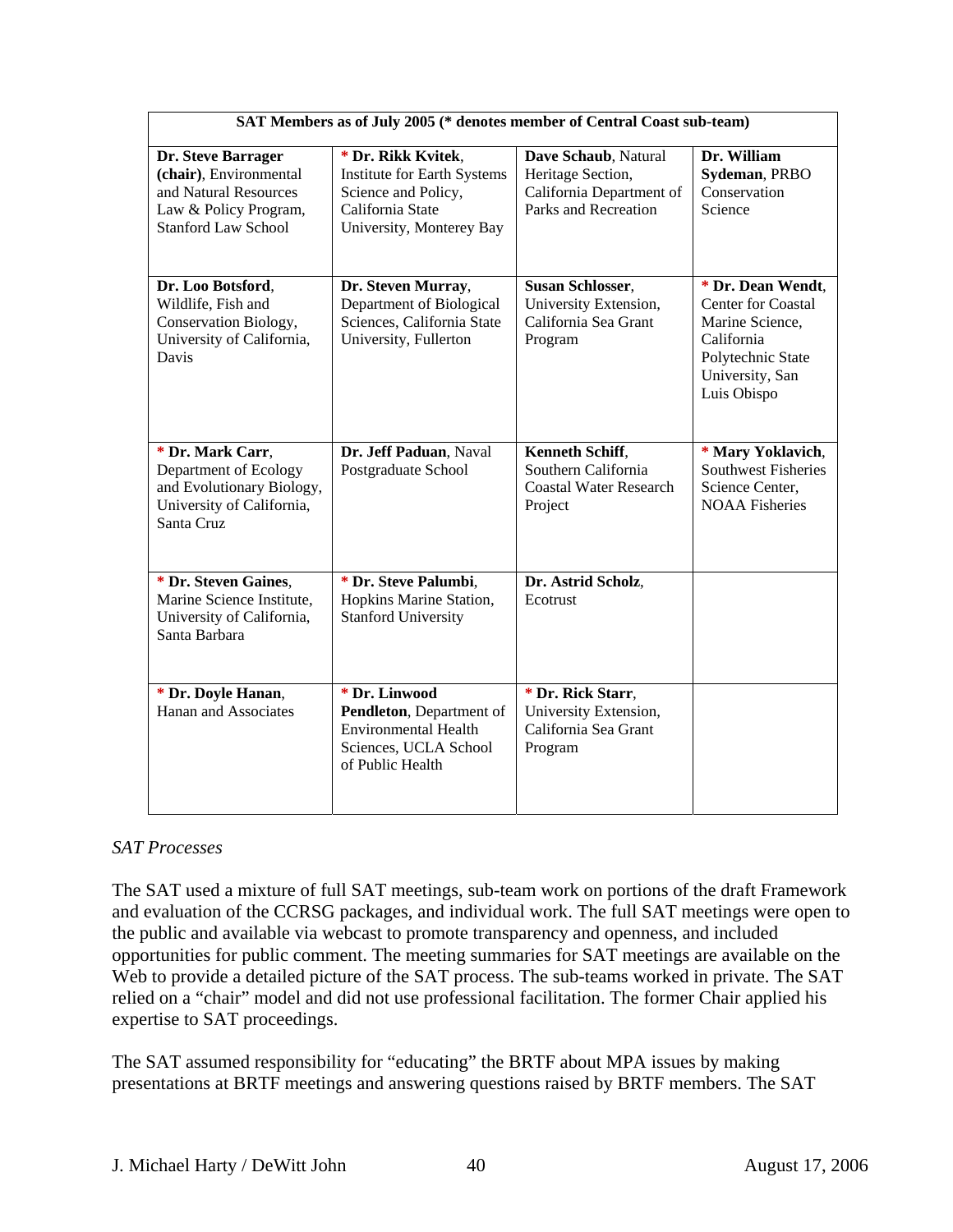organized a MPA curriculum in "units" that were intended to track core activities in the Initiative.<sup>[40](#page-40-0)</sup>

As noted, most of the SAT's work was done in sub-teams. <sup>[41](#page-40-1)</sup> The basic model was for each sub-team to develop proposals and then review the proposals in the full SAT. This model was used extensively for the SAT's work on the draft Framework, with different sub-teams working on different pieces of that document and bringing language to the full SAT. A Central Coast sub-team interacted with the CCRSG. Its members attended CCRSG meetings and brought back questions to be addressed by the SAT. This approach reflected a SAT concern about being overwhelmed by individual e-mails and other requests, and a desire to give consistent responses as a group.<sup>[42](#page-40-2)</sup> The bulk of the SAT's work relating to MPA evaluation ultimately was done by a sub-team, most located in the Santa Cruz area. This approach led to significant time imbalances among SAT members. The lack of compensation from the Initiative for SAT time was felt differently by individuals depending on their employment and funding arrangements.

## *Proposed MPA package design and evaluation was iterative.*

The SAT, and particularly the Evaluation sub-team, played a critical (though unanticipated) role in the design and evaluation of proposed packages of MPA networks by CCRSG groups. Because it was not fully anticipated, the role and process were created along the way. The SAT did not simply establish clear, detailed guidelines in a single step and hand them to the CCRSG to use in designing MPA networks. The process was interactive and iterative: the SAT developed a set of guidelines (Winter-Spring 2005) and these were reviewed by the Department and BRTF (Spring-Summer 2005). The guidelines were then presented to the CCRSG, and the SAT evaluated initial proposals, refined the guidelines further as new information became available at scientific conferences or in the literature, presented the revisions to the CCRSG, and reviewed the next set of products. An example is the 50-meter depth threshold for allowing the take of pelagic transient species (salmon, albacore) in marine conservation areas. This information was generated at a conference that SAT members attended during the CCRSG alternative development process. The SAT also refined its analytical tools along the way, such as creating seven sub-regions within the central coast study area. This iterative process occurred under tight time deadlines.

<span id="page-40-0"></span><sup>&</sup>lt;sup>40</sup> See July 6, 2005 SAT Meeting Summary pp. 9-10

<span id="page-40-1"></span><sup>&</sup>lt;sup>41</sup> Sub-teams were organized by discipline or expertise: Design Principles, Habitat, Information Needs and Data Organization, and Central Coast (for interaction with the RSG).

<span id="page-40-2"></span><sup>42</sup> *See* July 6 Meet Summary discussion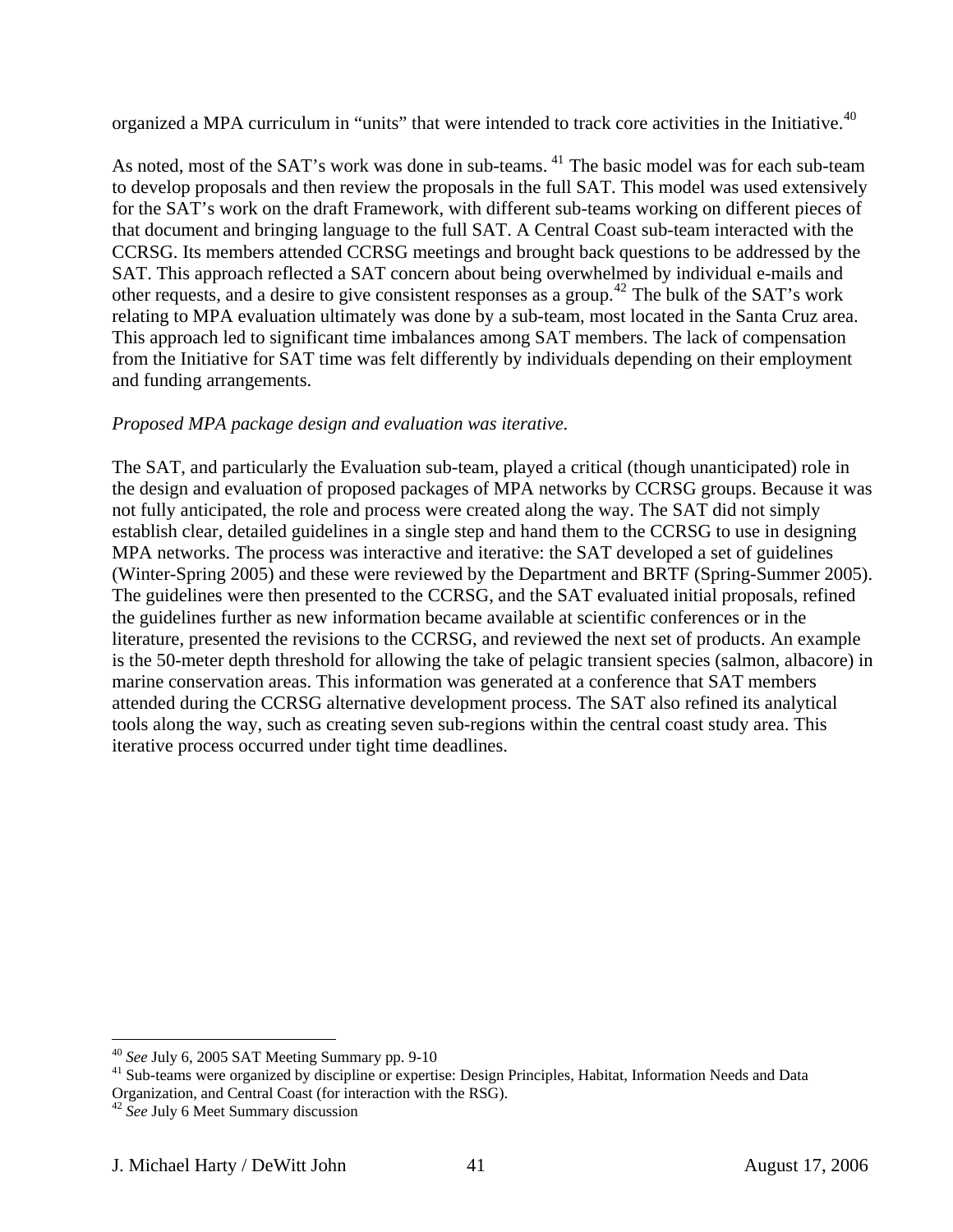# **IV. EVALUATING THE MLPA INITIATIVE**

## **Initiative Objectives**

The MOU set five objectives for the Initiative and the first three have been met. The BRTF: 1. Sent the draft Master Plan Framework to the Commission for approval on schedule in May 2005. 2. Submitted a comprehensive strategy for long-term funding of planning, management and enforcement of marine protected areas by mid-February 2005, only six weeks late; and 3. Approved a proposal for alternative networks of MPAs for the central coast on time in March 2006; it was transmitted to the Department in late May, and DFG submitted the suite of alternatives to the Commission, including its preferred alternative, in June.

The two remaining MOU objectives appear to be on schedule to be completed on time. 4. Develop recommendations for coordinating the management of marine protected areas with the federal government by November 2006; and

5. Secure agreement and commitment among State agencies with marine protected area responsibilities by November 2006 to complete statewide implementation of the Master Plan by 2011.

**The Initiative has already been far more successful than the two previous DFG efforts to comply with the requirements of the MLPA.** A table comparing these efforts and the Channel Islands MPA process can be found at Appendix A to this report.

Three important questions remain to be answered:

**1. Did the Initiative processes and BRTF recommendations provide a reasonable foundation for decision making by the Commission?** The Initiative's Executive Director consistently defined success for the Initiative as delivering to the Department and Commission a plausible set of policy alternatives on time*.* Since the BRTF delivered a set of alternatives on time the question for evaluation is whether those recommendations are plausible. Do the Initiative process and the alternatives it has identified conform to the requirements of the MLPA? Do the alternatives represent a range of policy choices among which the Commission might choose? Has the Initiative delivered information that the Commission will need to fulfill its responsibility for deliberating and making a policy choice?

**2. Did the key elements of the Initiative work effectively in the central coast?** The Initiative included five key features **–** the public-private partnership, the BRTF, the SAT, the MLPA-I staff, and regional stakeholder process. Did these elements work effectively to enhance the capacity of the Department and Commission to meet their statutory responsibilities? (This report addresses the first four elements; the CCRSG Report addresses the regional stakeholder process.)

**3. Can the Initiative be replicated?** The MLPA requires a statewide MLPP, a master plan, and a network of MPAs. The Governor, Legislature, Commission, and Department have already taken initial steps toward expanding the Initiative process to other parts of the California coast. What lessons can be learned from the Initiative about developing a statewide MPA system? Can the Initiative be replicated in other locations or will some adjustments be needed?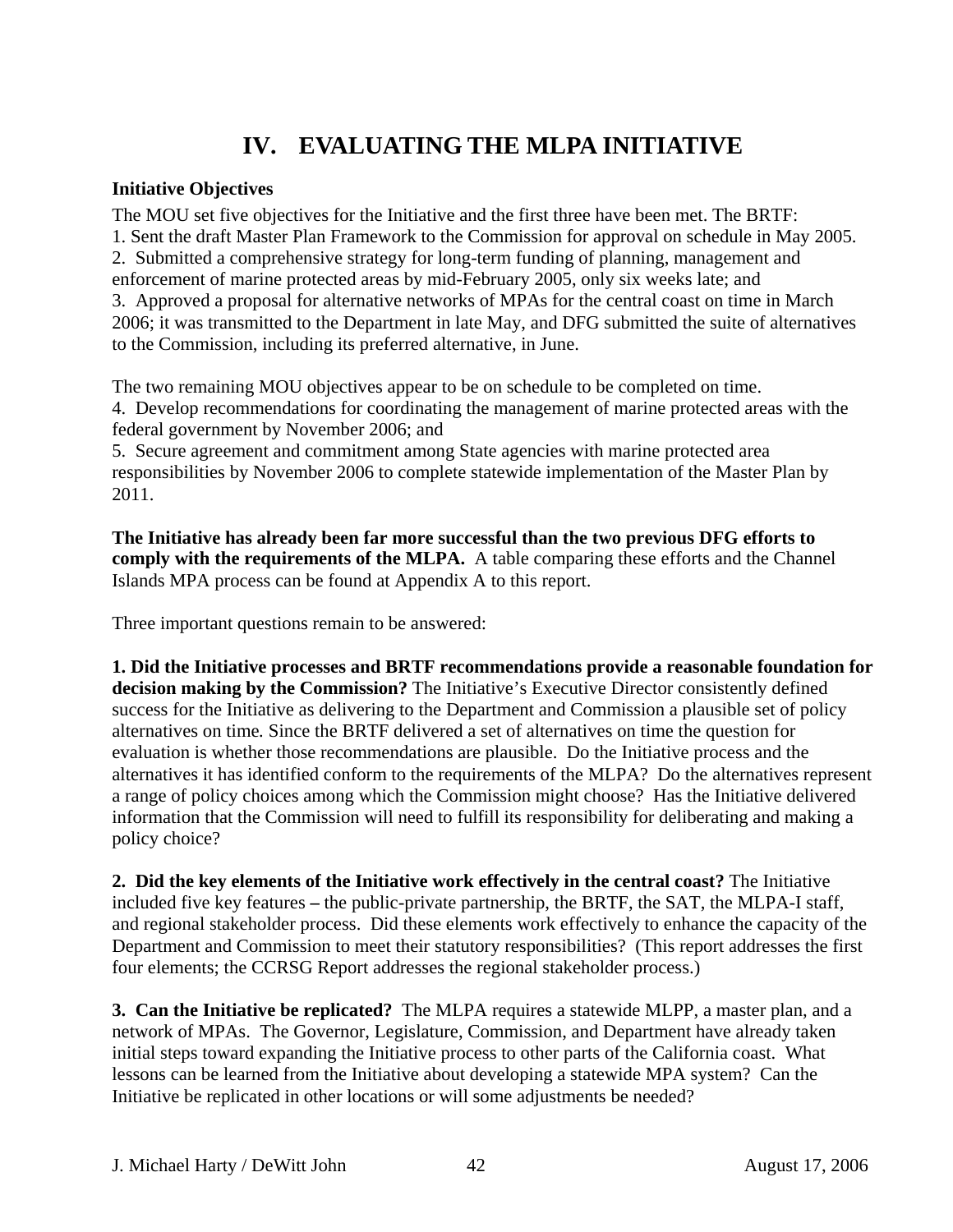These questions are addressed in the following three parts.

*Part One: Did the Initiative Processes and BRTF Recommendations Provide a Reasonable Foundation for Decision Making by the Commission?* 

The MLPA requires that the Department submit and the Commission adopt a MLPP that includes networks of MPAs. The MLPP and the MPAs are intended to protect and rebuild marine life populations, including economically valuable fish, and to protect marine ecosystems. The statute requires a system of MPAs with clear management goals and processes for monitoring and evaluation, public education, and enforcement.

The alternative networks of MPAs that have been delivered by the BRTF to the Department appear to meet these goals and requirements. They result from an extensive deliberative process that engaged local and state-level stakeholders as well as scientists and that was notably open and inclusive. The documentation provided to the Department and Commission is extensive but provides clear choices that represent different policy approaches. The three alternatives in the BRTF's April 28 memorandum appear to have "bracketed" a politically reasonable decision range. DFG's preferred alternative, Package P, falls within this range. The following graphs from DFG's submission illustrate this result:



Percentage of Central Coast State Waters in MPA Packages (by type of MPA)

Figure 1. Percent of the Central Coast study region included in the Department's preferred alternative (Package P) as compared to existing MPAs (Package 0) and alternative proposals (Package 1, 2R, and 3R). SMP = state marine park, SMCA = state marine conservation area, and SMR = state marine reserve. Note that one state recreational management area (Morro Bay) is included in the calculations as part SMR and part SMCA based on its allowed uses.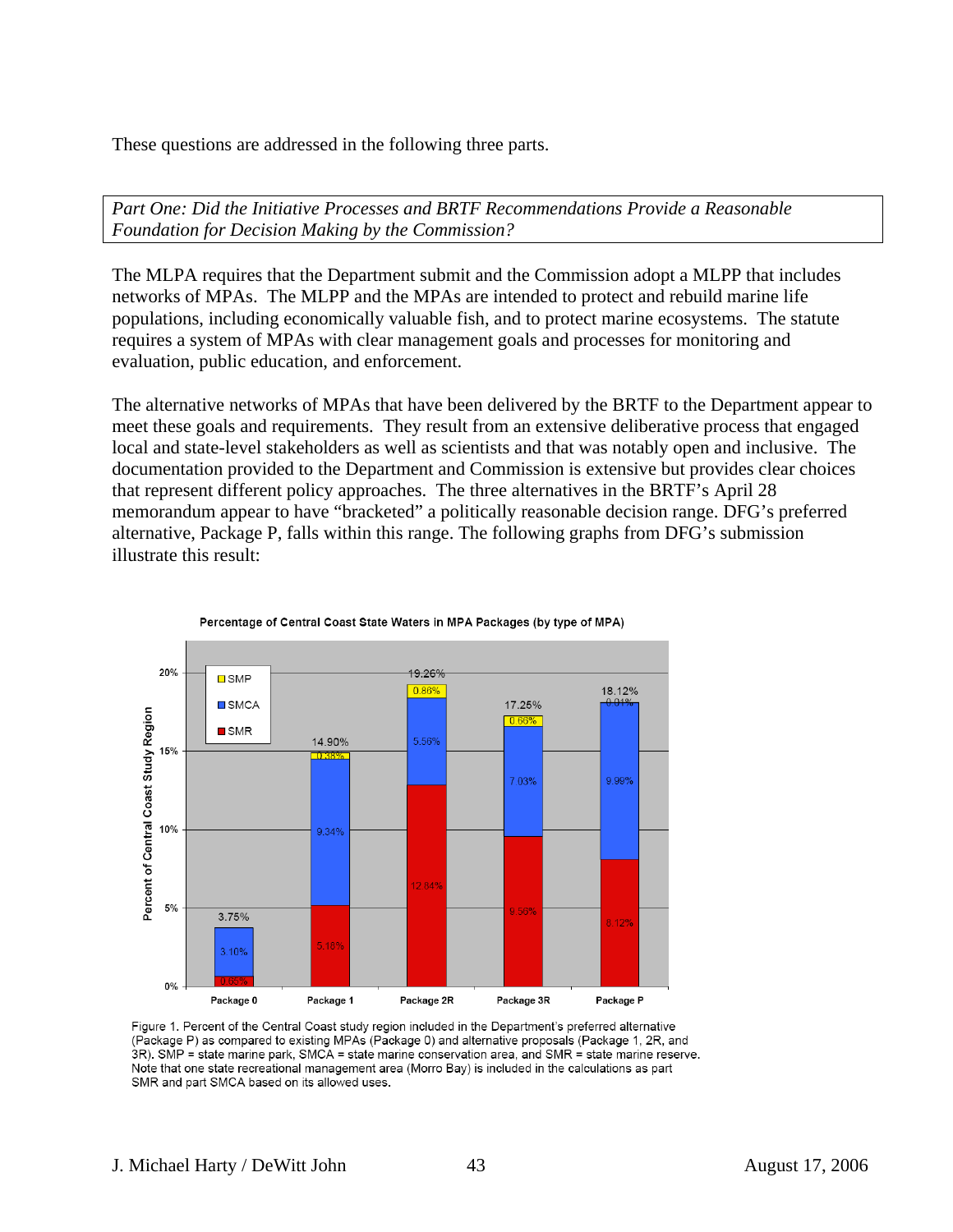

Percentage of Central Coast in MPA Packages (by SAT protection level)

Figure 2. Percent of the Central Coast study region included in the Department's preferred alternative (Package P) as compared to existing MPAs (Package 0) and alternative proposals (Package 1, 2R, and 3R). SMP = state marine park, SMCA = state marine conservation area, and SMR = state marine reserve. Level of protection is noted as defined by the Science Advisory Team in the Master Plan. Note that one state recreational management area (Morro Bay) is included in the calculations as part SMR and part SMCA based on its allowed uses.

The Commission could vote to adopt Package 1 if its judgment suggests an outcome most favorable to consumptive interests. Package 2R offers the highest overall level of protection and would be more favorable to non-consumptive interests. Packages 3R and P offer different responses to the tradeoffs between consumptive and non-consumptive uses, with Package P perhaps offering greater enforceability and Package 3R having been developed in a public setting.

There is, however, some controversy about two features of the Initiative process. First, some stakeholders have asserted that the process failed to comply with the MLPA requirements for "best readily available science" and "most up-to-date science." Second, some stakeholders have challenged the adequacy of the socio-economic analysis provided to the BRTF. There has been much less public controversy to date about plans for implementation and management of the proposed networks of MPAs. Some interviewees and some members of the BRTF have raised concerns about implementation, as have members of the Commission. This chapter of the report will address the first two issues – science and socio-economics. The question of implementation is addressed in the chapter on Recommendations.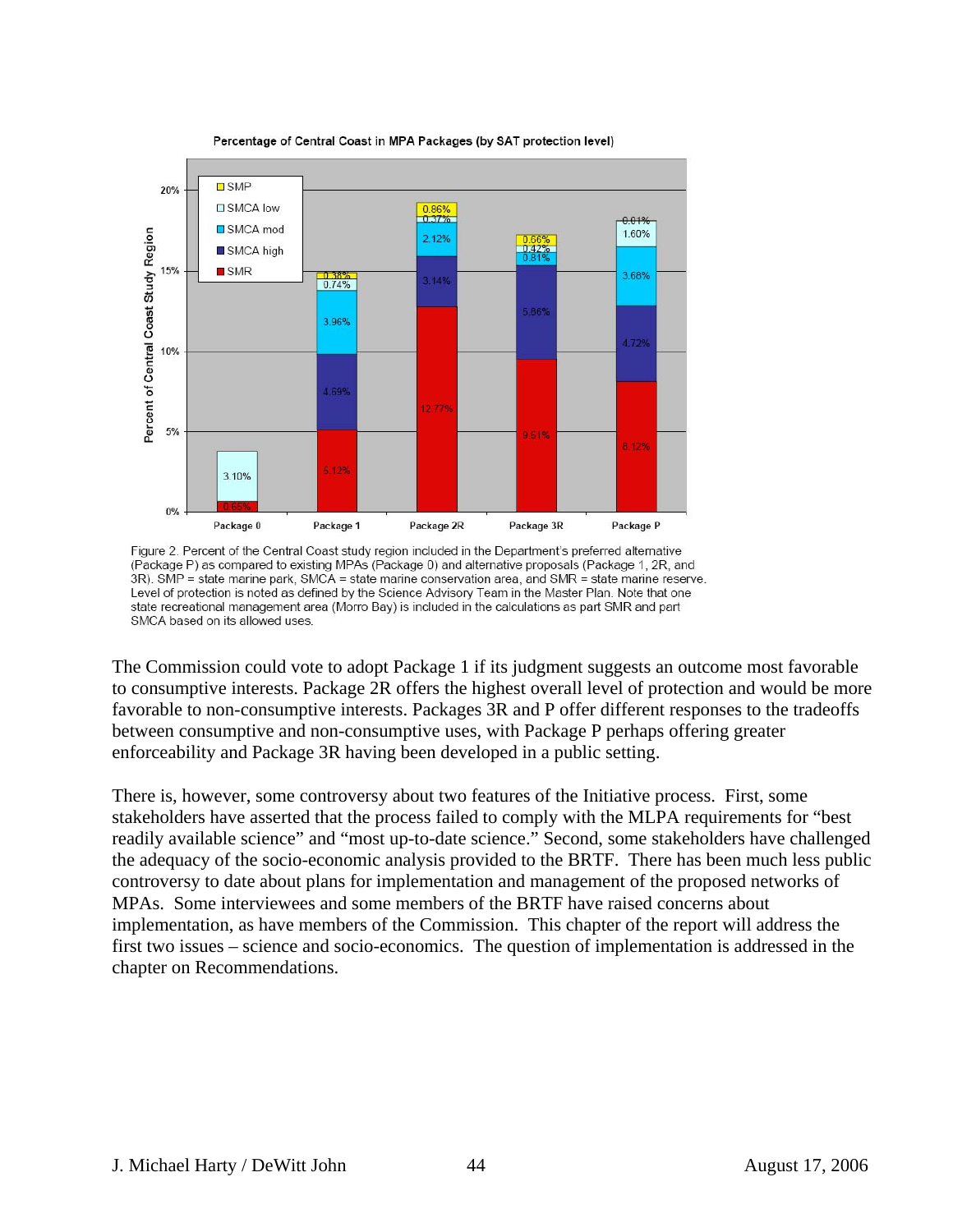#### *The Role of Science in the Initiative Process*

**Science**. The MLPA requires use of the *best readily available science* in developing the master plan that guides decisions about MPAs.<sup>[43](#page-44-0)</sup> It also requires use of "the most up-to-date science" for MPA design guidelines.<sup>[44](#page-44-1)</sup> These terms are not defined in the statute, and the Initiative's Executive Director reviewed different definitions for the SAT at its July 2005 meeting.<sup>[45](#page-44-2)</sup>

Fishing interests consistently criticized the SAT process and the Initiative's alternatives by pointing out a perceived imbalance on the SAT between marine ecologists and fisheries scientists. This imbalance, and the SAT's alleged failure to utilize mathematical models preferred by fisheries scientists, represents a failure to meet the MLPA's science standards according to this critique.

It is accurate to say that marine ecologists were more heavily represented on the SAT than fisheries biologists on a purely numerical basis. But at least four scientists on the SAT did have acknowledged, significant fisheries science expertise – such as work on distribution, abundance, and movements of harvested marine fisheries; habitat-specific stock assessments; and modeling the population dynamics of harvested species. One had done this work for the Pacific Fishery Management Council. It is also true that the hypotheses and tools used by marine ecologists formed the basis for the Framework and significantly influenced design of the various alternatives, but this body of information includes published fishery models about MPAs according to several SAT members.

There is persistent conflict associated with the policy of establishing networks of MPAs and the science that is driving their design and evaluation. Part of this conflict involves the use of MPAs to support fisheries. The critique offered by consumptive interests is an extension of this larger debate that has been underway for at least a decade involving marine ecologists and fisheries scientists. The critique also is part of a larger policy challenge facing California: the integration of MPAs into overall coastal management. The SAT was charged with assisting the design of MPA networks, not with integrating MPAs into California fishery policy. The BRTF was informed of the different viewpoints during its deliberations. The BRTF also was aware of the consistent political opposition of consumptive interests to creation of new MPAs.

The Department of Fish and Game commissioned two external peer reviews of the SAT's work through Oregon Sea Grant and California Sea Grant. These evaluations praised SAT work. Here is a quote from one peer reviewer: "In general, the Science Advisory Team should be commended for

<sup>43</sup> FGC §2855(a), 2856(a)(1)

<span id="page-44-1"></span><span id="page-44-0"></span> $^{44}$  FGC §2856(a)(2)(C)

<span id="page-44-2"></span><sup>&</sup>lt;sup>45</sup> A familiar standard in fisheries management is "best scientific information available" (National Standard 2, Magnuson Fishery Conservation and Management Act of 1976). A NRC report on *Improving the Use of the Best Scientific Information Available Standard in Fisheries Management* (2004) suggests using the following criteria rather than a specific definition: relevance, inclusiveness, objectivity, transparency and openness, timeliness, and peer review. (Page 55) *Inclusiveness* has as its goal to "capture the full range of scientific thought and opinion on the topic at hand," and means that "critiques and alternative points of view should be acknowledged and addressed openly." (Page 55) The ED differentiated the MLPA standard and Magnuson Act standard as follows: MLPA emphasizes timeliness over quality; when science is not available the bias is to action and not analysis. [BRTF Meeting Summary, p. 4] This statement may not fully acknowledge the *timeliness* criterion proposed in the NRC report: "Management actions should not be delayed indefinitely on the promise of future data collection or analysis . . . Except under extraordinary circumstances, FMP implementation need not be delayed to capture and incorporate data and analyses that become available after plan development." [p. 57]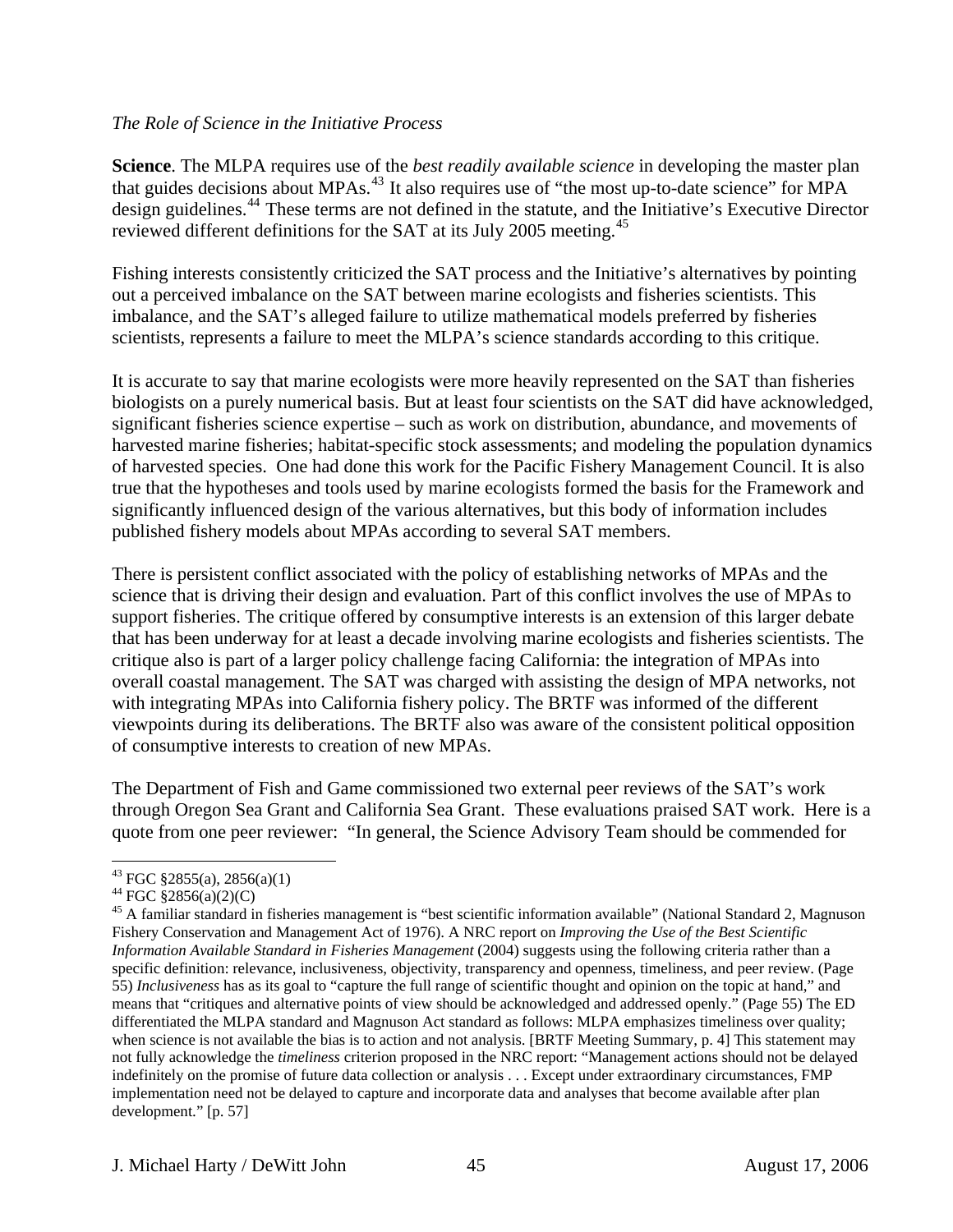their ability to search out the *best available science* and apply it to the specific problem of designing an MPA network. The last few years have seen an intense focus on estimating larval dispersion distances, and the Advisory Team has done an excellent job of applying this research to the problem at hand." [Gunderson p. 1][*emphasis supplied*]

In contrast, the California Fisheries Coalition organized a separate "peer review" by three highly regarded fisheries management scientists, two of whom had been invited to serve on the SAT but had declined to do so.<sup>[46](#page-45-0)</sup> Their report flatly asserts that "[t]he best readily available science is the use of quantitative models." It criticizes the SAT for failing to use such models, and argues that the results from the authors' models undermines the SAT's central hypothesis (larval transport), Guidelines, and evaluation of MPA packages.<sup>[47](#page-45-1)</sup> The review claims this resulted in distorted and unsound advice to the BRTF about alternative networks of MPAs proposed by the CCRSG.<sup>[48](#page-45-2)</sup>

Interviews also indicate the following:

- Some SAT members have participated in workshops on the role of MPAs in fisheries management organized by NMFS
- One fisheries scientist on the SAT was unable to support critical SAT recommendations because of basic disagreements about approach
- The SAT, and particularly the sub-teams, were not environments that consistently explored opportunities to integrate different scientific viewpoints and learn in the eyes of all SAT members. There were a variety of reasons, including severe time constraints.
- SAT members had access to respected fisheries biologists outside the SAT
- One fisheries biologist who declined to participate on the SAT advised fishing interests participating in the CCRSG
- The modeling work of Dr. Loo Botsford was an element of SAT deliberations, but did not drive decision making, in part due to its stage of development
- There are diverse views among SAT members about the role of fisheries science and its models in the specific project of designing MPAs to implement the MLPA, but there is substantial agreement that a robust fisheries science presence potentially could add value to a future SAT and that models likely will play a more significant role in the future.

A reasonable conclusion would be that (1) there are clear disagreements about what constitutes best available scientific information and how to use that information to design MPA networks, (2) the SAT based its work on hypotheses and data endorsed by marine ecologists and this included consideration of various fisheries models, (3) the SAT's work meets the standard of "best available

<span id="page-45-0"></span><sup>&</sup>lt;sup>46</sup> The question of whether this document qualifies as peer review, as opposed to a scientific advocacy report, was raised in a number of interviews.

<span id="page-45-1"></span><sup>47</sup> *Peer Review, California Marine Life Protection Act (MLPA) Science Advice and MPA Network Proposals*, prepared by Ray Hilborn, PhD, Richard Parrish, PhD, and Carl J. Walters, PhD (May 2006) for the California Fisheries Coalition [hereinafter CFC Science Review]. The claim that there is uncertainty associated with the key hypothesis underlying the size and spacing guidelines, known as larval dispersal, is accurate. But this is not new information: it is openly acknowledged by proponents. There is also uncertainty associated with the mathematical tools that the authors of the CFC Science Review assert, without qualification, are the "best available science."<br><sup>48.</sup> The original makeup . . . demonstrated that ecological theorists dominated the SAT . . . this imbalance led to a SAT

<span id="page-45-2"></span>membership that engaged in virtually no skeptical debate about assumptions and other science questions involved in creating the science guidelines." Pp. 4-5, CFC Science Review. The SAT has prepared a detailed response to these criticisms. See California MLPA Initiative Master Plan Science Advisory Team Response to CFC Report, August 1, 2006 (available on DFG web site).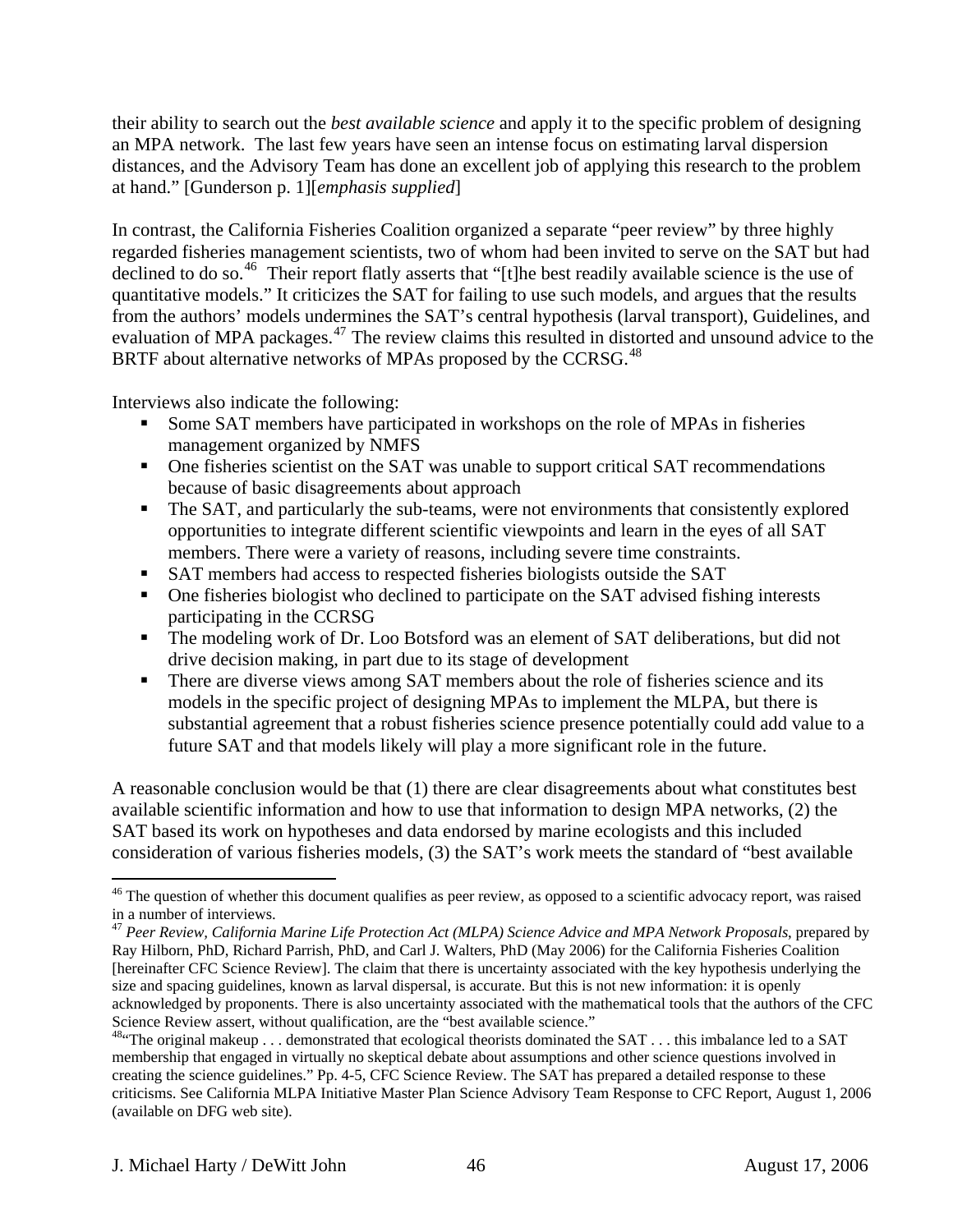scientific information" according to the external peer review, and (4) the BRTF made an informed policy choice to move ahead in the face of scientific conflict in order to implement the MLPA.<sup>[49](#page-46-0)</sup>

The Initiative was a policy making process, not a scientific one. This distinction is critical. In the first, failed effort by DFG to implement the MLPA, scientists "drew lines on a map" to identify possible MPAs. In contrast, the Initiative process gave regional stakeholders and the BRTF the responsibility for designing alternative MPA networks with guidance and evaluation from the SAT, although there are different views about the BRTF's ultimate role.<sup>[50](#page-46-1)</sup> The SAT's obligation was to support open and constructive scientific debate *insofar as it contributed to the Initiative's goals*, namely developing plausible alternatives of MPA networks for consideration by the Commission. This included ensuring that relevant viewpoints were effectively represented while also maintaining focus and not being consumed with an ongoing scientific disagreement.

It is likely that the tools used to design and evaluate MPAs will improve over time, and may ultimately involve mathematical models like those used in traditional fisheries science.<sup>[51](#page-46-2)</sup> One member of the SAT who is developing such tools has been funded by the Initiative to continue his work. Future study areas will benefit from continued robust scientific investigation and debate. While it will be helpful if the competing scientific camps can find ways to work jointly to support marine management in the future, the approach to "best available scientific information" is not a significant shortcoming in the Initiative process.

#### *The Role of Socioeconomic Information in the Initiative*

Socio-economic information about the potential impacts of proposed MPA networks generated significant attention during interviews and was the source of significant conflict during the Initiative. There is agreement that the MLPA refers to economics in several ways, including staffing for the master plan team. There is also agreement that economics are not referred to explicitly in the goals of the MLPA. Experts seem to agree that gathering, analyzing, and applying information about impacts at an appropriate spatial scale to be relevant to MPA network design is challenging. They also seem to agree that data about potential benefits associated with MPA networks is not readily available.

Observation of Initiative meetings and evaluation interviews reveal little common ground beyond these points. Consumptive users likely to be affected by creation of MPAs insisted on the importance of sound economic analysis in network design and evaluation. Non-consumptive users insisted that an analysis of potential economic benefits from the creation of MPAs also was required to present a balanced picture. The BRTF received a briefing on economic issues and offered diverse views during interviews, with one member asserting that "it's the whole game politically" and others pointing to its secondary importance in the MLPA and vague significance for MPA network design and evaluation. A decision by the Commission will trigger review under the California Environmental Quality Act (CEQA) and Administrative Procedures Act and socio-economics likely will be part of that review.

<u>.</u>

<span id="page-46-0"></span><sup>&</sup>lt;sup>49</sup> BRTF meeting summaries indicate they were informed about the scientific and policy conflicts associated with fisheries management and MPAs.

<span id="page-46-1"></span><sup>&</sup>lt;sup>50</sup> In particular, there are different views about whether the BRTF should draw its own lines or modify the work of stakeholders.

<span id="page-46-2"></span><sup>&</sup>lt;sup>51</sup> SAT members acknowledged in interviews that they were unable to provide a quantitative evaluation of network function in the time available, and point to this as a possible new approach to evaluation and design of MPA networks.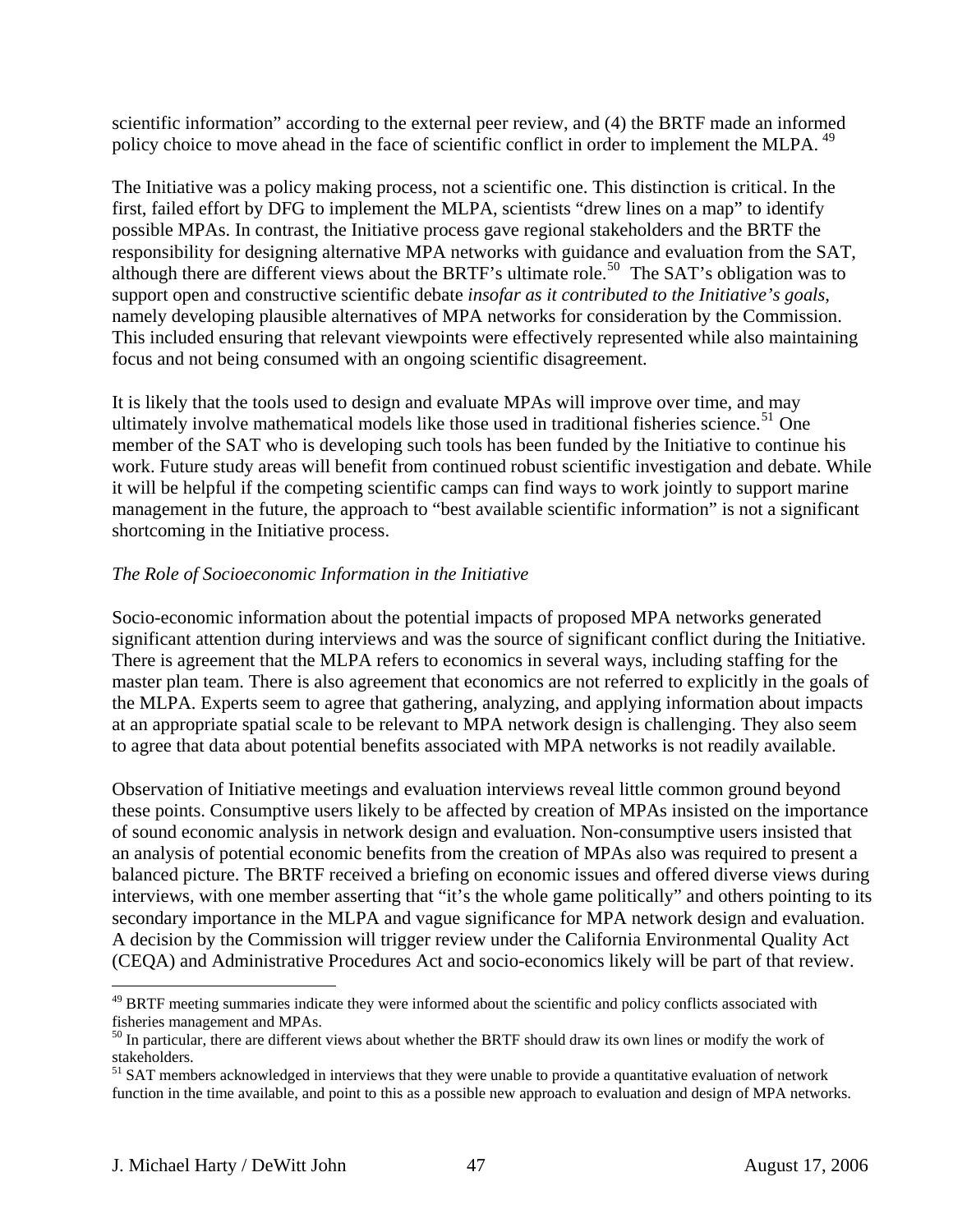The SAT included two economists: Dr. Astrid Scholz and Dr. Linwood Pendleton. The Initiative contracted with Dr. Scholz's organization, Ecotrust, for an analysis of relative effects of proposed MPA packages on commercial and recreational fisheries along the central coast. This work was undertaken during the Initiative, and the results were made available fairly late in the process and under conditions that reportedly limited their value for MPA planning but did allow analysis of maximum potential impacts. The report was a "worst-case" analysis, and specifically was not an environmental impact analysis and did not address behavioral responses due to a lack of data.<sup>[52](#page-47-0)</sup> Nevertheless, impacts on consumptive users were a factor in package design and evaluation through hours of discussion and negotiation among stakeholders.<sup>[53](#page-47-1)</sup> No equivalent work was done to quantify the beneficial impacts of MPAs.

There are questions about how this contribution fits with the MLPA's requirements. The Framework has limited references to economics. It states that MLPA 1 and 2 failed to provide sufficient information to stakeholders about potential socio-economic impacts<sup>[54](#page-47-2)</sup> and identifies socio-economics at different stages of the MPA development process.[55](#page-47-3) The Framework identifies "economic contribution" of ocean-dependent activities to local and regional communities as a component of baseline data to support MPA design<sup>[56](#page-47-4)</sup> and identifies potential socio-economic criteria for State Marine Reserve design.<sup>[57](#page-47-5)</sup> According to one view the Framework references are essentially "placeholders." DFG reportedly tried to encourage progress on this set of issues several years ago by assembling a group of social scientists but the effort did not yield concrete results for use in the Initiative.

An external review of the Ecotrust analysis sponsored by the Department points out the limitations of the approach but is generally supportive of it as a rough measure of the upper bound of relative impacts among various MPA alternatives. The report concludes that "if the goal is to assess the upper bound of impacts from MPAs by utilizing the knowledge of fishermen through survey methods, then the current methodology designed by Ecotrust serves as a good start." There is also a critique of the Ecotrust products commissioned by the CFC.<sup>[58](#page-47-6)</sup>

<span id="page-47-0"></span> $\overline{a}$ 52 The Department subsequently commissioned an economic analysis of impacts. *See* James Wilen and Joshua Abbott, "Estimates of the Maximum Potential Economic Impacts of Marine Protected Area Networks in the Central California Coast," final report submitted to the California MLPA Initiative in partial fulfillment of Contract #2006-0014M (July 17, 2006). This information was not available to the BRTF or stakeholders.

<span id="page-47-1"></span><sup>53</sup> *See* "Summary of Potential Impacts of the February '06 Proposed MPA packages on commercial and recreational fisheries in the central coast study region," Final Version, revised March 8, 2006.

<span id="page-47-2"></span><sup>54</sup> Framework p.10, App. C p. 17

<span id="page-47-3"></span><sup>55</sup> Framework Table 1

<span id="page-47-4"></span><sup>56</sup> Framework p. 57

<span id="page-47-5"></span><sup>57</sup> Framework Attachment A to App. F p.36

<span id="page-47-6"></span><sup>58</sup> *See* James E. Wilen and Josh Abbott, "Discussion of Ecotrust Methodology in Commercial Fishing Grounds and their Relative Importance Off the Central Coast of California," report submitted to the California MLPA Initiative in partial fulfillment of contract number 2006-0014M. *See also* Bonnie J. McCay, Caroline Pomeroy, Kevin St. Martin, and Barbara L. E. Walker, "Peer Review, Ecotrust MLPAI Products, July 31, 2006 (commissioned by the CFC). The Department also sponsored a review comparing Ecotrust squid data to logbook data by Wilen and Abbott: "An Assessment of Ecotrust's Relative Importance Indicators: Comparisons with Logbook Data for the Market Squid Fishery," (June 8, 2006). This analysis reached the following conclusion: "Overall, we conclude that for the squid fishery test case, the index computed by Ecotrust's sampling/survey/mapping procedures is associated in an expected manner with actual behavior on the part of sampled fishermen. High values ascribed to importance indices are related to higher effort levels in those areas, although the statistical association is weak and not monotonic (Figure 7). Moreover, even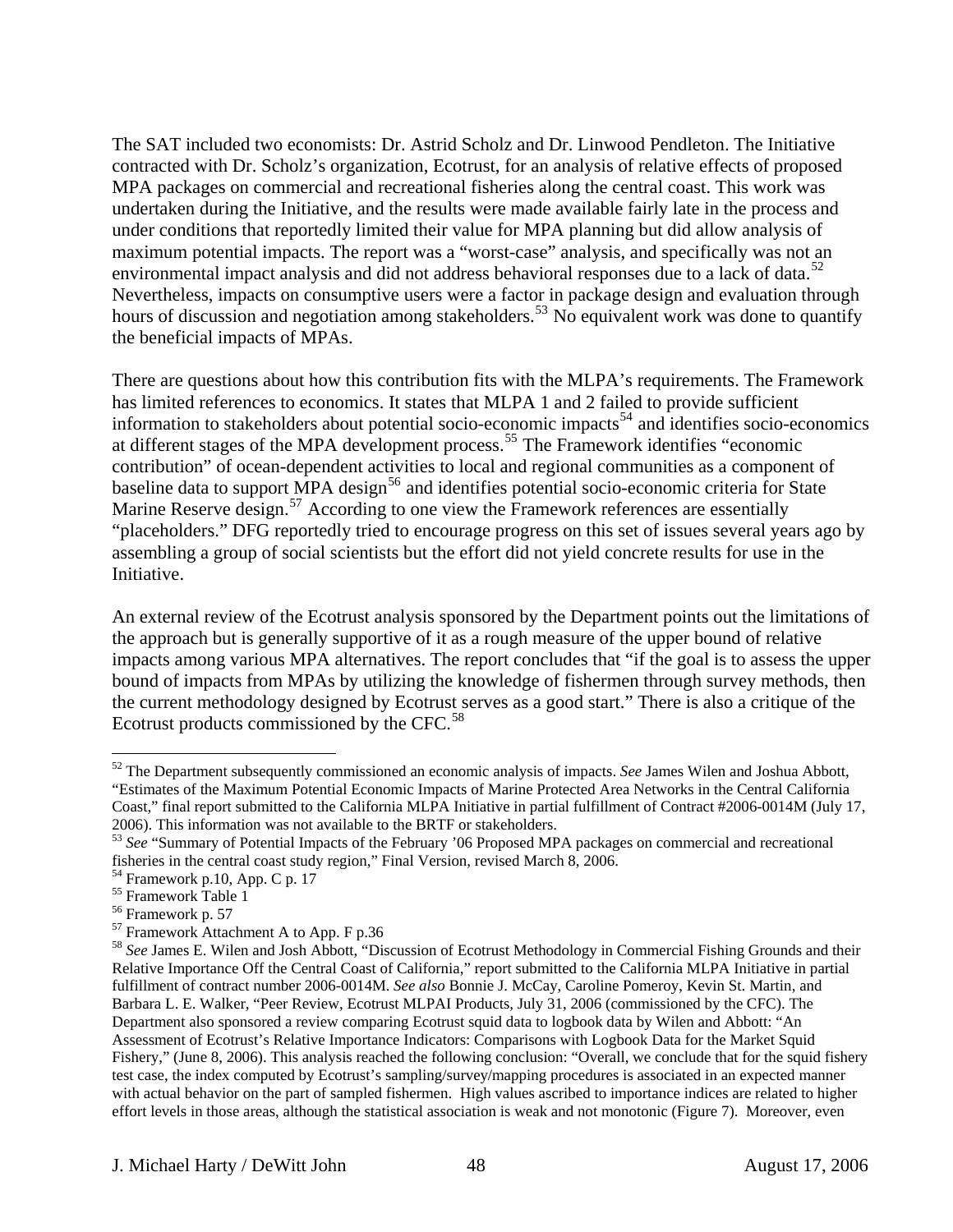In summary, the Initiative attempted to incorporate socio-economics into MPA design. There are diverse perspectives on the results. This effort resulted in significant learning that should influence decision making about future study areas.<sup>[59](#page-48-0)</sup> Based on these factors and its secondary role in the language of the MLPA, the approach followed by the Initiative does not change the overall evaluation of the BRTF's recommendations. The CCRSG Report provides additional perspectives on the treatment of socio-economic information.

*Conclusion:* The Initiative processes and the BRTF recommendations provided a sufficient foundation for deliberation and decision-making by the Commission.

## *Part Two: Did the Key Elements of the Initiative Work Effectively on the Central Coast?*

This chapter evaluates the effectiveness of the four major elements in the Initiative process described in Section III – the BRTF, the SAT, Initiative staff, and the public-private partnership that provided financial support for these new elements – as well as the DFG's role in the Initiative. (The CCRSG process is examined in detail in the CCRSG Report.)

This chapter explores participants' levels of satisfaction with their role in the Initiative, stakeholder's perceptions of how well each element worked, new kinds of knowledge and skills that were developed, and how each element contributed to the overall Initiative.

Most interviewees reported that they felt the basic Initiative process worked fairly well—with some reservations and exceptions explained below. A number of people were holding back from a final judgment of the Initiative, waiting to see how the Commission will respond to the different MPA packages.

From a project management perspective the Initiative has opened eyes about what can be accomplished in a complex policy environment. The MOU set aggressive and, in the view of many, unrealistic deadlines, particularly given the problems in MLPA 1 and 2. These deadlines have largely been met to date, and there is every reason to expect this pattern to continue. While some have suggested that the bar has been set too high because of generous funding and uniquely qualified personnel, the Initiative experience will influence future study areas.

Senior management at the Resources Agency and DFG expressed overall satisfaction with the Initiative to this point—prior to a decision by the Commission. This evaluation is consistent with the additional funding for MLPA implementation included in the 2007 Budget according to reports. It also is consistent with the political commitment of Governor Schwarzenegger to ocean protection. There is significant focus at this time on how to implement a Commission decision to establish MPAs, particularly from a cost and enforcement perspective.

with the non-random sampling, the group of fishermen who were not sampled seems to exhibit similar spatial choices as its sampled counterpart. Although we caution that one cannot make too much out of analysis of a small and imperfectly disaggregated sample, we suspect that the attention the Ecotrust gave to sampling protocol, and the involvement of fishermen in the data gathering design, led to honest survey answers and reliable data."

<span id="page-48-0"></span><sup>&</sup>lt;sup>59</sup> For example, it may be useful to identify impacts on local port areas, rather than aggregating them for the entire study area as was done in the Ecotrust analysis.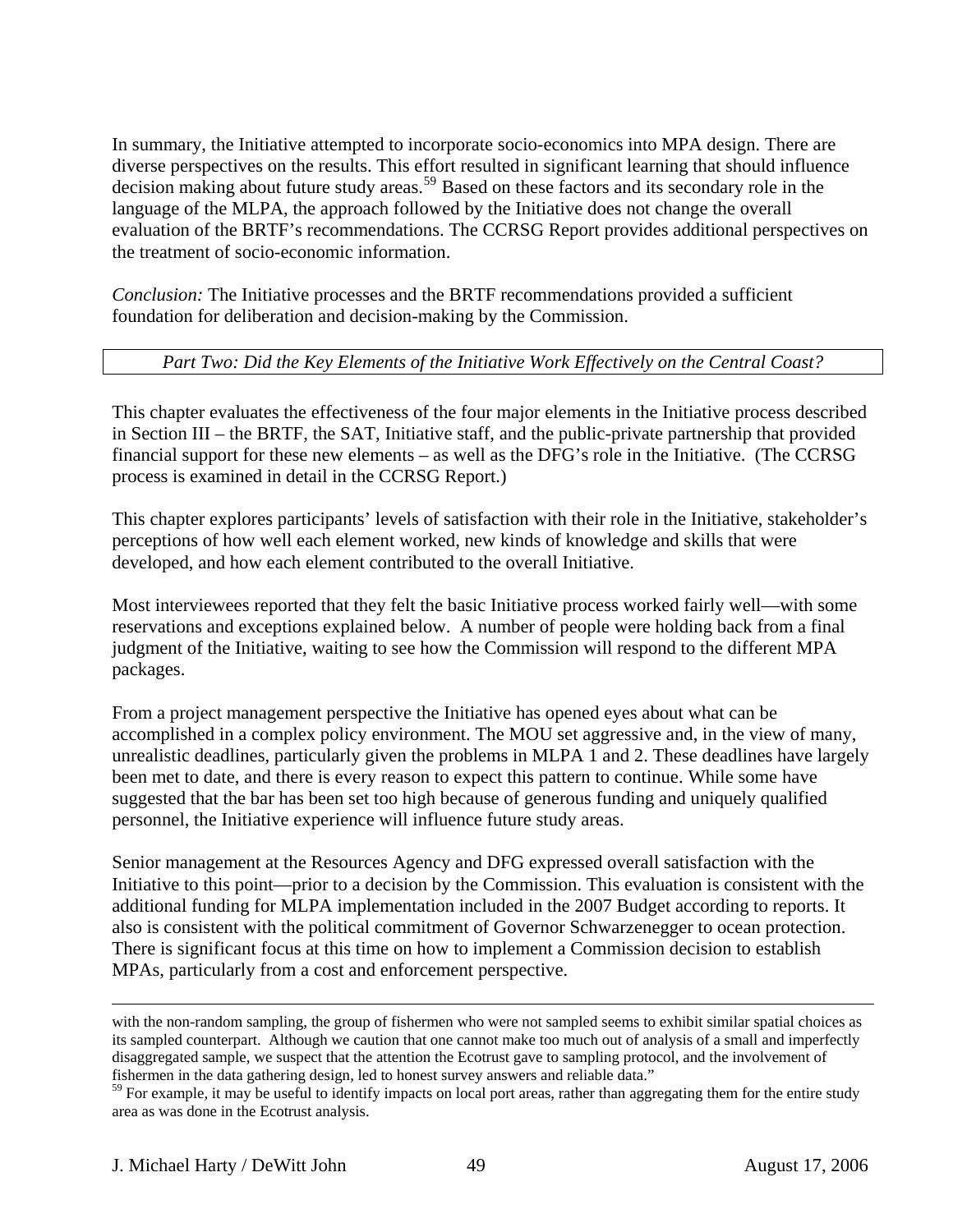DFG staff with day-to-day responsibility for the Initiative had a much more detailed set of issues but also appear satisfied overall to this point. The decision by DFG to develop Package P is not inconsistent with this general view.

# **The BRTF**

All eight BRTF members interviewed for this report said they were generally satisfied with the Initiative and their own roles. They saw the creation of the BRTF as a way to shift responsibility for initial development of alternative networks of MPAs away from DFG, while respecting the Department's expertise and reserving its right to review and modify the BRTF's draft documents before sending them to the Commission. This is consistent with the intent of the MOU as explained during interviews. This role was understood by BRTF members, but they also expressed a desire for influence in shaping policy. Here is a sample of BRTF members' views about their roles:

- *We were out front, catching the flak*
- *We were a diverse group, able to relate to constituents*
- *We fleshed out issues*
- *I saw this as governmental and political, not science*
- *We put distance between state agencies and some interest groups*
- *We wanted to avoid winners and losers (on packages)*
- *It worked*

Many interviewees agreed that the BRTF was a sound innovation that supported objectives of the Initiative. In the words of one skeptic: "I had my doubts but it's a brilliant idea." One contrary view is that the BRTF is essentially another layer between decision makers and communities whose "buffering" function is unnecessary. This view was not widely shared across interest groups or BRTF members. The BRTF was seen as generally effective in generating a set of plausible, high-resolution policy alternatives for consideration by the Department and Commission. The general comfort of BRTF members with public policy decision making allowed them to be comfortable and "make the system work." The Chair was viewed as playing a particularly valuable role in controlling meetings and generally ensuring no leadership vacuum developed.

The BRTF generally was viewed as non-partisan, despite the intense advocacy that characterized the Initiative process. Interviews revealed that some stakeholders tested BRTF members early for evidence of a pre-determined outcome and were generally reassured that the process was open. The general principle of welcoming stakeholder perspectives, even while challenging the content, appears to have been significant in influencing perceptions. This created credibility and allowed the BRTF to give authoritative direction to the CCRSG. This credibility also limited a perception that the Initiative was a "staff directed process." Finally, the BRTF served as mediating force to local and regional dynamics. They injected statewide perspectives and helped stakeholders find balance points.

Interviews also reveal general (although not unanimous) dissatisfaction outside the BRTF with the "tinkering" process (modifying the substance of Packages 2 and 3, so that they became 2R and 3R) at the March 14-15, 2006 meeting.<sup>[60](#page-49-0)</sup> This sentiment is shared by stakeholders, SAT members, and

<span id="page-49-0"></span> $\overline{a}$  $60$  This dissatisfaction is addressed in the CCRSG Report from the stakeholder perspective.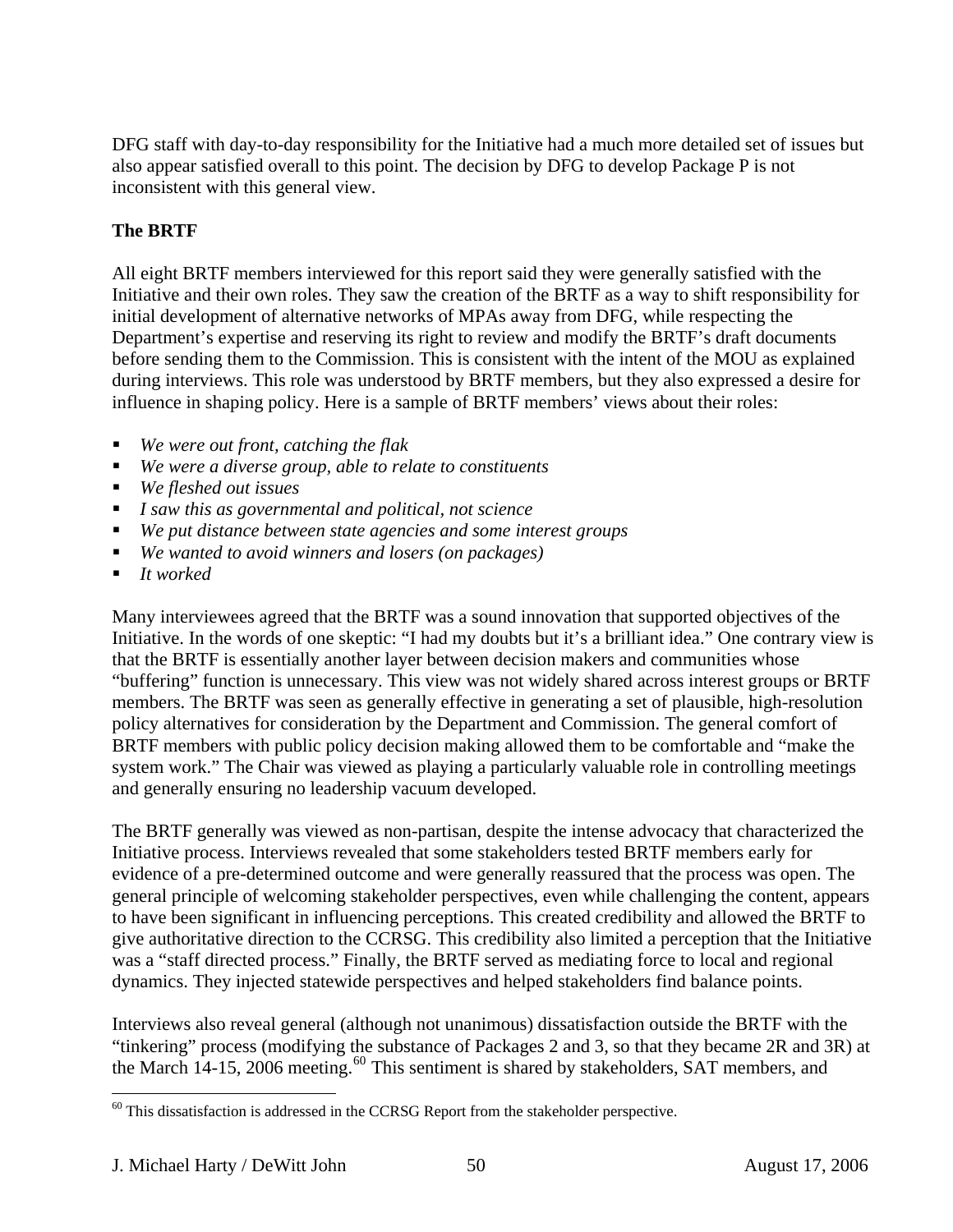Department staff. The modifications are described in the BRTF's April 28, 2006 memorandum transmitting its recommendations to Director Broddrick.

There is a general exception to the satisfaction described above: most fishing interests represented on the CCRSG have consistently criticized the BRTF's makeup and actions, although not their commitment and effort. The criticism includes a lack of diversity, a general bias in favor of environmental goals, a lack of sensitivity toward economic impacts, and unjustified and uninformed changes to the CCRSG packages.

The BRTF interviews revealed dynamics not reflected in such criticism: several BRTF members were sympathetic to core needs and interests of consumptive users, but were unable or unwilling to support those users in light of their tactics and strategy, which were viewed as hostile to the CCRSG-BRTF effort to find agreement and essentially an extension of political advocacy. This information suggests the values and views on the BRTF were sufficiently broad to support a politically acceptable range of MPA package alternatives. The Recommendations section of this report addresses the issue of how to address changes to CCRSG packages in the future.

BRTF members invested a great deal of time into the Initiative. A majority were concerned from the beginning of the Initiative about whether their recommendation would carry weight with DFG and the Commission. As one member put it: "We're all busy. If I take the time, I'll give my best but I want the product to be used." Most of the interviews for this report were conducted when the details of Package P were largely unknown. BRTF members reportedly met with Secretary Chrisman to express their concerns. The reactions of BRTF members to Package P, and to the Commission's ultimate decision, have the potential to impact retention and recruitment of BRTF members for future study areas. At the same time, the CCRSG was the source of the alternative MPA packages, and steps taken by the BRTF to create its own recommendations to the Department and Commission were perceived, at least by fishing interests, as violating the implicit structure of the process. This tension is addressed in the Recommendations section and in the CCRSG Report.

As a process innovation, the BRTF had to refine the roles and responsibilities described in the MOU and Charter in unanticipated contexts. Examples include the BRTF's process for selecting a preferred alternative and the decision to create its own MPA alternative (Package S). The uncertainty resulted in uneven expectations that were a source of occasional confusion and frustration. One example is the confusing expectations about whether the BRTF should "mediate" an effort to achieve CCRSG consensus. The BRTF addressed consensus at its first meeting in October 2004, and was advised not to expect consensus based on the Channel Islands process. The Executive Director reminded the BRTF in July 2005 that consensus was not a goal. Even so, interviews revealed a persistent desire among many BRTF members for stakeholder agreement, and there clearly were mixed messages. The CCRSG Report addresses this issue in greater detail.<sup>[61](#page-50-0)</sup> The Recommendations section of this report also addresses this issue.

One point of particular emphasis in the interviews was the BRTF's divided vote in March 2006 on a preferred alternative and its inability to reach consensus. The MOU does not specify a decision rule for the BRTF, so this result raises no concerns about consistency. But there is a basic question: *Would* 

<span id="page-50-0"></span> $\overline{a}$ <sup>61</sup> The CCRSG Report offers a somewhat more critical perspective about this uncertainty.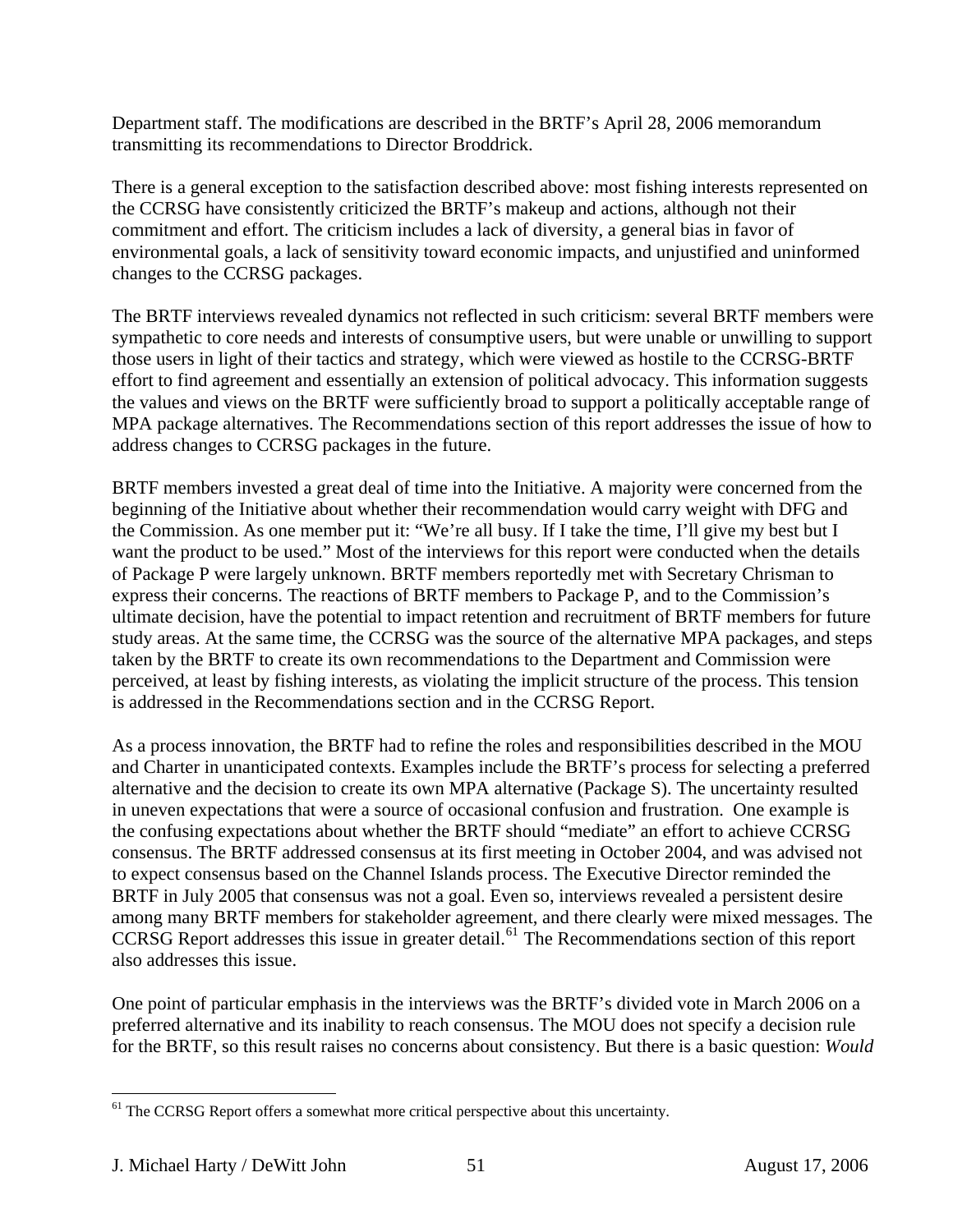#### *consensus have enhanced the impact, or "stickiness," of the BRTF's recommendation and influenced decisions by DFG and the Commission about making modifications?*

As noted above, the interviews suggest the decision to create a BRTF was influenced by advice about decision boards, and consensus is at the heart of their effectiveness. The MOU drafters did not have direct experience with decision boards, and did not explicitly state an intention that the BRTF seek consensus or consult with experts on decision boards about how to adapt them to the Initiative. Moreover, the public policy field is familiar with the strategy of creating a commission as a way of deflecting political attention from ultimate decision makers. Interviews with the BRTF members yielded no information about a briefing on consensus or its significance *vis à vis* DFG and the Commission. BRTG members clearly discussed consensus along the way and were aware of its potential value during their March meeting.

Individual BRTF members cited several factors that worked against consensus. One was a lack of time at the March meeting, and a second was the amount of new information they were being asked to digest. This resulted in part from the BRTF's decision to "put its stamp" on two of the three CCRSG alternatives prior to forwarding them to the Commission. These modifications left some BRTF members unsure what was in the packages and reluctant to endorse alternatives they had not fully analyzed and discussed.

Another factor cited by several BRTF members was a lack of time for meeting privately, out of the public eye, to seek understanding and agreements. All BRTF members appreciated the value of transparency that accompanies public deliberations, but several felt this could have been balanced by structured time for BRTF-only discussions. This need was felt at different points in the process, but came into sharper focus at the March meeting.

Both the BRTF and the stakeholders failed to reach consensus on a recommended alternative. *Was it unrealistic to expect the BRTF to succeed where the stakeholders could not?* While the intensity of the disagreements may have been similar, it appears the BRTF struggled to bridge gaps over different issues than those challenging the CCRSG. In particular, the substance of Package 1, prepared by a coalition of fishing and other consumptive interests, was part of CCRSG efforts to find agreement. Package 1 was not an issue for the BRTF's members, who were divided between the levels of protection in Packages 2 and 3 (or 2R and 3R after modifications). Advocates of the decision board model would argue in favor of the BRTF working to consensus. Public policy experts may argue that the decision board's power is diluted in the public policy context, for various reasons.  $62$ 

Ultimately there are diverse views among BRTF members about whether it would have been possible for them to reach consensus even if they had had more time. For at least one member the March meeting was a "lost opportunity" despite its results, while for others the prospect of consensus was uncertain, unlikely or not valued enough for its potential impact on subsequent decision making by DFG and the Commission. Whether consensus would have increased the impact of the BRTF's recommendations ultimately is speculative. DFG has understandably strong interests in asserting its authority over the MLPA, and in ensuring that its wealth of practical experience about issues such as

1

<span id="page-51-0"></span> $62$  Delegation of authority issues are not likely to arise in the private sector. They are more of a concern in the public sector where lawmaking authority rests in the legislative branch and may be delegated under certain circumstances to the executive branch and bureaucracy. This report's authors have no opinions on any associated legal issues.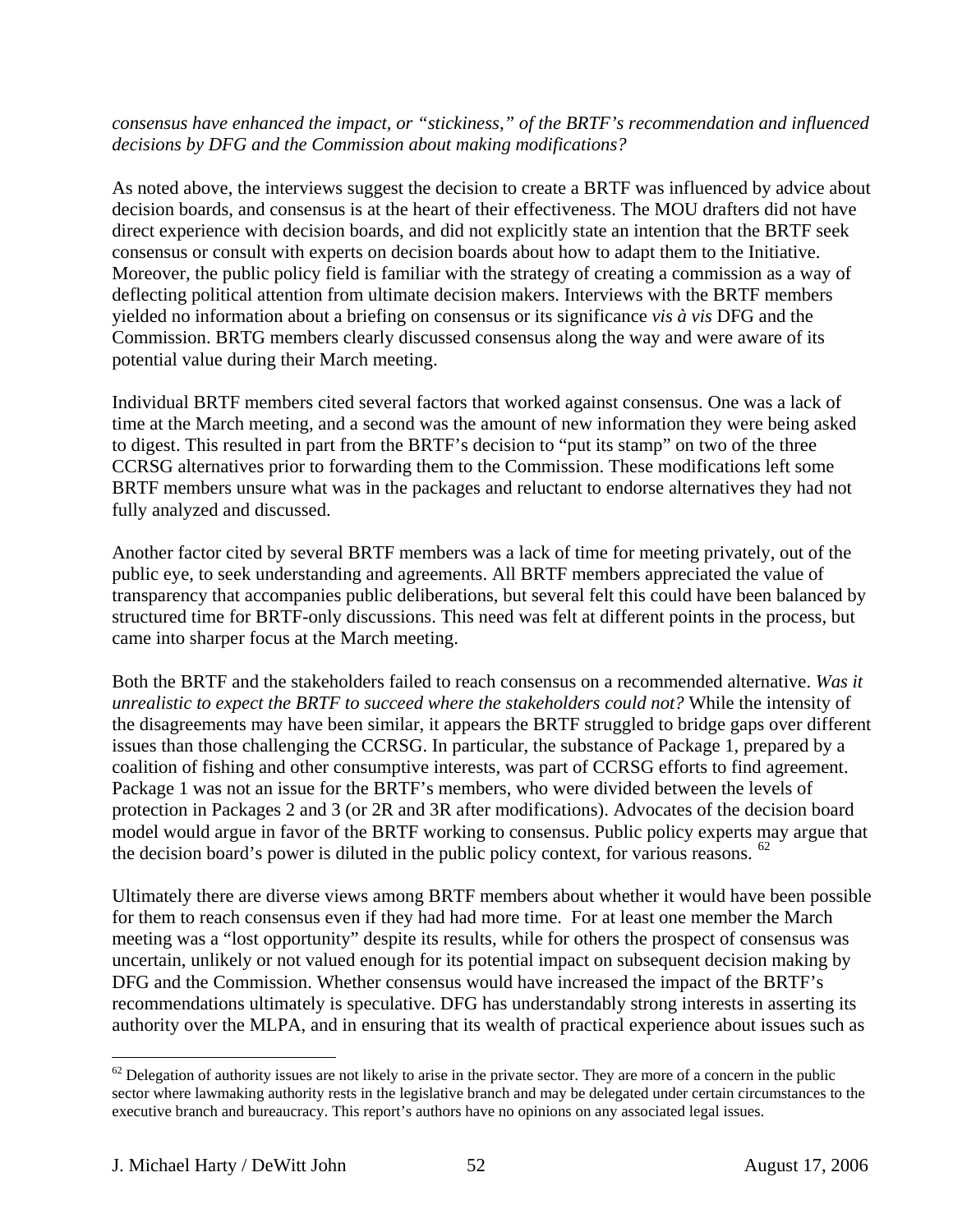enforcement is reflected in recommendations to the Commission. The interviews did not include Commission members.

The Department's draft Master Plan appears to propose a future option that would bypass a BRTF and have stakeholder alternatives for MPA networks delivered directly to the Department.<sup>[63](#page-52-0)</sup> It is useful to imagine what would be lost without a BRTF, which provided an open, balanced forum for public deliberation as well as effective oversight of a stakeholder process (and an initial buffer for the Department and Commission). There is significant value in seeing a wise and diverse group of citizens—the BRTF—publicly discussing difficult issues presented by stakeholders and the MLPA and working toward sound recommendations. At this time it is difficult to imagine either the Department or the Commission filling this role, for different reasons. The Department lacks the diversity of perspective represented by the BRTF's members, and its personnel are not "independent." The Commission's members lack time due to other obligations, and lack the resources to actively oversee an intensive stakeholder process.<sup>[64](#page-52-1)</sup> Interviews indicated a significant but not unanimous perception that both the Department and Commission have organizational cultures and values that favor the interests of consumptive over non-consumptive resource users. The alternative of retaining a BRTF but preventing it from dealing directly with stakeholder proposals appears likely to significantly undermine its effectiveness, at least until the process of establishing new MPAs has broader acceptance.

Finally, it is worth considering how much time the BRTF should devote to local user conflicts in a study area, and what criteria it should use to make this decision. The Initiative featured significant user conflicts around Monterey Bay and these issues consumed significant resources for the CCRSG and BRTF meetings. The MLPA includes improvement of recreational opportunities as a goal for the MLPP, and consumptive-non consumptive user conflicts are a central challenge in establishing MPA networks. One possible criterion for the future is the significance of a particular user "hot spot" for overall network design and function. In other words, while important to local users, is the area important to satisfy network design guidelines? Depending on the answer, the BRTF may choose to increase or decrease the attention devoted to seeking a resolution to the conflict. A sound conflict assessment conducted before key decisions are made about process design for the next study region potentially could identify such hot spots and inform decision making about RSG membership and structure.

# **SAT**

 $\overline{a}$ 

As explained in the previous chapter, the SAT was perhaps the most controversial element of the Initiative.

Science is often the focus of attack when it is a significant factor in setting public policy. There is

<span id="page-52-0"></span><sup>&</sup>lt;sup>63</sup> The draft Master Plan prepared by the Department is not entirely clear about the future role of the BRTF. The "Blue Ribbon Task Force MPA Design Process" (p. 19) appears to continue the BRTF. However, the process of "Evaluating alternative MPA proposals" appears to contemplate a process where such proposals might go directly to the Commission (p. 19). The process provides for BRTF "evaluation" of alternative proposals, but not a BRTF preferred alternative. This appears to be the responsibility of the Department. Table 1 reflects an ongoing role for a BRTF (pp. 21-23), but also suggests MPA alternatives could go directly to the Commission (2.2.3).

<span id="page-52-1"></span><sup>&</sup>lt;sup>64</sup> The criteria for appointment to the Commission also appear different from those that are critical for the BRTF to succeed.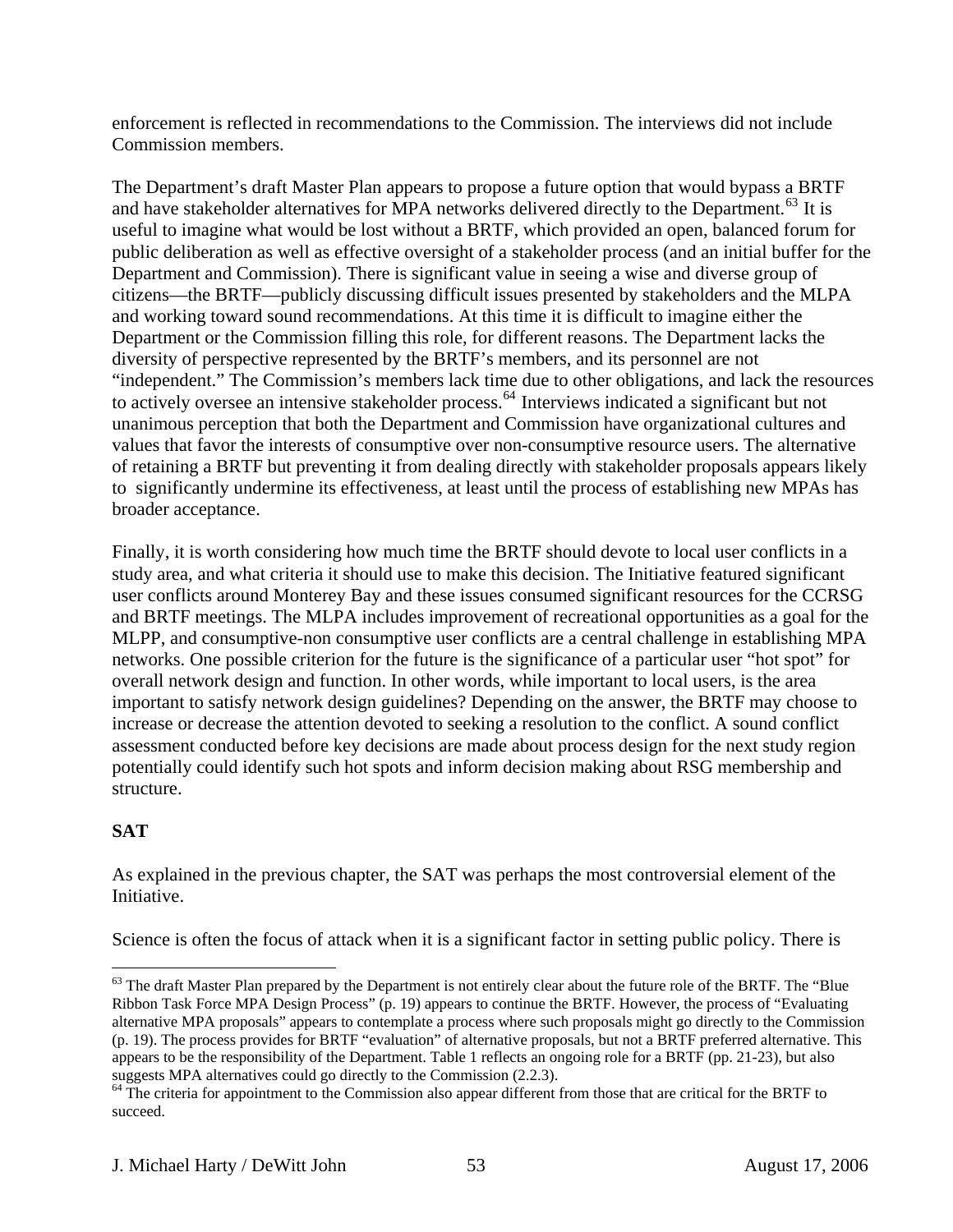persistent conflict associated with the policy of establishing networks of MPAs and the science that is driving their design and evaluation. Consequently, it is not surprising that the role of science and the SAT in the Initiative generated the most attention during this evaluation. It is not the purpose of this initial report to exhaustively address the issues associated with science. These are part of a larger debate that has been underway for at least a decade involving marine ecologists and fisheries scientists. They also are part of a larger policy challenge facing California: the integration of MPAs into overall coastal management. The conflicts over composition of the SAT and use of "best available scientific information" were addressed earlier in this report. This section focuses on the satisfaction of SAT members with the process and the overall impact on knowledge of the Initiative's approach to science.

## *Overall Satisfaction*

BRTF members agreed unanimously that they felt the SAT fulfilled its charge of supporting the BRTF, despite the challenging circumstances. DFG also expressed general satisfaction with the SAT, although there are exceptions for specific issues. In particular, a significant number of interviewees (including some CCRSG stakeholders) reported that the SAT process took shape as the Initiative developed and that this caused some frustration and confusion, as follows:

- The MOU did not fully anticipate or describe the role of the SAT. In particular, it did not explain the SAT's role in developing guidelines for MPA design or the SAT's role in evaluating proposed MPA packages developed by the CCRSG. The SAT's iterative process of drafting and refining the Evaluation Guidelines caused some conflict with CCRSG members who felt "the goal posts kept moving." One example cited by fishing interests was the "late development of [the SAT's]'levels of protection' metric." SAT members acknowledged that they refined their guidelines to address weaknesses exposed during the package development process.<sup>[65](#page-53-0)</sup> In particular, the SAT added guidelines on spacing, size, habitat, and oceanographic features after the FGC adopted the draft Master Plan Framework in August 2005.
- All SAT meetings were open to the public and there was extensive opportunity for input. There is voluminous documentation on the Web. However, some interviewees reported there had been limited time available to the full SAT for open discussion of the CCRSG packages, and the extensive use of non-public sub-teams also shifted this work out of the public forum. There is a public record for full SAT meetings, but no record for sub-teams.

Satisfaction levels of SAT members differed according to several factors, but also are consistent on some points. Over half of SAT members were interviewed [11], so all conclusions must be qualified. Those SAT members who worked extensively on the Framework and on the Evaluation sub-team are generally satisfied with their work, and several are eager to move on to the next study area. Here are key issues that emerged from interviews:

1

<span id="page-53-0"></span> $65$  One SAT member described the SAT as shifting from an early "conceptual" mode regarding the Framework to a very concrete mode once the task of evaluating alternative packages of MPAs became fixed. This caused refinements to the Guidelines in order to support evaluation. For example, the seven sub-regions were less a conceptual guideline than a methodology to evaluate distribution of habitat up and down the coast.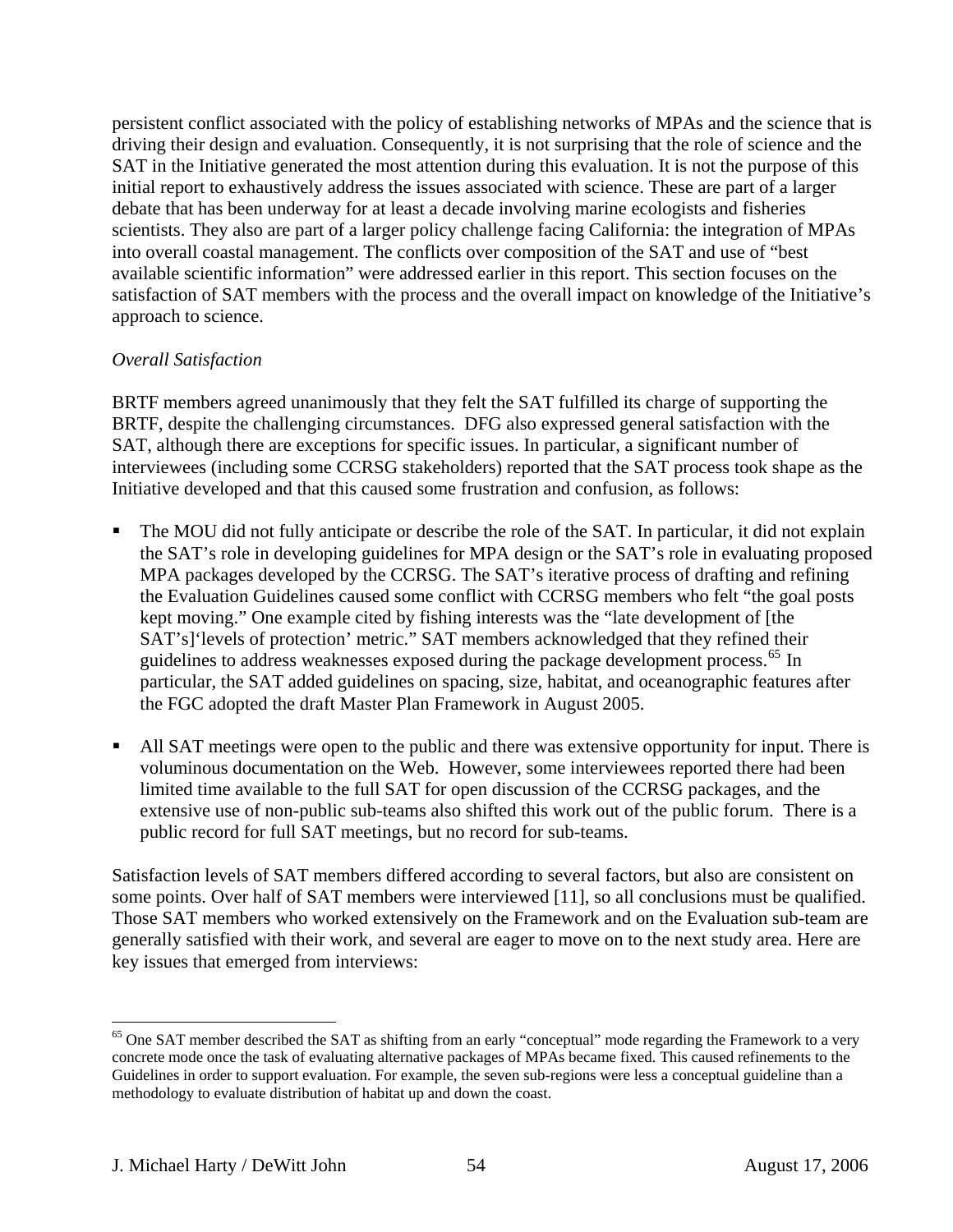- The SAT structure, procedures, and deliverables were not clear at the beginning of the Initiative. This led to uneven meetings, differences in expectations, perceptions of inefficiency, and to some frustration among SAT members about how to have a meaningful role. "I can't be useful in this process" was a sentiment expressed by at least one person who chose to leave the SAT. Two examples are:
	- o Initial concepts about where key decisions would be made didn't match up with the final process, e.g., who designs networks?
	- o The amount of time spent completing the draft Framework and MPA design guidelines ultimately was significant but was not fully appreciated at the outset.
- **There is significant agreement within and outside the SAT that there was inadequate planning for** SAT needs and that this hindered the SAT's ability to work effectively. One example is funding for graduate students to do literature searches, or data input for spreadsheets used to evaluate MPA networks. Another is for technical support such as computing and GIS.
- The SAT experienced conflicts over management styles, personalities, and role expectations that involved DFG and Staff. These were magnified by the initial lack of clarity about the SAT's role and then by the amount of work requested from the SAT under difficult deadlines. A majority of SAT members expressed dissatisfaction with the SAT-DFG relationship. SAT members preferred more autonomy and less direct involvement by DFG in SAT processes, and would have preferred to select their own Chair. DFG's primary goal was to ensure that the SAT met the schedule and milestones of the Initiative: "gave us something we could use." Some SAT members felt this goal interfered with "doing science." DFG appointed the SAT Chair, but the relationship with DFG's lead representative proved difficult and caused the Chair to resign and become a contract advisor to the Initiative. The Chair's background in system modeling, economics, and management science, rather than natural science, was problematic for some SAT members.
- There is a consistent theme from interviews of SAT members and others that the SAT did not have enough time to do its work. This applies across the spectrum, from sub-committee work on the MPF to full SAT discussion of Guidelines and evaluation of MPA packages. There were severe pressures to meet deadlines and "give us a deliverable." Views vary on how this impacted the SAT's work products. One perspective is "I'm comfortable with the science, but . . .," while another is that "we didn't have time to do science" through extensive development of alternatives and education of one another. Another perspective is "we always needed another half day." The lack of time was perceived to severely limit opportunities to interact with the CCRSG, although SAT members had different views about the appropriate structure for that relationship*.*
- The significant amount of uncompensated time contributed by many SAT members received consistent attention in interviews. The financial impacts of SAT participation varied depending on employment and funding, and for some were offset by contracts with the Initiative.

Some interviewees reported concerns about the multiple roles that some SAT members played, as follows:

 Two SAT members were also contractors to the Initiative. There were varied reactions to this situation, with some SAT members criticizing this dual status and suggesting it impaired the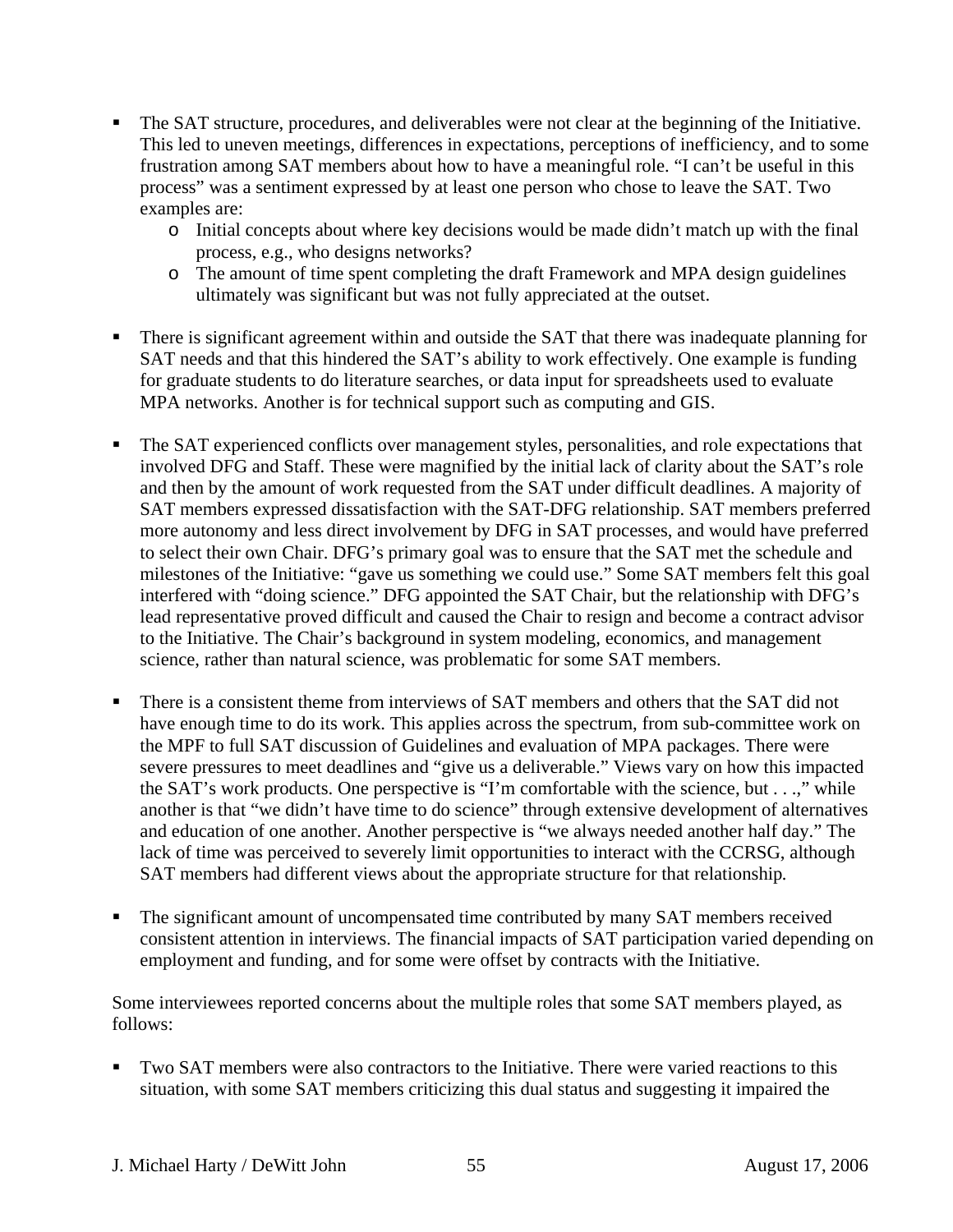ability of other SAT members to honestly critique work products, and others concluding it had no significant impact. The primary focus was the economic work of Ecotrust: some SAT members felt they lacked the capacity within the SAT to evaluate complaints from the CCRSG members about the quality of the Ecotrust data and analysis. There was similar but less intense concern among some SAT members about the SAT's ability to evaluate Dr. Botsford's modeling. Outside the SAT there was criticism from consumptive users of the contractual arrangement with Ecotrust. It is difficult to separate this criticism from open antipathy toward the substance and conclusions of the contracted work products. Criticism from other stakeholders was not significant.

- At least two SAT members received contracts to perform additional work as a result of their involvement with the SAT. This issue was raised mainly by the fishing community, who feel it is another signal of bias on the SAT against fisheries management. This did not appear to be a significant issue for other stakeholders. SAT members appeared divided in their feelings about this.
- One SAT member, Dr. Steve Gaines, receives funding as a Pew Marine Conservation Fellow to support MPA research.<sup>[66](#page-55-0)</sup> Interviews revealed a range of views about whether this presented a significant real or perceived conflict of interest for the SAT's role. This arrangement highlights the different impacts of not compensating SAT members for their time.

# *Additions to Knowledge*

*Master Plan Framework*. The SAT had a challenging task to support development of the Framework given tight timeframes and organizational and process issues. The eventual decision to break into small teams based on expertise proved efficient as a way to support Framework drafting. The Framework developed for the Central Coast Project and adopted by the Commission in August 2005 is a critical shared reference point.<sup>[67](#page-55-1)</sup> The Framework has value because its rules are written down and apply to everyone.

*Guidelines for Evaluation of MPA Networks*: The MLPA and SAT Charter do not charge the SAT with developing Guidelines for evaluating alternative networks of MPAs. MLPA 1 and 2 had not identified a clear path. Evaluation—and creating the analytical tools for evaluation—became a significant and almost overwhelming task for the SAT, particularly for the Sub-Team that did most of the work in developing and refining evaluation guidelines. [*See July 6, 2005 SAT Meeting Summary*] These Guidelines are now available for use in future study areas and are a major contribution toward implementation of the MLPA, even with the general acknowledgment that they are likely to change over time as knowledge increases.

*Evaluation of alternative packages of MPAs for BRTF*: This was not a clear charge for the SAT, and significant time passed before evaluation was established as a SAT task despite the obvious need for this process. The SAT evaluations of the stakeholder packages were a major influence on BRTF

<span id="page-55-0"></span><sup>&</sup>lt;sup>66</sup> According to the Pew Fellows web site, Dr. Gaines is using his fellowship to help implement the MLPA. http://www.pewmarine.org/pewFellowsDirectoryTemplate.php?PEWSerialInt=9727<br><sup>67</sup> On July 21, 2006, DFG forwarded a Master Plan to the Commission that builds on the Framework. It is not clear at this

<span id="page-55-1"></span>time what significance the Framework will have in light of this step.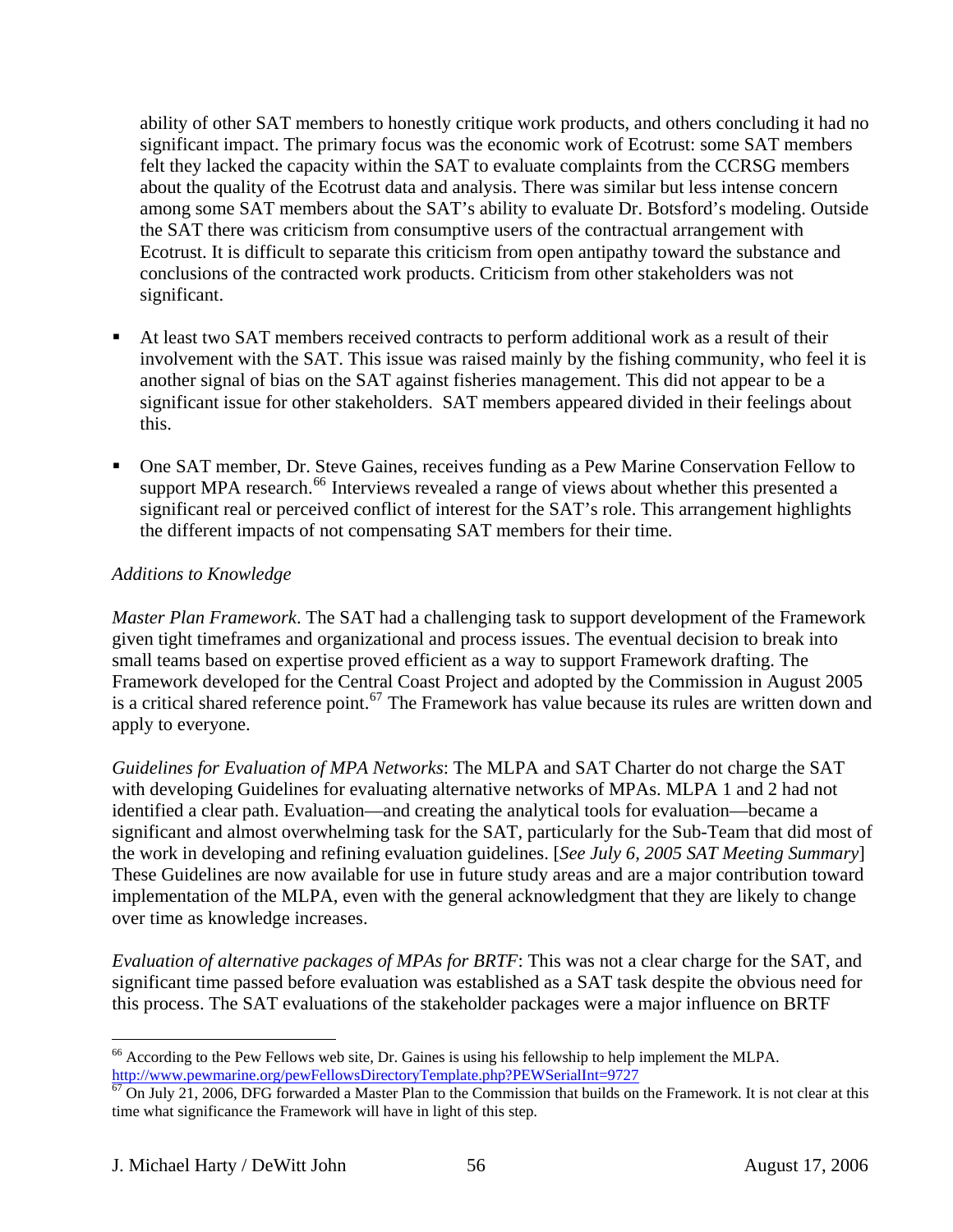decision making. Most of the work was done by the Sub-Team, often at significant personal cost and under tight deadlines.

*Analytical tools for future areas*: According to SAT members there are now a number of "cook books" for application in future study areas that will not require creation from scratch. These include:

- In order to evaluate packages the SAT created Excel spreadsheets that translated GIS habitat values into graphic representations. These spreadsheets are now available for future study areas.
- The refinements to the Evaluation Guidelines are available, such as the size and spacing criteria. One specific example is the 2 miles<sup>2</sup> standard for rocky habitat within an MPA. While these detailed guidelines can be expected to change based on scientific advances, they have been peer reviewed and are available for future study areas.

*Peer reviewed results*: The MLPA calls for external peer review of the scientific basis for the Master Plan. DFG organized peer review of two SAT products: the Evaluation Guidelines developed for the Framework, and application of those Guidelines to the alternative packages of MPAs developed by the CCRSG. These peer reviews are generally supportive of the SAT's work.

*Education of BRTF and CCRSG*. The SAT felt a heavy responsibility to educate the BRTF and CCRSG about MPAs, and felt a huge effort was made to accomplish this. The need for education is a result of criteria for selecting the BRTF and CCRSG. The need and demands were not fully appreciated at the beginning of the SAT effort and are not clearly identified in the Charter. The "units" developed for this educational process are available for future use.

## **Initiative Staff**

The Initiative was a new way of doing business and operated on a very tight timetable. Its staff had to design much of the process at the same time they were doing the work. The current version of the Framework, which describes the process for designing MPA networks in significant detail, did not exist in August 2004.<sup>[68](#page-56-0)</sup> Nevertheless, the professional staff (including the Executive Director) was able to meet the deadlines in the MOU and support development of alternative MPA networks delivered to the Department by the BRTF. The keys to these outcomes were:

- 1. Flexibility to create and adapt processes, hire personnel, and contract with experts
- 2. Shared responsibility among DFG, the BRTF, and the Executive Director and staff
- 3. A mutual commitment to success
- 4. High-quality, highly motivated people, i.e., good hiring
- 5. Singularity of purpose
- 6. A disciplined focus on Initiative goals
- 7. An ability to avoid being painted as partisan

Interviews suggest that "singularity of purpose" was particularly important for success. Government typically does not permit employees to exercise the type of project-specific focus that characterized Initiative staff. The Initiative structure allowed the Executive Director and his key hires to avoid distractions and work purposefully to achieve the ambitious goals established in the MOU.

<span id="page-56-0"></span><sup>&</sup>lt;sup>68</sup> DFG's draft Master Plan is intended to more closely reflect the actual Initiative process.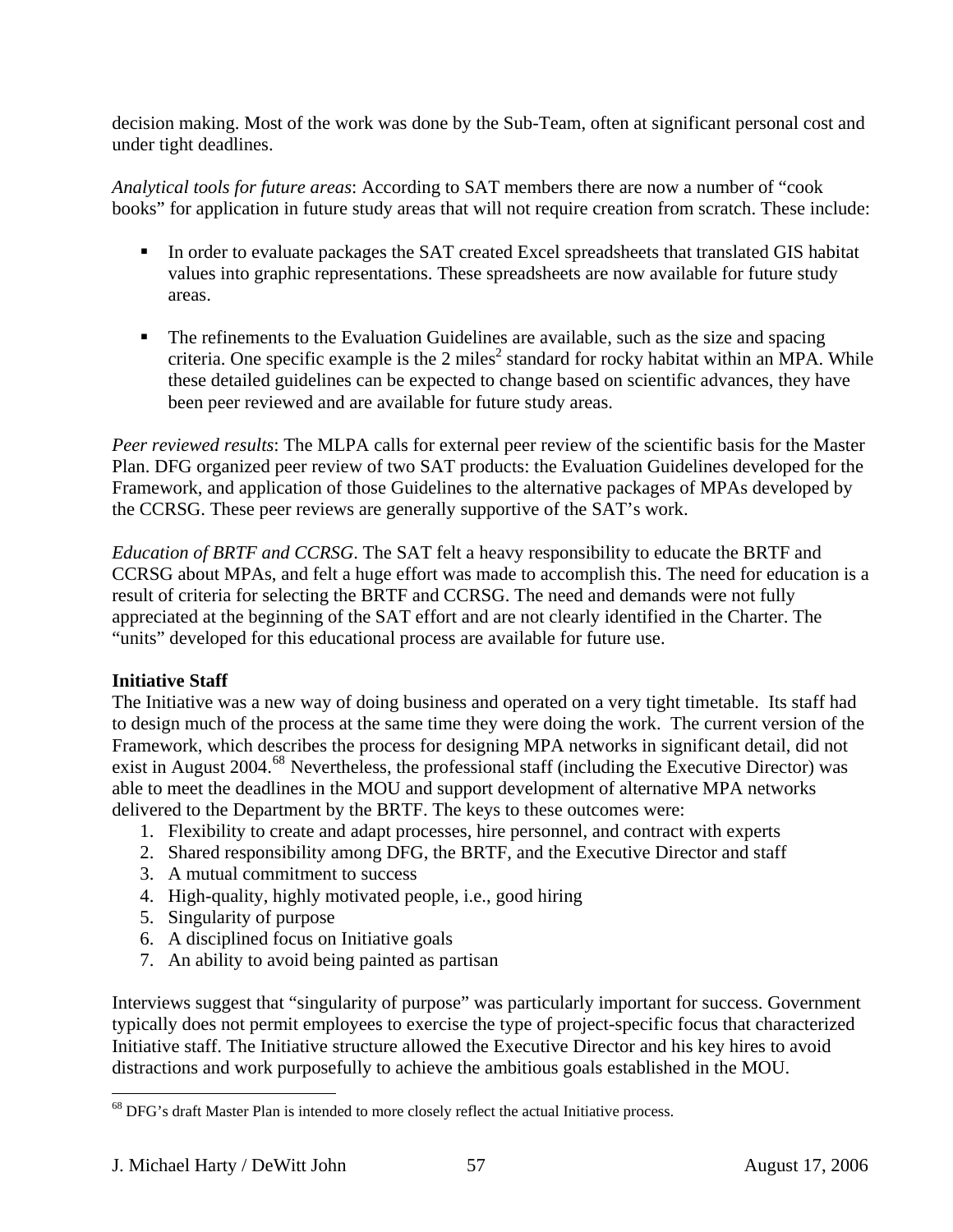## **The Public-Private Partnership**

The public and private sectors are characterized by different values, incentives, and expectations about work-related subjects like deadlines, quality, accountability, and personal lives. A publicprivate partnership inevitably challenges people to accommodate these differences; project complexity and ambition magnify these challenges and increase the importance of finding integrative solutions. This accommodation was essential for the Initiative, particularly because key people had no prior working relationship. Interviews suggest that overall these relationships were positive, with some acknowledged exceptions.

The Initiative would not have been possible without substantial private philanthropic funding through the MOU's public-private partnership. This financial commitment supported robust stakeholder engagement through the CCRSG, highly competent project management staff for the BRTF, numerous private consultants to provide a range of services including CCRSG facilitation, a SAT, open meetings to promote transparency, and extensive documentation available to the public. No dissenting views about the importance of this financial contribution emerged during interviews.

Despite some initial inclination toward a low-budget approach, the Initiative was notable in its level of financial resources, stakeholder engagement, quality of work products, accessibility to the public, and project focus. Compared with other public decision and input processes, many people rated the Initiative highly and some called it the best they had seen. This is true even for some people whose satisfaction was contingent on the final Commission decision. For many people, private funding improved the quality of public engagement in policy making and stimulated future public funding (as evidenced by new budget authority for DFG).

The source of private funds was constantly criticized by fishing interests, who raised concerns from the time the MOU was being negotiated to the present. This dissatisfaction is detailed in a Critique of the Initiative, and is addressed in the CCRSG Report. The basic concern is that the private funders are advocates for certain environmental values, and that these values inevitably will have undue influence over policy outcomes in the Initiative. Comprehensive evaluation of this claim is outside the scope of this report. However, it appears that the Signatories were sensitive to this issue and structured the private-public partnership to reflect *separation*, an arms-length relationship, with the BRTF and ultimate decision makers, and to emphasize openness and transparency. In practice it is difficult to imagine the alternative development process being more open and still achieving its objectives.

There is a significantly greater potential for realizing the expected benefits of MPAs as a result of the Initiative. This includes funding commitments and organizational priorities:

- 1. The FY 2007 State Budget, adopted in July 2006, appears to include significant funding for MLPA planning and implementation.
- 2. The Ocean Protection Council's ("OPC") recently completed Strategic Plan includes support for MLPA implementation, including securing funding, and some of the budgeted funding appears dedicated to OPC.

The Initiative hired high-quality management expertise that matched the requirements of the project.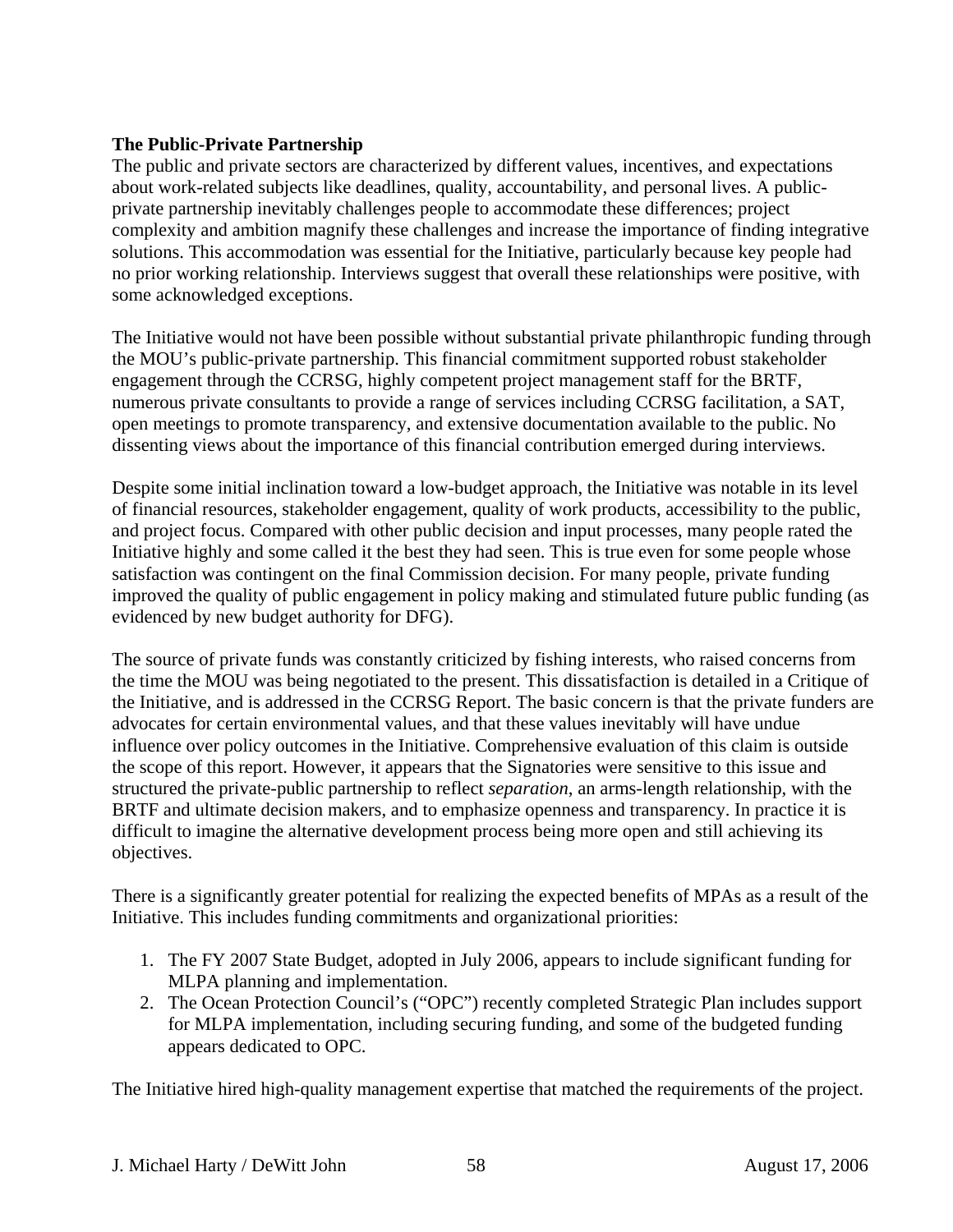There was a failure to fully appreciate the costs of such expertise. It is likely compensation costs will remain high for future study areas in light of the Initiative experience and new challenges.

The BRTF worked closely with the Executive Director to provide oversight of budgeting and spending. This information also was available to the public in the form of semi-annual reports. The Executive Director and staff worked directly with RLFF on financing and contracting. Given the lack of a clear model, the relationship appears to have been satisfactory. One question for the future is the degree of independence available to the Executive Director to enter into and modify contracts without requiring RLFF approval.

## **The Regional Stakeholder Group Process**

The CCRSG Report will address levels of satisfaction and the impact of the Initiative on relationships among resource users along the central coast.

## **The Department's Role in the Initiative**

DFG played a significant role in the achievements of the Initiative. The Marine Region team provided technical expertise, management skills, and a reliable voice about policy positions. They negotiated a relationship with the Initiative Staff that, by all accounts, was fundamentally successful despite inevitable challenges. The organizational relationship of DFG to the BRTF and Staff (*see* MOU Exhibit B) was intended to foster independence as well as collaboration. This appears to have been achieved, although one result is that DFG operated in a somewhat ambiguous zone, as a stakeholder and regulator, and several people commented on occasional tension about authority, roles, and responsibilities.

As noted above, DFG's senior management is generally supportive of the overall Initiative. They acknowledge the value of the resources made available by the public-private partnership. These resources helped overcome what has been characterized as an ingrained DFG instinct to underestimate costs and find a way to "get by." In retrospect, this instinct contributed to the outcomes of MLPA 1 and 2. Management also acknowledged DFG's traditional aversion to risk and change, but emphasized that fundamental change is occurring, in the Marine Region and elsewhere.<sup>[69](#page-58-0)</sup> Thus far DFG has succeeded in keeping the promise it made at the end of MLPA 2: "We will only continue the MLPA implementation process when we are able to adequately support a comprehensive, scientifically based, constituent involvement process." The next challenge is to ensure that a Commission decision on the central coast can be implemented over the long term.

The Initiative was based on a fundamental restructuring of DFG's role in implementing the MLPA, and the MOU arrangements are a balancing of that new role with private funders and a BRTF and contract staff. From complete control (MLPA 1 and 2) DFG moved into a partnership over the process of developing alternatives, although it retained final responsibility to "independently review and make any amendments or modifications to the draft documents that it determines appropriate." This balance was tested at various points during the Initiative, and is still being tested as a result of DFG's decision to prepare its own recommended alternative, Package P, to the Commission, and to prepare a draft Master Plan. The Package P decision is examined below.

1

<span id="page-58-0"></span> $69$  As noted above, other people interviewed for this report expressed doubts about the nature and pace of internal change, particularly as it applies to organizational culture and values about consumptive and non-consumptive resource uses.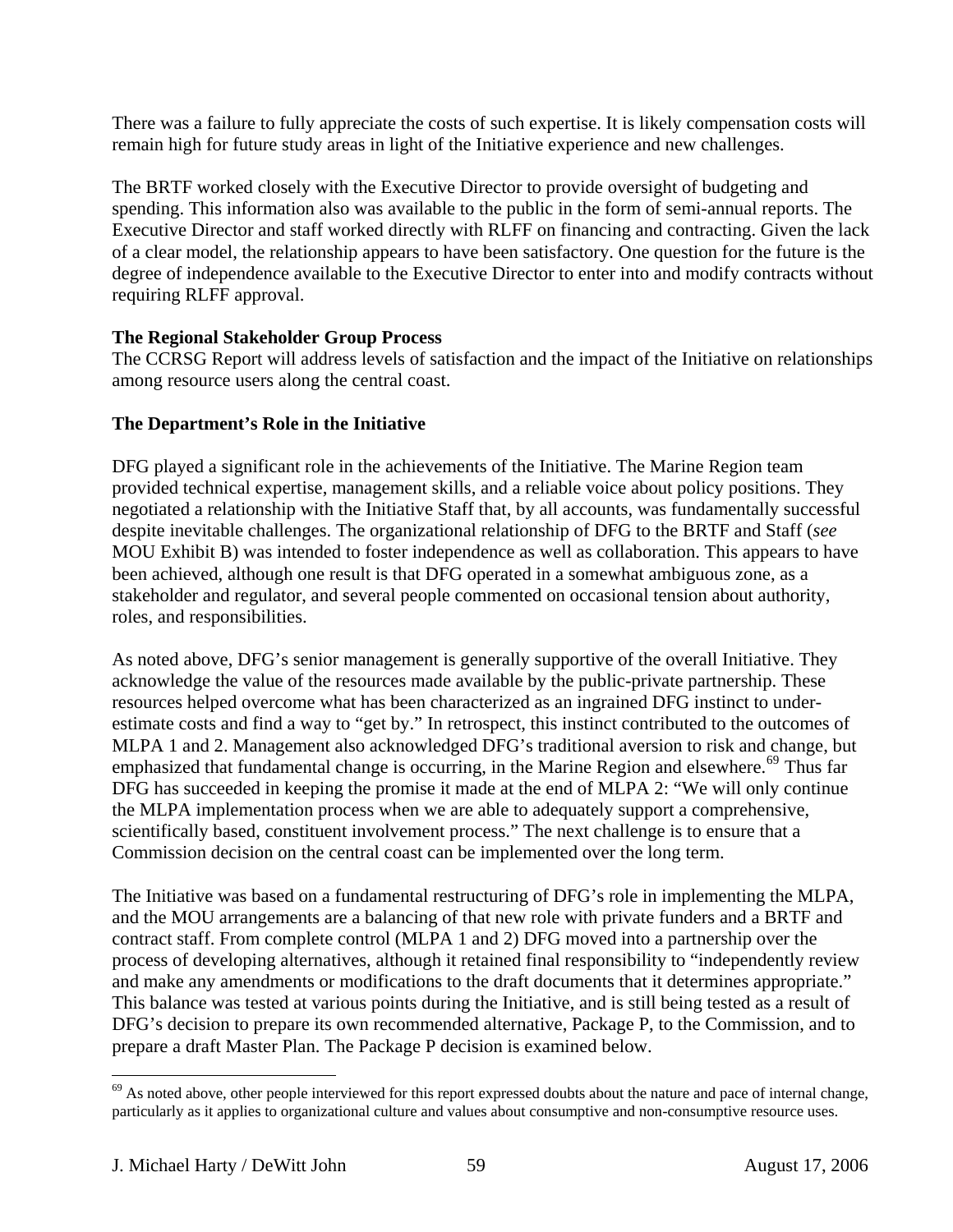## *Evaluating DFG's Preferred Alternative: Package P*

DFG's decision to develop its own recommended alternative, Package P, is based on its interpretation of the language of the MOU and the MLPA. DFG cited the following reasons "in general:"

- **Ensure that MPA boundaries and regulations [are] simple, clear, and easily enforced;**
- Consider key policy issues such as existing kelp harvest leases, shoreline fishing access, and user group conflicts;
- Ensure that the MLPA requirement to improve recreational opportunities in areas subject to minimal human disturbance [is] met for all types of recreation (both consumptive and nonconsumptive);
- Wherever possible, reduce potential impacts to existing uses and use patterns; and
- Ensure that the scientific guidance provided in the process [is] fully considered.<sup>[70](#page-59-0)</sup>

DFG could have taken any one of a number of paths in response to the BRTF's recommendations, including offering comments and proposed modifications on each package without offering a separate alternative. The decision to develop Package P appears to fit into a gray area of the MOU language, and decreased satisfaction with the Initiative process among many stakeholders and BRTF members.<sup>[71](#page-59-1)</sup> DFG reportedly held over 35 meetings with various constituents as it developed Package P, but it is not practical to assess satisfaction for this report based on the substance of Package P. The SAT analyzed Package P at the same level as the BRTF's three recommended packages.

DFG raised some concerns late in the Initiative process about enforceability of the MPA packages. The use of a depth contour, rather than straight lines, is one example. As already noted there also is some level of DFG dissatisfaction with the BRTF's tinkering with Packages 2 and 3 at the March meeting. In the current policy structure DFG and the Commission will always have a significant voice on policy consistency, and some adjustment of the BRTF and stakeholder recommendations was to be expected. DFG did not reject any of the three recommended packages wholesale.

One outcome of the Initiative is that DFG has even more experience to devote to future study areas and MLPA implementation. The critical challenge will be what lessons DFG takes from the Initiative. Its management (and the Resources Agency) could decide that, after the basic success of the Initiative, and with knowledge gained in the Channel Islands, MLPA 1 and MLPA 2, it is time for DFG to re-balance the authority in the MOU in its favor. This could mean looking to the private sector only for funding and asserting DFG control over contracting and staffing. Its leadership could propose that the BRTF has addressed most critical policy choices and is not needed for the next study area. This approach would be understandable and may become a viable long-term option for MLPA implementation. But the success of the Initiative after so much conflict and disappointment in earlier efforts raises the question whether there are more benefits to be wrung from the Initiative model in the next study area before it is revised or discarded. The Recommendations section of this report addresses this question.

*Conclusion*: The key elements of the Initiative functioned effectively in the central coast process overall, even with the questions and caveats to be anticipated in such a complex endeavor.

<span id="page-59-0"></span> $\overline{a}$  $70$  California Department of Fish and Game Preferred Alternative for Marine Protected Areas in the Central Coast Study Region, Overview of MLPA Requirements and Department Recommendation, June 22, 2006, p. 4.

<span id="page-59-1"></span> $71$  Of course, as one reviewer commented, this broad dissatisfaction also could be a sign of good policy making.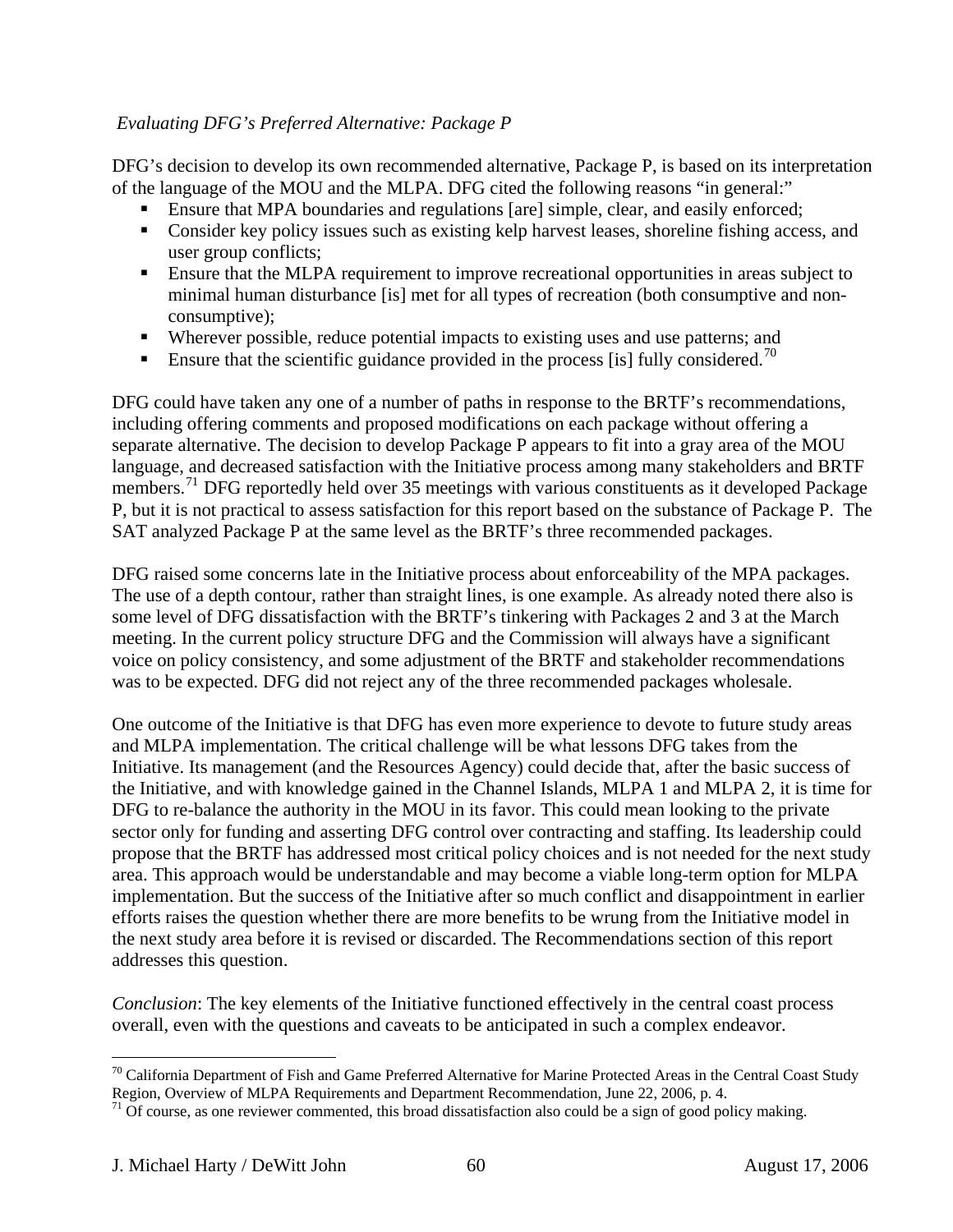# *Part Three: Can the Initiative be Replicated?*

The question of replicating the Initiative is receiving significant attention at this time. There are reports of initial planning and decision making for the next study area, and the Legislature and Administration appear to have agreed on appropriations for this purpose. If a private-public partnership is to be continued, the time appears ripe to begin discussions about a second MOU or similar vehicle. Apart from the Initiative, the potential for future public-private partnerships is relevant for California. One veteran of California government sees this approach as "the wave of the future," because citizens want more government to deal with environmental issues but are unwilling to pay through increased taxes.

This section explores a set of questions related to replicating the Initiative. The primary focus is feasibility and practicality based on the Initiative experience to date. There is also an important set of questions related to implementation of a Commission decision for the central coast and future study areas, but these are generally outside the scope of this evaluation.

#### *Financial Support*

Private funding for the Initiative through its scheduled termination in December 2006 is planned at \$7.4 million. The potential for private funding for a future study area is unknown.

DFG's financial contribution to the Initiative was limited, although in-kind contributions of personnel were valuable. The FY 2007 State budget approved by the Legislature in early July reportedly includes substantial funding for MLPA implementation, potentially 11 full-time positions for planning the next study area, and additional positions for central coast implementation, although the actual language has not been reviewed for this report. The funding structure reportedly involves the Ocean Protection Council and legislative committees as well as DFG.

This new appropriation confirms there is potential public financial support for future MLPA study areas if a partnership continues to meet the goals of private philanthropy. The mix of public and private funding for such a partnership is likely to change over time, with a greater proportion of funds coming from state appropriations. Interviews suggest state funding would not, by itself, be sufficient to support replication of the Initiative model in future study areas. The demands of implementing a Commission decision for the central coast will require public funds, further emphasizing the potential need for a private role going forward.

## *Political Support*

The Schwarzenegger Administration actively supported the Initiative as part of an overall program of ocean protection. There is no evidence at this time of a change in priorities. The Legislature's action in supporting significant MLPA appropriations is further evidence of political support. It is not clear how the Commission's final decision may affect—or reflect—this political balance. One unknown factor is the likely continuation of political support beyond the November 2006 elections. This support will be essential to successfully completing a second study area, particularly if it covers Southern California's coast.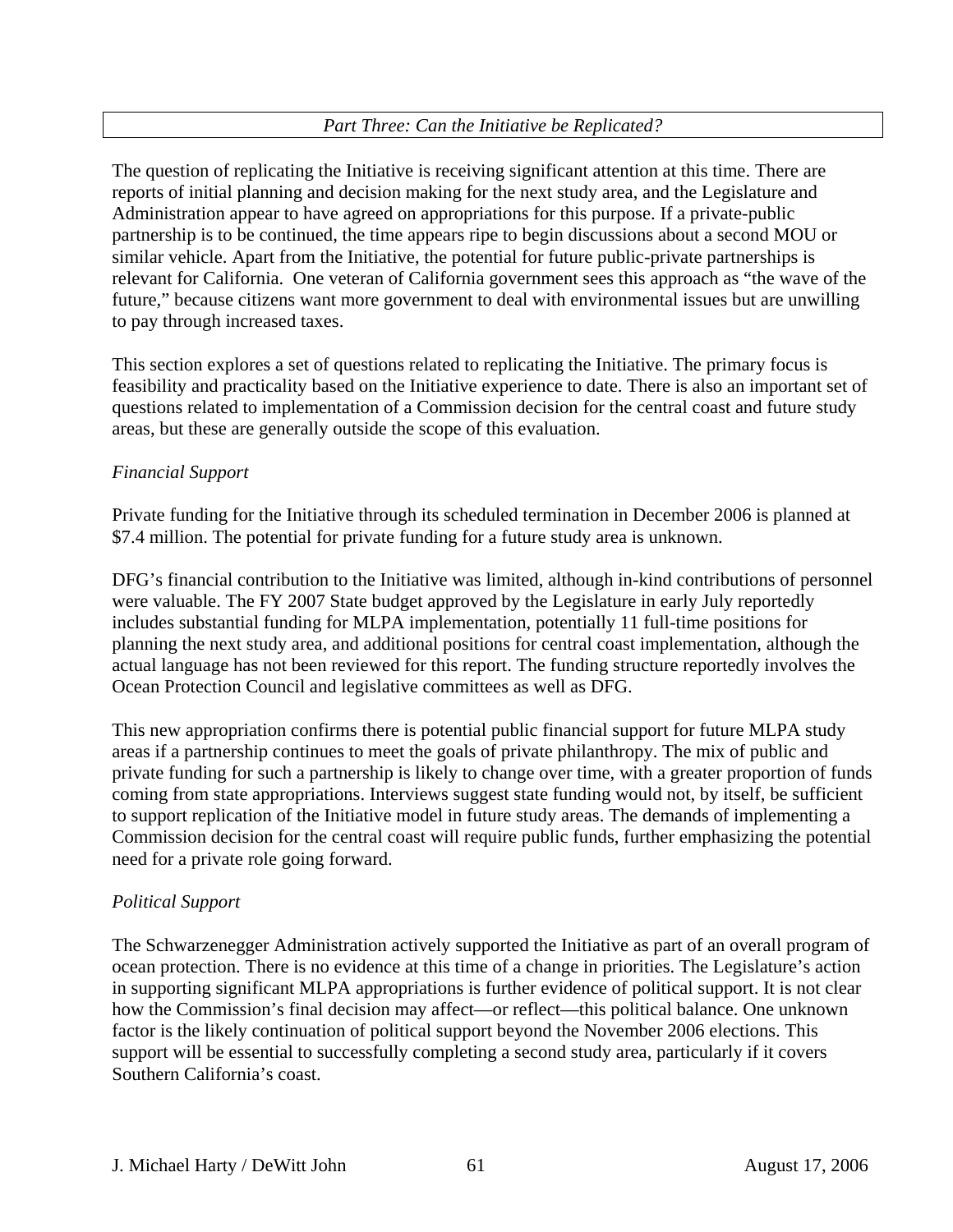#### *Institutional Structure*

Assuming funding and political support exist, and certain issues covered in the Recommendations section are addressed, it appears the basic structure of the Initiative could be replicated: a BRTF; professional contract staff; a SAT; a RSG; and a substantial DFG role. The quality of the people who would comprise the core of that structure is an important question addressed below.

### *DFG Resources*

A small group of DFG staff played key roles in the Initiative. They served as DFG's voice as an MOU signatory to the BRTF, SAT, and CCRSG. They articulated DFG's policy positions and shared oversight and project management roles. And they coordinated DFG's contributions of technical expertise and information. Many of these key staff, including John Ugoretz and Paul Reilly in the Marine Region, also have invaluable personal experience with DFG's earlier efforts to implement the MLPA (and with the Channel Islands MPAs). This experience includes personal relationships with key stakeholder groups.

The Initiative proved challenging to DFG's internal resources, expertise, capacity, and systems. Section III of this report pointed out the significant reductions in funding and positions for the Marine Region over the past four years. These reductions inevitably have deprived DFG of a pool of qualified, experienced personnel to adequately staff an ambitious project like the Initiative. One example is the reported inability of DFG to take advantage of \$750,000 made available by RLFF as part of the MOU to support DFG personnel. Interviews indicate DFG was unable to identify appropriate personnel to fill these positions and also experienced challenges with internal financial systems.

DFG's personnel system, a part of the larger State system, has rigid requirements to protect seniority and other values that operate as a significant handicap to managers needing employees with skills, experience, and temperament to fit comfortably into a project like the Initiative.

A related problem is not unique to DFG, namely the State's byzantine contracting system. Relative to the private sector, DFG lacks the flexibility to hire qualified contractors in the timeframes needed for a fast-moving project. The pool of potential consultants is often limited to those already under contract on other projects, and most contractors must run a complex gauntlet of legal and other requirements. There are similar problems associated with acquisition. According to interviews, RLFF was asked by DFG to supply laptop computers for staff to support the Initiative when state regulations created obstacles.

These constraints based on State personnel, contracting, and acquisition systems are not likely to change for the next study area. New legislative appropriations appear to give DFG an opportunity to begin building internal capacity, but this will not be possible in a short timeframe. For these reasons, it will be critical that key DFG staff from the Initiative, familiar with its basic structure and experience (as well as DFG's previous efforts to implement the MLPA), are available to play a significant role in the next study area.

#### *Human costs*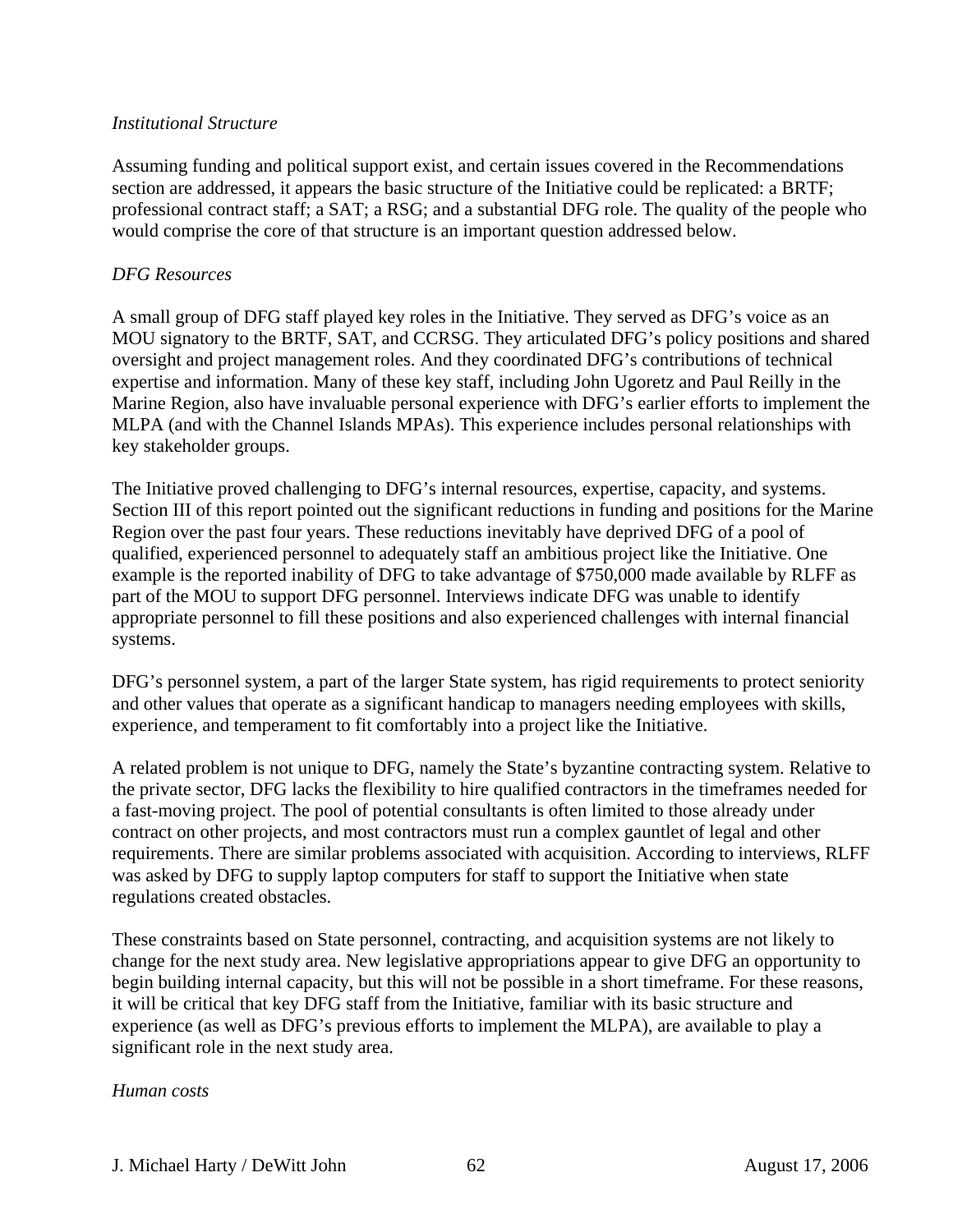The Initiative accomplished its objectives at high personal costs to stakeholders, BRTF and DFG staff, consultants, SAT members, and the BRTF members. The number of meetings and related time commitments had a direct impact on anyone who faced a choice about working or participating in the Initiative. For those engaged in fishing, this often entailed a direct loss of income. Other stakeholders used personal vacation time, or left their businesses to attend Initiative meetings. The BRTF staff were paid to focus on the project, but interviews suggest their workload and time pressures were severe. The challenging deadlines established in the MOU contributed to this impact. Consultants were paid to support the Initiative, but also worked under severe time constraints and workload, and some incurred financial impacts by under-reporting time. DFG staff work in a large organization with different expectations about workload and schedule, but the core DFG team were consistently acknowledged in interviews for their high level of effort. Other human costs for DFG included the challenge of maintaining project focus in the face of other demands. BRTF members contributed hundreds of hours, with the Chair approaching 1,000, in meetings, traveling, and preparing. SAT members' commitments were uneven, with a small group also providing hundreds of hours. The financial arrangements for individual SAT members also varied based on employment and, in the case of academics, funding sources.

Ultimately, there are undeniable personal disincentives to participate in another Initiative, particularly if it carries the same human costs linked to workload, timeline, and pressure. Here is a perspective from a MLPA veteran: "[A] normal human being cannot withstand the pressure and demands created by successive MLPA regional processes." The influence of these disincentives will vary with individual situations.

### *Can the Initiative be replicated in a new study area without some continuity of personnel?*

In practical terms the potential for a complete lack of human continuity is unlikely. This is particularly true for people whose jobs are linked MLPA implementation or supporting the Initiative. For RLFF, DFG, and the Resources Agency, at a minimum, the potential for at least some continuity is high. The same is true for some members of the SAT given professional interests and the role of funding for research.

The potential benefits of having some level of human continuity from the Initiative to a new study area were generally acknowledged in the interviews. For the BRTF, benefits include more group experience as a resource for avoiding past difficulties and making good choices about priorities, and matching (or exceeding) the level of knowledge that stakeholders will bring to a future process.

For the SAT, familiarity with the Framework and the role of supporting design and evaluation of proposed MPA networks would be helpful. Some SAT members are highly motivated because of their professional focus on MPAs, and a few are motivated financially, by contracts with the Initiative, to continue. Even for these people, however, the workload, schedule, and general strain of the Initiative have been significant and are likely to affect retention and recruitment. This is significant, because the quality and motivation of Initiative participants overall was extremely high.

Interviews generated diverse, but typically cautious and low-key, levels of interest when the topic of continuing was raised with other Initiative participants.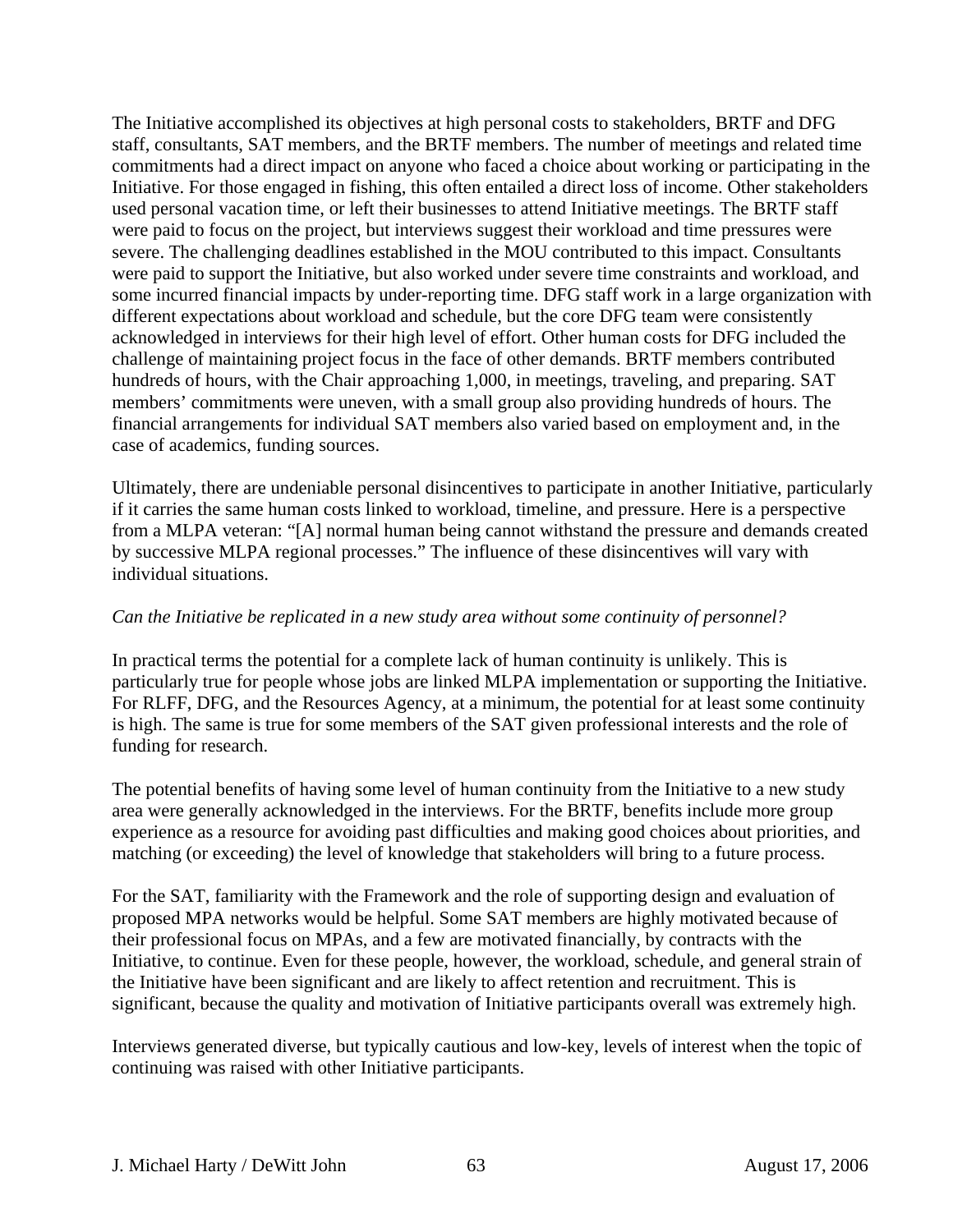#### *Influence of the Initiative on Stakeholders*

There is likely to be some continuity of stakeholders for a future study area. This will be true for consumptive users as well as environmental and conservation groups. There also will be veteran advocates who essentially "sat out" (but monitored) the Initiative for different reasons, and new stakeholders who are closely linked to local uses. This range of experience and expectation will influence RSG dynamics, and also dynamics with the BRTF, SAT, Department and Commission. "Lessons learned" by stakeholders inevitably will shape the future of MLPA implementation.

## *Rule clarity*

There was substantial uncertainty during the Initiative around roles, responsibilities, and procedures that should *not* be replicated. The "rules" likely will be clearer for a second study area.

## *Differences in future study areas*

Interviews suggest that customization and flexibility will be important characteristics in designing approaches to future study areas. No one has endorsed a cookie cutter approach using only one shape, for several reasons. First, there will be significant differences in the natural characteristics of each study area, e.g., types and distribution of habitat, natural features, and species, to name only a few. The amount of information available for future study areas will also be a factor. The central coast was selected for the Initiative in part because there was a reasonable amount of data about key natural features already available. Future study areas apparently will vary in relative availability of data. There also will be different user dynamics. As one example, interviews indicate that there is "less room and more users" along the Southern California coast, and "less room for error." The SAT and BRTF should have reduced workloads because the Framework (and draft Master Plan) already exist.

## *Legal issues*

The Initiative appears to be, in many respects, *sui generis*. While a number of existing models have some similarities, this evaluation did not identify any clear fit.<sup>[72](#page-63-0)</sup> In particular, there is no clear precedent for a privately funded natural resource planning effort on this scale that will result in public rulemaking. This means that rules about how to structure roles, responsibilities, and relationships within the Initiative were created along the way, and that participants in the Initiative were constantly asked to innovate and live with uncertainty in this effort to "get it right." It also means that the legal implications of this partnership model are open to question and likely to be tested by interests opposed to the MLPA or the current approach to its implementation.[73](#page-63-1)Whether litigation will affect efforts to replicate the Initiative cannot be reliably predicted in this report. The regulatory process for implementing a Commission decision on MPAs involves CEQA review and may also result in litigation that could influence replication of the Initiative.

## *Leadership*

<span id="page-63-0"></span> $72$  One possible influence is the private component of HCP efforts undertaken with the U.S. Fish and Wildlife Service. Several people suggested that there is significant private sector influence over policy that results in rules, such as those for public accounting standards.

<span id="page-63-1"></span> $^{73}$  As noted previously, the *Coastside Fishing Club* litigation is the first legal challenge to the Initiative.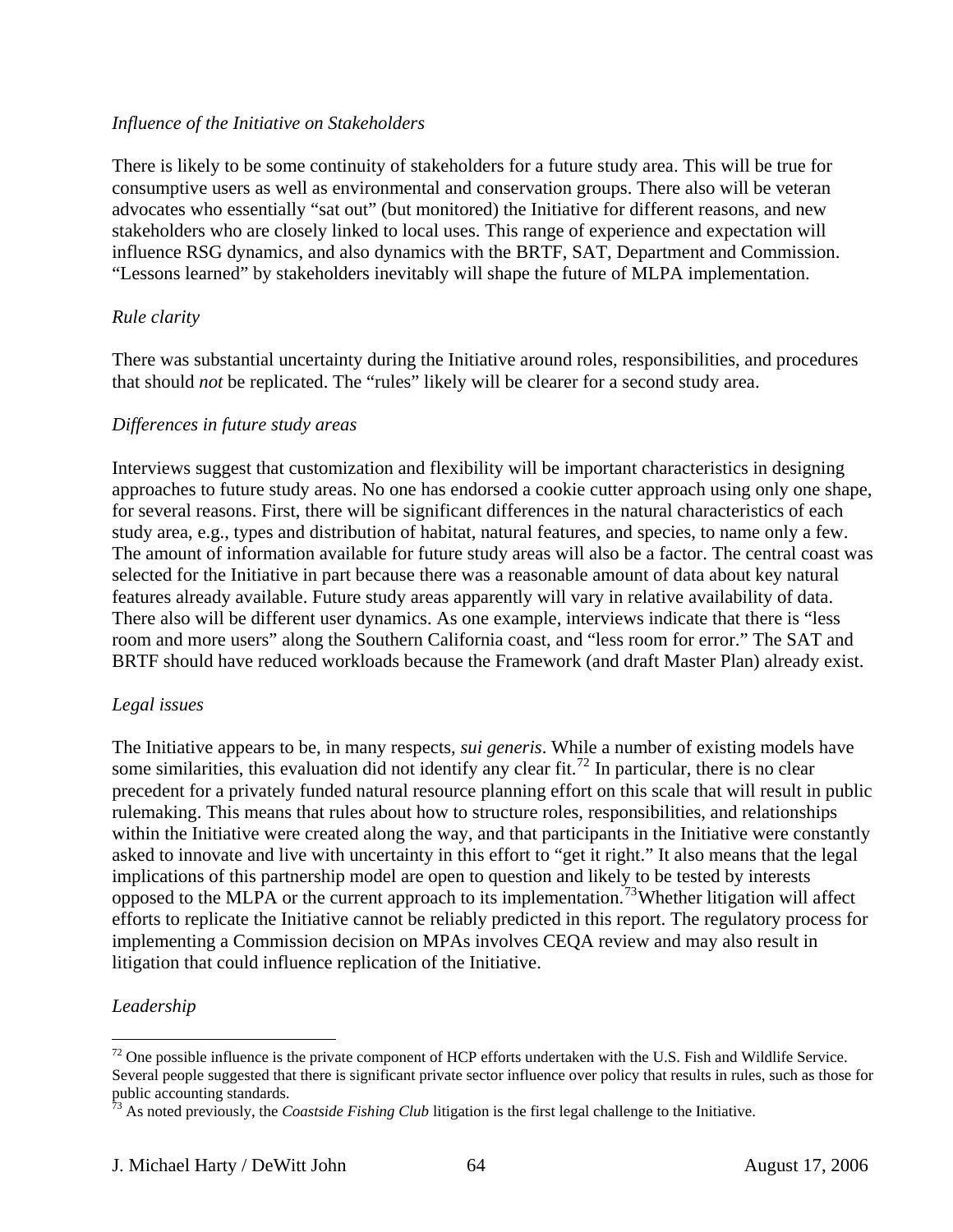The MOU identifies leadership as an important characteristic for the Initiative.<sup>[74](#page-64-0)</sup> Interviews consistently cite the leadership provided by individuals and groups as an essential element in achieving the MOU's objectives as well as other results. The Initiative was staffed by a group of strong personalities who devised ways to work with one another effectively and to inspire others. This is true for the BRTF, the staff, and DFG. Leadership on the SAT ultimately appears to have rested with the small group of scientists who did a huge amount of work to support design and evaluation of proposals. Leadership also manifested itself within the CCRSG, which also featured numerous strong personalities. [See CCRSG Report] The potential to replicate the Initiative will depend significantly on leadership from these same positions.

#### *Conclusion: Replicating the Initiative*

There is no conclusive reason at this time why the basic structure and approach of the Initiative cannot be replicated for the next study area. There are a number of open questions, such as the availability of private funding and the challenge of retaining and recruiting high-quality contract staff, BRTF members, and SAT members in light of the demands imposed by the Initiative. There also are questions about the availability of key DFG staff to focus intensively on the next area. One final question is the extent to which key stakeholders, particularly consumptive interests, will endorse the same process. *This calculation will be influenced significantly by the Commission's ultimate decision for the central coast.* The CCRSG Report provides further insight on this question.

<span id="page-64-0"></span><sup>74</sup> MOU Attachment A:

J. Michael Harty / DeWitt John 65 August 17, 2006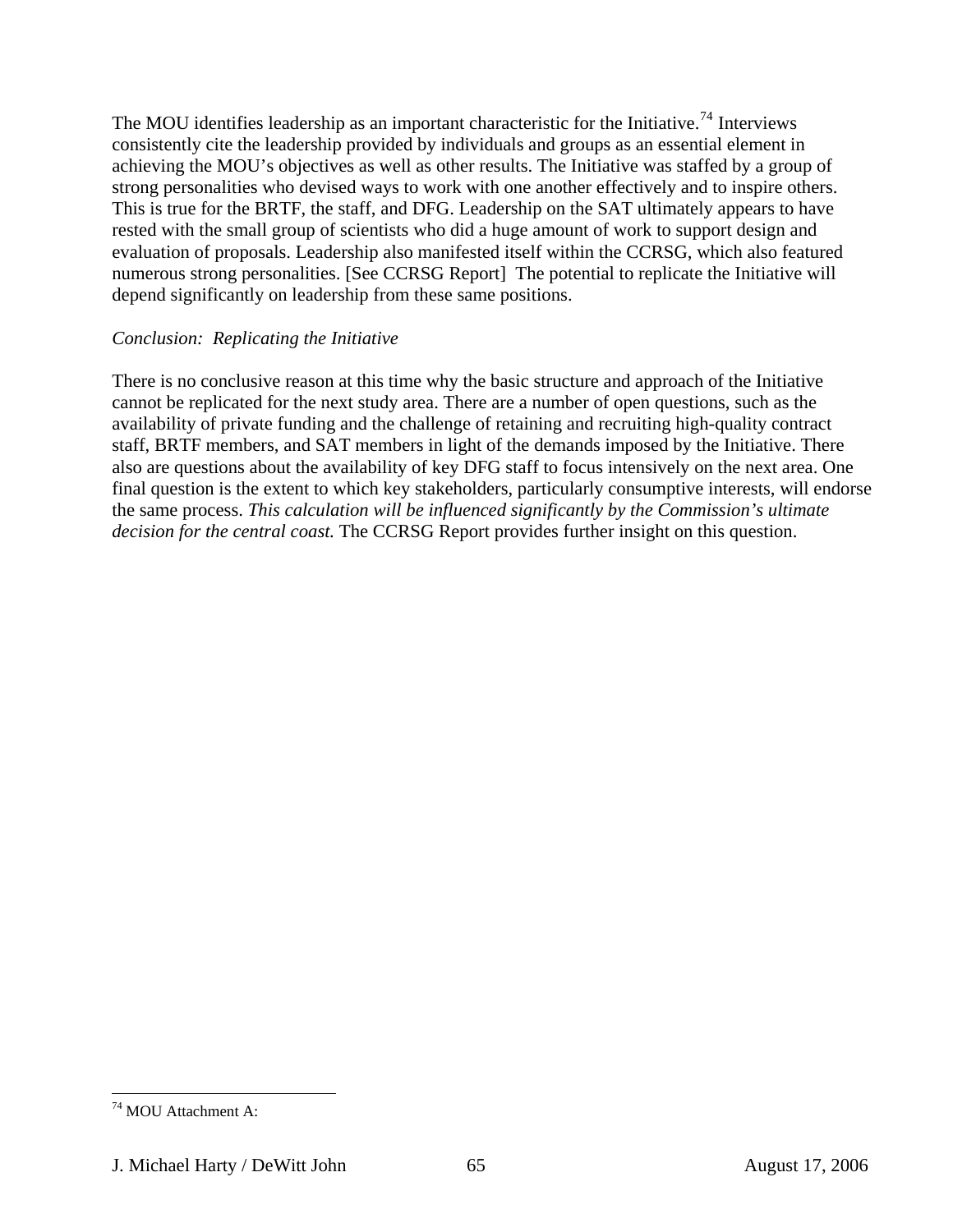# **V. RECOMMENDATIONS**

## **1. The basic Initiative structure -- a BRTF with contract Staff, RSG, SAT, and effective Departmental involvement – is the best option for the next study area, with limited modifications based on lessons learned.**

The Initiative has functioned effectively up to the current point (prior to a Commission decision). As explained below and in the CCRSG Report, some adjustments can be made to reflect lessons learned and increase effectiveness, but no major changes are recommended for the next study area. The Legislature's decision to provide additional staff and budget for the next year's work on MPLA implementation should enable the Department to play a more active role in working with stakeholder groups as they develop packages of proposed MPA networks. The BRTF would be well-advised to focus its work even more intently on encouraging stakeholder groups to explore how they can find consensus.

The Department's recently-written draft Master Plan is confusing about the future role of the BRTF: there is a suggestion that stakeholder packages could be sent directly to the Department. Taking this step would eliminate an invaluable part of the Initiative process – the opportunity for stakeholder groups to engage in public discussion with each other and with a panel of independent experts who are well versed in how to design public programs to address controversial issues. This process of public deliberation is valuable and should continue to be the centerpiece of the MLPA process. The presence of the BRTF and its contract staff does not in any way diminish or detract from the authority of the Department or the Commission. Rather, it equips them with invaluable tools for meeting their statutory and constitutional responsibilities. The BRTF will continue to need a staff that is experienced in designing and conducting public deliberative processes with a tight project focus. The Department should train its staff in these skills and may eventually be able to staff these deliberations. But at the present time, the Department does not have the necessary skills or the resources to do so. Based on information available for this report, the arguments in favor of abandoning the basic Initiative structure at this time are outweighed by arguments supporting continuity in the next study area.

## **2. The State of California should negotiate a new Memorandum of Understanding with the Resources Legacy Fund Foundation or other entities to ensure adequate funding for future study areas as well as for implementation of Commission decisions about MPAs along the central coast.**

Substantial private resources will be needed to complement state resources and continue the MLPA effort to establish and manage MPA networks. The Commission and the Department do not have the resources or capacity to fully support the next study area, especially when new MPAs along the central coast are anticipated. Moreover, the next study area may pose challenges that will require at least as much private funding in order to accomplish MLPA goals.

## **a. The Resources Agency and Department should open discussions with the RLLF and**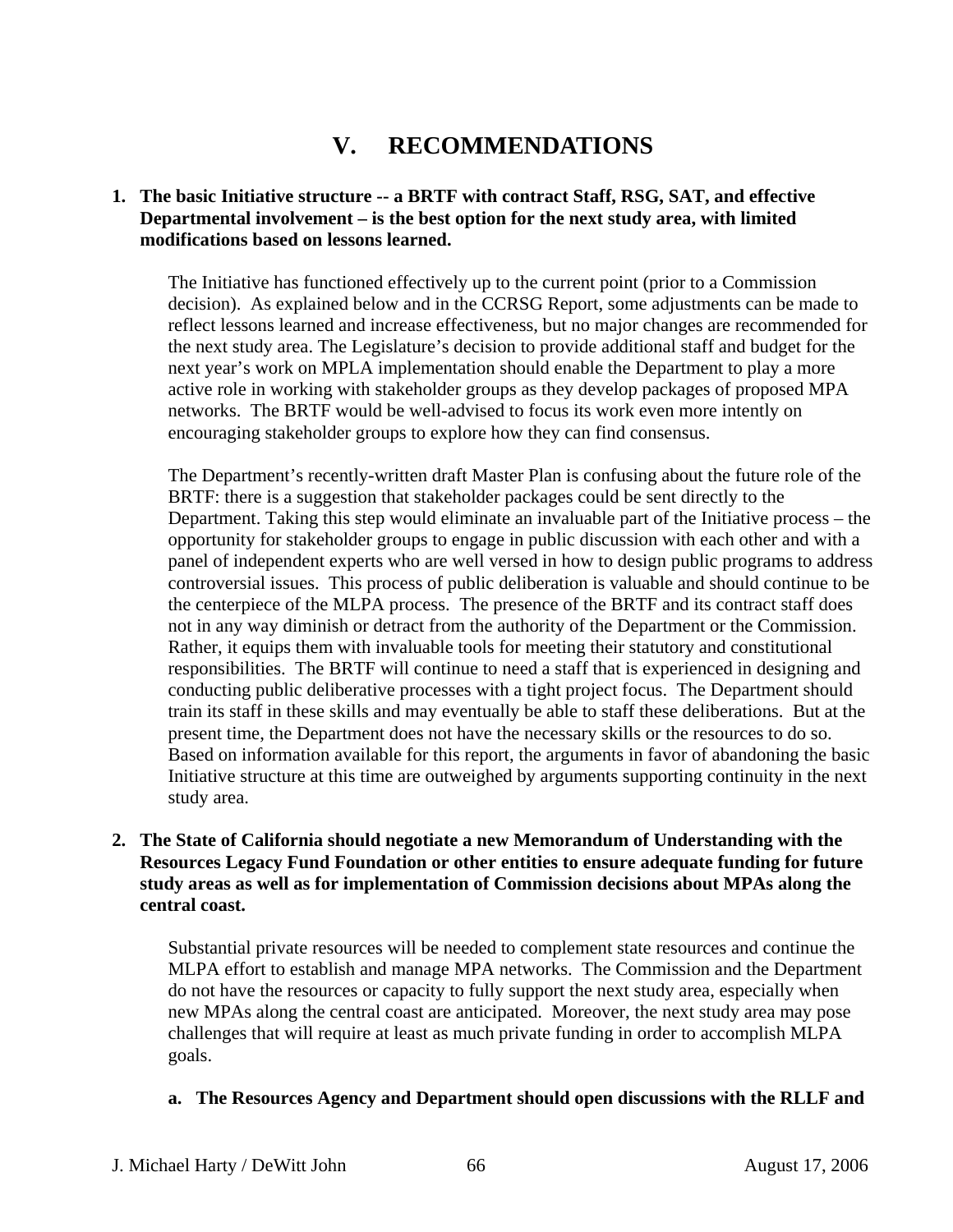#### **other private entities about funding for management of MPA networks.**

As part of developing a plan for long-term management of MPA networks, the Resources Agency and Department should consider how to raise funds for MPA management and should consider whether private funds might be useful in ensuring that the Department can fulfill its statutory and regulatory responsibilities.

## **b. The RLFF and all private funders must work with the other Signatories, BRTF, and Staff to ensure separation and clear boundaries.**

It will continue to be essential that the RLLF and any other funders maintain "arm's length" working relationships that allow the other Signatories, BRTF, Staff, SAT, and regional stakeholder processes to operate in the public arena without the specter of influence by funders. To this end, it would be highly desirable to eliminate the current caps on the ability of the Executive Director to enter into and modify contracts without prior approval by RLFF.

#### **c. The Signatories should consider whether other funders, or non-profit entities, might become part of the public-private partnership.**

There are sound reasons to explore the potential for bringing additional funders who might have different value sets into the partnership. So long as there is separation, adding funders should have no appreciable impact on the effectiveness of the Initiative model and could improve prospects for long-term support. Another option to explore is whether there are non-profit entities more familiar with the State that could oversee contracting and hiring in the same way as RLFF in the future without sacrificing flexibility, responsiveness, and speed.

**3. The Department of Fish and Game should have the same roles and responsibilities in the next study area but should participate more proactively in the regional stakeholder process and should focus a substantial portion of its new resources on implementation of the Commission's decisions to establish MPA networks along the central coast.** 

#### **a. With respect to a RSG in the next study area, the Department should engage more directly with regional stakeholders as they develop packages of proposed MPA networks.**

Consistent with this report's recommendation that the same basic structure be utilized for the next study area, the Department should have essentially the same roles and responsibilities as it did for the Initiative. However, the Department should engage more actively with stakeholder groups, speaking up directly and substantively about such matters as the practical issues of managing MPAs. This approach should seek to reduce the need to modify alternatives produced through the stakeholder and BRTF processes in order to satisfy DFG requirements. As the Commission designates networks of new MPAs along the central coast and elsewhere, the Department will have an increasing store of information about implementing MPAs that stakeholder groups will need to draw on.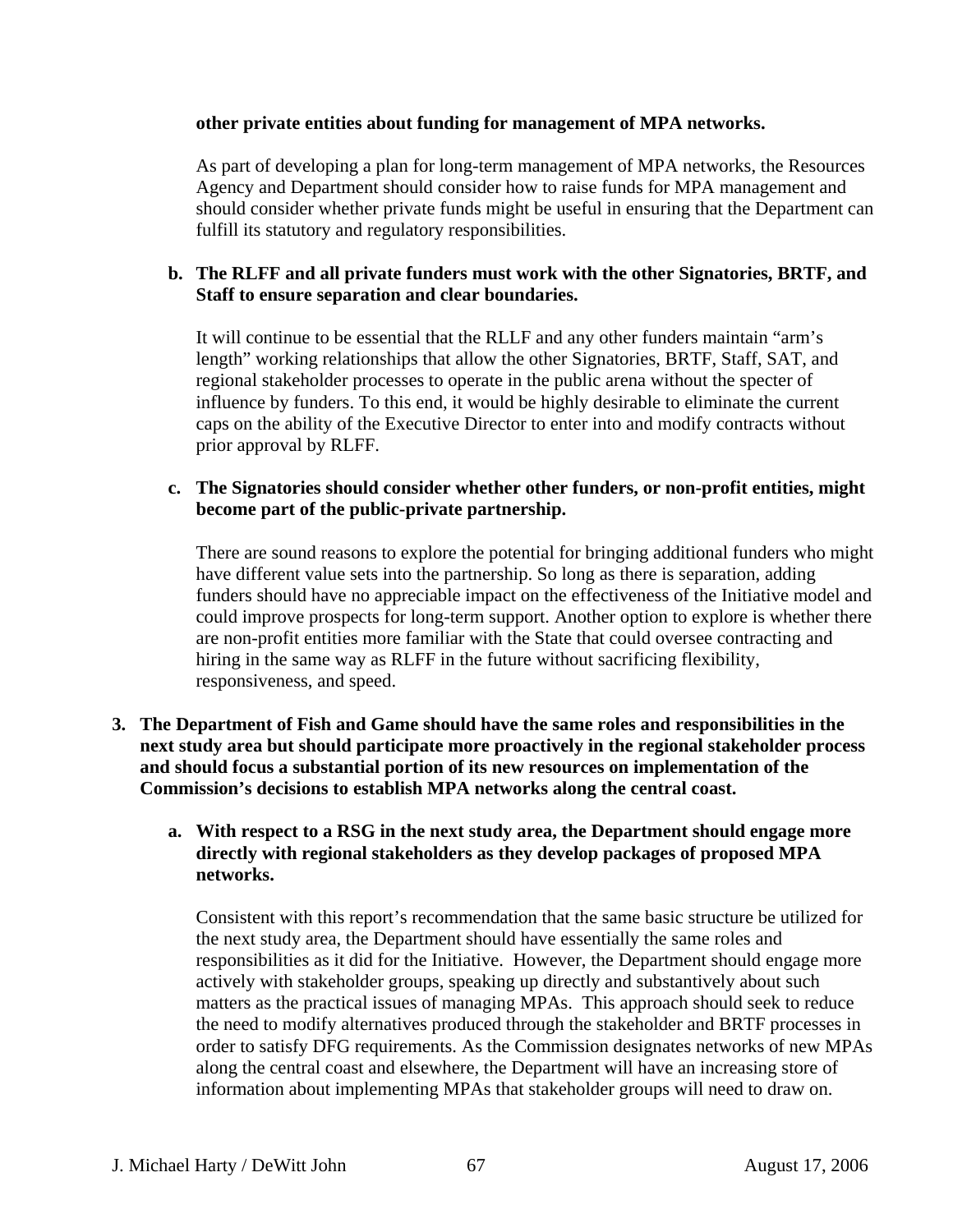The Department's relationship to the CCRSG in the Initiative was uneven, and there is little evidence that the Department established a priority of clearly and consistently articulating its interests to maximize the potential for stakeholder alternatives to reflect these interests. This recommendation is consistent with findings of the CCRSG Report (p. 39).

**b. The Resources Agency and Department, with appropriate support from other elements of the Initiative, should establish a specific goal of building the capacity of the Department, particularly the Marine Region, to effectively expand its role in future MPA design processes while at the same time implementing MPAs adopted by the Commission.** 

The Department has relied extensively on a very small group of talented and committed managers to support MLPA implementation since 1999. The accomplishments of these individuals are notable. There is no "bench," however, and time and experience are required to build that capacity. Expanding the Department's role in MPA design in the next study area, while simultaneously taking on implementation of a Commission decision for the central coast, appears likely to create unnecessary strain on existing staff and threaten recent accomplishments. The Initiative, if it continues, presents an opportunity to build executive and management capacity as part of MLPA implementation. In particular, there is an opportunity for the Department to identify desired skills and expertise and then utilize the public-private partnership model to cultivate these, with the potential for assistance from highly experienced professional staff. Specific measures could be established to evaluate progress in building capacity and assist senior decision makers in matching future Departmental responsibilities with personnel. Under the right circumstances, the Department may develop the capacity to expand its role in MPA design following completion of the next study area, even as it takes on greater implementation obligations.

When the Commission designates new MPAs, stakeholder groups are not likely to quietly acquiesce in DFG decisions about how to operate the new reserves. It is more likely that stakeholders will continue to demand that they be consulted. The DFG will need to develop an effective process to engage stakeholders so that all parties can learn from the implementation process.

Implementation will require that the Department hire and train staff with technical and strategic management skills, including the ability to design and staff public deliberative processes. This process began with the Channel Islands and likely will expand very soon along the central coast. Commission decisions for future study areas will only increase the need for these skills.

**c. The Department should foster local relationships between its MPA staff and stakeholders to support both design and long-term implementation.**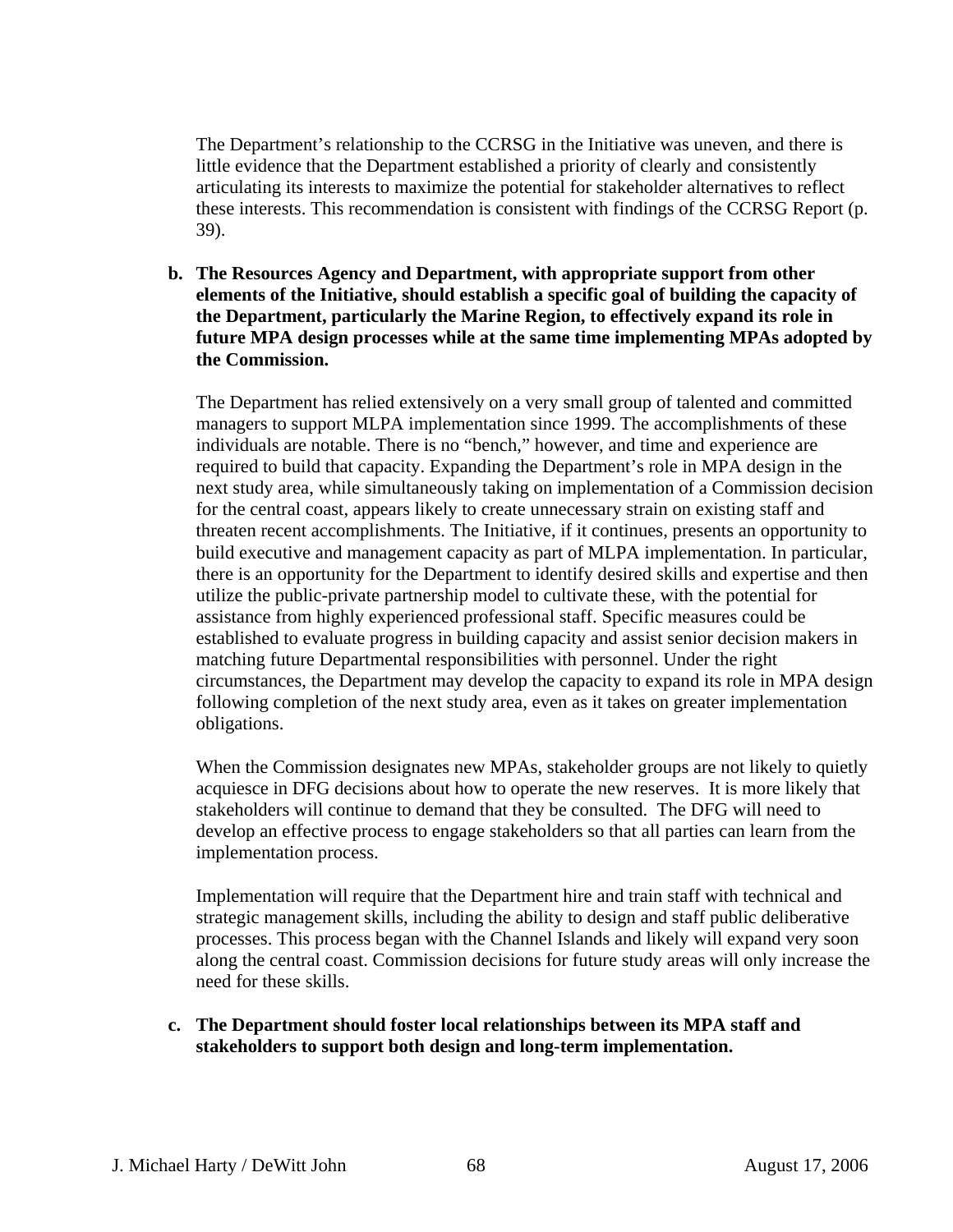It would be very useful if DFG staff who are knowledgeable about specific communities and marine areas were able to work directly with stakeholders (and professional facilitators) to develop alternative MPA packages in the next study area and implement those MPAs.

#### **d. Future study area planning should build on the Department's experience with implementing and managing MPAs.**

Experience in managing new central coast MPAs likely will provide valuable input to the design of MPAs in other locations. The Department should brief the BRTF and possibly a future RSG on specific central coast (and Channel Islands) implementation and management challenges during future study region planning efforts.

#### **4. A Blue Ribbon Task Force should play a central role in the next study area as it did for the Initiative.**

The BRTF played a number of valuable roles in the Initiative, including, but not limited to, a politically adept buffer for the Department and a public forum for deliberation. The Initiative has not eliminated the pressures and problems that led to creation of the BRTF, and there is every reason to anticipate significant benefits by retaining this feature for the next study area. The existence of a Master Plan will reduce some of the uncertainty about policy that characterized the Initiative, but it is highly likely that there will be proposals to modify that Plan based on scientific advances. Both the SAT and RSG will benefit from oversight by a BRTF so long as its authority is clear and undiminished.

#### **a. The criteria for appointment of BRTF members should remain the same.**

The first BRTF functioned effectively without marine scientists or other technical experts on marine issues; the key criteria for selecting members is the capacity to tap the knowledge of such experts while leading effective public deliberation and decisionmaking about complex, highly contentious, place-based natural resources management issues.

#### **b. Two or three members of the central coast BRTF might be appointed to the new BRTF to provide continuity.**

Continuity would be particularly valuable for a Southern California project as the issues to be addressed there may be even more complex than on the central coast.

## **c. The new BRTF should develop operating guidelines for its work in the next study area.**

The new BRTF should take advantage of the experience gained by BRTF members and other participants in the central coast process, as well as the independent evaluations, to establish some basic guidelines for its deliberations. Guidelines could address coordination with the Executive Director and Staff, how the BRTF members will work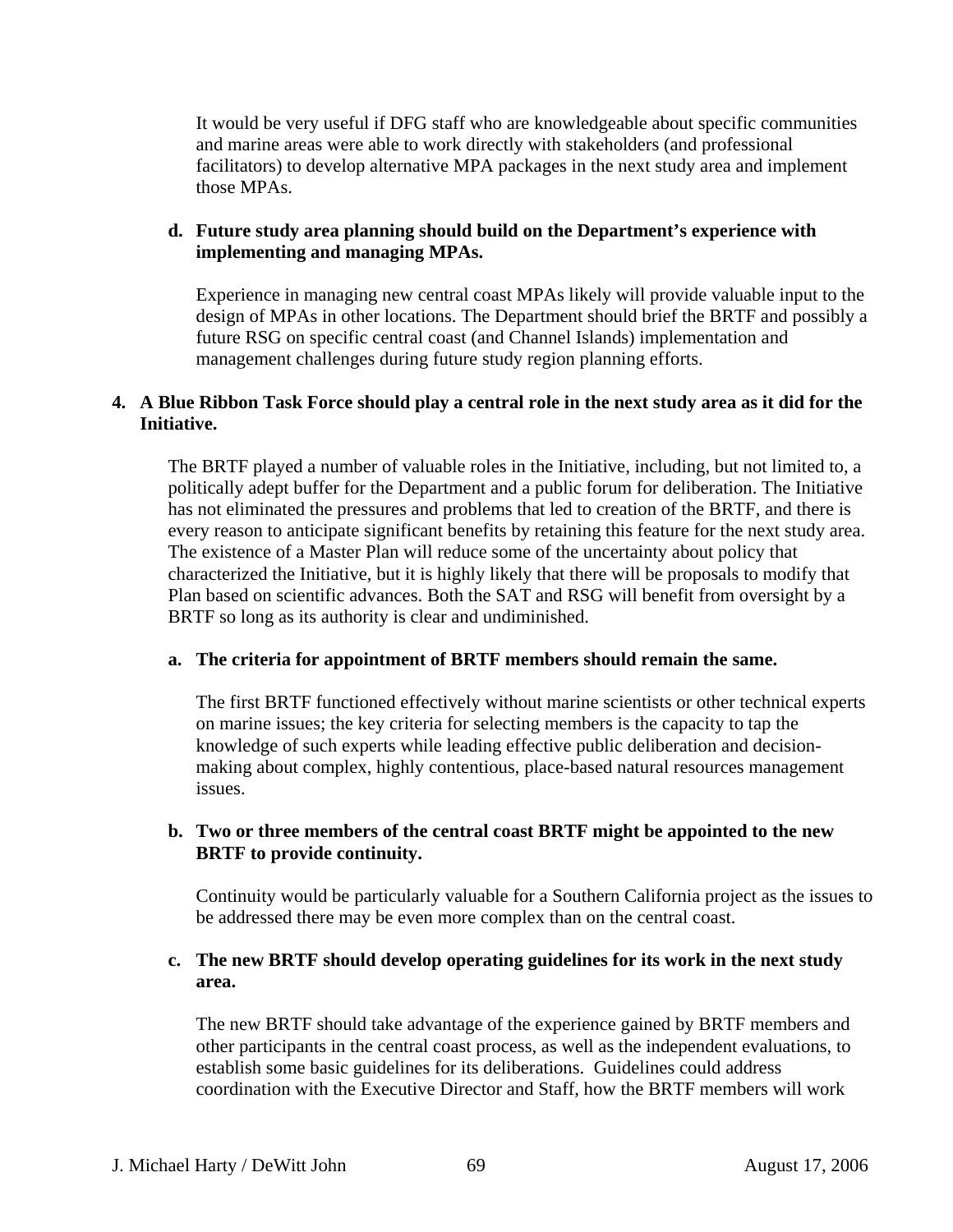with one another, the requirements for an alternative to be forwarded to the Commission for consideration, and the pros and cons of seeking consensus among BRTF members about a preferred alternative. A specific guideline is proposed in 5.d, below.

## **d. The BRTF should value consensus and carefully weigh the potential consequences for the overall process before creating its own package of alternatives, or modifying stakeholder packages on its own, when working with a RSG in the next study area.**

The Initiative demonstrated the potential consequences of developing a BRTF option and modifying stakeholder packages. The lessons learned interviews highlighted the difficulty of creating incentives for consensus and maximizing ownership of outcomes, particularly among stakeholders, while ensuring that a deliberative public process yields plausible alternatives. The BRTF should value the potential power of consensus, both for itself and a RSG. It also must have the necessary decision making tools to deliver a plausible set of policy alternatives to the Department and Commission in the next study area. On balance it appears counter-productive to limit the BRTF's options for future deliberations, and better to rely on its collective wisdom and judgment.

#### **e. BRTF members should plan to participate in all BRTF meetings.**

As a general principle, BRTF members should endeavor to participate in all BRTF meetings and this principle should be emphasized during recruitment. The option of reducing the size of the BRTF might reduce difficulties associated with attendance, but likely would limit the "wisdom" that makes such a group useful.

## **f. The BRTF and Department should seek opportunities to promote integrated decision making for the next study area, and BRTF members should also maximize opportunities for informal discussions.**

The Initiative was a balance of independence for the BRTF in order to build credibility with the need to coordinate and integrate overall decision making. The next study area presents an opportunity to explore ways to maintain independence, increase integration, and support the Department's development of capacity to expand its role in MPA design (*see* Recommendation 4.b). The BRTF and Department should explore ways to integrate decision making about key "steps" for the next study area and promote education within the Department about deliberative processes that engage the public. For example, BRTF members could discuss with the Department's MLPA team specific challenges associated with articulating key interests around MPA network design to a RSG and jointly develop solutions. These integrative steps should be transparent to stakeholders, and must protect the BRTF's ability to interact effectively with stakeholders and the broader public. One potential benefit of this interaction may be a new MLPA implementation process option.

In addition, the BRTF Chair should ensure that there is time for BRTF members to interact with each other informally consistent with any applicable open meeting requirements. This will promote understanding, consensus building, and stronger relationships, and it will make the Chair's job easier. There is no reason why such time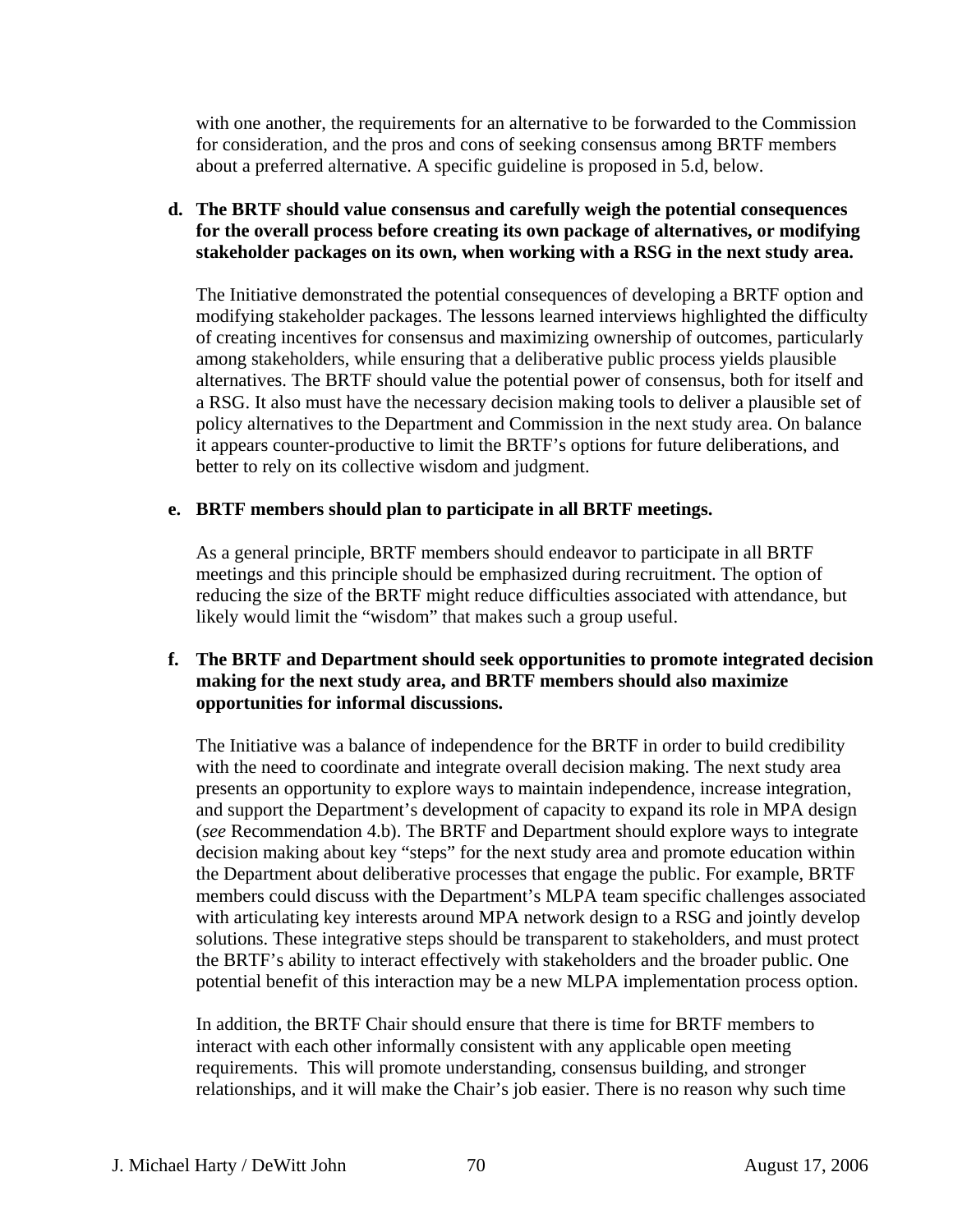should be inconsistent with a basic process commitment to transparency and openness.

#### **g. The BRTF should focus on key issues linked to MPA network design and implementation and limit the time it spends on local user conflicts if these are not significant for overall network effectiveness.**

The BRTF spent a substantial amount of time on user conflicts in the Monterey Bay area during the Initiative. Some of its modifications to packages 2 and 3 reflected efforts to resolve these conflicts. In the future, the BRTF should carefully weigh the value it will add by devoting substantial time to resolving intense user conflicts, particularly if these are not linked directly to MPA network effectiveness.

#### **5. The responsibility for managing the next study area should remain with private sector Staff hired under the public-private partnership.**

The Initiative has demonstrated the value of applying proven executive and management skills and "project focus" to complex public policy development. The Initiative's successes on the central coast flow from the high level of the staff's professional skills, their ability to focus all of their efforts on the MLPA process, and their lack of personal identification with a particular agency or point of view. The benefits available from a public-private partnership model are essential for maintaining momentum. It is difficult to imagine in practice how to maintain these key benefits if state government assumes responsibility for these tasks, even using a contractor model, at this time. This recommendation is intended to support the capacity-building proposal in 3.c above.

#### **a. The basic principles used to manage the Initiative so far should continue**

These principles include the ability of staff to commit to a single project and maintain that focus; respect for key milestones and schedules; high standards for work products; flexibility and adaptability; and a clear understanding of roles relative to other parts of the basic Initiative structure.

One of the positive lessons of the Initiative is that it was not viewed as a "staff-driven" effort, perhaps one reason for the generally laudatory evaluations given the Executive Director and staff.

### **b. The BRTF Chair should continue to hire an Executive Director with the same role and responsibilities.**

If retaining the current Director is not an option, similarly high standards should be applied to hiring a new Director. This is one of the key appointments made by the Initiative.

**c. The Executive Director should continue to have significant flexibility in hiring project staff and consultants and should not be constrained by DFG hiring and contracting requirements.**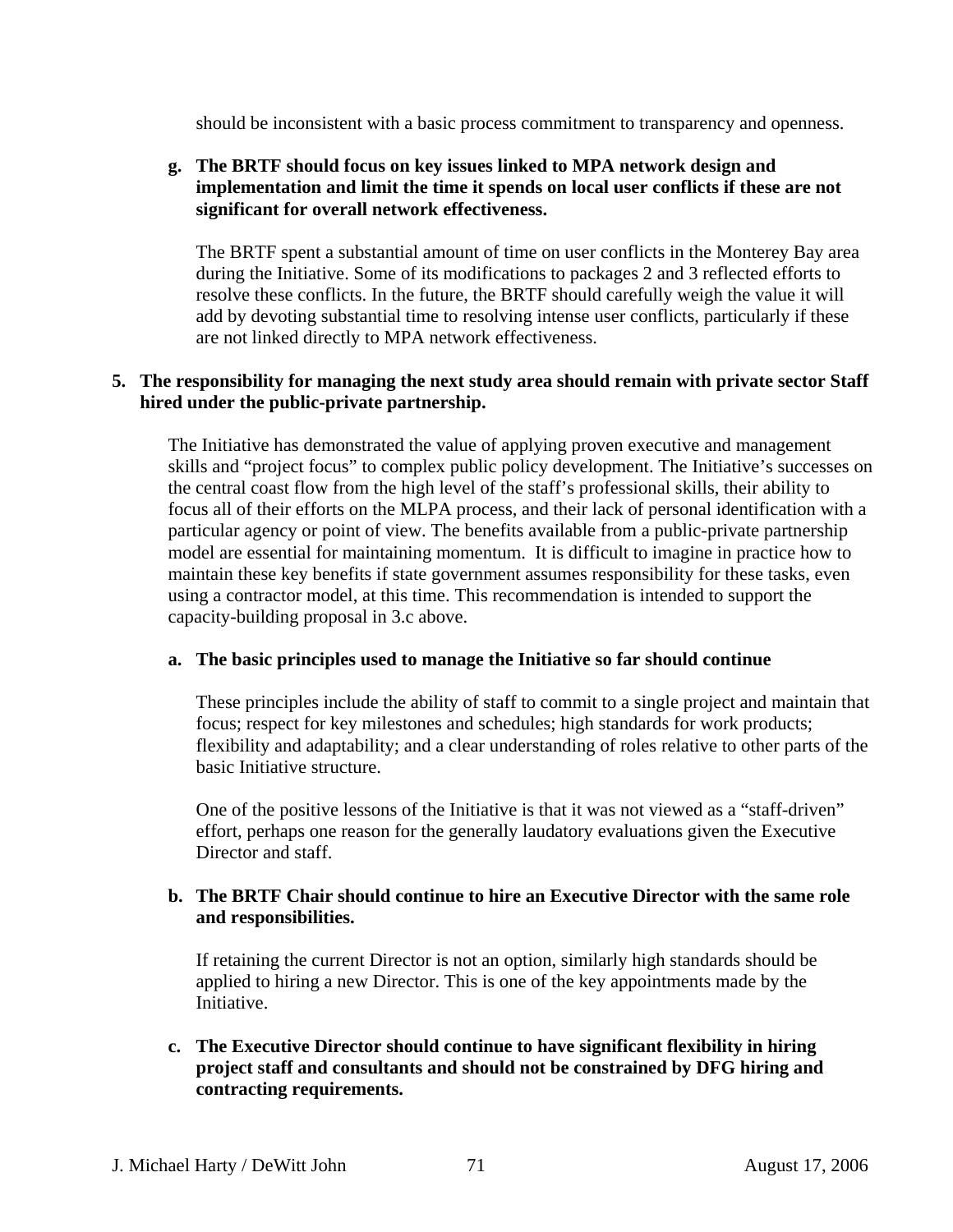The Director should develop recommendations to the BRTF about the future role of consultants that reflect knowledge gained from the Initiative regarding size, composition, and compensation. One important issue to address is the potential loss of knowledge when different consultants are used in new study areas.

## **d. Roles, responsibilities, and expectations among the Department, BRTF, and Staff should be addressed explicitly at the beginning of a new study area.**

To the extent these are not captured in a new MOU, a "partnering agreement" should be considered as a potential management option. This agreement would spell out roles and responsibilities and identify a clear process for resolving any disputes or uncertainty.

#### **6. The Science Advisory Team should continue in the same role in the next study area.**

The roles and responsibilities of the SAT in relation to the BRTF and CCRSG worked reasonably well once they were defied in the Initiative. The size and makeup of the SAT merits evaluation in light of a reduction in its anticipated work load and responsibilities in the next study area.

#### **a. The SAT should support the BRTF and Department but not "draw lines on a map."**

MLPA 1 demonstrated the problems associated with having scientists draw lines that have direct impacts on resource users. The Initiative demonstrated that, under the right circumstances, stakeholders can design MPA networks that do a better job of resolving some policy and user conflicts. The SAT should assist the RSG to design alternative MPA packages and evaluate those packages, educate BRTF members about MPAs and provide advice about alternative proposals, and help the Department develop the capacity to monitor and evaluate networks along the central coast and in future study areas. To the extent that the Department's draft Master Plan proposes a more directive role for the SAT in designing future MPA networks, this is a step fraught with potential for conflict as illustrated by MLPA 1.

#### **b. The Department should retain final responsibility for appointing the SAT but should consult extensively with the next BRTF Chair about SAT composition prior to making final choices.**

The composition of the SAT should take into account the Initiative's success with having people who work in or near the study area take on a substantial amount of sub-team work. However, the distribution of workloads among SAT members and sub-teams should be more balanced.

#### **c. The SAT should make progress in addressing the challenges of bringing the "best scientific information available" to bear on the design of networks of MPAs.**

The Department and the BRTF should address scientific issues related to best available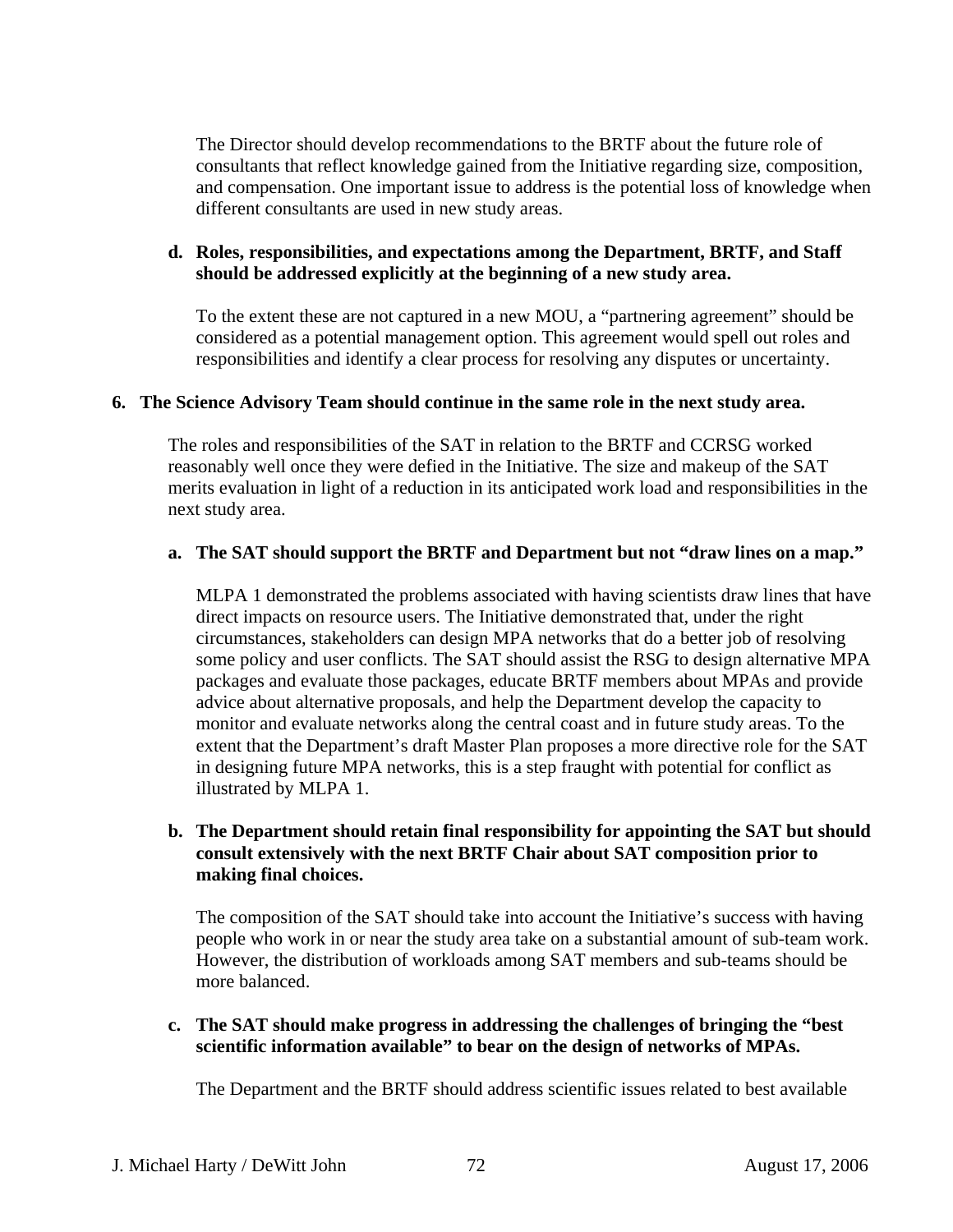scientific information in a structured and transparent way prior to making final decisions about a SAT for the next study area. In particular, DFG and the BRTF should organize a one-day workshop of current SAT members, outside experts, DFG, and BRTF (and Staff) to explore issues raised in this report that relate to SAT composition and test options for the next study area.

One goal for a workshop is a constructive "airing out" and clarification of issues and how they relate to the MLPA, identification of potential points of agreement among scientists, and potential criteria for DFG and BRTF decision making on SAT composition. A second goal is a description of how to interpret the MLPA's best available scientific information standard for purposes of SAT composition and processes including evaluation.

The Charter for a future SAT should refer to a standard for best available scientific information. This same standard should be part of internal SAT agreements such as guidelines.

## **d. The SAT should be provided the resources needed to support the BRTF and the Department.**

There should be a SAT support line item in budgets for future study areas. Funding requests should reflect agreement of the SAT co-chairs.

## **e. The SAT should select its own co-chairs.**

Rather than a single chair, the SAT should have co-chairs with skills necessary to work collaboratively and effectively in the outcome-oriented, tightly scheduled environment of the MLPA. They also must be committed to integrating professional facilitation into SAT forums.

## **f. The SAT should use professional facilitation services provided as part of overall support for its activities.**

Facilitators should be selected in part for their ability to work effectively with scientific groups. Familiarity with marine management, MPA issues, and the MLPA will be helpful by reducing learning time and enhancing understanding of context.

- **g. The SAT members should not be compensated for their time, in order to protect their independence, but should continue to be reimbursed for expenses.**
- **7. The Commission, Department, and BRTF should collaborate to clarify two issues that were highly contentious in the central coast process – how to deal with conflicting scientific approaches to marine life protection, and how much information about socioeconomic impacts is required for decision-making about MPAs network design.** 
	- **a. Address the broad issue of integrating fisheries management, marine ecology, and MPA planning directly, at the start of planning in the next study area.**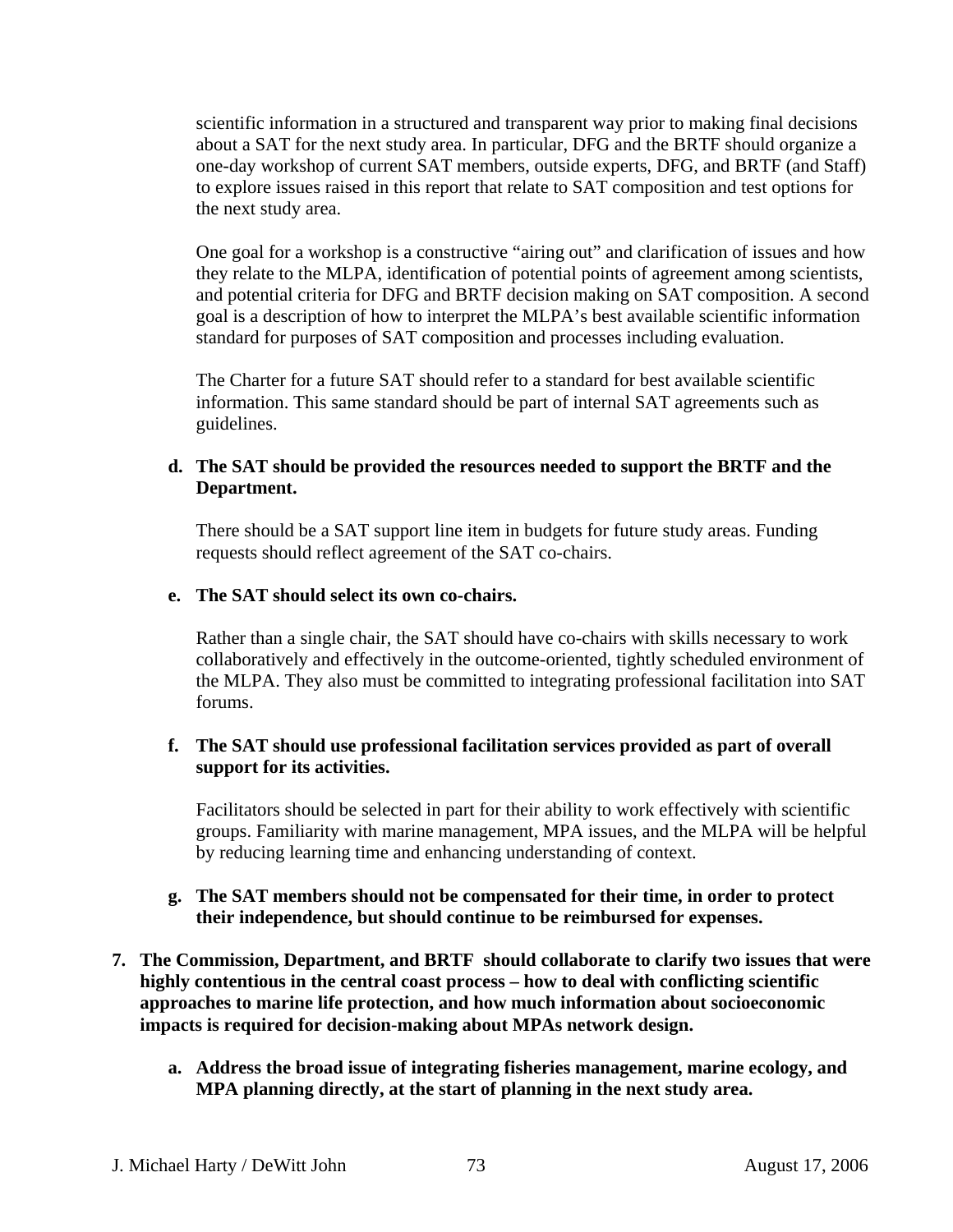Scientists with different training and experience will always have somewhat different perspectives about new and controversial topics like marine protected areas. Indeed, science advances through a process of inquiry and debate, which sometimes is highly contentious. Policy-makers must listen carefully to what scientists say but should not demand or expect unanimity.

The Commission, Department and BRTF should begin their work in a second study area by clarifying how marine ecologists, fisheries biologists, socio-economists, and other scientists can contribute to the work of the SAT and other Initiative activities. They should engage experts and develop a clear statement to support decision making and process design in the next study area.

The Department and BRTF should recruit marine ecologists, fishery biologists, and socioeconomists to serve on the SAT and expect active participation by all SAT members in making any adjustments that may be necessary in the guidelines for the design of MPA networks that were developed by the central coast SAT.

If the SAT is unable to come to agreement about changes in the guidelines for design of MPA networks, it should forward alternative approaches to the BRTF and Department, including rationales for the differences in these approaches. The Department will then advise the BRTF, which will make a policy choice that will guide work in the study area. (*See also* recommendation 7.c)

Uncertainties associated with MPA design should be fully acknowledged in presentations and stakeholder comments rather than avoided. In the end, research, monitoring, and evaluation of the MPA networks will hopefully yield clearer scientific guidance for MPA design and management. Until then the BRTF, the Department, and the Commission must make decisions based on the "best readily available science."

## **b. Make a basic policy decision about the role of socio-economic information for the next study area.**

Clear guidelines about the role of socioeconomic information should be built into resource discussions, planning, and the BRTF's oversight of a new study area. The Commission's deliberations about the central coast packages may provide useful information in this regard.

As with questions about MPA design, differences about the proper scope and detail of socioeconomic studies may well continue. However, requirements in the MLPA about socioeconomic information are much less detailed than requirements for scientific information.

## **8. In planning for the next study area there should be a thoughtful evaluation of potential "hot spots" and issues—a conflict assessment—and specific design choices should reflect this evaluation.**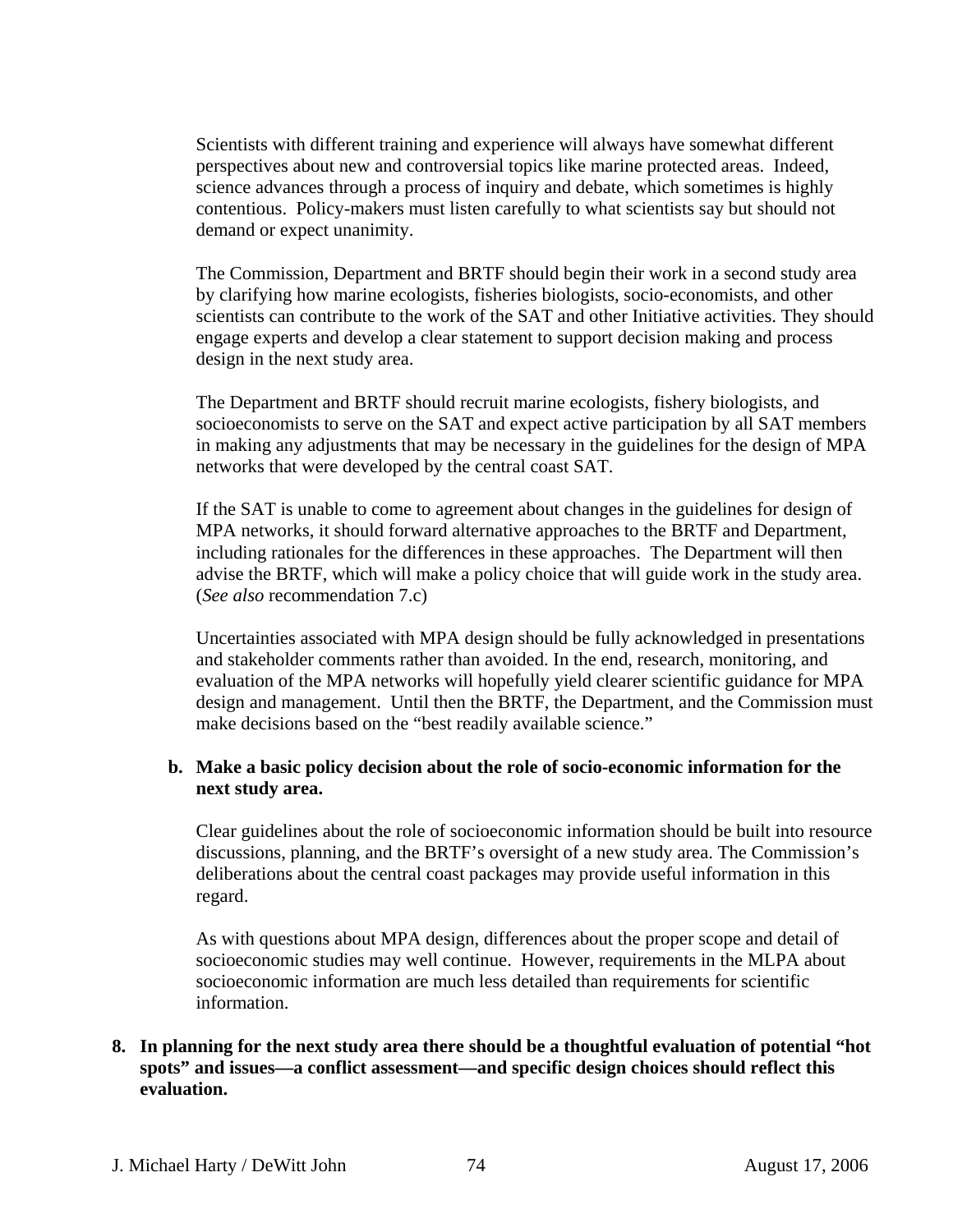Past efforts to implement the MLPA have been characterized by uneven decision making about process design. Even though the Initiative attempted a more informed approach, the facilitators for the CCRSG were not included in the design phase, and the importance of consensus was not fully explored in advance for the BRTF. The design also raised questions about the significance of user conflicts in Monterey Bay for overall decision making. The Signatories should engage experts to advise them prior to making significant decisions about the process design for the next study area. It would be desirable to have continuity between process design and implementation.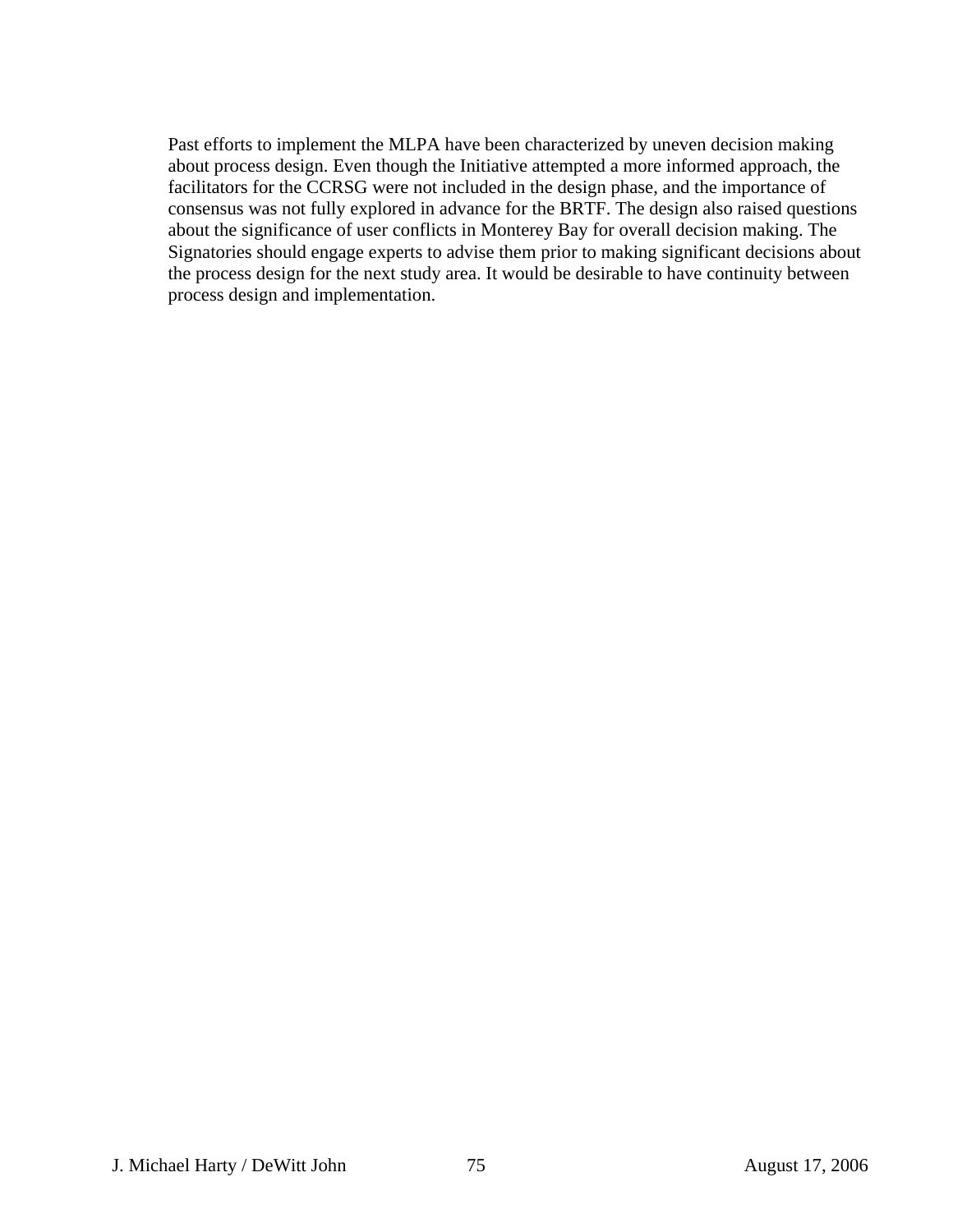# **V. CONCLUSION**

While there is much to question about California's approach to governance and natural resources, the State is leading the way in the development of MPA networks as a management tool. Beginning with the basic policy choices reflected in the MLPA, the State has kept at the task over seven years, through continued opposition from fishing interests, a budget crisis, lack of personnel, challenging contracting and acquisition systems, and a venerable Department of Fish and Game and Commission that are being challenged to adapt to ecosystem-based management. In addition to an existing set of small MPAs, the State has established the Channel Islands MPAs and has the choice to establish a significant MPA network along the central coast when the Commission completes its deliberations as part of the Initiative. For all the difficulties associated with the process of establishing MPA networks, California's effort is receiving intense scrutiny from other states and key stakeholders, including fishing interests, because it is the biggest, most significant experiment in shifting state marine resource management from individual species to an ecosystem focus.

The Initiative is a significant phase of California's MPA effort. It has been characterized by adherence to the basic policy choice in the MLPA, a commitment by the Schwarzenegger Administration to move forward despite continued objections from fishing interests, and a willingness to take risks among stakeholders, private funders, the Resources Agency, and DFG. The Initiative's public-private model values focus, commitment, and creativity along with governmental expertise; a significant role for stakeholders; and openness and transparency about policy making. The role of DFG merits particular attention: DFG's leadership and key staff endorsed and adapted to the public-private model, and their knowledge and commitment were essential to the Initiative's accomplishments. At the same time, the Initiative highlighted some of the challenges facing the Department (and the Commission) as it continues its shift to an ecosystem focus.

This evaluation has looked at the Initiative from four different perspectives:

- (1) the MOU goals,
- (2) the foundation for a Commission decision,
- (3) the effectiveness of the Initiative's key elements, and
- (4) whether the Initiative can be replicated.

*From each perspective, and when viewed overall, the Initiative has largely achieved its objectives and justified itself as a basic model. There are flaws, but these are inevitable under the circumstances and not fatal to the basic approach or its outcomes for the central coast. The next study area provides an opportunity to refine the model and test its limits. This report recommends that path, while recognizing that future modifications to the model may be called for prior to completing a Master Plan for California's coast.*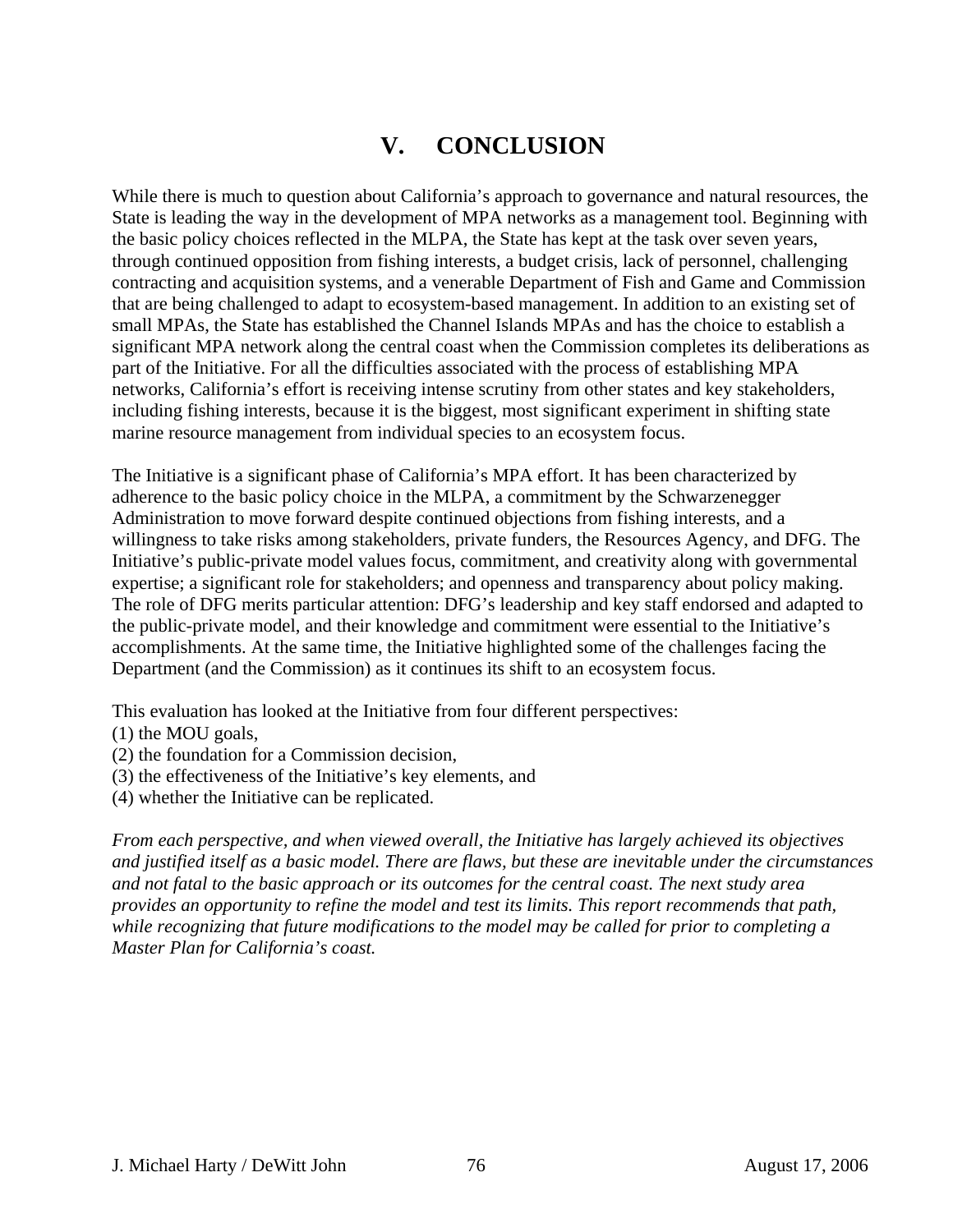# **APPENDIX A: Comparison of California's MPA Processes 1998-2006**

|                                                                      | <b>MLPA</b> Initiative                                                                                                                                                                                       | MLPA <sub>2</sub>                                                                                                                                                                                                                                                     | MLPA <sub>1</sub>                                                                                                       | <b>Channel Islands</b>                                                                                                   |
|----------------------------------------------------------------------|--------------------------------------------------------------------------------------------------------------------------------------------------------------------------------------------------------------|-----------------------------------------------------------------------------------------------------------------------------------------------------------------------------------------------------------------------------------------------------------------------|-------------------------------------------------------------------------------------------------------------------------|--------------------------------------------------------------------------------------------------------------------------|
| Timeframe                                                            | • MOU signed<br>August 2004<br>• BRTF meets Sep<br>2004<br>• SAT meets Jan<br>2005<br>• CCRSG meets<br>Jun 2005<br>• BRTF votes on<br>pref'd alt. March<br>2006                                              | $\bullet$ Jan 2002 to Dec<br>2003<br>• Each of the 7<br>regional work<br>groups had two<br>meetings                                                                                                                                                                   | • Jan 2001 to Dec<br>2001<br>• Multiple public<br>meetings July<br>2001<br>• Extensive follow<br>up private<br>meetings | • 1999-2002<br>• MRWG mtgs<br>over 22 months<br>• Multiple<br>Commission<br>hearings                                     |
| Geographic Scope                                                     | Central coast study<br>area                                                                                                                                                                                  | Entire state                                                                                                                                                                                                                                                          | Entire state                                                                                                            | Channel Islands<br>only                                                                                                  |
| <b>Funding and Costs</b>                                             | $\bullet$ No new<br>authorization or<br>appropriation<br>• Private funding<br>via RLFF for<br>central coast<br>Project [\$2.4<br>$mm]^{75}$<br>• In-kind services<br>from Resources<br>and DFG<br>additional | $\bullet$ No new<br>authorization or<br>appropriation<br>• Used fees from<br>[specify program]<br>$\bullet$ [\$1.45 mm<br>budgeted as of<br><b>March 2003</b> ]<br>• This estimate<br>does not include<br>DFG costs<br>• Project halted<br>due to funding<br>concerns | $\bullet$ No new<br>authorization or<br>appropriation<br>$\bullet$ [\$ ? DFG cost]                                      | $\bullet$ Estim. \$4.25mm<br>(Initiative staff<br>document)                                                              |
| <b>Public and Private</b><br><b>Entities</b>                         | • Public-private<br>partnership<br>• Resources<br>Agency, DFG,<br>RLFF pursuant to<br><b>MOU</b>                                                                                                             | $\bullet$ DFG only                                                                                                                                                                                                                                                    | $\bullet$ DFG only                                                                                                      | • DFG partnership<br>with CI NMS                                                                                         |
| Organized<br>Stakeholder Role                                        | · CCRSG: develop<br>MPA packages for<br><b>BRTF</b><br>· SIG: advise<br><b>BRTF</b>                                                                                                                          | • Participate on<br>one or more<br>working groups                                                                                                                                                                                                                     | • Comment on MP<br><b>IDCs</b>                                                                                          | • Participate on<br>MRWG to attempt<br>to develop<br>consensus<br>recommendation<br>on MPAs                              |
| Decision Rules on<br>Preferred<br>Alternative and<br><b>Outcomes</b> | • Majority voting<br>by BRTF<br>$\bullet$ CCRSG<br>caucuses<br>developed multiple<br>packages<br>• CCRSG ground                                                                                              | · Initial decisions<br>in regional<br>working groups                                                                                                                                                                                                                  | · All decisions<br>internal to DFG                                                                                      | $\bullet$ Consensus<br>principle for<br><b>MRWG</b><br>• Sportfishing<br>interests perceived<br>as blocking<br>consensus |

<span id="page-76-0"></span><sup>&</sup>lt;sup>75</sup> This amount includes overhead for BRTF, SAT and Staff allocated to CCRSG. The total MLPA Initiative private sector budget is \$7.4 million through December 2006.

 $\overline{a}$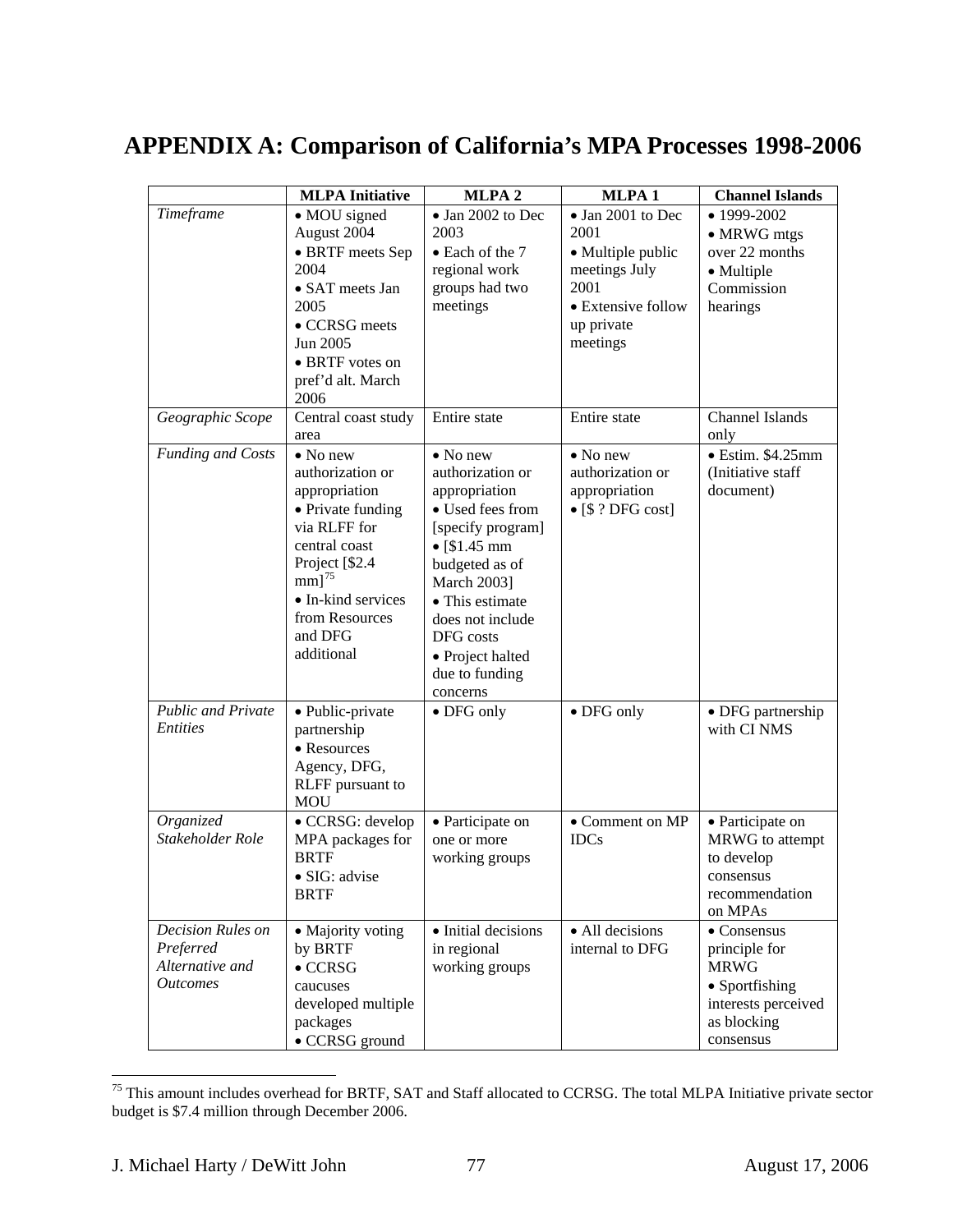|                   | <b>MLPA</b> Initiative             | MLPA <sub>2</sub>   | MLPA <sub>1</sub>                 | <b>Channel Islands</b>           |
|-------------------|------------------------------------|---------------------|-----------------------------------|----------------------------------|
|                   | rules specify                      |                     |                                   |                                  |
|                   | "striving to                       |                     |                                   |                                  |
|                   | achieve a high                     |                     |                                   |                                  |
|                   | level of                           |                     |                                   |                                  |
|                   | consensus" in                      |                     |                                   |                                  |
|                   | developing MPA                     |                     |                                   |                                  |
|                   | proposals, to earn                 |                     |                                   |                                  |
|                   | broad support                      |                     |                                   |                                  |
|                   | across CCRSG                       |                     |                                   |                                  |
|                   | interests. The                     |                     |                                   |                                  |
|                   | objection of a few                 |                     |                                   |                                  |
|                   | members is not                     |                     |                                   |                                  |
|                   | grounds to impede                  |                     |                                   |                                  |
|                   | movement                           |                     |                                   |                                  |
|                   | • There is no                      |                     |                                   |                                  |
|                   | requirement of                     |                     |                                   |                                  |
|                   | consensus on a                     |                     |                                   |                                  |
|                   | single MPA                         |                     |                                   |                                  |
|                   | package                            |                     |                                   |                                  |
|                   | $\bullet$ CCRSG                    |                     |                                   |                                  |
|                   | consensus on                       |                     |                                   |                                  |
|                   | Regional goals and                 |                     |                                   |                                  |
|                   | objectives                         |                     |                                   |                                  |
| Role of Science   | $\bullet$ Support                  | • MP Team           | • DFG appoints                    | • Science                        |
|                   | completion of                      | continues           | MP team                           | <b>Advisory Team</b>             |
|                   | Master Plan                        | • Advise            | • MP team                         | provided both                    |
|                   | Framework                          | individual regional | develops MPA                      | recommendations                  |
|                   | • Develop                          | work groups         | <b>Initial Draft</b>              | for specific amount              |
|                   | guidelines for                     | • Anticipate        | Concepts for entire               | of habitats needed               |
|                   | designing and                      | review and          | coast                             | for MPAs along                   |
|                   | evaluating MPA                     | comment on RWG      | • Intended to                     | with review of                   |
|                   | networks                           | products            | solicit feedback                  | various proposals.               |
|                   | • Evaluate CCRSG                   |                     | • MP team began                   |                                  |
|                   | packages and                       |                     | to revise proposals               |                                  |
|                   | advise BRTF                        |                     |                                   |                                  |
|                   | • Don't draw lines                 |                     |                                   |                                  |
| Development of    | $\bullet$ CCRSG                    | • DFG oversight     | • DFG oversight                   | • Marine Reserve                 |
| Preferred         | develops                           | of process          |                                   | <b>Working Group</b>             |
| Alternative for   | alternative MPA                    | • Seven regional    | of process<br>• Extensive public  | seeks consensus                  |
| FGC               | network packages                   | working groups      | meetings around                   | recommendation                   |
| Consideration     | for BRTF                           | • No alternatives   | state for input to                | • Agency co-chairs               |
|                   | • BRTF modifies                    | developed           | DFG on IDCs                       | asked by advisory                |
|                   | packages and votes                 |                     | • IDCs not moved                  | group to develop                 |
|                   | on preferred                       |                     | forward to FGC                    | recommendation                   |
|                   | alternative                        |                     | following public                  | when consensus                   |
|                   | • DFG develops                     |                     |                                   | fails                            |
|                   | own preferred                      |                     | input so no pref'd<br>alternative | • Further MRWG                   |
|                   | alternative                        |                     |                                   | input on draft                   |
|                   |                                    |                     |                                   | preferred                        |
|                   | • FGC deliberating<br>as of 8-1-06 |                     |                                   | • DFG sends                      |
|                   |                                    |                     |                                   |                                  |
|                   |                                    |                     |                                   | preferred proposal<br>to FGC for |
|                   |                                    |                     |                                   | decision                         |
| Relative Value of |                                    |                     |                                   |                                  |
|                   | • Multiple                         | • No usable results | • Public input                    | $\bullet$ FGC voted 2-1 to       |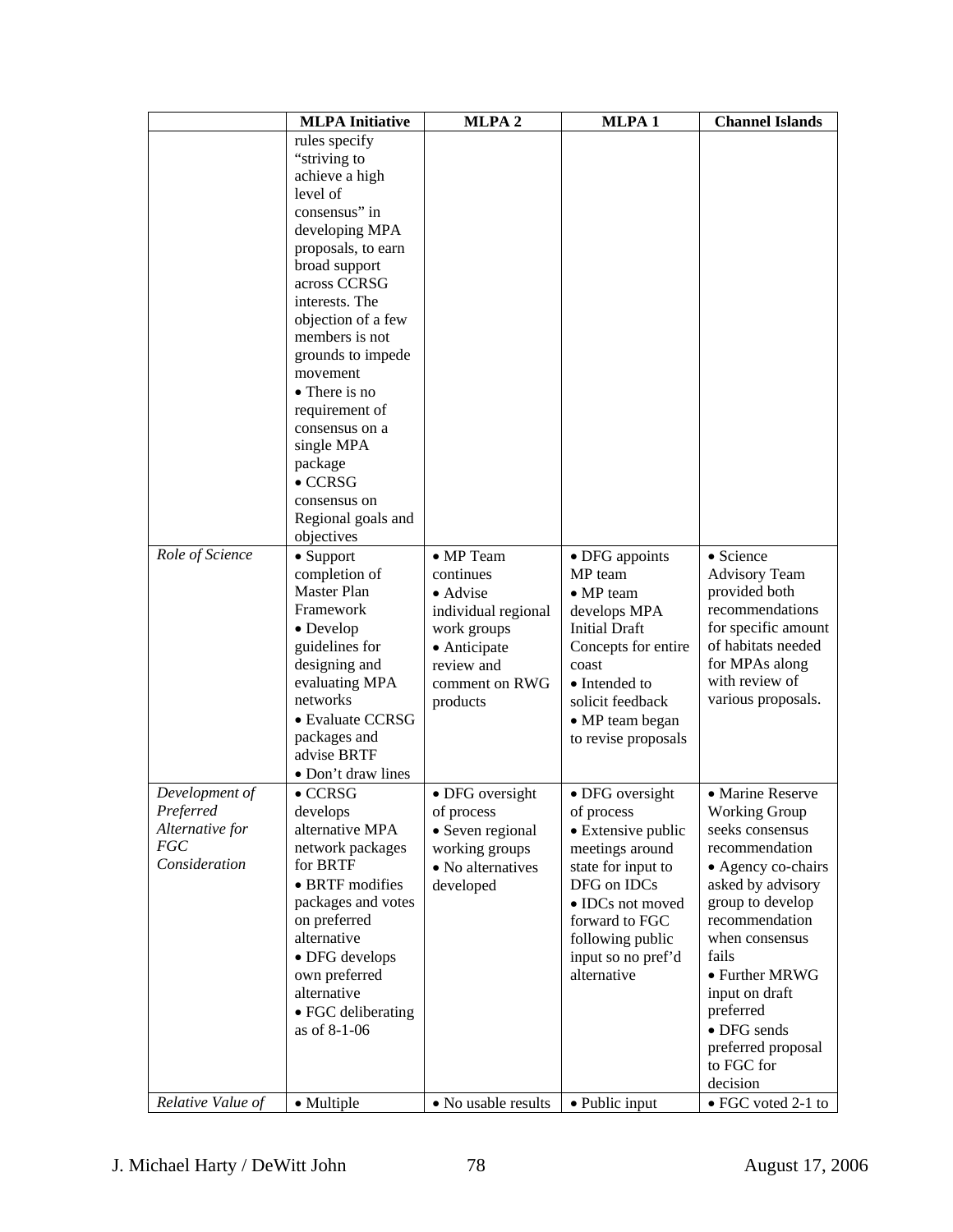|                          | <b>MLPA</b> Initiative                                                                                                                                                               | MLPA <sub>2</sub>                                                                                                            | MLPA <sub>1</sub>                                                                                       | <b>Channel Islands</b>                                                                            |
|--------------------------|--------------------------------------------------------------------------------------------------------------------------------------------------------------------------------------|------------------------------------------------------------------------------------------------------------------------------|---------------------------------------------------------------------------------------------------------|---------------------------------------------------------------------------------------------------|
| Results                  | packages provide a<br>decision range<br>• Iterative<br>evaluation and<br>modification<br>process for<br>packages results in<br>high level of detail<br>• FGC has range<br>of options | • Participants<br>reportedly<br>supported process.                                                                           | resulted in<br>preliminary<br>modifications to<br>IDCs that did not<br>move forward<br>• Started MLPA 2 | adopt MPAs for CI<br>• Significant<br>conflict and<br>distrust over<br>outcome                    |
| External<br>Facilitation | $\bullet$ Yes<br>• Initiative<br>partners designed<br>process<br>· Facilitators join<br>after process<br>designed                                                                    | $\bullet$ Yes<br>• DFG designed<br>process<br>· Facilitators join<br>after process<br>designed                               | N <sub>o</sub>                                                                                          | $\bullet$ Yes<br>• Facilitators join<br>after process<br>designed and<br>convened                 |
| Project<br>Management    | • BRTF oversight<br>$\bullet$ Contract<br><b>Executive Director</b><br>$\bullet$ Contract staff<br>• Coordination<br>with DFG project<br>staff                                       | · Internal DFG,<br>with greater<br>interest from the<br>Legislature's Joint<br>Committee on<br>Fisheries and<br>Aquaculture. | • Internal DFG                                                                                          | • Internal DFG<br>• Shared with CI<br><b>NMS</b>                                                  |
| <b>General Public</b>    | • Meetings<br>available via<br>webcast<br>• Attend BRTF<br>and SAT meetings<br>and comment<br>• Documents<br>available on web                                                        | • Enhanced web<br>site to keep public<br>informed.                                                                           | • Attend public<br>meetings<br>• Comment on MP<br>proposal                                              | • All meetings<br>open to the public<br>• Special evening<br>public forums to<br>solicit comments |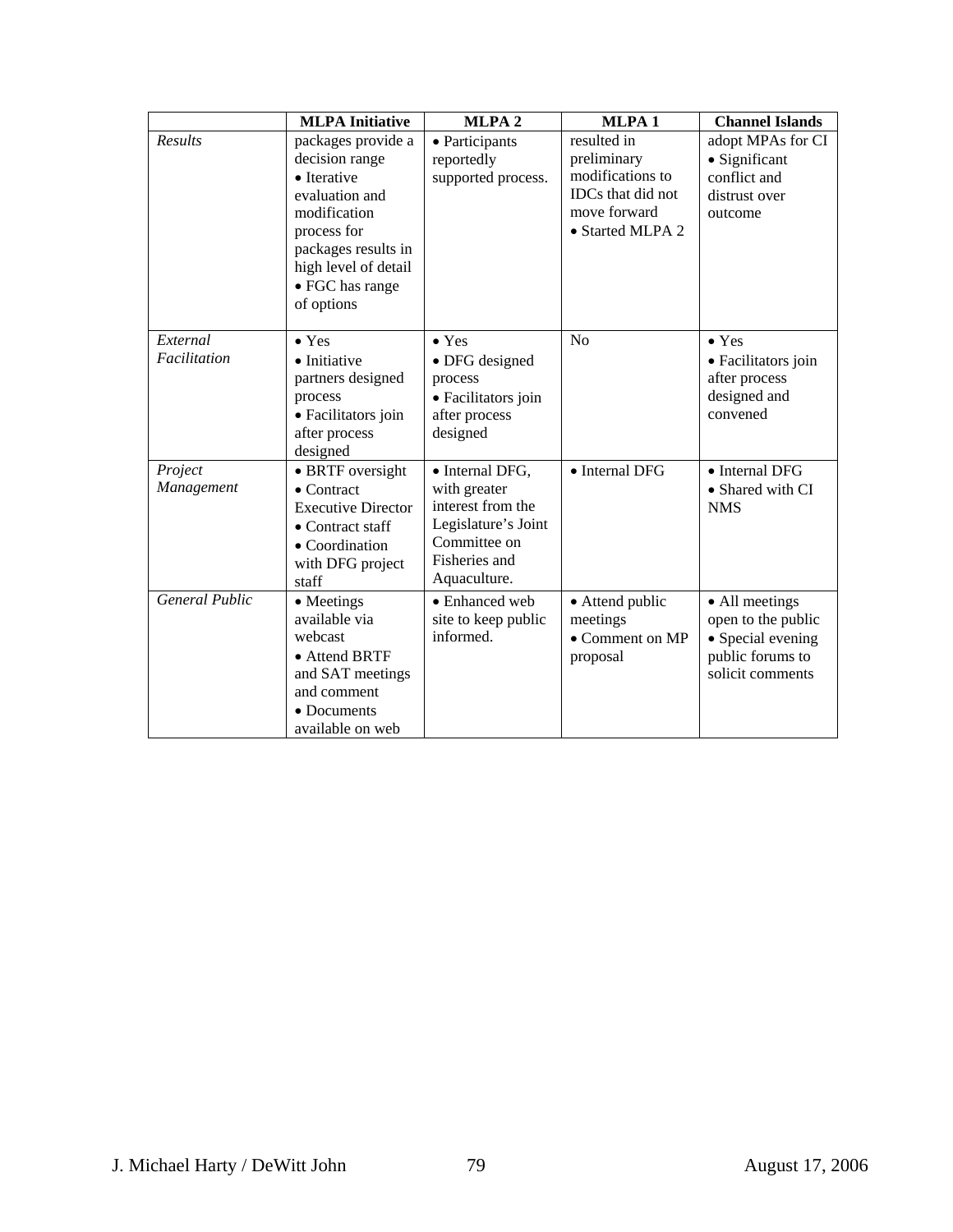# **APPENDIX B: People Interviewed for Report**

## **Package 1 Stakeholders**

*Package 1 Focus Groups* 

Rick Algert, Harbor Director, City of Morro Bay

Eric Endersby, Diving Representative, Recreational Fishing Alliance Advisory Board

Tom Hafer, President, South-Central Nearshore Trap Organization

Robert Hather, Member, Board of Directors, central coast Fisheries Conservation Coalition

Jeremiah O'Brien, President, Morro Bay Commercial Fishermen's Organization

Art Seavey, Partner, Monterey Abalone Company

#### **Package 2 Stakeholders**

*Package 2 Focus Groups* 

Marla Morrissey, Conservation Chair, Marine Interest Group of San Luis Obispo County

Don Canestro Reserve Director, Ken Norris Rancho Marino Reserve, UC Santa Barbara

Gordon Hensley, San Luis Obispo Coastkeepers

Ron Massengill, recreational fisherman and conservationist

Robin Robinson, artist community

John Wolfe, Advanced Assessment Team Volunteer Diver, Reef Environmental Educ. Foundation

D'Anne Albers, Executive Director, Friends of the Sea Otter

## **Package 3 Stakeholders**

## *Package 3 Focus Group*

Ellen Faurot-Daniels, Oil Spill Supervisor, California Coastal Commission

Holly Price, Resource Protection Coordinator, Monterey Bay National Marine Sanctuary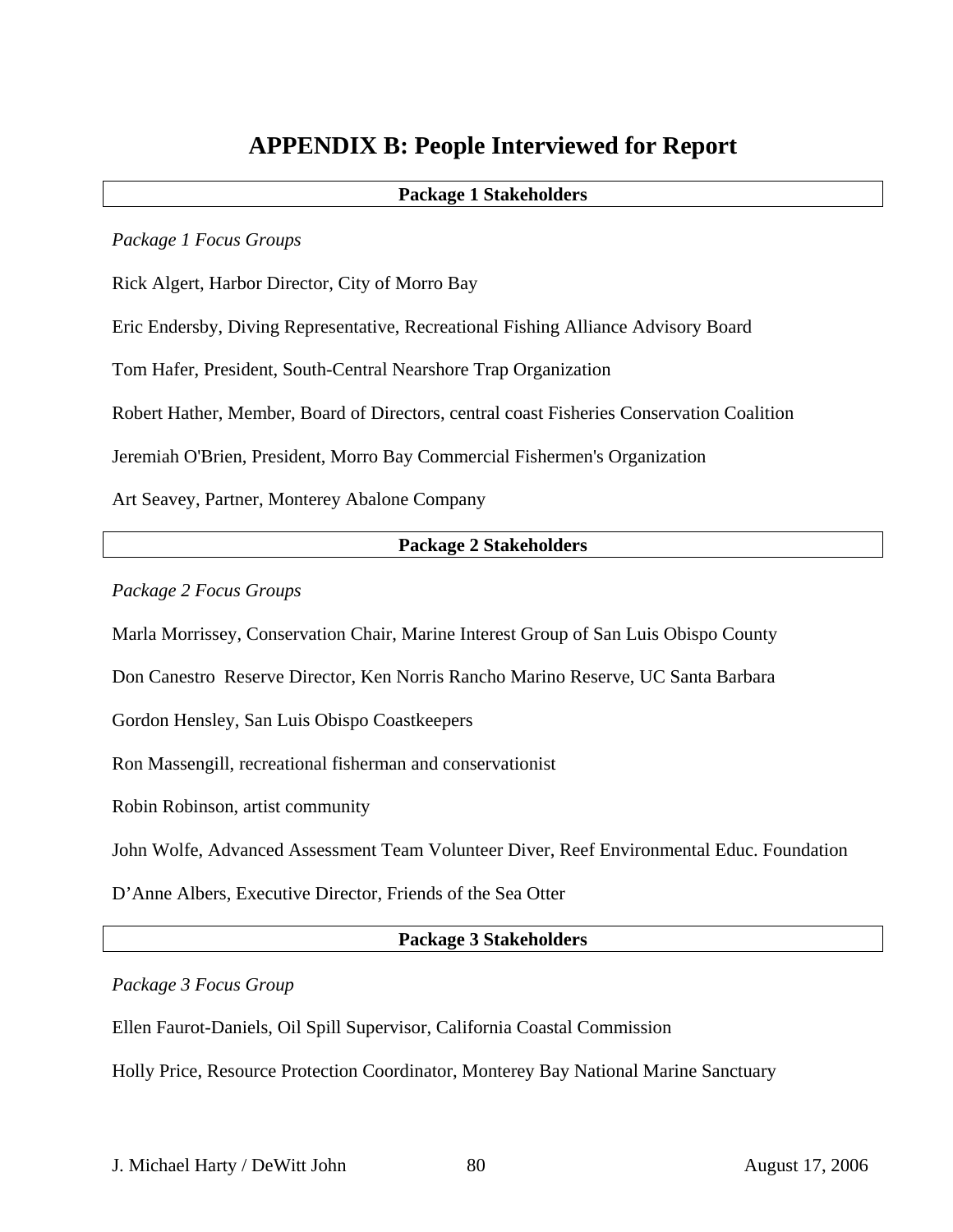Jim Webb, President, Cambria Fishing Club (alternate for Bob Hather)

#### **Department of Fish and Game**

*Focus Group* 

John Ugoretz, Nearshore Ecosystem/MLPA Coordinator

Paul N. Reilly, Senior Marine Biologist

Paulo Serpa, GIS Analyst

Tony Warrington, Assistant Chief

Doug Huckins, Captain

*Individual Interviews* 

Ryan Broddrick, Director

Sonke Mastrup, Deputy Director

John Ugoretz

#### **Science Advisory Team**

#### *Focus Group*

Mark Carr, Department of Ecology and Evolutionary Biology, University of California, Santa Cruz

Rick Starr, University Extension, California Sea Grant Program

Mary Yoklavich, Southwest Fisheries Science Center, NOAA Fisheries

Dean Wendt, Center for Coastal Marine Science, California Polytechnic State University, San Luis Obispo

#### *Individual Interviews*

Steve Gaines, Marine Science Institute, UC Santa Barbara

Steve Barrager, Environmental and Natural Resources Law & Policy Program, Stanford Law School

Linwood Pendleton, Department of Environmental Health Sciences, UCLA School of Public Health

Doyle Hanan, Hanan and Associates

J. Michael Harty / DeWitt John 81 August 17, 2006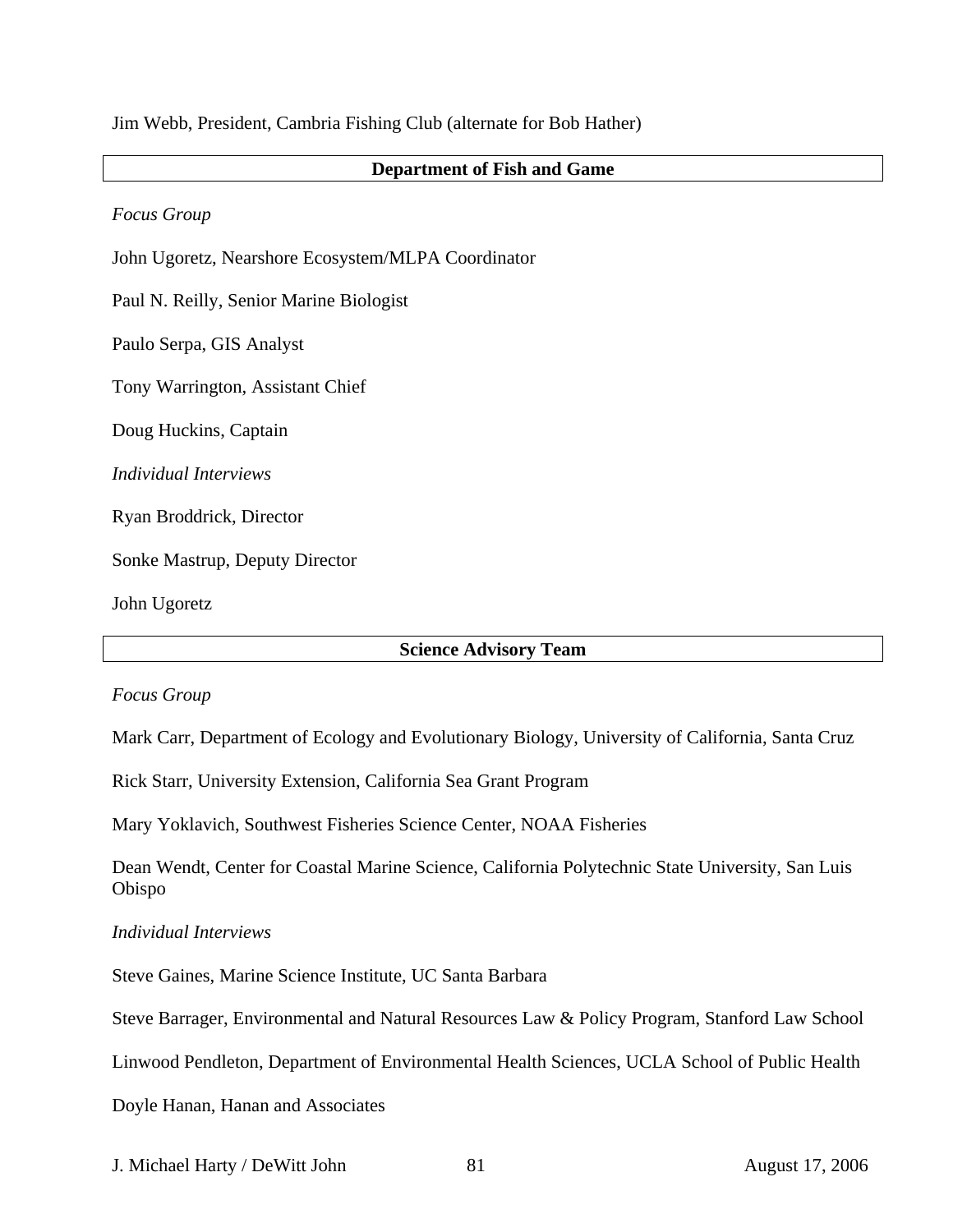Steve Murray, California State University, Fullerton

Mark Carr

Loo Botsford, Wildlife, Fish and Conservation Biology, UC Davis

Mary Yoklavich

Astrid Scholz, Ecotrust

## **Blue Ribbon Task Force**

Phil Isenberg, Chair, Isenberg/O'Haren

Doug Wheeler, Environmental Practice Group, Hogan & Hartson, LLP (Washington DC)

Susan Golding, President and CEO, The Golding Group

Meg Caldwell, Director, Environmental & Natural Resources Law & Policy Program, Stanford Law School

Cathy Reheis-Boyd, Chief Operating Officer and Chief of Staff, Western States Petroleum Association (WSPA)

Dr. Jane G. Pisano, President and Director, LA County Museum of Natural History

Ann D'Amato, Chief of Staff, LA County District Attorney

William W. Anderson, President and COO, Westrec Marinas

## **Statewide Interest Group (SIG) Focus Group (by telephone)**

Zeke Grader, Pacific Coast Federation of Fishermen's Associates

Joel Greenberg, Recreational Fishing Alliance

Pam Heatherington, Marine Interests Group of San Luis Obispo

Dr. James Liu, United Pier and Shore Anglers of California

Tom Raftican, United Anglers of Southern California

Jesus Ruiz, YMCA SCUBA Program

Linda Sheehan, California Coastkeeper Alliance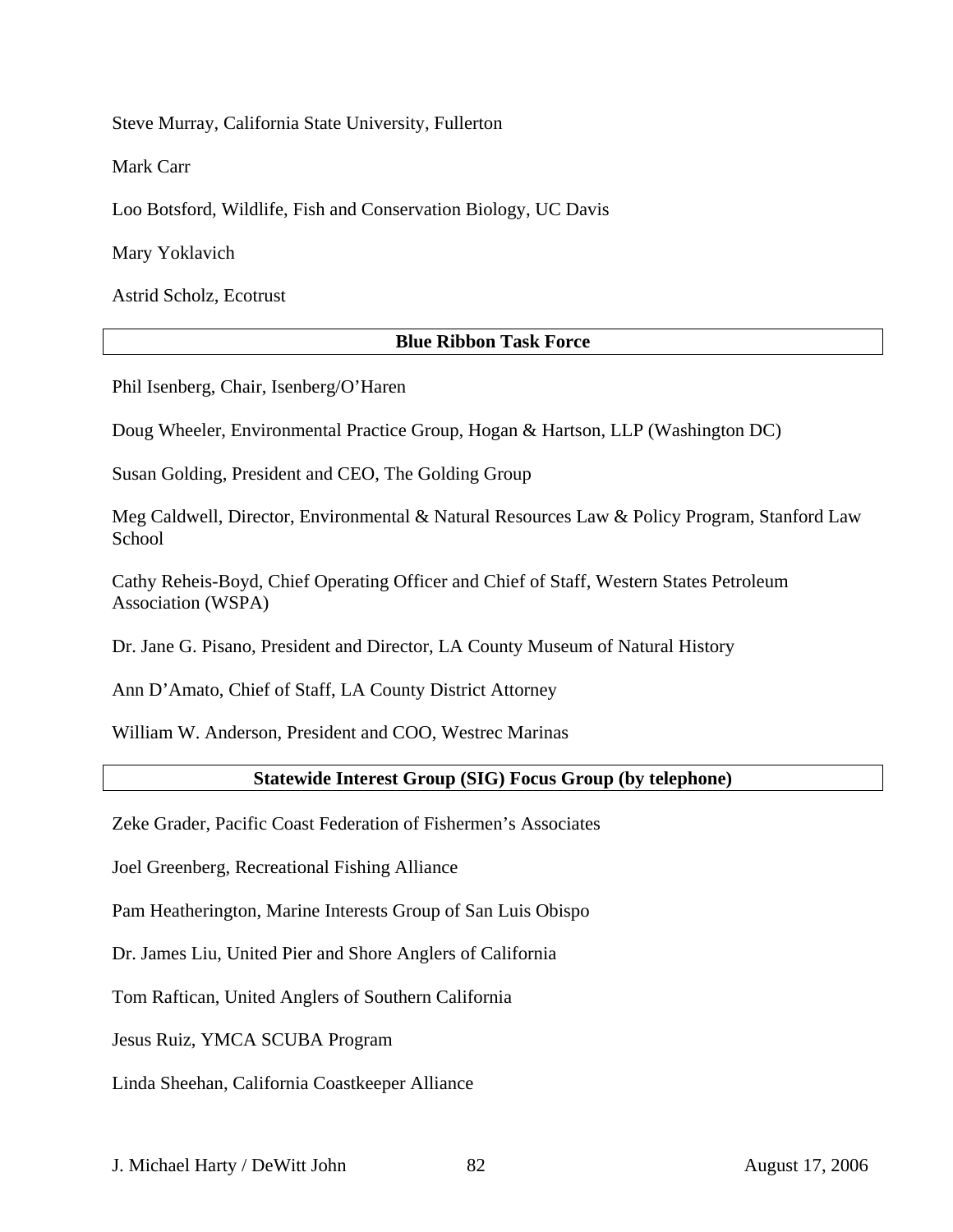## **MLPA Initiative Team and Consultants/Facilitators**

*I-Team Focus Group* 

Amy Boone, Policy Analyst, MLPA Initiative

Rita Bunzel, Operations and Communications Manager, MLPA Initiative

Michael DeLapa, Central Coast Project Manager, MLPA Initiative

Evan Fox

Mary Gleason, Principal Planner, Central Coast Project, The Nature Conservancy

John Kirlin, Executive Director, MLPA Initiative

Melissa Miller-Henson, Operations and Communications Manager, MLPA Initiative

*Facilitators Focus Group* 

Scott McCreary, CONCUR

Eric Poncelet, CONCUR

*Consultant Interviews* 

Don Maruska, Don Maruska and Company, Inc.

Kirk Strum, Strum and Associates

*Individual Interviews* 

John Kirlin

Melissa Miller-Henson

Michael DeLapa

**California Resources Agency** 

Mike Chrisman, Secretary

Brian Baird, Assistant Secretary for Ocean and Coastal Policy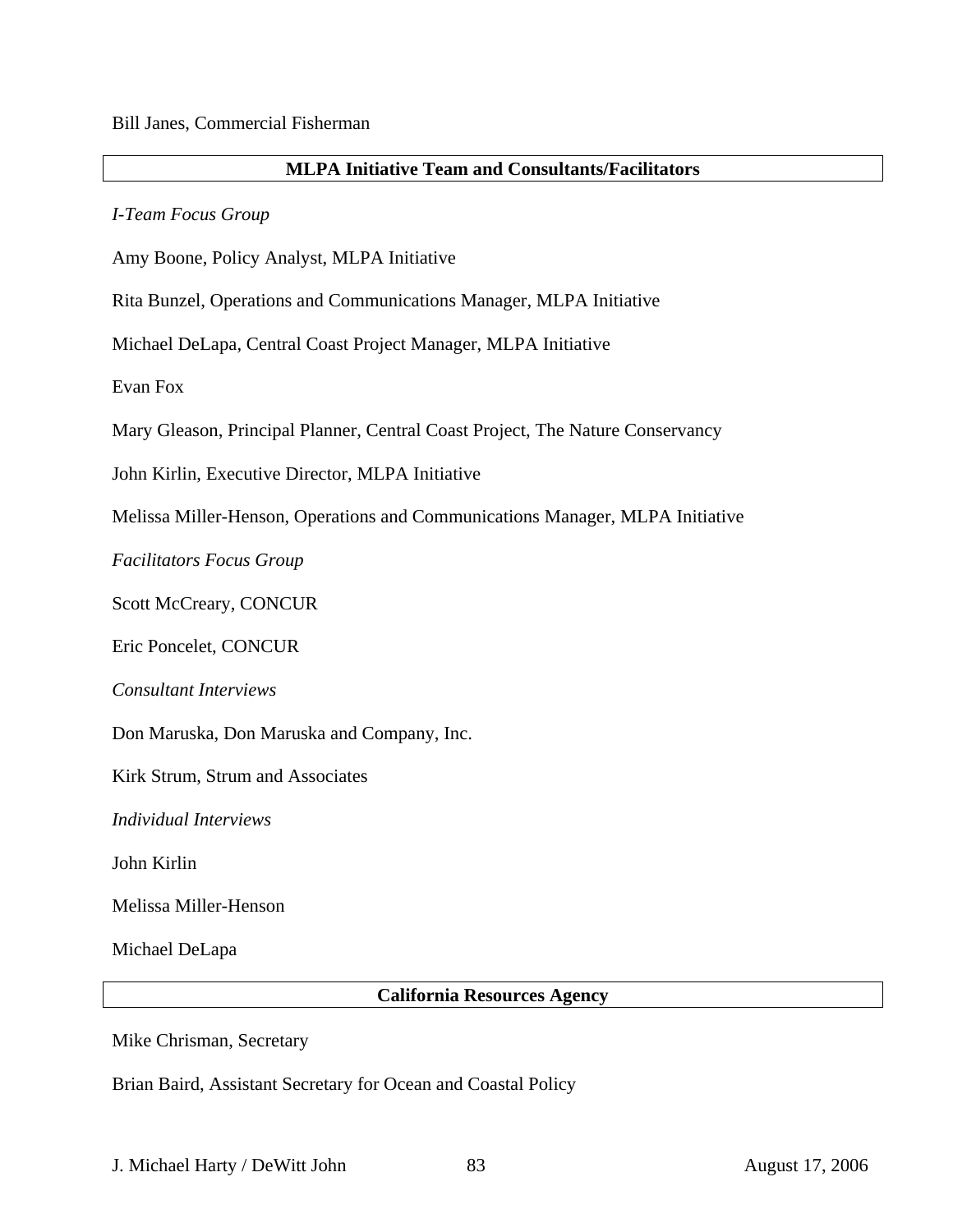## **Resources Legacy Fund Foundation**

Michael Mantell

Michael Weber

Barton H. "Buzz" Thompson, Jr., Board Member

Will Shafroth, Board Member

## **Other Interviews**

Karen Garrison, NRDC

J. Clark Kelso, McGeorge School of Law

Vernell G. Goehring, California Fisheries Coalition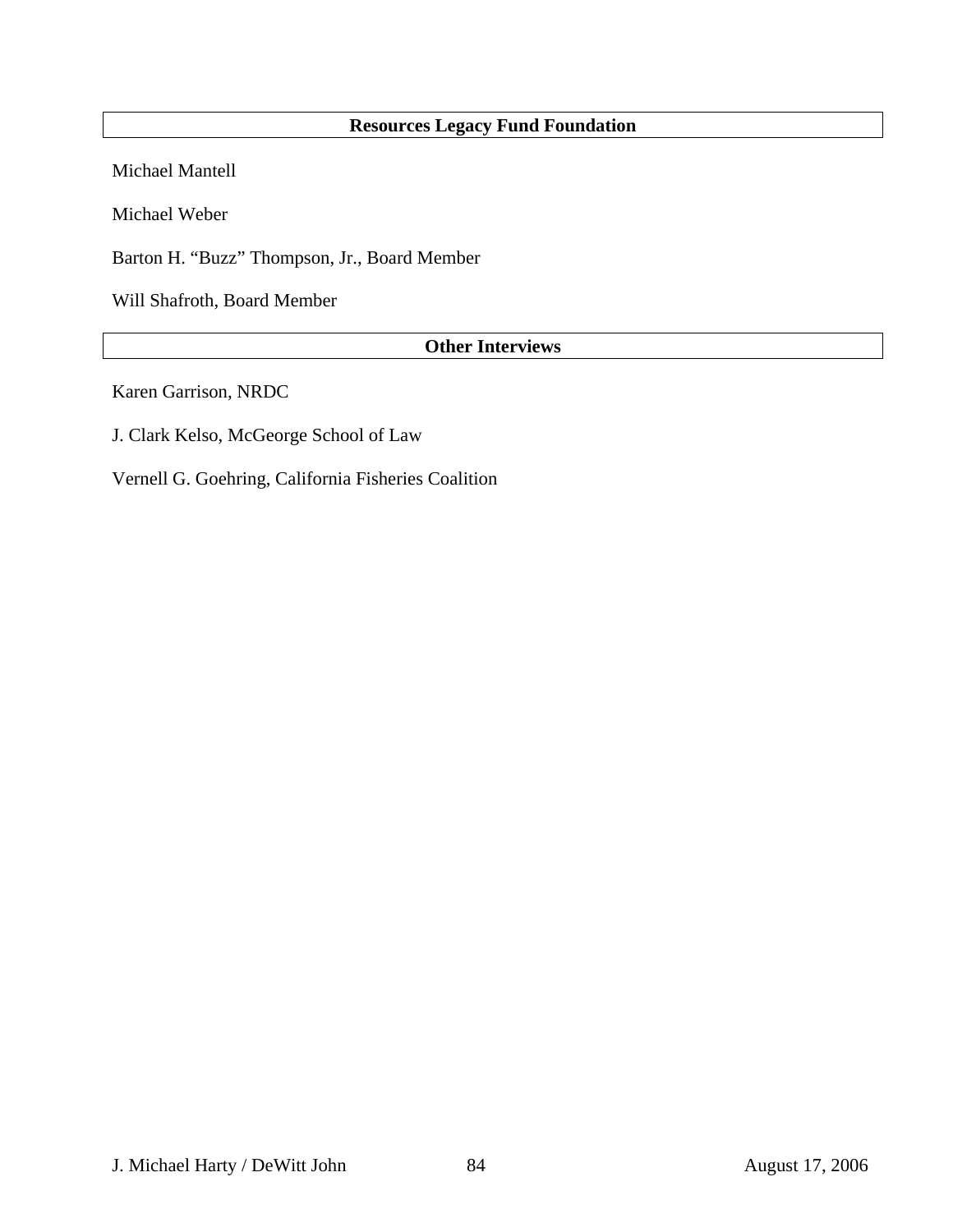# **APPENDIX C: List of Sources**

*State Statutes* 

Marine Life Protection Act

Marine Life Management Act

California Ocean Protection Act

*Regulations* 

Nearshore Fishery Management Plan

*Initiative and Agency Documents* 

MLPA Master Plan Framework, as adopted by the Fish and Game Commission, August 22, 2005

MLPA Draft Master Plan, submitted by Department of Fish and Game to the Commission, July 21, 2006

MOU among Resources Agency, RLFF, and DFG, August 27, 2004

BRTF Charter

BRTF Meeting Summaries

SAT Charter

SAT Meeting Summaries

Memorandum from BRTF to Mike Chrisman, Secretary, California Resources Agency, on "Longterm Funding for the Marine Life Protection Act," February 15, 2006

"Estimated Long-Term Costs to Implement the California Marine Life Protection Act," draft report prepared by Initiative staff, dated April 20, 2006

"MLPA Central Coast Project Recommendations," Memorandum to L. Ryan Broddrick, Director, Department of Fish and Game, from Phil Isenberg, Chair, BRTF, dated April 28, 2006

DFG Memorandum to Commission transmitting Package P as Preferred Alternative, June 21, 2006

"Central Coast Initiative Packages-Revised Summary of Staff Evaluation of MLPA Goal 3 and SAT Evaluation of Replication," prepared by MLPA Initiative Staff for BRTF, dated March 7, 2006

"Summary of potential impacts of the February '06 proposed MPA packages on commercial and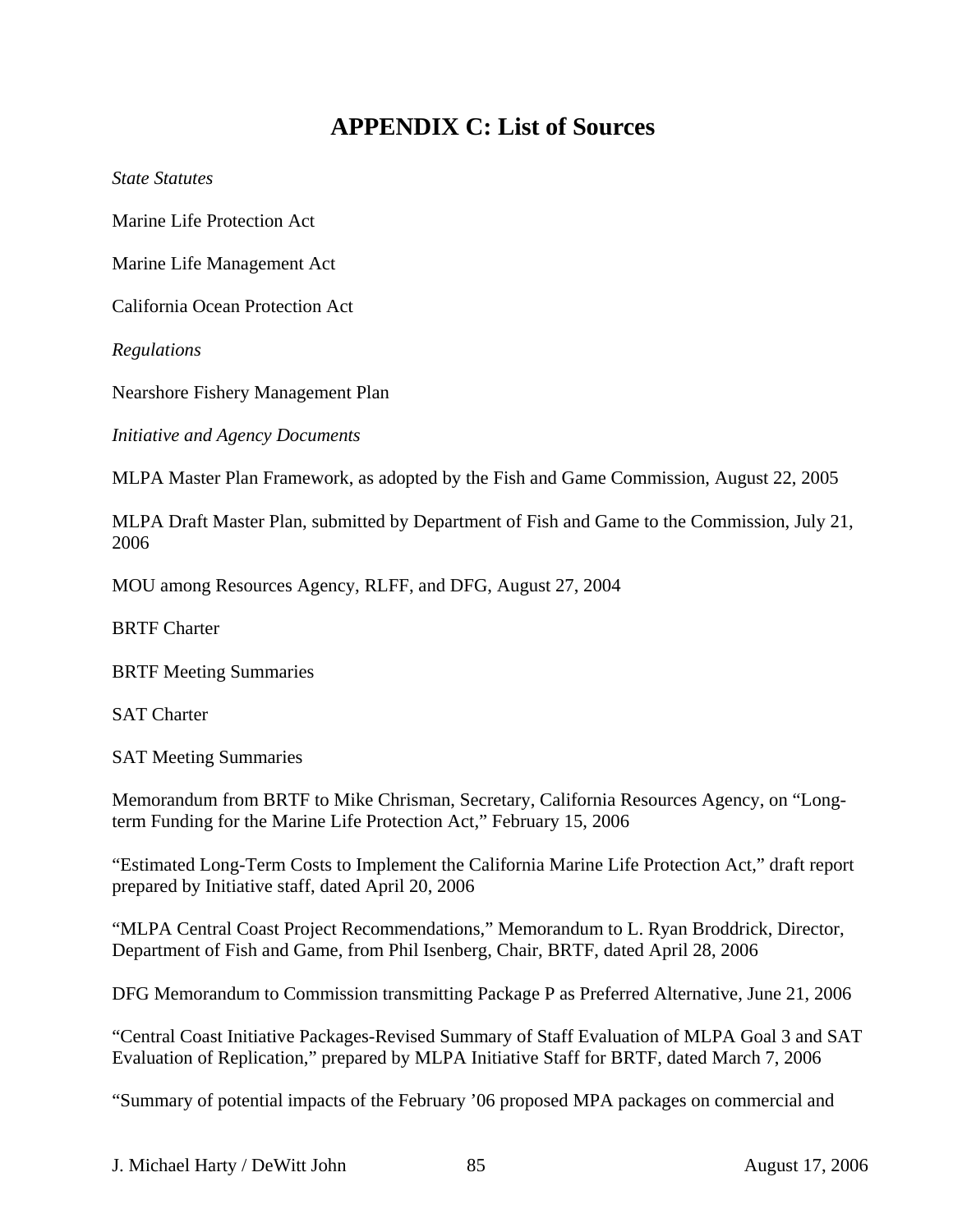recreational fisheries in the central coast study region," prepared by Astrid Scholz, Charles Steinback, and Mike Mertens, Final version, revised 8 March 2006

"Peer Review of the Scientific Guidelines Found in the MLPA Master Plan Framework," prepared by Oregon Sea Grant, dated January 2006

California Sea Grant peer review, 2006

"Master Plan Science Advisory Team Response to CFC Report," August 1, 2006

James Wilen and Joshua Abbott, "Estimates of the Maximum Potential Economic Impacts of Marine Protected Area Networks in the Central California Coast," final report submitted to the California MLPA Initiative in partial fulfillment of Contract #2006-0014M (July 17, 2006)

Wilen and Abbott, "Discussion of Ecotrust Methodology in Commercial Fishing Grounds and their Relative Importance Off the Central Coast of California," report submitted to the California MLPA Initiative in partial fulfillment of contract number 2006-0014M

Wilen and Abbott: "An Assessment of Ecotrust's Relative Importance Indicators: Comparisons with Logbook Data for the Market Squid Fishery," (June 8, 2006).

## *Other Documents*

Bonnie J. McCay, Caroline Pomeroy, Kevin St. Martin, and Barbara L. E. Walker, "Peer Review, Ecotrust MLPAI Products, July 31, 2006 (commissioned by the CFC)

Ocean Protection Council Strategic Plan

"Facilitators' Report Regarding the Channel Islands National Marine Sanctuary Marine Reserves Working Group," prepared for the Channel Islands National Marine Sanctuary Advisory Council, dated May 23, 2001

Channel Islands Marine Reserves Working Group, Meeting Summary, May 16, 2001

"A Critique of the MLPA Initiative Process," prepared by the CCRSG and SIG members representing fishing interests (2006) (provided to evaluators but not publicly released)

"Peer Review, California Marine Life Protection Act (MLPA) Science Advice and MPA Network Proposals," prepared by Ray Hilborn, PhD, Richard Parrish, PhD, and Carl J. Walters, PhD (May 2006)

Marine Life Protection Act Process Summary and Draft Working Group Process June 14, 2002 (DFG documents)